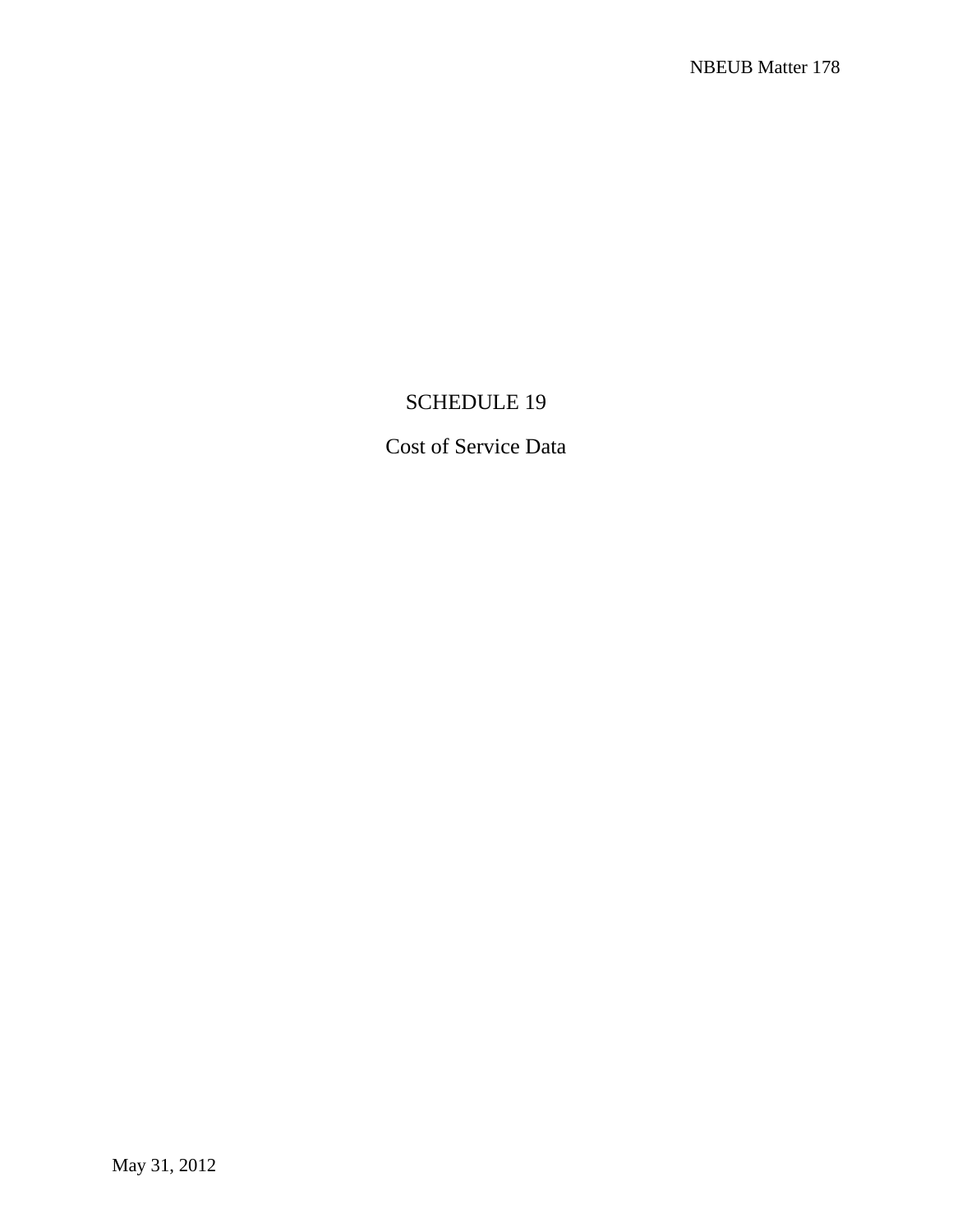| 1<br>2<br>3 |                                                            |                    |                            | <b>Enbridge Gas New Brunswick</b><br>2013 COS Budget<br><b>Future Rate Classes</b> |                            |                            |                               |                                              |                               |  |  |  |
|-------------|------------------------------------------------------------|--------------------|----------------------------|------------------------------------------------------------------------------------|----------------------------|----------------------------|-------------------------------|----------------------------------------------|-------------------------------|--|--|--|
| 7           |                                                            |                    |                            |                                                                                    |                            |                            | <b>TOTAL Class Allocation</b> |                                              |                               |  |  |  |
| 8           |                                                            |                    | Total                      |                                                                                    |                            |                            |                               |                                              |                               |  |  |  |
| 9           | Account                                                    | Account            | Allocated                  | <b>Small General</b>                                                               | <b>Mid General</b>         | <b>Large General</b>       | Contract<br>General           | <b>Industrial</b><br><b>Contract General</b> | <b>OPS</b>                    |  |  |  |
| 10          | Description                                                | Code               | Dollars                    |                                                                                    |                            |                            |                               |                                              |                               |  |  |  |
| 12 I.       | <b>GAS PLANT IN SERVICE</b>                                |                    |                            |                                                                                    |                            |                            |                               |                                              |                               |  |  |  |
|             | 13 Franchises & Consents                                   | 401                | 0                          | 0                                                                                  | $\mathbf 0$                | 0                          | 0                             | 0                                            | 0                             |  |  |  |
| 14          | Other Intangible Plant                                     | 402                | 0                          | 0<br>$\Omega$                                                                      | 0<br>$\Omega$              | $\mathbf 0$<br>0           | 0<br>$\Omega$                 | 0                                            | $\mathbf 0$<br>$\Omega$       |  |  |  |
| 16          | 15 Subtotal - INTANGIBLE ASSETS                            | 401-402            | 0                          |                                                                                    |                            |                            |                               | 0                                            |                               |  |  |  |
|             | 17 B. PRODUCTION PLANT                                     |                    |                            |                                                                                    |                            |                            |                               |                                              |                               |  |  |  |
|             | 18 Production Plant                                        | 403-419            | $\overline{0}$             | $\overline{0}$                                                                     | $\overline{0}$             | $\overline{0}$             | <u>0</u>                      | $\overline{0}$                               | $\overline{0}$                |  |  |  |
| 19          | Subtotal - PRODUCTION PLANT                                | 403-419            | $\mathbf 0$                | $\mathbf 0$                                                                        | 0                          | 0                          | 0                             | 0                                            | $\mathbf 0$                   |  |  |  |
| 20          |                                                            |                    |                            |                                                                                    |                            |                            |                               |                                              |                               |  |  |  |
| 21          | <b>C. STORAGE PLANT</b>                                    |                    |                            |                                                                                    |                            |                            |                               |                                              |                               |  |  |  |
|             | 22 Storage Plant<br>23 Subtotal - STORAGE PLANT            | 440-459<br>440-459 | $\overline{0}$<br>$\Omega$ | $\overline{0}$<br>$\Omega$                                                         | $\overline{0}$<br>$\Omega$ | $\overline{0}$<br>$\Omega$ | $\overline{0}$<br>$\Omega$    | $\overline{0}$<br>$\Omega$                   | $\overline{0}$<br>$\mathbf 0$ |  |  |  |
| 24          |                                                            |                    |                            |                                                                                    |                            |                            |                               |                                              |                               |  |  |  |
| 25          | D. TRANSMISSION PLANT                                      | 460-469            | $\mathbf 0$                | $\mathbf 0$                                                                        | $\mathbf 0$                | $\mathbf 0$                | $\mathbf 0$                   | 0                                            | $\mathbf 0$                   |  |  |  |
| 26          |                                                            |                    |                            |                                                                                    |                            |                            |                               |                                              |                               |  |  |  |
| 27          | <b>E. DISTRIBUTION PLANT</b>                               |                    |                            |                                                                                    |                            |                            |                               |                                              |                               |  |  |  |
|             | 28 Land and Land Rights                                    | 470                | 531,176                    | 83,971                                                                             | 95,022                     | 107,615                    | 89,276                        | 155,292                                      | $\Omega$                      |  |  |  |
| 29          | Structures and Improvements                                | 472                | $\mathbf 0$                | 0                                                                                  | 0                          | 0                          | 0                             | 0                                            | $\Omega$                      |  |  |  |
|             | 30 Services                                                | 473<br>474         | 58,429,239                 | 38,065,144                                                                         | 11,965,032                 | 5,123,864                  | 1,774,420                     | 1,389,096                                    | 111,684                       |  |  |  |
|             | 31 Regulators and Meter Installations<br>32 Mains          | 475                | 0<br>122,531,321           | 0<br>55,258,445                                                                    | 0<br>19,467,996            | 0<br>15,853,351            | 0<br>11,897,755               | 0<br>19,985,949                              | 67,826                        |  |  |  |
|             | 33 Compressor Equipment                                    | 476                | $\Omega$                   | 0                                                                                  | 0                          | 0                          | 0                             | 0                                            | $\Omega$                      |  |  |  |
|             | 34 Meas. & Reg. Stat. Equip. - General                     | 477                | 11,316,914                 | 1,789,042                                                                          | 2,024,481                  | 2,292,776                  | 1,902,051                     | 3,308,565                                    | 0                             |  |  |  |
|             | 35 Meters                                                  | 478                | 22,147,945                 | 7,696,014                                                                          | 8,745,962                  | 3,694,223                  | 1,082,600                     | 847,509                                      | 81,636                        |  |  |  |
|             | 36 Other Distribution Equipment                            | 479                | 0                          | 0                                                                                  | 0                          | 0                          | $\mathbf 0$                   | 0                                            | 0                             |  |  |  |
|             | 37 Development O&M                                         | 479                | 114,901,733                | 54,999,661                                                                         | 22,610,007                 | 14,470,828                 | 8,951,370                     | 13,730,275                                   | 139,592                       |  |  |  |
|             | 38 Subtotal - DISTRIBUTION PLANT                           | 470-479            | 329,858,328                | 157,892,277                                                                        | 64,908,500                 | 41,542,656                 | 25,697,472                    | 39,416,686                                   | 400,738                       |  |  |  |
| 39          |                                                            |                    |                            |                                                                                    |                            |                            |                               |                                              |                               |  |  |  |
|             | 40 F. GENERAL PLANT<br>41 Land and Land Rights             | 480                | 0                          | 0                                                                                  | $\mathbf 0$                | 0                          | 0                             | 0                                            | 0                             |  |  |  |
|             | 42 Structures and Improvements                             | 482                | (18, 282)                  | (8,037)                                                                            | (3, 244)                   | (2,404)                    | (1,826)                       | (2,731)                                      | (40)                          |  |  |  |
|             | 43 Office Furniture and Equipment                          | 483                | 484,695                    | 213,083                                                                            | 86,003                     | 63,735                     | 48,410                        | 72,406                                       | 1,057                         |  |  |  |
|             | 44 Transportation Equipment                                | 484                | 1,698,254                  | 746,590                                                                            | 301,334                    | 223,313                    | 169,618                       | 253,695                                      | 3,703                         |  |  |  |
|             | 45 Heavy Work Equipment                                    | 485                | 0                          | 0                                                                                  | 0                          | 0                          | 0                             | 0                                            |                               |  |  |  |
|             | 46 Tools & Work Equipment                                  | 486                | 879,456                    | 386,628                                                                            | 156,049                    | 115,645                    | 87,838                        | 131,378                                      | 1,918                         |  |  |  |
|             | 47 Equipment on Customers' Premises                        | 487                | $\mathbf 0$                | 0                                                                                  | 0                          | 0                          | 0                             | 0                                            | 0                             |  |  |  |
|             | 48 Communication Structures & Equip                        | 488                | 0                          | $\mathbf 0$                                                                        | 0                          | $\mathbf 0$                | $\mathbf 0$                   | $\Omega$                                     | 0                             |  |  |  |
| 49          | Computer Hardware & Software<br>50 Other General Equipment | 490<br>489         | 4,127,895<br>0             | 1,814,715<br>0                                                                     | 732,444<br>0               | 542,801<br>0               | 412,286<br>0                  | 616,648<br>0                                 | 9,001                         |  |  |  |
| 51          | Subtotal - GENERAL PLANT                                   | 480-490            | 7,172,017                  | 3,152,979                                                                          | 1,272,586                  | 943,090                    | 716,327                       | 1,071,396                                    | 15,638                        |  |  |  |
| 52          |                                                            |                    |                            |                                                                                    |                            |                            |                               |                                              |                               |  |  |  |
| 53          | TOTAL UTILITY PLANT                                        |                    | 337,030,346                | 161,045,255                                                                        | 66,181,086                 | 42,485,746                 | 26,413,799                    | 40,488,083                                   | 416,376                       |  |  |  |
| 54          |                                                            |                    |                            |                                                                                    |                            |                            |                               |                                              |                               |  |  |  |
|             | 55 II. DEPRECIATION RESERVE                                |                    |                            |                                                                                    |                            |                            |                               |                                              |                               |  |  |  |
|             | 56 Intangible Plant                                        |                    | $\Omega$                   | 0                                                                                  | $\Omega$                   | $\Omega$                   | 0                             | 0                                            |                               |  |  |  |
|             | 57 Production Plant<br>58 Local Storage Plant              |                    | 0<br>0                     | $\pmb{0}$<br>0                                                                     | 0<br>0                     | 0<br>0                     | 0<br>0                        | 0<br>0                                       | 0                             |  |  |  |
|             | 59 Transmission Plant                                      |                    | 0                          | 0                                                                                  | 0                          | 0                          | 0                             | 0                                            | 0<br>0                        |  |  |  |
|             | 60 Mains                                                   |                    | 21,695,422                 | 9,784,072                                                                          | 3,447,008                  | 2,806,998                  | 2,106,619                     | 3,538,716                                    | 12,009                        |  |  |  |
|             | 61 Development O&M                                         |                    | 17,767,428                 | 8,504,680                                                                          | 3,496,219                  | 2,237,646                  | 1,384,164                     | 2,123,133                                    | 21,585                        |  |  |  |
|             | 62 Services                                                |                    | 13,168,565                 | 8,578,981                                                                          | 2,696,634                  | 1,154,797                  | 399,912                       | 313,069                                      | 25,171                        |  |  |  |
|             | 63 Meters                                                  |                    | 4,995,466                  | 1,735,835                                                                          | 1,972,650                  | 833,232                    | 244,180                       | 191,155                                      | 18,413                        |  |  |  |
|             | 64 Distr Other                                             |                    | 4,144,941                  | 1,987,338                                                                          | 815,812                    | 521,230                    | 321,984                       | 493,528                                      | 5,048                         |  |  |  |
|             | 65 General Plant                                           |                    | 3,965,972                  | 1,743,530                                                                          | 703,713                    | 521,509                    | 396,114                       | 592,459                                      | 8,648                         |  |  |  |
|             | 66 TOTAL - DEPRECIATION RESERVE                            |                    | 65,737,793                 | 32,334,435                                                                         | 13,132,037                 | 8,075,412                  | 4,852,973                     | 7,252,062                                    | 90,874                        |  |  |  |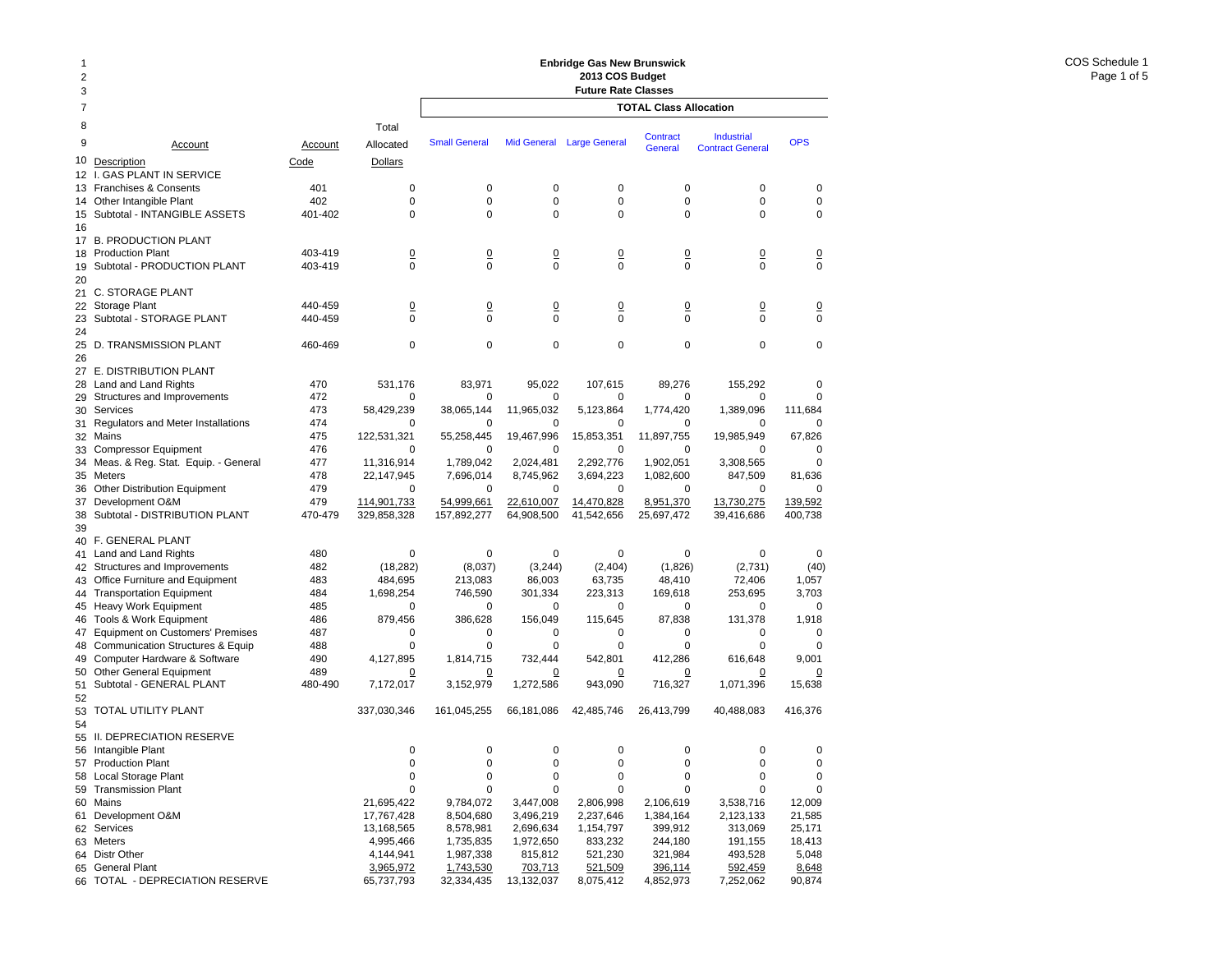| $\overline{7}$<br><b>TOTAL Class Allocation</b><br>8<br>Total<br>Contract<br>Industrial<br><b>Small General</b><br><b>OPS</b><br>9<br>Mid General Large General<br>Allocated<br>Account<br>Account<br><b>General</b><br><b>Contract General</b><br>10<br><b>Description</b><br>Code<br>Dollars<br>67<br>III. OTHER RATE BASE ITEMS<br>68<br>$\mathbf 0$<br>Gas Storage Inventory<br>0<br>0<br>0<br>0<br>0<br>0<br>69<br>0<br>$\mathbf 0$<br>$\mathbf 0$<br>0<br>0<br>$\mathbf 0$<br>$\mathbf 0$<br><b>CWIP</b><br>70<br>$\mathbf 0$<br><b>Customer Deposits</b><br>$\Omega$<br>0<br>$\Omega$<br>$\Omega$<br>0<br>0<br>71<br>33,015<br>50,604<br>Franchise fee<br>425,000<br>203.771<br>83,649<br>53,444<br>518<br>72<br>$\mathbf 0$<br>Deferred development costs<br>0<br>0<br>0<br>0<br>0<br>0<br>73<br>$\mathbf 0$<br>Deferred carrying costs<br>0<br>0<br>0<br>0<br>0<br>0<br>74<br>0<br>$\mathbf 0$<br>$\mathbf 0$<br>0<br>0<br>$\mathbf 0$<br>Deferred equity offering costs<br>0<br>75<br>2,977,924<br>1,427,799<br>586,119<br>374,477<br>231,329<br>3,627<br>Term deposit<br>354,574<br>76<br>Deferral account<br>$\overline{0}$<br>77<br>0<br>$\overline{0}$<br>$\overline{0}$<br>0<br><u>0</u><br>$\overline{0}$<br>Total - OTHER RATE BASE ITEMS<br>3,402,924<br>669,768<br>427,921<br>1,631,569<br>264,343<br>405,178<br>4,144<br>78<br>79<br>80<br>IV. TOTAL RATE BASE (Excl. Working Ca<br>274,695,476<br>130,342,389<br>34,838,256<br>21,825,169<br>33,641,199<br>329,646<br>53,718,817<br>1,481,455<br>781,504<br>163,600<br>109,855<br>147,922<br>81<br><b>Working Capital</b><br>131<br>273,776<br>4,798<br>82<br>V. TOTAL RATE BASE<br>276,176,931<br>131,123,893<br>53,992,593<br>35,001,856<br>21,935,025<br>33,789,121<br>334,444<br>83<br>84<br>I. OPERATION & MAINTENANCE EXPEN<br>85<br>A. PRODUCTION EXPENSES<br>86<br>1. Manufactured Gas Production<br>87<br>Operation Supv and Engineering<br>610<br>0<br>0<br>0<br>0<br>0<br>0<br>0<br>88<br>$\mathbf 0$<br>$\mathbf 0$<br>0<br>0<br>0<br>0<br>0<br><b>Gas Wells</b><br>614<br>89<br>$\underline{0}$<br>Other Gas Production<br>619<br>$\overline{0}$<br>$\overline{0}$<br>$\overline{0}$<br>$\overline{0}$<br>$\overline{0}$<br>$\overline{0}$<br>90<br>$\mathsf{O}\xspace$<br>0<br>0<br>$\mathbf 0$<br>0<br>0<br>$\mathbf 0$<br>Subtotal - Production<br>610-619<br>91<br>$\mathbf 0$<br>$\pmb{0}$<br>0<br>$\mathbf 0$<br>0<br>0<br>$\mathbf 0$<br>92<br>Supervision<br>810<br>$\underline{0}$<br>$\overline{0}$<br>$\overline{0}$<br>$\underline{0}$<br><b>Gas Production Maintenance</b><br>814<br>$\overline{0}$<br>$\overline{0}$<br>$\overline{0}$<br>93<br>$\underline{0}$<br>$\underline{0}$<br>0<br>$\overline{0}$<br>$\underline{0}$<br>94<br>Subtotal - O&M Accounts 617-618<br>810-819<br>$\overline{0}$<br>$\overline{0}$<br>$\mathbf 0$<br>$\Omega$<br>$\mathbf 0$<br>Subtotal - Manufactured Gas Production<br>610-819<br>0<br>0<br>0<br>0<br>95<br>96<br>97<br><b>Gas Supply Expenses</b><br>Natural Gas Purchases<br>$\mathbf 0$<br>623<br>0<br>0<br>0<br>0<br>0<br>0<br>98<br>624<br>51,972<br>21,365<br>13,674<br>8,459<br>12,974<br>132<br><b>Gas Supply Operation</b><br>108,576<br>99<br>Natural Gas W/D from Storage<br>627-628<br>0<br>0<br>0<br>0<br>0<br>0<br>0<br>100<br>629<br>0<br>$\mathbf 0$<br>$\mathbf 0$<br>$\mathbf 0$<br>0<br>$\mathbf 0$<br>$\mathbf 0$<br>Gas Used for Other Util Operations<br>101<br>Other Gas Supply Expenses<br>0<br>$\Omega$<br>$\overline{0}$<br>0<br>0<br>0<br>$\overline{0}$<br>102<br>Subtotal - PRODUCTION EXPENSES<br>108,576<br>51,972<br>21,365<br>132<br>623-629<br>13,674<br>8,459<br>12,974<br>103<br>104<br>B. NATURAL GAS STORAGE, TERMINAL<br>105<br>$\mathbf 0$<br>$\mathbf 0$<br>0<br>0<br>Storage Operation & Maintenance<br>640-859<br>0<br>0<br>0<br>106<br>0<br>$\mathbf 0$<br>$\mathbf 0$<br>0<br>0<br>$\mathbf 0$<br>$\mathbf 0$<br>Subtotal - NATURAL GAS STORAGE<br>640-859<br>107<br>108<br>$\mathbf 0$<br>109<br><b>C. TRANSMISSION EXPENSES</b><br>340,155<br>385,234<br>319,584<br>555,908<br>660-869<br>1,901,476<br>300.596<br>110<br>111 D. DISTRIBUTION EXPENSES<br>112 Supervision<br>670-870<br>877,325<br>420,643<br>172,676<br>110,325<br>68,152<br>104,461<br>1,068<br>113 Load Dispatching<br>671<br>0<br>0<br>0<br>$\mathbf 0$<br>0<br>0<br>0<br>Meter and Regulator Work<br>673-878<br>0<br>$\mathbf 0$<br>$\mathbf 0$<br>$\mathbf 0$<br>0<br>0<br>$\mathbf 0$<br>114<br>Service Work<br>$\mathbf 0$<br>674<br>0<br>0<br>0<br>0<br>0<br>$\mathbf 0$<br>115<br>231,498<br>119,386<br>40,211<br>17,490<br>230<br><b>Mains and Services</b><br>675-875<br>26,836<br>27,344<br>116<br><b>Compressor Equipment</b><br>676-876<br>0<br>0<br>0<br>0<br>0<br>0<br>$\Omega$<br>117<br>Measuring and Regulation<br>1,134,729<br>179,384<br>202,991<br>229,893<br>190,716<br>331,745<br>677-877<br>$\mathbf 0$<br>118<br><b>Other Distribution Equipment</b><br>679-879<br>0<br>0<br>0<br>0<br>0<br>0<br>119<br>0<br>Structures and Improvements<br>0<br>0<br>0<br>0<br>0<br>0<br>0 | 1<br>$\overline{2}$<br>3 |     | <b>Enbridge Gas New Brunswick</b><br>2013 COS Budget<br><b>Future Rate Classes</b> |  |  |  |  |  |  |  |
|-----------------------------------------------------------------------------------------------------------------------------------------------------------------------------------------------------------------------------------------------------------------------------------------------------------------------------------------------------------------------------------------------------------------------------------------------------------------------------------------------------------------------------------------------------------------------------------------------------------------------------------------------------------------------------------------------------------------------------------------------------------------------------------------------------------------------------------------------------------------------------------------------------------------------------------------------------------------------------------------------------------------------------------------------------------------------------------------------------------------------------------------------------------------------------------------------------------------------------------------------------------------------------------------------------------------------------------------------------------------------------------------------------------------------------------------------------------------------------------------------------------------------------------------------------------------------------------------------------------------------------------------------------------------------------------------------------------------------------------------------------------------------------------------------------------------------------------------------------------------------------------------------------------------------------------------------------------------------------------------------------------------------------------------------------------------------------------------------------------------------------------------------------------------------------------------------------------------------------------------------------------------------------------------------------------------------------------------------------------------------------------------------------------------------------------------------------------------------------------------------------------------------------------------------------------------------------------------------------------------------------------------------------------------------------------------------------------------------------------------------------------------------------------------------------------------------------------------------------------------------------------------------------------------------------------------------------------------------------------------------------------------------------------------------------------------------------------------------------------------------------------------------------------------------------------------------------------------------------------------------------------------------------------------------------------------------------------------------------------------------------------------------------------------------------------------------------------------------------------------------------------------------------------------------------------------------------------------------------------------------------------------------------------------------------------------------------------------------------------------------------------------------------------------------------------------------------------------------------------------------------------------------------------------------------------------------------------------------------------------------------------------------------------------------------------------------------------------------------------------------------------------------------------------------------------------------------------------------------------------------------------------------------------------------------------------------------------------------------------------------------------------------------------------------------------------------------------------------------------------------------------------------------------------------------------------------------------------------------------------------------------------------------------------------------------------------------------------------------------------------------------------------------------------------------------------------------------------------------------------------------------------------------------------------------------------------------------------------------------------------------------------------------------------------------------|--------------------------|-----|------------------------------------------------------------------------------------|--|--|--|--|--|--|--|
|                                                                                                                                                                                                                                                                                                                                                                                                                                                                                                                                                                                                                                                                                                                                                                                                                                                                                                                                                                                                                                                                                                                                                                                                                                                                                                                                                                                                                                                                                                                                                                                                                                                                                                                                                                                                                                                                                                                                                                                                                                                                                                                                                                                                                                                                                                                                                                                                                                                                                                                                                                                                                                                                                                                                                                                                                                                                                                                                                                                                                                                                                                                                                                                                                                                                                                                                                                                                                                                                                                                                                                                                                                                                                                                                                                                                                                                                                                                                                                                                                                                                                                                                                                                                                                                                                                                                                                                                                                                                                                                                                                                                                                                                                                                                                                                                                                                                                                                                                                                                                                                           |                          |     |                                                                                    |  |  |  |  |  |  |  |
|                                                                                                                                                                                                                                                                                                                                                                                                                                                                                                                                                                                                                                                                                                                                                                                                                                                                                                                                                                                                                                                                                                                                                                                                                                                                                                                                                                                                                                                                                                                                                                                                                                                                                                                                                                                                                                                                                                                                                                                                                                                                                                                                                                                                                                                                                                                                                                                                                                                                                                                                                                                                                                                                                                                                                                                                                                                                                                                                                                                                                                                                                                                                                                                                                                                                                                                                                                                                                                                                                                                                                                                                                                                                                                                                                                                                                                                                                                                                                                                                                                                                                                                                                                                                                                                                                                                                                                                                                                                                                                                                                                                                                                                                                                                                                                                                                                                                                                                                                                                                                                                           |                          |     |                                                                                    |  |  |  |  |  |  |  |
|                                                                                                                                                                                                                                                                                                                                                                                                                                                                                                                                                                                                                                                                                                                                                                                                                                                                                                                                                                                                                                                                                                                                                                                                                                                                                                                                                                                                                                                                                                                                                                                                                                                                                                                                                                                                                                                                                                                                                                                                                                                                                                                                                                                                                                                                                                                                                                                                                                                                                                                                                                                                                                                                                                                                                                                                                                                                                                                                                                                                                                                                                                                                                                                                                                                                                                                                                                                                                                                                                                                                                                                                                                                                                                                                                                                                                                                                                                                                                                                                                                                                                                                                                                                                                                                                                                                                                                                                                                                                                                                                                                                                                                                                                                                                                                                                                                                                                                                                                                                                                                                           |                          |     |                                                                                    |  |  |  |  |  |  |  |
|                                                                                                                                                                                                                                                                                                                                                                                                                                                                                                                                                                                                                                                                                                                                                                                                                                                                                                                                                                                                                                                                                                                                                                                                                                                                                                                                                                                                                                                                                                                                                                                                                                                                                                                                                                                                                                                                                                                                                                                                                                                                                                                                                                                                                                                                                                                                                                                                                                                                                                                                                                                                                                                                                                                                                                                                                                                                                                                                                                                                                                                                                                                                                                                                                                                                                                                                                                                                                                                                                                                                                                                                                                                                                                                                                                                                                                                                                                                                                                                                                                                                                                                                                                                                                                                                                                                                                                                                                                                                                                                                                                                                                                                                                                                                                                                                                                                                                                                                                                                                                                                           |                          |     |                                                                                    |  |  |  |  |  |  |  |
|                                                                                                                                                                                                                                                                                                                                                                                                                                                                                                                                                                                                                                                                                                                                                                                                                                                                                                                                                                                                                                                                                                                                                                                                                                                                                                                                                                                                                                                                                                                                                                                                                                                                                                                                                                                                                                                                                                                                                                                                                                                                                                                                                                                                                                                                                                                                                                                                                                                                                                                                                                                                                                                                                                                                                                                                                                                                                                                                                                                                                                                                                                                                                                                                                                                                                                                                                                                                                                                                                                                                                                                                                                                                                                                                                                                                                                                                                                                                                                                                                                                                                                                                                                                                                                                                                                                                                                                                                                                                                                                                                                                                                                                                                                                                                                                                                                                                                                                                                                                                                                                           |                          |     |                                                                                    |  |  |  |  |  |  |  |
|                                                                                                                                                                                                                                                                                                                                                                                                                                                                                                                                                                                                                                                                                                                                                                                                                                                                                                                                                                                                                                                                                                                                                                                                                                                                                                                                                                                                                                                                                                                                                                                                                                                                                                                                                                                                                                                                                                                                                                                                                                                                                                                                                                                                                                                                                                                                                                                                                                                                                                                                                                                                                                                                                                                                                                                                                                                                                                                                                                                                                                                                                                                                                                                                                                                                                                                                                                                                                                                                                                                                                                                                                                                                                                                                                                                                                                                                                                                                                                                                                                                                                                                                                                                                                                                                                                                                                                                                                                                                                                                                                                                                                                                                                                                                                                                                                                                                                                                                                                                                                                                           |                          |     |                                                                                    |  |  |  |  |  |  |  |
|                                                                                                                                                                                                                                                                                                                                                                                                                                                                                                                                                                                                                                                                                                                                                                                                                                                                                                                                                                                                                                                                                                                                                                                                                                                                                                                                                                                                                                                                                                                                                                                                                                                                                                                                                                                                                                                                                                                                                                                                                                                                                                                                                                                                                                                                                                                                                                                                                                                                                                                                                                                                                                                                                                                                                                                                                                                                                                                                                                                                                                                                                                                                                                                                                                                                                                                                                                                                                                                                                                                                                                                                                                                                                                                                                                                                                                                                                                                                                                                                                                                                                                                                                                                                                                                                                                                                                                                                                                                                                                                                                                                                                                                                                                                                                                                                                                                                                                                                                                                                                                                           |                          |     |                                                                                    |  |  |  |  |  |  |  |
|                                                                                                                                                                                                                                                                                                                                                                                                                                                                                                                                                                                                                                                                                                                                                                                                                                                                                                                                                                                                                                                                                                                                                                                                                                                                                                                                                                                                                                                                                                                                                                                                                                                                                                                                                                                                                                                                                                                                                                                                                                                                                                                                                                                                                                                                                                                                                                                                                                                                                                                                                                                                                                                                                                                                                                                                                                                                                                                                                                                                                                                                                                                                                                                                                                                                                                                                                                                                                                                                                                                                                                                                                                                                                                                                                                                                                                                                                                                                                                                                                                                                                                                                                                                                                                                                                                                                                                                                                                                                                                                                                                                                                                                                                                                                                                                                                                                                                                                                                                                                                                                           |                          |     |                                                                                    |  |  |  |  |  |  |  |
|                                                                                                                                                                                                                                                                                                                                                                                                                                                                                                                                                                                                                                                                                                                                                                                                                                                                                                                                                                                                                                                                                                                                                                                                                                                                                                                                                                                                                                                                                                                                                                                                                                                                                                                                                                                                                                                                                                                                                                                                                                                                                                                                                                                                                                                                                                                                                                                                                                                                                                                                                                                                                                                                                                                                                                                                                                                                                                                                                                                                                                                                                                                                                                                                                                                                                                                                                                                                                                                                                                                                                                                                                                                                                                                                                                                                                                                                                                                                                                                                                                                                                                                                                                                                                                                                                                                                                                                                                                                                                                                                                                                                                                                                                                                                                                                                                                                                                                                                                                                                                                                           |                          |     |                                                                                    |  |  |  |  |  |  |  |
|                                                                                                                                                                                                                                                                                                                                                                                                                                                                                                                                                                                                                                                                                                                                                                                                                                                                                                                                                                                                                                                                                                                                                                                                                                                                                                                                                                                                                                                                                                                                                                                                                                                                                                                                                                                                                                                                                                                                                                                                                                                                                                                                                                                                                                                                                                                                                                                                                                                                                                                                                                                                                                                                                                                                                                                                                                                                                                                                                                                                                                                                                                                                                                                                                                                                                                                                                                                                                                                                                                                                                                                                                                                                                                                                                                                                                                                                                                                                                                                                                                                                                                                                                                                                                                                                                                                                                                                                                                                                                                                                                                                                                                                                                                                                                                                                                                                                                                                                                                                                                                                           |                          |     |                                                                                    |  |  |  |  |  |  |  |
|                                                                                                                                                                                                                                                                                                                                                                                                                                                                                                                                                                                                                                                                                                                                                                                                                                                                                                                                                                                                                                                                                                                                                                                                                                                                                                                                                                                                                                                                                                                                                                                                                                                                                                                                                                                                                                                                                                                                                                                                                                                                                                                                                                                                                                                                                                                                                                                                                                                                                                                                                                                                                                                                                                                                                                                                                                                                                                                                                                                                                                                                                                                                                                                                                                                                                                                                                                                                                                                                                                                                                                                                                                                                                                                                                                                                                                                                                                                                                                                                                                                                                                                                                                                                                                                                                                                                                                                                                                                                                                                                                                                                                                                                                                                                                                                                                                                                                                                                                                                                                                                           |                          |     |                                                                                    |  |  |  |  |  |  |  |
|                                                                                                                                                                                                                                                                                                                                                                                                                                                                                                                                                                                                                                                                                                                                                                                                                                                                                                                                                                                                                                                                                                                                                                                                                                                                                                                                                                                                                                                                                                                                                                                                                                                                                                                                                                                                                                                                                                                                                                                                                                                                                                                                                                                                                                                                                                                                                                                                                                                                                                                                                                                                                                                                                                                                                                                                                                                                                                                                                                                                                                                                                                                                                                                                                                                                                                                                                                                                                                                                                                                                                                                                                                                                                                                                                                                                                                                                                                                                                                                                                                                                                                                                                                                                                                                                                                                                                                                                                                                                                                                                                                                                                                                                                                                                                                                                                                                                                                                                                                                                                                                           |                          |     |                                                                                    |  |  |  |  |  |  |  |
|                                                                                                                                                                                                                                                                                                                                                                                                                                                                                                                                                                                                                                                                                                                                                                                                                                                                                                                                                                                                                                                                                                                                                                                                                                                                                                                                                                                                                                                                                                                                                                                                                                                                                                                                                                                                                                                                                                                                                                                                                                                                                                                                                                                                                                                                                                                                                                                                                                                                                                                                                                                                                                                                                                                                                                                                                                                                                                                                                                                                                                                                                                                                                                                                                                                                                                                                                                                                                                                                                                                                                                                                                                                                                                                                                                                                                                                                                                                                                                                                                                                                                                                                                                                                                                                                                                                                                                                                                                                                                                                                                                                                                                                                                                                                                                                                                                                                                                                                                                                                                                                           |                          |     |                                                                                    |  |  |  |  |  |  |  |
|                                                                                                                                                                                                                                                                                                                                                                                                                                                                                                                                                                                                                                                                                                                                                                                                                                                                                                                                                                                                                                                                                                                                                                                                                                                                                                                                                                                                                                                                                                                                                                                                                                                                                                                                                                                                                                                                                                                                                                                                                                                                                                                                                                                                                                                                                                                                                                                                                                                                                                                                                                                                                                                                                                                                                                                                                                                                                                                                                                                                                                                                                                                                                                                                                                                                                                                                                                                                                                                                                                                                                                                                                                                                                                                                                                                                                                                                                                                                                                                                                                                                                                                                                                                                                                                                                                                                                                                                                                                                                                                                                                                                                                                                                                                                                                                                                                                                                                                                                                                                                                                           |                          |     |                                                                                    |  |  |  |  |  |  |  |
|                                                                                                                                                                                                                                                                                                                                                                                                                                                                                                                                                                                                                                                                                                                                                                                                                                                                                                                                                                                                                                                                                                                                                                                                                                                                                                                                                                                                                                                                                                                                                                                                                                                                                                                                                                                                                                                                                                                                                                                                                                                                                                                                                                                                                                                                                                                                                                                                                                                                                                                                                                                                                                                                                                                                                                                                                                                                                                                                                                                                                                                                                                                                                                                                                                                                                                                                                                                                                                                                                                                                                                                                                                                                                                                                                                                                                                                                                                                                                                                                                                                                                                                                                                                                                                                                                                                                                                                                                                                                                                                                                                                                                                                                                                                                                                                                                                                                                                                                                                                                                                                           |                          |     |                                                                                    |  |  |  |  |  |  |  |
|                                                                                                                                                                                                                                                                                                                                                                                                                                                                                                                                                                                                                                                                                                                                                                                                                                                                                                                                                                                                                                                                                                                                                                                                                                                                                                                                                                                                                                                                                                                                                                                                                                                                                                                                                                                                                                                                                                                                                                                                                                                                                                                                                                                                                                                                                                                                                                                                                                                                                                                                                                                                                                                                                                                                                                                                                                                                                                                                                                                                                                                                                                                                                                                                                                                                                                                                                                                                                                                                                                                                                                                                                                                                                                                                                                                                                                                                                                                                                                                                                                                                                                                                                                                                                                                                                                                                                                                                                                                                                                                                                                                                                                                                                                                                                                                                                                                                                                                                                                                                                                                           |                          |     |                                                                                    |  |  |  |  |  |  |  |
|                                                                                                                                                                                                                                                                                                                                                                                                                                                                                                                                                                                                                                                                                                                                                                                                                                                                                                                                                                                                                                                                                                                                                                                                                                                                                                                                                                                                                                                                                                                                                                                                                                                                                                                                                                                                                                                                                                                                                                                                                                                                                                                                                                                                                                                                                                                                                                                                                                                                                                                                                                                                                                                                                                                                                                                                                                                                                                                                                                                                                                                                                                                                                                                                                                                                                                                                                                                                                                                                                                                                                                                                                                                                                                                                                                                                                                                                                                                                                                                                                                                                                                                                                                                                                                                                                                                                                                                                                                                                                                                                                                                                                                                                                                                                                                                                                                                                                                                                                                                                                                                           |                          |     |                                                                                    |  |  |  |  |  |  |  |
|                                                                                                                                                                                                                                                                                                                                                                                                                                                                                                                                                                                                                                                                                                                                                                                                                                                                                                                                                                                                                                                                                                                                                                                                                                                                                                                                                                                                                                                                                                                                                                                                                                                                                                                                                                                                                                                                                                                                                                                                                                                                                                                                                                                                                                                                                                                                                                                                                                                                                                                                                                                                                                                                                                                                                                                                                                                                                                                                                                                                                                                                                                                                                                                                                                                                                                                                                                                                                                                                                                                                                                                                                                                                                                                                                                                                                                                                                                                                                                                                                                                                                                                                                                                                                                                                                                                                                                                                                                                                                                                                                                                                                                                                                                                                                                                                                                                                                                                                                                                                                                                           |                          |     |                                                                                    |  |  |  |  |  |  |  |
|                                                                                                                                                                                                                                                                                                                                                                                                                                                                                                                                                                                                                                                                                                                                                                                                                                                                                                                                                                                                                                                                                                                                                                                                                                                                                                                                                                                                                                                                                                                                                                                                                                                                                                                                                                                                                                                                                                                                                                                                                                                                                                                                                                                                                                                                                                                                                                                                                                                                                                                                                                                                                                                                                                                                                                                                                                                                                                                                                                                                                                                                                                                                                                                                                                                                                                                                                                                                                                                                                                                                                                                                                                                                                                                                                                                                                                                                                                                                                                                                                                                                                                                                                                                                                                                                                                                                                                                                                                                                                                                                                                                                                                                                                                                                                                                                                                                                                                                                                                                                                                                           |                          |     |                                                                                    |  |  |  |  |  |  |  |
|                                                                                                                                                                                                                                                                                                                                                                                                                                                                                                                                                                                                                                                                                                                                                                                                                                                                                                                                                                                                                                                                                                                                                                                                                                                                                                                                                                                                                                                                                                                                                                                                                                                                                                                                                                                                                                                                                                                                                                                                                                                                                                                                                                                                                                                                                                                                                                                                                                                                                                                                                                                                                                                                                                                                                                                                                                                                                                                                                                                                                                                                                                                                                                                                                                                                                                                                                                                                                                                                                                                                                                                                                                                                                                                                                                                                                                                                                                                                                                                                                                                                                                                                                                                                                                                                                                                                                                                                                                                                                                                                                                                                                                                                                                                                                                                                                                                                                                                                                                                                                                                           |                          |     |                                                                                    |  |  |  |  |  |  |  |
|                                                                                                                                                                                                                                                                                                                                                                                                                                                                                                                                                                                                                                                                                                                                                                                                                                                                                                                                                                                                                                                                                                                                                                                                                                                                                                                                                                                                                                                                                                                                                                                                                                                                                                                                                                                                                                                                                                                                                                                                                                                                                                                                                                                                                                                                                                                                                                                                                                                                                                                                                                                                                                                                                                                                                                                                                                                                                                                                                                                                                                                                                                                                                                                                                                                                                                                                                                                                                                                                                                                                                                                                                                                                                                                                                                                                                                                                                                                                                                                                                                                                                                                                                                                                                                                                                                                                                                                                                                                                                                                                                                                                                                                                                                                                                                                                                                                                                                                                                                                                                                                           |                          |     |                                                                                    |  |  |  |  |  |  |  |
|                                                                                                                                                                                                                                                                                                                                                                                                                                                                                                                                                                                                                                                                                                                                                                                                                                                                                                                                                                                                                                                                                                                                                                                                                                                                                                                                                                                                                                                                                                                                                                                                                                                                                                                                                                                                                                                                                                                                                                                                                                                                                                                                                                                                                                                                                                                                                                                                                                                                                                                                                                                                                                                                                                                                                                                                                                                                                                                                                                                                                                                                                                                                                                                                                                                                                                                                                                                                                                                                                                                                                                                                                                                                                                                                                                                                                                                                                                                                                                                                                                                                                                                                                                                                                                                                                                                                                                                                                                                                                                                                                                                                                                                                                                                                                                                                                                                                                                                                                                                                                                                           |                          |     |                                                                                    |  |  |  |  |  |  |  |
|                                                                                                                                                                                                                                                                                                                                                                                                                                                                                                                                                                                                                                                                                                                                                                                                                                                                                                                                                                                                                                                                                                                                                                                                                                                                                                                                                                                                                                                                                                                                                                                                                                                                                                                                                                                                                                                                                                                                                                                                                                                                                                                                                                                                                                                                                                                                                                                                                                                                                                                                                                                                                                                                                                                                                                                                                                                                                                                                                                                                                                                                                                                                                                                                                                                                                                                                                                                                                                                                                                                                                                                                                                                                                                                                                                                                                                                                                                                                                                                                                                                                                                                                                                                                                                                                                                                                                                                                                                                                                                                                                                                                                                                                                                                                                                                                                                                                                                                                                                                                                                                           |                          |     |                                                                                    |  |  |  |  |  |  |  |
|                                                                                                                                                                                                                                                                                                                                                                                                                                                                                                                                                                                                                                                                                                                                                                                                                                                                                                                                                                                                                                                                                                                                                                                                                                                                                                                                                                                                                                                                                                                                                                                                                                                                                                                                                                                                                                                                                                                                                                                                                                                                                                                                                                                                                                                                                                                                                                                                                                                                                                                                                                                                                                                                                                                                                                                                                                                                                                                                                                                                                                                                                                                                                                                                                                                                                                                                                                                                                                                                                                                                                                                                                                                                                                                                                                                                                                                                                                                                                                                                                                                                                                                                                                                                                                                                                                                                                                                                                                                                                                                                                                                                                                                                                                                                                                                                                                                                                                                                                                                                                                                           |                          |     |                                                                                    |  |  |  |  |  |  |  |
|                                                                                                                                                                                                                                                                                                                                                                                                                                                                                                                                                                                                                                                                                                                                                                                                                                                                                                                                                                                                                                                                                                                                                                                                                                                                                                                                                                                                                                                                                                                                                                                                                                                                                                                                                                                                                                                                                                                                                                                                                                                                                                                                                                                                                                                                                                                                                                                                                                                                                                                                                                                                                                                                                                                                                                                                                                                                                                                                                                                                                                                                                                                                                                                                                                                                                                                                                                                                                                                                                                                                                                                                                                                                                                                                                                                                                                                                                                                                                                                                                                                                                                                                                                                                                                                                                                                                                                                                                                                                                                                                                                                                                                                                                                                                                                                                                                                                                                                                                                                                                                                           |                          |     |                                                                                    |  |  |  |  |  |  |  |
|                                                                                                                                                                                                                                                                                                                                                                                                                                                                                                                                                                                                                                                                                                                                                                                                                                                                                                                                                                                                                                                                                                                                                                                                                                                                                                                                                                                                                                                                                                                                                                                                                                                                                                                                                                                                                                                                                                                                                                                                                                                                                                                                                                                                                                                                                                                                                                                                                                                                                                                                                                                                                                                                                                                                                                                                                                                                                                                                                                                                                                                                                                                                                                                                                                                                                                                                                                                                                                                                                                                                                                                                                                                                                                                                                                                                                                                                                                                                                                                                                                                                                                                                                                                                                                                                                                                                                                                                                                                                                                                                                                                                                                                                                                                                                                                                                                                                                                                                                                                                                                                           |                          |     |                                                                                    |  |  |  |  |  |  |  |
|                                                                                                                                                                                                                                                                                                                                                                                                                                                                                                                                                                                                                                                                                                                                                                                                                                                                                                                                                                                                                                                                                                                                                                                                                                                                                                                                                                                                                                                                                                                                                                                                                                                                                                                                                                                                                                                                                                                                                                                                                                                                                                                                                                                                                                                                                                                                                                                                                                                                                                                                                                                                                                                                                                                                                                                                                                                                                                                                                                                                                                                                                                                                                                                                                                                                                                                                                                                                                                                                                                                                                                                                                                                                                                                                                                                                                                                                                                                                                                                                                                                                                                                                                                                                                                                                                                                                                                                                                                                                                                                                                                                                                                                                                                                                                                                                                                                                                                                                                                                                                                                           |                          |     |                                                                                    |  |  |  |  |  |  |  |
|                                                                                                                                                                                                                                                                                                                                                                                                                                                                                                                                                                                                                                                                                                                                                                                                                                                                                                                                                                                                                                                                                                                                                                                                                                                                                                                                                                                                                                                                                                                                                                                                                                                                                                                                                                                                                                                                                                                                                                                                                                                                                                                                                                                                                                                                                                                                                                                                                                                                                                                                                                                                                                                                                                                                                                                                                                                                                                                                                                                                                                                                                                                                                                                                                                                                                                                                                                                                                                                                                                                                                                                                                                                                                                                                                                                                                                                                                                                                                                                                                                                                                                                                                                                                                                                                                                                                                                                                                                                                                                                                                                                                                                                                                                                                                                                                                                                                                                                                                                                                                                                           |                          |     |                                                                                    |  |  |  |  |  |  |  |
|                                                                                                                                                                                                                                                                                                                                                                                                                                                                                                                                                                                                                                                                                                                                                                                                                                                                                                                                                                                                                                                                                                                                                                                                                                                                                                                                                                                                                                                                                                                                                                                                                                                                                                                                                                                                                                                                                                                                                                                                                                                                                                                                                                                                                                                                                                                                                                                                                                                                                                                                                                                                                                                                                                                                                                                                                                                                                                                                                                                                                                                                                                                                                                                                                                                                                                                                                                                                                                                                                                                                                                                                                                                                                                                                                                                                                                                                                                                                                                                                                                                                                                                                                                                                                                                                                                                                                                                                                                                                                                                                                                                                                                                                                                                                                                                                                                                                                                                                                                                                                                                           |                          |     |                                                                                    |  |  |  |  |  |  |  |
|                                                                                                                                                                                                                                                                                                                                                                                                                                                                                                                                                                                                                                                                                                                                                                                                                                                                                                                                                                                                                                                                                                                                                                                                                                                                                                                                                                                                                                                                                                                                                                                                                                                                                                                                                                                                                                                                                                                                                                                                                                                                                                                                                                                                                                                                                                                                                                                                                                                                                                                                                                                                                                                                                                                                                                                                                                                                                                                                                                                                                                                                                                                                                                                                                                                                                                                                                                                                                                                                                                                                                                                                                                                                                                                                                                                                                                                                                                                                                                                                                                                                                                                                                                                                                                                                                                                                                                                                                                                                                                                                                                                                                                                                                                                                                                                                                                                                                                                                                                                                                                                           |                          |     |                                                                                    |  |  |  |  |  |  |  |
|                                                                                                                                                                                                                                                                                                                                                                                                                                                                                                                                                                                                                                                                                                                                                                                                                                                                                                                                                                                                                                                                                                                                                                                                                                                                                                                                                                                                                                                                                                                                                                                                                                                                                                                                                                                                                                                                                                                                                                                                                                                                                                                                                                                                                                                                                                                                                                                                                                                                                                                                                                                                                                                                                                                                                                                                                                                                                                                                                                                                                                                                                                                                                                                                                                                                                                                                                                                                                                                                                                                                                                                                                                                                                                                                                                                                                                                                                                                                                                                                                                                                                                                                                                                                                                                                                                                                                                                                                                                                                                                                                                                                                                                                                                                                                                                                                                                                                                                                                                                                                                                           |                          |     |                                                                                    |  |  |  |  |  |  |  |
|                                                                                                                                                                                                                                                                                                                                                                                                                                                                                                                                                                                                                                                                                                                                                                                                                                                                                                                                                                                                                                                                                                                                                                                                                                                                                                                                                                                                                                                                                                                                                                                                                                                                                                                                                                                                                                                                                                                                                                                                                                                                                                                                                                                                                                                                                                                                                                                                                                                                                                                                                                                                                                                                                                                                                                                                                                                                                                                                                                                                                                                                                                                                                                                                                                                                                                                                                                                                                                                                                                                                                                                                                                                                                                                                                                                                                                                                                                                                                                                                                                                                                                                                                                                                                                                                                                                                                                                                                                                                                                                                                                                                                                                                                                                                                                                                                                                                                                                                                                                                                                                           |                          |     |                                                                                    |  |  |  |  |  |  |  |
|                                                                                                                                                                                                                                                                                                                                                                                                                                                                                                                                                                                                                                                                                                                                                                                                                                                                                                                                                                                                                                                                                                                                                                                                                                                                                                                                                                                                                                                                                                                                                                                                                                                                                                                                                                                                                                                                                                                                                                                                                                                                                                                                                                                                                                                                                                                                                                                                                                                                                                                                                                                                                                                                                                                                                                                                                                                                                                                                                                                                                                                                                                                                                                                                                                                                                                                                                                                                                                                                                                                                                                                                                                                                                                                                                                                                                                                                                                                                                                                                                                                                                                                                                                                                                                                                                                                                                                                                                                                                                                                                                                                                                                                                                                                                                                                                                                                                                                                                                                                                                                                           |                          |     |                                                                                    |  |  |  |  |  |  |  |
|                                                                                                                                                                                                                                                                                                                                                                                                                                                                                                                                                                                                                                                                                                                                                                                                                                                                                                                                                                                                                                                                                                                                                                                                                                                                                                                                                                                                                                                                                                                                                                                                                                                                                                                                                                                                                                                                                                                                                                                                                                                                                                                                                                                                                                                                                                                                                                                                                                                                                                                                                                                                                                                                                                                                                                                                                                                                                                                                                                                                                                                                                                                                                                                                                                                                                                                                                                                                                                                                                                                                                                                                                                                                                                                                                                                                                                                                                                                                                                                                                                                                                                                                                                                                                                                                                                                                                                                                                                                                                                                                                                                                                                                                                                                                                                                                                                                                                                                                                                                                                                                           |                          |     |                                                                                    |  |  |  |  |  |  |  |
|                                                                                                                                                                                                                                                                                                                                                                                                                                                                                                                                                                                                                                                                                                                                                                                                                                                                                                                                                                                                                                                                                                                                                                                                                                                                                                                                                                                                                                                                                                                                                                                                                                                                                                                                                                                                                                                                                                                                                                                                                                                                                                                                                                                                                                                                                                                                                                                                                                                                                                                                                                                                                                                                                                                                                                                                                                                                                                                                                                                                                                                                                                                                                                                                                                                                                                                                                                                                                                                                                                                                                                                                                                                                                                                                                                                                                                                                                                                                                                                                                                                                                                                                                                                                                                                                                                                                                                                                                                                                                                                                                                                                                                                                                                                                                                                                                                                                                                                                                                                                                                                           |                          |     |                                                                                    |  |  |  |  |  |  |  |
|                                                                                                                                                                                                                                                                                                                                                                                                                                                                                                                                                                                                                                                                                                                                                                                                                                                                                                                                                                                                                                                                                                                                                                                                                                                                                                                                                                                                                                                                                                                                                                                                                                                                                                                                                                                                                                                                                                                                                                                                                                                                                                                                                                                                                                                                                                                                                                                                                                                                                                                                                                                                                                                                                                                                                                                                                                                                                                                                                                                                                                                                                                                                                                                                                                                                                                                                                                                                                                                                                                                                                                                                                                                                                                                                                                                                                                                                                                                                                                                                                                                                                                                                                                                                                                                                                                                                                                                                                                                                                                                                                                                                                                                                                                                                                                                                                                                                                                                                                                                                                                                           |                          |     |                                                                                    |  |  |  |  |  |  |  |
|                                                                                                                                                                                                                                                                                                                                                                                                                                                                                                                                                                                                                                                                                                                                                                                                                                                                                                                                                                                                                                                                                                                                                                                                                                                                                                                                                                                                                                                                                                                                                                                                                                                                                                                                                                                                                                                                                                                                                                                                                                                                                                                                                                                                                                                                                                                                                                                                                                                                                                                                                                                                                                                                                                                                                                                                                                                                                                                                                                                                                                                                                                                                                                                                                                                                                                                                                                                                                                                                                                                                                                                                                                                                                                                                                                                                                                                                                                                                                                                                                                                                                                                                                                                                                                                                                                                                                                                                                                                                                                                                                                                                                                                                                                                                                                                                                                                                                                                                                                                                                                                           |                          |     |                                                                                    |  |  |  |  |  |  |  |
|                                                                                                                                                                                                                                                                                                                                                                                                                                                                                                                                                                                                                                                                                                                                                                                                                                                                                                                                                                                                                                                                                                                                                                                                                                                                                                                                                                                                                                                                                                                                                                                                                                                                                                                                                                                                                                                                                                                                                                                                                                                                                                                                                                                                                                                                                                                                                                                                                                                                                                                                                                                                                                                                                                                                                                                                                                                                                                                                                                                                                                                                                                                                                                                                                                                                                                                                                                                                                                                                                                                                                                                                                                                                                                                                                                                                                                                                                                                                                                                                                                                                                                                                                                                                                                                                                                                                                                                                                                                                                                                                                                                                                                                                                                                                                                                                                                                                                                                                                                                                                                                           |                          |     |                                                                                    |  |  |  |  |  |  |  |
|                                                                                                                                                                                                                                                                                                                                                                                                                                                                                                                                                                                                                                                                                                                                                                                                                                                                                                                                                                                                                                                                                                                                                                                                                                                                                                                                                                                                                                                                                                                                                                                                                                                                                                                                                                                                                                                                                                                                                                                                                                                                                                                                                                                                                                                                                                                                                                                                                                                                                                                                                                                                                                                                                                                                                                                                                                                                                                                                                                                                                                                                                                                                                                                                                                                                                                                                                                                                                                                                                                                                                                                                                                                                                                                                                                                                                                                                                                                                                                                                                                                                                                                                                                                                                                                                                                                                                                                                                                                                                                                                                                                                                                                                                                                                                                                                                                                                                                                                                                                                                                                           |                          |     |                                                                                    |  |  |  |  |  |  |  |
|                                                                                                                                                                                                                                                                                                                                                                                                                                                                                                                                                                                                                                                                                                                                                                                                                                                                                                                                                                                                                                                                                                                                                                                                                                                                                                                                                                                                                                                                                                                                                                                                                                                                                                                                                                                                                                                                                                                                                                                                                                                                                                                                                                                                                                                                                                                                                                                                                                                                                                                                                                                                                                                                                                                                                                                                                                                                                                                                                                                                                                                                                                                                                                                                                                                                                                                                                                                                                                                                                                                                                                                                                                                                                                                                                                                                                                                                                                                                                                                                                                                                                                                                                                                                                                                                                                                                                                                                                                                                                                                                                                                                                                                                                                                                                                                                                                                                                                                                                                                                                                                           |                          |     |                                                                                    |  |  |  |  |  |  |  |
|                                                                                                                                                                                                                                                                                                                                                                                                                                                                                                                                                                                                                                                                                                                                                                                                                                                                                                                                                                                                                                                                                                                                                                                                                                                                                                                                                                                                                                                                                                                                                                                                                                                                                                                                                                                                                                                                                                                                                                                                                                                                                                                                                                                                                                                                                                                                                                                                                                                                                                                                                                                                                                                                                                                                                                                                                                                                                                                                                                                                                                                                                                                                                                                                                                                                                                                                                                                                                                                                                                                                                                                                                                                                                                                                                                                                                                                                                                                                                                                                                                                                                                                                                                                                                                                                                                                                                                                                                                                                                                                                                                                                                                                                                                                                                                                                                                                                                                                                                                                                                                                           |                          |     |                                                                                    |  |  |  |  |  |  |  |
|                                                                                                                                                                                                                                                                                                                                                                                                                                                                                                                                                                                                                                                                                                                                                                                                                                                                                                                                                                                                                                                                                                                                                                                                                                                                                                                                                                                                                                                                                                                                                                                                                                                                                                                                                                                                                                                                                                                                                                                                                                                                                                                                                                                                                                                                                                                                                                                                                                                                                                                                                                                                                                                                                                                                                                                                                                                                                                                                                                                                                                                                                                                                                                                                                                                                                                                                                                                                                                                                                                                                                                                                                                                                                                                                                                                                                                                                                                                                                                                                                                                                                                                                                                                                                                                                                                                                                                                                                                                                                                                                                                                                                                                                                                                                                                                                                                                                                                                                                                                                                                                           |                          |     |                                                                                    |  |  |  |  |  |  |  |
| General Maintenance<br>884-889<br>3,445,102<br>1,514,544<br>611,291<br>453,016<br>344,090<br>514,649<br>7,512<br>121                                                                                                                                                                                                                                                                                                                                                                                                                                                                                                                                                                                                                                                                                                                                                                                                                                                                                                                                                                                                                                                                                                                                                                                                                                                                                                                                                                                                                                                                                                                                                                                                                                                                                                                                                                                                                                                                                                                                                                                                                                                                                                                                                                                                                                                                                                                                                                                                                                                                                                                                                                                                                                                                                                                                                                                                                                                                                                                                                                                                                                                                                                                                                                                                                                                                                                                                                                                                                                                                                                                                                                                                                                                                                                                                                                                                                                                                                                                                                                                                                                                                                                                                                                                                                                                                                                                                                                                                                                                                                                                                                                                                                                                                                                                                                                                                                                                                                                                                      | 120                      | 872 |                                                                                    |  |  |  |  |  |  |  |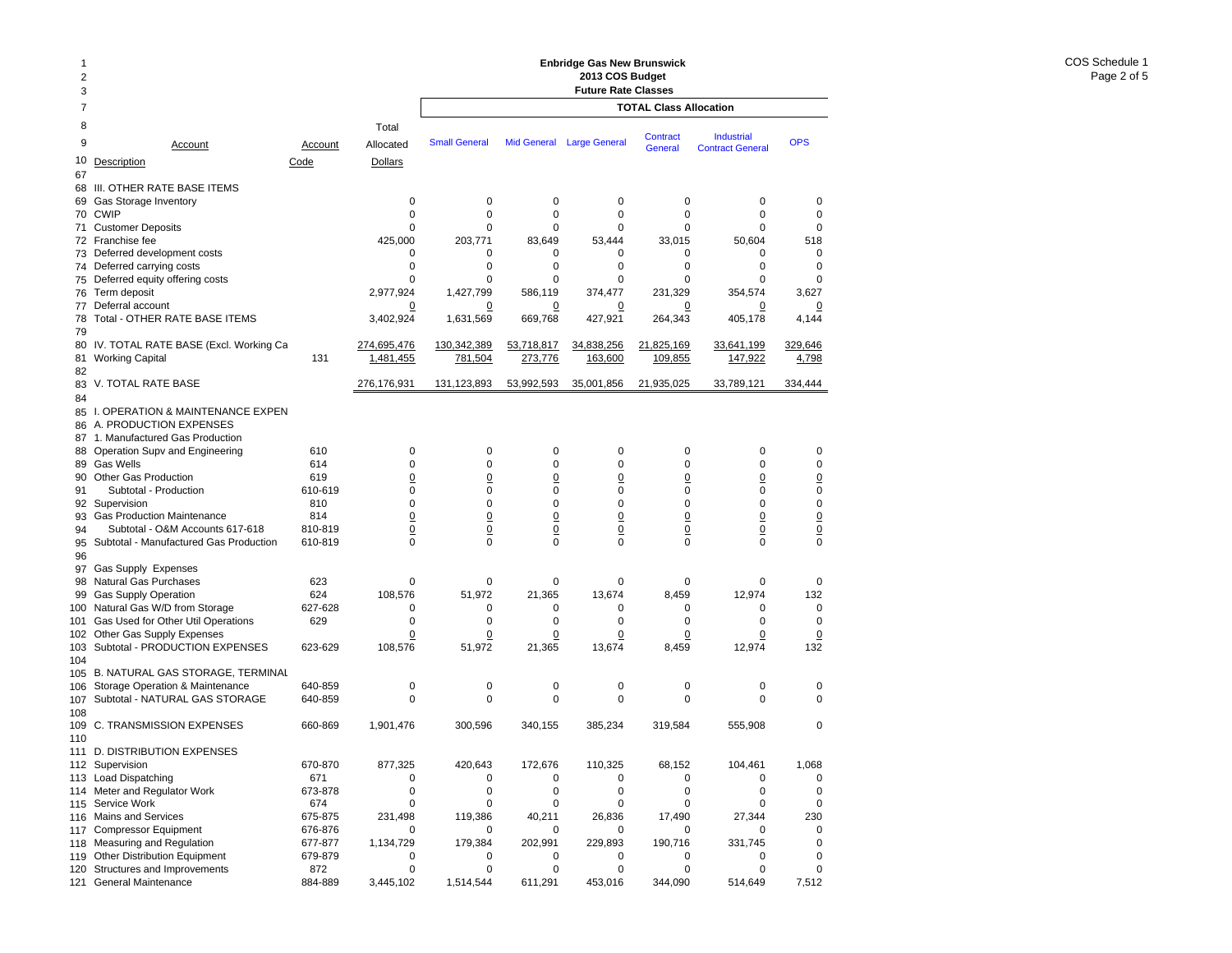| 1<br>$\overline{2}$<br>3 |                                                                                       |                 |                                          | <b>Enbridge Gas New Brunswick</b><br>2013 COS Budget<br><b>Future Rate Classes</b> |                             |                             |                               |                                              |                          |  |  |
|--------------------------|---------------------------------------------------------------------------------------|-----------------|------------------------------------------|------------------------------------------------------------------------------------|-----------------------------|-----------------------------|-------------------------------|----------------------------------------------|--------------------------|--|--|
| $\overline{7}$           |                                                                                       |                 |                                          |                                                                                    |                             |                             | <b>TOTAL Class Allocation</b> |                                              |                          |  |  |
| 8                        |                                                                                       |                 | Total                                    |                                                                                    |                             |                             |                               |                                              |                          |  |  |
| 9                        | Account                                                                               | <b>Account</b>  | Allocated                                | <b>Small General</b>                                                               |                             | Mid General Large General   | <b>Contract</b><br>General    | <b>Industrial</b><br><b>Contract General</b> | <b>OPS</b>               |  |  |
| 10<br>122<br>123<br>124  | Description<br>Subtotal - DISTRIBUTION EXPENSES<br>Total - OPERATION & MAINTENANCE E> | Code<br>670-889 | <b>Dollars</b><br>5,688,654<br>7,590,131 | 2,233,958<br>2,534,554                                                             | 1,027,170<br>1,367,325      | 820,069<br>1,205,303        | 620,448<br>940,032            | 978,199<br>1,534,106                         | 8,810<br>8,810           |  |  |
| 125                      | II. SALES & MARKETING                                                                 |                 |                                          |                                                                                    |                             |                             |                               |                                              |                          |  |  |
| 126                      | Supervision                                                                           | 700             | 1,194,337                                | 571,689                                                                            | 235,018                     | 150,416                     | 93,044                        | 142,718                                      | 1,451                    |  |  |
| 127                      | Advertising - Natural Gas Promotion                                                   | 701             | 411,982                                  | 197,202                                                                            | 81,069                      | 51,885                      | 32,095                        | 49,230                                       | 501                      |  |  |
| 128                      | Demonstration and Selling Exp                                                         | 702             | 84,963                                   | 40,669                                                                             | 16,719                      | 10,700                      | 6,619                         | 10,153                                       | 103                      |  |  |
| 129                      | Revenue from Merchandising                                                            | 703             | $\mathbf 0$                              | $\mathbf 0$                                                                        | $\mathbf 0$                 | $\mathbf 0$                 | $\mathbf 0$                   | $\mathbf 0$                                  | $\mathbf 0$              |  |  |
| 130                      | <b>Expense of Merchandising</b>                                                       | 704             | $\mathbf 0$                              | $\mathbf 0$                                                                        | $\mathbf 0$                 | $\mathbf 0$                 | $\mathbf 0$                   | $\mathbf 0$                                  | $\mathbf 0$              |  |  |
| 131                      | Advertising - Other                                                                   | 705             | 72,404                                   | 34,657                                                                             | 14,247                      | 9,119                       | 5,641                         | 8,652                                        | 88                       |  |  |
| 132                      | <b>Other Sales Promotion</b>                                                          | 709             | 0                                        | 0                                                                                  | 0                           | 0                           | 0                             | 0                                            | 0                        |  |  |
| 133<br>134               | Total - CUSTOMER ACCOUNTS EXPENS                                                      |                 | 1,763,686                                | 844,218                                                                            | 347,053                     | 222,120                     | 137,399                       | 210,753                                      | 2,143                    |  |  |
| 135                      | III. CUSTOMER SERVICE & INFORMATI(                                                    |                 |                                          |                                                                                    |                             |                             |                               |                                              |                          |  |  |
| 136                      | <b>Operatin Supervision</b>                                                           | 710             | 349,187                                  | 285,883                                                                            | 46,707                      | 13,079                      | 2.790                         | 291                                          | 436                      |  |  |
| 137                      | <b>Customers' Contracts and Orders</b>                                                | 711             | $\Omega$                                 | $\Omega$                                                                           | $\mathbf 0$                 | $\mathbf 0$                 | $\Omega$                      | $\Omega$                                     | $\mathbf 0$              |  |  |
| 138                      | <b>Meter Reading</b>                                                                  | 712             | 45,684                                   | 35,716                                                                             | 5,835                       | 2,451                       | 1,046                         | 363                                          | 272                      |  |  |
| 139                      | Customers' Billing and Accounting                                                     | 713             | 934,578                                  | 701,558                                                                            | 114,620                     | 32,096                      | 68,472                        | 7,133                                        | 10,699                   |  |  |
| 140                      | <b>Credit and Collection</b>                                                          | 714             | $\Omega$                                 | $\Omega$                                                                           | $\Omega$                    | 0                           | 0                             | $\Omega$                                     | $\Omega$                 |  |  |
| 141                      | Uncollectable Accounts                                                                | 718             | 231,390                                  | 64,116                                                                             | 60,359                      | 39.643                      | 26,572                        | 40.173                                       | 528                      |  |  |
| 142                      | <b>Other Customer Accounting</b>                                                      | 719             | $\mathbf 0$                              | $\mathbf 0$                                                                        | $\mathbf 0$                 | 0                           | 0                             | $\mathbf 0$                                  | 0                        |  |  |
| 143<br>144               | Total - CUSTOMER SERVICE & INFORM.                                                    |                 | 1,560,839                                | 1,087,274                                                                          | 227,521                     | 87,270                      | 98,880                        | 47,959                                       | 11,935                   |  |  |
| 145<br>146               | Total - CUSTOMER ACCOUNTS, SERVIC                                                     |                 | 3,324,525                                | 1,931,492                                                                          | 574,574                     | 309,390                     | 236,279                       | 258,712                                      | 14,077                   |  |  |
| 147<br>148               | IV. ADMINISTRATIVE & GENERAL EXPE                                                     |                 |                                          |                                                                                    |                             |                             |                               |                                              |                          |  |  |
| 149                      | Administrative & General                                                              | 721             | 7,300                                    | 3,209                                                                              | 1,295                       | 960                         | 729                           | 1,091                                        | 16                       |  |  |
| 150                      | <b>Special Services</b>                                                               | 722             | 1,196,700                                | 526,096                                                                            | 212,340                     | 157,361                     | 119,524                       | 178,770                                      | 2,609                    |  |  |
| 151                      | Insurance                                                                             | 723             | 344,011                                  | 164,667                                                                            | 67,693                      | 43,325                      | 26,800                        | 41,108                                       | 418                      |  |  |
| 152                      | Injuries & Damages                                                                    | 724             | $\Omega$                                 | $\Omega$                                                                           | $\Omega$                    | 0                           | 0                             | $\Omega$                                     | $\Omega$                 |  |  |
| 153                      | <b>Employee Pensions and Benefits</b>                                                 | 725             | 2,749,552                                | 1,208,765                                                                          | 487,874                     | 361,555                     | 274,620                       | 410,744                                      | 5,995                    |  |  |
| 154                      | Other Admin & Gen Expenses                                                            | 728             | 4,080,667                                | 1,793,952                                                                          | 724,064                     | 536,591                     | 407,569                       | 609,593                                      | 8,898                    |  |  |
| 155                      | Admin & Gen Expenses Transferred                                                      | 729             | (5, 177, 461)                            | (2, 262, 193)                                                                      | (926, 796)                  | (687, 146)                  | (520, 760)                    | (780, 565)                                   | 0                        |  |  |
| 156<br>157               | Subtotal - O&M Accounts 721-729                                                       |                 | 3,200,770                                | 1,434,496                                                                          | 566,471                     | 412,645                     | 308,482                       | 460,740                                      | 17,936                   |  |  |
| 158                      | TOTAL - OPERATING EXPENSES (Excl [                                                    |                 | 14,115,426                               | 5,900,542                                                                          | 2,508,370                   | 1,927,339                   | 1,484,794                     | 2,253,558                                    | 40,824                   |  |  |
| 159                      | <b>VI. DEPRECIATION EXPENSE</b>                                                       |                 |                                          |                                                                                    |                             |                             |                               |                                              |                          |  |  |
| 160                      |                                                                                       | 403             | $\mathbf 0$                              | $\mathbf 0$                                                                        | $\mathbf 0$                 | 0                           | $\mathbf 0$                   | $\Omega$                                     | $\Omega$                 |  |  |
| 161                      | Intangible Plant                                                                      | 403             | $\mathbf 0$                              | $\mathbf 0$                                                                        | $\mathbf 0$                 | $\mathbf 0$                 | $\mathbf 0$                   | $\Omega$                                     | $\mathbf 0$              |  |  |
| 162                      | <b>Production Plant</b>                                                               | 403             | $\mathbf 0$                              | $\mathbf 0$                                                                        | $\mathbf 0$                 | $\mathbf 0$                 | $\mathbf 0$                   | $\Omega$                                     | $\mathbf 0$              |  |  |
| 163                      | Local Storage Plant                                                                   |                 | $\Omega$                                 | $\Omega$                                                                           | $\Omega$                    | $\Omega$                    | $\Omega$                      | $\Omega$                                     | $\Omega$                 |  |  |
| 164                      | <b>Transmission Plant</b>                                                             | 403             |                                          |                                                                                    |                             |                             |                               |                                              |                          |  |  |
| 165                      | Mains                                                                                 | 404             | 2,938,237                                | 1,325,069                                                                          | 466,832                     | 380,155                     | 285,302                       | 479,253                                      | 1,626                    |  |  |
| 166                      | Development O&M                                                                       | 404             | 2,802,463                                | 1,341,446                                                                          | 551,460                     | 352,945                     | 218,325                       | 334,883                                      | 3,405                    |  |  |
| 167                      | Services                                                                              | 404             | 2,174,332                                | 1,416,521                                                                          | 445,256                     | 190,675                     | 66,032                        | 51,693                                       | 4,156                    |  |  |
| 168                      | Meters                                                                                | 404             | 825,233                                  | 286,754                                                                            | 325,875                     | 137,647                     | 40,338                        | 31,578                                       | 3,042                    |  |  |
| 169                      | <b>Distr Other</b>                                                                    | 404             | 502,786                                  | 240,667                                                                            | 98,937                      | 63,321                      | 39,169                        | 60,081                                       | 611                      |  |  |
| 170                      | <b>General Plant</b>                                                                  | 404             | 1,025,278                                | 450,735                                                                            | 181,923                     | 134,820                     | 102,403                       | 153,162                                      | 2,236                    |  |  |
| 171                      | Amort Ltd-Term Elect/Gas Plant                                                        | 404             | 105,846                                  | 50,665                                                                             | 20,828                      | 13,330                      | 8,246                         | 12,648                                       | 129                      |  |  |
| 173                      | 172 Adjustment<br>Total - DEPRECIATION EXPENSE                                        | 403-404         | $\overline{0}$<br>10,374,175             | $\overline{0}$<br>5,111,857                                                        | $\overline{0}$<br>2,091,110 | $\overline{0}$<br>1,272,893 | $\overline{0}$<br>759.814     | $\overline{0}$<br>1,123,297                  | $\overline{0}$<br>15,204 |  |  |

174 175 VII. TAXES OTHER THAN INCOME TAXE

176 A. General Taxes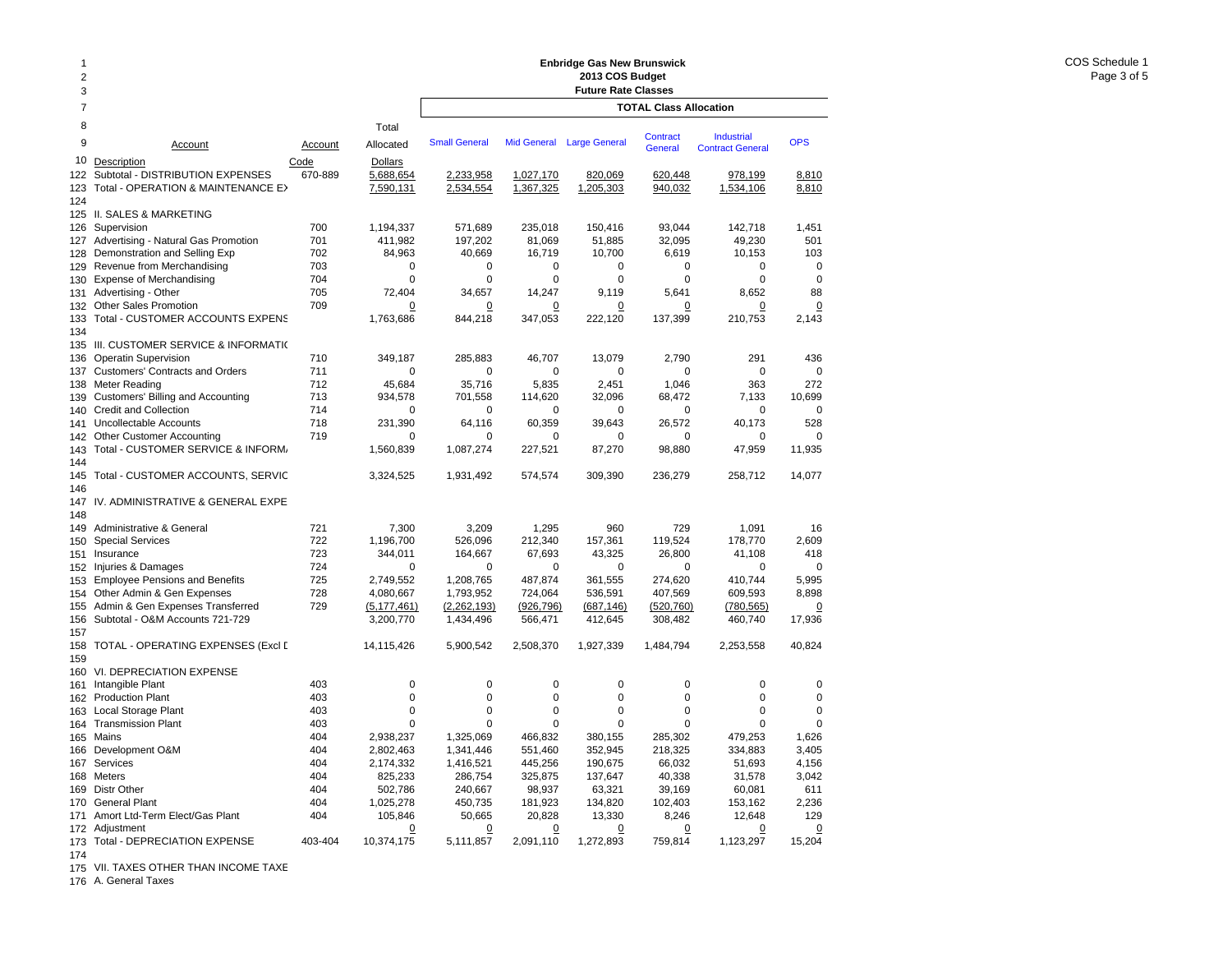| 1<br>2<br>3       |                                            |         |                    | <b>Enbridge Gas New Brunswick</b><br>2013 COS Budget<br><b>Future Rate Classes</b> |                     |                           |                               |                         |                 |  |  |  |
|-------------------|--------------------------------------------|---------|--------------------|------------------------------------------------------------------------------------|---------------------|---------------------------|-------------------------------|-------------------------|-----------------|--|--|--|
| 7                 |                                            |         |                    |                                                                                    |                     |                           | <b>TOTAL Class Allocation</b> |                         |                 |  |  |  |
| 8                 |                                            |         | Total              |                                                                                    |                     |                           | <b>Contract</b>               | <b>Industrial</b>       |                 |  |  |  |
| 9                 | Account                                    | Account | Allocated          | <b>Small General</b>                                                               |                     | Mid General Large General | <b>General</b>                | <b>Contract General</b> | <b>OPS</b>      |  |  |  |
| 10                | Description                                | Code    | <b>Dollars</b>     |                                                                                    |                     |                           |                               |                         |                 |  |  |  |
| 177               | Property Tax- Plant                        |         | 1,195,256          | 508,163                                                                            | 192,013             | 162,360                   | 123,538                       | 208,577                 | 603             |  |  |  |
| 178               | <b>Distribution Tax</b>                    |         | 0                  | 0                                                                                  | 0                   | 0                         | 0                             | 0                       | 0               |  |  |  |
| 179               | Payroll related                            |         | $\mathbf 0$        | $\mathbf 0$                                                                        | $\mathbf 0$         | $\mathbf 0$               | $\mathbf 0$                   | $\mathbf 0$             | $\mathbf 0$     |  |  |  |
| 180               | Other taxes                                |         | $\Omega$           | $\mathbf 0$                                                                        | $\Omega$            | $\mathbf 0$               | $\Omega$                      | $\mathbf 0$             | $\Omega$        |  |  |  |
| 181               | Property Tax- Gas                          |         | $\Omega$           | $\Omega$                                                                           | $\overline{0}$      | $\overline{0}$            | $\overline{0}$                | $\overline{0}$          | $\overline{0}$  |  |  |  |
| 182<br>183        | <b>Total Taxes Other Than Income Taxes</b> | 408     | 1,195,256          | 508,163                                                                            | 192,013             | 162,360                   | 123,538                       | 208,577                 | 603             |  |  |  |
| 184               | B. Franchise and Revenue Taxes             |         |                    |                                                                                    |                     |                           |                               |                         |                 |  |  |  |
| 185               | <b>Gross Receipts Tax</b>                  |         | 0                  | $\mathbf 0$                                                                        | $\mathbf 0$         | $\mathbf 0$               | $\mathbf 0$                   | $\mathbf 0$             | $\mathbf 0$     |  |  |  |
| 186               | <b>GRT- Uncoll Rider</b>                   |         | $\overline{0}$     | $\underline{0}$                                                                    | $\underline{0}$     | $\underline{0}$           | $\underline{0}$               | $\underline{0}$         | $\underline{0}$ |  |  |  |
| 187<br>188        | Subtotal- Franchise and Gross Receipts Ta  |         | 0                  | 0                                                                                  | 0                   | 0                         | $\mathbf 0$                   | 0                       | $\mathbf 0$     |  |  |  |
| 189               | C. Income Tax Expense                      |         |                    |                                                                                    |                     |                           |                               |                         |                 |  |  |  |
| 190               | State Income Tax expense                   |         | 0                  | $\mathbf 0$                                                                        | $\mathbf 0$         | 0                         | $\mathbf 0$                   | $\mathbf 0$             | 0               |  |  |  |
| 191               | Federal Income Tax expense                 |         | $\overline{0}$     | $\overline{0}$                                                                     | $\underline{0}$     | $\overline{0}$            | $\overline{0}$                | $\overline{0}$          | $\underline{0}$ |  |  |  |
| 192               | Subtotal- Income tax expense               |         | 0                  | 0                                                                                  | 0                   | 0                         | 0                             | 0                       | $\overline{0}$  |  |  |  |
| 193<br>194        | <b>Total- TAX EXPENSE</b>                  |         | 1,195,256          | 508,163                                                                            | 192,013             | 162,360                   | 123,538                       | 208,577                 | 603             |  |  |  |
| 195<br>196        | <b>TOTAL EXPENSES</b>                      |         | 25,793,432         | 11,572,534                                                                         | 4,812,858           | 3,376,266                 | 2,376,605                     | 3,598,407               | 56,763          |  |  |  |
|                   | 197 V. REVENUES at Present Rates           |         |                    |                                                                                    |                     |                           |                               |                         |                 |  |  |  |
| 198               | <b>Retail Revenue</b>                      | 520     | 42,545,323         | 11,937,558                                                                         | 10,819,408          | 7,320,616                 | 4,897,787                     | 7,470,848               | 99,106          |  |  |  |
| 199               | <b>Commercial Sales</b>                    | 521     | 0                  | 0                                                                                  | 0                   | $\mathbf 0$               | 0                             | 0                       | 0               |  |  |  |
| 200               | <b>Industrial Sales</b>                    | 522     | $\mathbf 0$        | $\mathbf 0$                                                                        | $\mathbf 0$         | $\mathbf 0$               | $\mathbf 0$                   | $\mathbf 0$             | $\mathbf 0$     |  |  |  |
| 201               | <b>Other Sales</b>                         | 529     | 168,783            | 47,358                                                                             | 42,922              | 29,042                    | 19,430                        | 29.638                  | 393             |  |  |  |
| 202               | <b>Late Payment Penalties</b>              | 560     | $\Omega$           | $\Omega$                                                                           | $\Omega$            | $\Omega$                  | $\Omega$                      | $\Omega$                | $\mathbf 0$     |  |  |  |
| 203               | Revenue from Service Work                  | 561     | 169.549            | 47.573                                                                             | 43.117              | 29.174                    | 19.518                        | 29.772                  | 395             |  |  |  |
| 204               | <b>Transportation Revenue</b>              | 570     | 0                  | 0                                                                                  | 0                   | 0                         | 0                             | 0                       | 0               |  |  |  |
| 205               | Miscellaneous Operating Revenue            | 579     | 0                  | $\mathbf 0$                                                                        | 0                   | 0                         | $\mathbf 0$                   | $\mathbf 0$             | $\mathbf 0$     |  |  |  |
| 206               | Other Revenue                              |         | 42,189             | 11,838                                                                             | 10,729              | 7,259                     | 4,857                         | 7,408                   | 98              |  |  |  |
| 207               | Rent from Gas Ppty / Other Rev             |         | 5,956              | 2,851                                                                              | 1,172               | 750                       | 464                           | 712                     | $\overline{1}$  |  |  |  |
| 208               | Subtotal Gas Revenues, net                 |         | 42,931,801         | 12,047,177                                                                         | 10,917,348          | 7,386,841                 | 4,942,056                     | 7,538,378               | 100,000         |  |  |  |
| 209               |                                            |         |                    |                                                                                    |                     |                           |                               |                         |                 |  |  |  |
| 210               | Non-Operating Income                       |         | $\mathbf 0$        | $\mathbf 0$                                                                        | $\mathbf 0$         | $\mathbf 0$               | $\mathbf 0$                   | $\mathbf 0$             | $\mathbf 0$     |  |  |  |
| 211               | Non-Operating Income                       |         | $\Omega$           | $\overline{0}$                                                                     | $\underline{0}$     | $\overline{0}$            | $\overline{0}$                | $\overline{0}$          | $\underline{0}$ |  |  |  |
| 212<br>213        | Total Non-Oper Income                      |         | $\Omega$           | $\Omega$                                                                           | $\Omega$            | $\Omega$                  | $\Omega$                      | $\Omega$                | $\Omega$        |  |  |  |
| 214<br>215        | <b>Total Revenue</b>                       |         | 42,931,801         | 12,047,177                                                                         | 10,917,348          | 7,386,841                 | 4,942,056                     | 7,538,378               | 100,000         |  |  |  |
| 216<br>217        | <b>Total Expenses</b>                      |         | 25,793,432         | 11,572,534                                                                         | 4,812,858           | 3,376,266                 | 2,376,605                     | 3,598,407               | 56,763          |  |  |  |
| 218               | <b>NET INCOME at Present Rates</b>         |         | 17,138,369         | 474,644                                                                            | 6,104,490           | 4,010,575                 | 2,565,452                     | 3,939,971               | 43,237          |  |  |  |
| 219<br>220<br>221 | <b>Tariff Revenue Requirements</b>         |         | 6.2%<br>42,889,611 | 0.4%<br>12,035,340                                                                 | 11.3%<br>10,906,619 | 11.5%<br>7,379,581        | 11.7%<br>4,937,200            | 11.7%<br>7,530,970      | 12.9%<br>99,902 |  |  |  |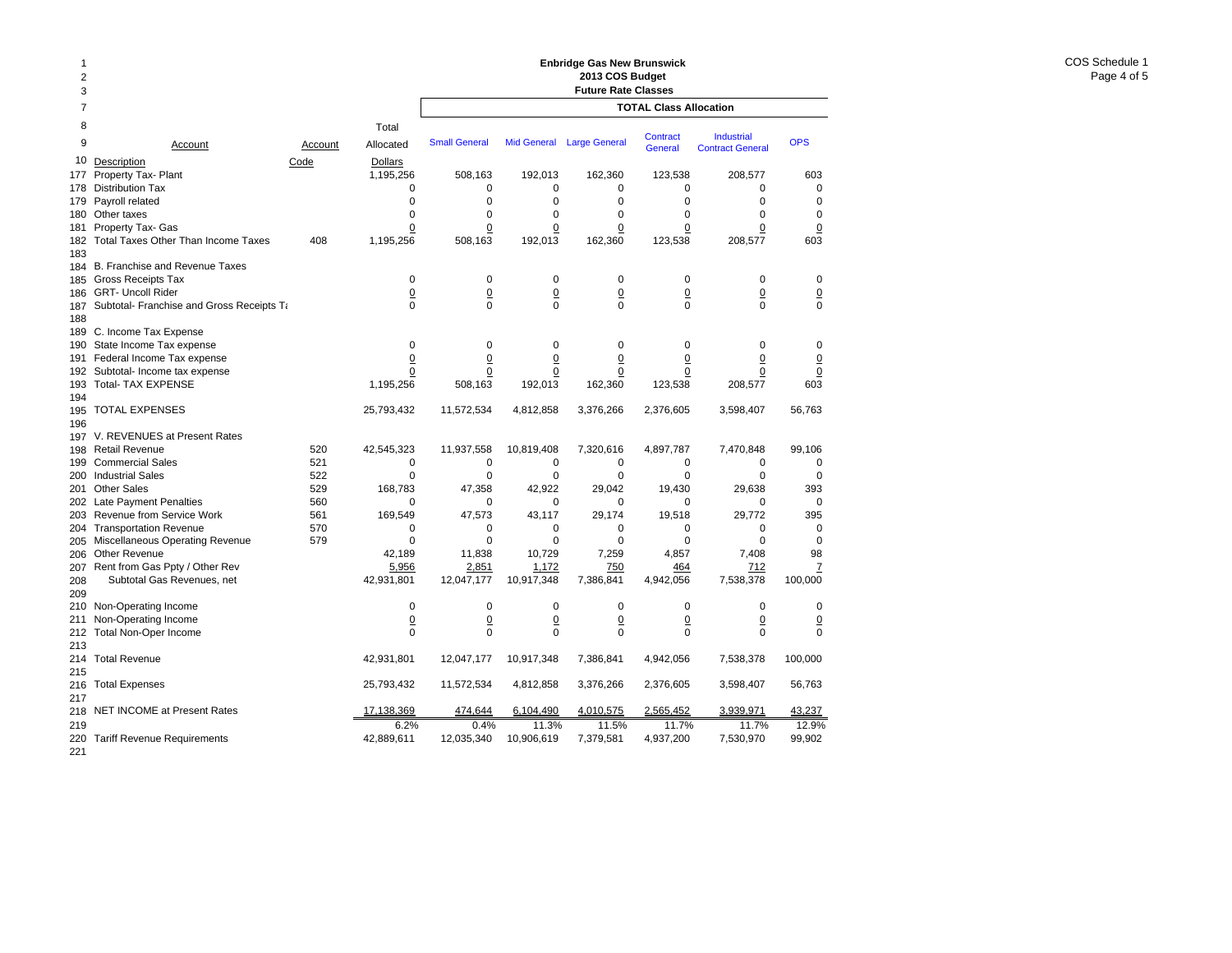| 1<br>$\overline{2}$<br>3 |                                                              |                 |                               | <b>Enbridge Gas New Brunswick</b><br>2013 COS Budget<br><b>Future Rate Classes</b> |                        |                        |                               |                                              |                  |  |
|--------------------------|--------------------------------------------------------------|-----------------|-------------------------------|------------------------------------------------------------------------------------|------------------------|------------------------|-------------------------------|----------------------------------------------|------------------|--|
| $\overline{7}$           |                                                              |                 |                               |                                                                                    |                        |                        | <b>TOTAL Class Allocation</b> |                                              |                  |  |
| 8<br>9<br>10             | Account<br>Description                                       | Account<br>Code | Total<br>Allocated<br>Dollars | <b>Small General</b>                                                               | <b>Mid General</b>     | <b>Large General</b>   | Contract<br>General           | <b>Industrial</b><br><b>Contract General</b> | <b>OPS</b>       |  |
| 222<br>223               | <b>SUMMARY</b><br>Revenues                                   |                 |                               |                                                                                    |                        |                        |                               |                                              |                  |  |
| 224                      | Gas revenues                                                 |                 | 42,931,801                    | 12,047,177                                                                         | 10,917,348             | 7,386,841              | 4,942,056                     | 7,538,378                                    | 100,000          |  |
| 225                      | Non-operating income                                         |                 | 0                             | 0                                                                                  | 0                      | <u>0</u>               | <u>0</u>                      | $\overline{0}$                               | 0                |  |
| 226                      | <b>Total revenues</b>                                        |                 | 42,931,801                    | 12,047,177                                                                         | 10,917,348             | 7,386,841              | 4,942,056                     | 7,538,378                                    | 100,000          |  |
| 227                      |                                                              |                 |                               |                                                                                    |                        |                        |                               |                                              |                  |  |
| 228                      | <b>Operating Expenses</b>                                    |                 |                               |                                                                                    |                        |                        |                               |                                              |                  |  |
| 229                      | <b>Production Expenses</b>                                   |                 | 108,576                       | 51,972                                                                             | 21,365                 | 13,674                 | 8,459                         | 12,974                                       | 132              |  |
| 230                      | Natural Gas Storage, Terminaling & Proc.                     |                 | $\mathbf 0$                   | $\mathbf 0$<br>300,596                                                             | $\mathbf 0$<br>340.155 | $\mathbf 0$<br>385,234 | $\mathbf 0$                   | $\mathbf 0$<br>555,908                       | $\mathbf 0$<br>0 |  |
| 231<br>232               | <b>Transmission Expenses</b><br><b>Distribution Expenses</b> |                 | 1,901,476                     |                                                                                    |                        | 820,069                | 319,584<br>620,448            | 978,199                                      |                  |  |
| 233                      | <b>Total Operating Expenses</b>                              |                 | 5,688,654<br>7,698,707        | 2,233,958<br>2,586,525                                                             | 1,027,170<br>1,388,690 | 1,218,978              | 948,491                       | 1,547,081                                    | 8,810<br>8,942   |  |
| 234                      |                                                              |                 |                               |                                                                                    |                        |                        |                               |                                              |                  |  |
| 235                      | Customer Accounts, Services, & Sales Exp                     |                 | 3,324,525                     | 1,931,492                                                                          | 574,574                | 309,390                | 236,279                       | 258,712                                      | 14,077           |  |
| 236                      | Administrative & General Expenses                            |                 | 3,200,770                     | 1,434,496                                                                          | 566,471                | 412,645                | 308,482                       | 460,740                                      | 17,936           |  |
| 237                      | <b>Depreciation Expense</b>                                  |                 | 10,374,175                    | 5,111,857                                                                          | 2,091,110              | 1,272,893              | 759,814                       | 1,123,297                                    | 15,204           |  |
| 238                      | Taxes other than Income, GRT                                 |                 | 1,195,256                     | 508,163                                                                            | 192,013                | 162,360                | 123,538                       | 208,577                                      | 603              |  |
| 239                      | <b>Total Other Expenses</b>                                  |                 | 18,094,725                    | 8,986,008                                                                          | 3,424,168              | 2,157,288              | 1,428,114                     | 2,051,326                                    | 47,821           |  |
| 240                      |                                                              |                 |                               |                                                                                    |                        |                        |                               |                                              |                  |  |
| 241                      | Income tax expense                                           |                 | $\mathbf 0$                   | $\mathbf 0$                                                                        | $\mathbf 0$            | $\mathbf 0$            | $\mathbf 0$                   | $\mathbf 0$                                  | $\mathbf 0$      |  |
| 242                      | Gross receipts tax expense                                   |                 | 0                             | 0                                                                                  | $\mathbf 0$            | $\overline{0}$         | 0                             | $\overline{0}$                               | 0                |  |
| 243                      | <b>Total expenses</b>                                        |                 | 25,793,432                    | 11,572,534                                                                         | 4,812,858              | 3,376,266              | 2,376,605                     | 3,598,407                                    | 56,763           |  |
| 244                      |                                                              |                 |                               |                                                                                    |                        |                        |                               |                                              |                  |  |
| 245<br>246               | NET INCOME at Present Rates                                  |                 | 17,138,369                    | 474,644                                                                            | 6,104,490              | 4,010,575              | 2,565,452                     | 3,939,971                                    | 43,237           |  |
| 247                      | <b>Total Rate Base</b>                                       |                 | 276,176,931                   | 131,123,893                                                                        | 53,992,593             | 35,001,856             | 21,935,025                    | 33,789,121                                   | 334,444          |  |
| 248                      | Effective tax rate                                           |                 | 0.0%                          | 0.0%                                                                               | 0.0%                   | 0.0%                   | 0.0%                          | 0.0%                                         | 0.0%             |  |
| 249                      | <b>Effective GRT Rate</b>                                    |                 | 0.00%                         | 0.00%                                                                              | 0.00%                  | 0.00%                  | 0.00%                         | 0.00%                                        | 0.00%            |  |
| 250                      |                                                              |                 |                               |                                                                                    |                        |                        |                               |                                              |                  |  |
| 251                      | <b>REVENUE REQUIREMENTS</b>                                  |                 |                               |                                                                                    |                        |                        |                               |                                              |                  |  |
| 252                      |                                                              |                 |                               |                                                                                    |                        |                        |                               |                                              |                  |  |
| 253                      | <b>Target ROR</b>                                            |                 | 7.94%                         | 7.94%                                                                              | 7.94%                  | 7.94%                  | 7.94%                         | 7.94%                                        | 7.94%            |  |
| 254                      | Using Target for System                                      |                 |                               |                                                                                    |                        |                        |                               |                                              |                  |  |
| 255                      | Rate Base                                                    |                 | 276,176,931                   | 131,123,893                                                                        | 53,992,593             | 35,001,856             | 21,935,025                    | 33,789,121                                   | 334,444          |  |
| 256                      |                                                              |                 |                               |                                                                                    |                        |                        |                               |                                              |                  |  |
| 257                      | Operating expenses                                           |                 | 14,224,002                    | 5,952,513                                                                          | 2,529,735              | 1,941,013              | 1,493,252                     | 2,266,533                                    | 40,956           |  |
| 258                      | Depreciation expense                                         |                 | 10,374,175                    | 5,111,857                                                                          | 2,091,110              | 1,272,893              | 759,814                       | 1,123,297                                    | 15,204           |  |
| 259                      | Additional Bad Debt expense                                  |                 | 0                             | $\Omega$                                                                           | 0                      | 0                      | $\Omega$                      | 0                                            | $\mathbf 0$      |  |
| 260                      | Taxes other than Income, GRT                                 |                 | 1,195,256                     | 508,163                                                                            | 192,013                | 162,360                | 123,538                       | 208,577                                      | 603              |  |
| 261<br>262               | Operating expenses to recover                                |                 | 25,793,432                    | 11,572,534                                                                         | 4,812,858              | 3,376,266              | 2,376,605                     | 3,598,407                                    | 56,763           |  |
| 263<br>264               | Target Return on Rate Base- After taxes                      |                 | 21,928,448                    | 10,411,237                                                                         | 4,287,012              | 2,779,147              | 1,741,641                     | 2,682,856                                    | 26,555           |  |
| 265                      | Income taxes to recover                                      | $\mathbf 0$     | 0                             | 0                                                                                  | 0                      | 0                      | 0                             | $\overline{0}$                               | 0                |  |
| 266                      | Subtotal- Rev Req before GRT                                 |                 | 47,721,880                    | 21,983,771                                                                         | 9,099,870              | 6,155,413              | 4,118,245                     | 6,281,263                                    | 83,318           |  |
| 267                      | <b>GRT</b> needed                                            | 0               | 0                             | 0                                                                                  | $\mathbf 0$            | 0                      | 0                             | 0                                            | 0                |  |
| 268                      | TOTAL REVENUE REQUIREMENT                                    |                 | 47,721,880                    | 21,983,771                                                                         | 9,099,870              | 6,155,413              | 4,118,245                     | 6,281,263                                    | 83,318           |  |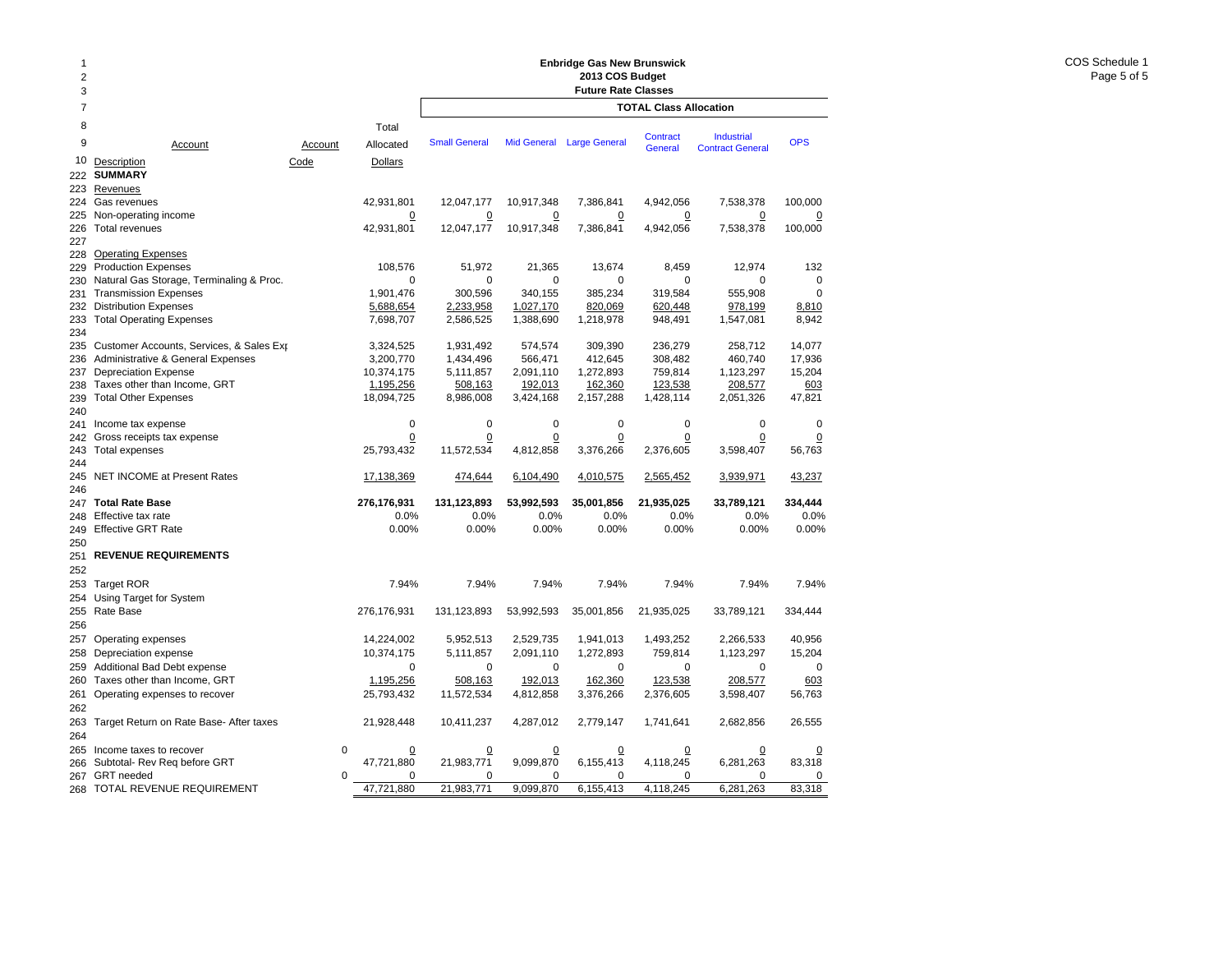| 1              |                                                 |         |                     |              |                 | <b>Enbridge Gas New Brunswick</b> |                                   |                |                  |
|----------------|-------------------------------------------------|---------|---------------------|--------------|-----------------|-----------------------------------|-----------------------------------|----------------|------------------|
| $\overline{2}$ |                                                 |         |                     |              |                 | 2013 COS Budget                   |                                   |                |                  |
| 3              |                                                 |         |                     |              |                 | <b>Future Rate Classes</b>        |                                   |                |                  |
| $\overline{7}$ |                                                 |         |                     |              |                 | <b>FUNCTIONALIZATION</b>          |                                   |                |                  |
| 8              | Account                                         | Account | Account             | Allocation   |                 |                                   |                                   |                |                  |
| 9              | Description                                     | Code    | <b>Balance</b>      | Factor       | <b>SUPPLY</b>   |                                   | STORAGE TRANSMISSION DISTRIBUTION |                | <b>ONSITE</b>    |
| 10             |                                                 |         |                     |              |                 |                                   |                                   |                |                  |
| 11             |                                                 |         |                     |              |                 |                                   |                                   |                |                  |
|                | 12 I. GAS PLANT IN SERVICE                      |         |                     |              |                 |                                   |                                   |                |                  |
|                | 13 Franchises & Consents                        | 401     | 0                   | <b>DIST</b>  | 0               | 0                                 | 0                                 | $\mathbf 0$    | 0                |
|                | 14 Other Intangible Plant                       | 402     | 0                   | <b>DIST</b>  | 0               | 0                                 | 0                                 | 0              | 0                |
|                | 15 Subtotal - INTANGIBLE ASSETS                 | 401-402 | $\Omega$            |              | $\mathbf 0$     | 0                                 | $\Omega$                          | $\Omega$       | $\Omega$         |
| 16             |                                                 |         |                     |              |                 |                                   |                                   |                |                  |
|                | 17 B. PRODUCTION PLANT                          |         |                     |              |                 |                                   |                                   |                |                  |
|                | 18 Production Plant                             | 403-419 | $\overline{0}$      | <b>None</b>  | $\overline{0}$  | $\overline{0}$                    | $\overline{0}$                    | <u>0</u>       | $\overline{0}$   |
| 19             | Subtotal - PRODUCTION PLANT                     | 403-419 | $\Omega$            |              | $\Omega$        | $\Omega$                          | $\Omega$                          | $\Omega$       | $\Omega$         |
| 20             | <b>C. STORAGE PLANT</b>                         |         |                     |              |                 |                                   |                                   |                |                  |
| 21             |                                                 | 440-459 |                     |              |                 |                                   |                                   |                |                  |
|                | 22 Storage Plant<br>23 Subtotal - STORAGE PLANT | 440-459 | $\overline{0}$<br>0 | <b>None</b>  | 0<br>0          | $\overline{0}$<br>0               | $\overline{0}$<br>$\mathbf 0$     | 0<br>$\Omega$  | 0<br>$\mathbf 0$ |
| 24             |                                                 |         |                     |              |                 |                                   |                                   |                |                  |
| 25             | <b>D. TRANSMISSION PLANT</b>                    | 460-469 | $\mathbf 0$         | <b>TRANS</b> | $\mathbf 0$     | $\mathbf 0$                       | $\mathbf 0$                       | $\mathbf 0$    | $\mathbf 0$      |
| 26             |                                                 |         |                     |              |                 |                                   |                                   |                |                  |
|                | 27 E. DISTRIBUTION PLANT                        |         |                     |              |                 |                                   |                                   |                |                  |
|                | 28 Land and Land Rights                         | 470     | 531,176             | <b>DIST</b>  | 0               | 0                                 | 0                                 | 531,176        | 0                |
|                | 29 Structures and Improvements                  | 472     | 0                   | <b>DIST</b>  | $\mathbf 0$     | $\Omega$                          | $\mathbf 0$                       | $\Omega$       | $\mathbf 0$      |
|                | 30 Services                                     | 473     | 58,429,239          | <b>DIST</b>  | $\Omega$        | $\Omega$                          | $\mathbf 0$                       | 58,429,239     | $\mathbf 0$      |
|                | 31 Regulators and Meter Installations           | 474     | 0                   | <b>DIST</b>  | 0               | 0                                 | $\mathbf 0$                       | $\Omega$       | 0                |
|                | 32 Mains                                        | 475     | 122,531,321         | <b>DIST</b>  | $\Omega$        | $\Omega$                          | $\mathbf 0$                       | 122,531,321    | $\mathbf 0$      |
|                | 33 Compressor Equipment                         | 476     | $\Omega$            | <b>DIST</b>  | 0               | $\Omega$                          | $\mathbf 0$                       | $\Omega$       | $\mathbf 0$      |
|                | 34 Meas. & Reg. Stat. Equip. - General          | 477     | 11,316,914          | <b>DIST</b>  | 0               | $\Omega$                          | $\mathbf 0$                       | 11,316,914     | $\mathbf 0$      |
|                | 35 Meters                                       | 478     | 22,147,945          | <b>DIST</b>  | $\mathbf 0$     | $\mathbf 0$                       | $\mathbf 0$                       | 22,147,945     | $\mathbf 0$      |
|                | 36 Other Distribution Equipment                 | 479     | 0                   | <b>DIST</b>  | 0               | 0                                 | 0                                 | $\mathbf 0$    | 0                |
|                | 37 Development O&M                              | 479.1   | 114,901,733         | <b>PLANT</b> | $\underline{0}$ | $\overline{0}$                    | $\underline{0}$                   | 114,901,733    | $\overline{0}$   |
| 38             | Subtotal - DISTRIBUTION PLANT                   | 470-479 | 329,858,328         |              | $\Omega$        | $\Omega$                          | $\mathbf 0$                       | 329,858,328    | $\Omega$         |
| 39             |                                                 |         |                     |              |                 |                                   |                                   |                |                  |
|                | 40 F. GENERAL PLANT                             |         |                     |              |                 |                                   |                                   |                |                  |
|                | 41 Land and Land Rights                         | 480     | 0                   | <b>LABOR</b> | 0               | 0                                 | 0                                 | 0              | $\Omega$         |
|                | 42 Structures and Improvements                  | 482     | (18, 282)           | <b>LABOR</b> | $\mathbf 0$     | 0                                 | $\mathbf 0$                       | (10, 585)      | (7,697)          |
|                | 43 Office Furniture and Equipment               | 483     | 484.695             | <b>LABOR</b> | $\mathbf 0$     | $\mathbf 0$                       | $\mathbf 0$                       | 280,628        | 204,067          |
|                | 44 Transportation Equipment                     | 484     | 1,698,254           | <b>LABOR</b> | 0               | 0                                 | 0                                 | 983,253        | 715,001          |
|                | 45 Heavy Work Equipment                         | 485     | $\mathbf 0$         | <b>LABOR</b> | $\mathbf 0$     | $\mathbf 0$                       | $\mathbf 0$                       | $\mathbf 0$    | $\mathbf 0$      |
|                | 46 Tools & Work Equipment                       | 486     | 879,456             | <b>LABOR</b> | $\Omega$        | $\Omega$                          | $\mathbf 0$                       | 509,186        | 370,270          |
|                | 47 Equipment on Customers' Premises             | 487     | $\mathbf 0$         | <b>LABOR</b> | $\mathbf 0$     | $\mathbf 0$                       | $\mathbf 0$                       | $\mathbf 0$    | $\mathbf 0$      |
| 48             | <b>Communication Structures &amp; Equip</b>     | 488     | $\mathbf 0$         | <b>LABOR</b> | $\Omega$        | $\Omega$                          | $\mathbf 0$                       | $\mathbf 0$    | $\Omega$         |
|                | 49 Computer Hardware & Software                 | 490     | 4,127,895           | <b>LABOR</b> | $\mathbf 0$     | $\mathbf 0$                       | $\mathbf 0$                       | 2,389,963      | 1,737,932        |
|                | 50 Other General Equipment                      | 489     | $\overline{0}$      | <b>LABOR</b> | $\underline{0}$ | $\underline{0}$                   | $\Omega$                          | $\overline{0}$ | $\overline{0}$   |
|                | 51 Subtotal - GENERAL PLANT                     | 480-490 | 7,172,017           |              | $\Omega$        | $\Omega$                          | $\Omega$                          | 4,152,444      | 3,019,573        |
| 52             |                                                 |         |                     |              |                 |                                   |                                   |                |                  |
|                | 53 TOTAL UTILITY PLANT                          |         | 337,030,346         |              | $\Omega$        | $\Omega$                          | $\mathbf 0$                       | 334,010,773    | 3,019,573        |

54

COS Schedule 2 Page 1 of 5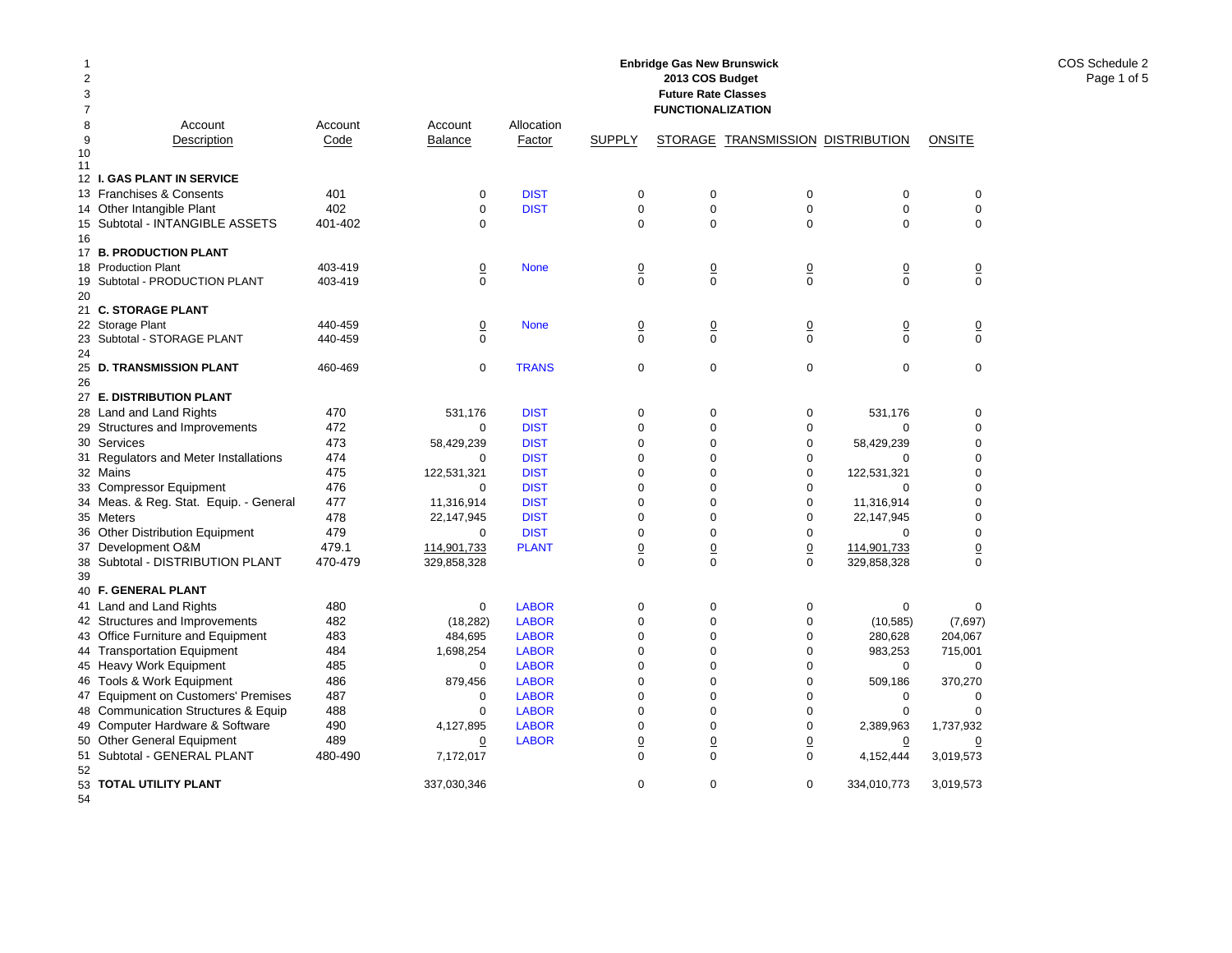| -1<br>2<br>3<br>7 |                                                                              |                    |                  |                             |                  | <b>Enbridge Gas New Brunswick</b><br>2013 COS Budget<br><b>Future Rate Classes</b><br><b>FUNCTIONALIZATION</b> |                                   |                  |                  |
|-------------------|------------------------------------------------------------------------------|--------------------|------------------|-----------------------------|------------------|----------------------------------------------------------------------------------------------------------------|-----------------------------------|------------------|------------------|
| 8                 | Account                                                                      | Account            | Account          | Allocation                  |                  |                                                                                                                |                                   |                  |                  |
| 9                 | Description                                                                  | Code               | <b>Balance</b>   | Factor                      | <b>SUPPLY</b>    |                                                                                                                | STORAGE TRANSMISSION DISTRIBUTION |                  | ONSITE           |
| 10<br>11          |                                                                              |                    |                  |                             |                  |                                                                                                                |                                   |                  |                  |
|                   | 55 II. DEPRECIATION RESERVE                                                  |                    |                  |                             |                  |                                                                                                                |                                   |                  |                  |
|                   | 56 Intangible Plant                                                          |                    | $\mathbf 0$      | <b>DIST</b>                 | $\mathbf 0$      | $\pmb{0}$                                                                                                      | 0                                 | 0                | 0                |
|                   | 57 Production Plant                                                          |                    | $\mathbf 0$      | <b>None</b>                 | $\mathbf 0$      | $\pmb{0}$                                                                                                      | $\mathbf 0$                       | $\mathbf 0$      | $\mathbf 0$      |
|                   | 58 Local Storage Plant                                                       |                    | 0                | <b>None</b>                 | $\mathbf 0$      | 0                                                                                                              | $\mathbf 0$                       | 0                | 0                |
|                   | 59 Transmission Plant                                                        |                    | $\mathbf 0$      | <b>TRANS</b>                | $\mathbf 0$      | 0                                                                                                              | $\mathbf 0$                       | $\Omega$         | 0                |
|                   | 60 Mains                                                                     |                    | 21,695,422       | <b>DIST</b>                 | $\mathbf 0$      | 0                                                                                                              | $\mathbf 0$                       | 21,695,422       | 0                |
|                   | 61 Development O&M                                                           |                    | 17,767,428       | <b>PLANT</b>                | $\mathbf 0$      | 0                                                                                                              | 0                                 | 17,767,428       | 0                |
|                   | 62 Services                                                                  |                    | 13,168,565       | <b>DIST</b>                 | $\mathbf 0$      | 0                                                                                                              | $\mathbf 0$                       | 13,168,565       | 0                |
|                   | 63 Meters                                                                    |                    | 4,995,466        | <b>DIST</b>                 | $\mathbf 0$      | 0                                                                                                              | 0                                 | 4,995,466        | 0                |
|                   | 64 Distr Other                                                               |                    | 4,144,941        | <b>DIST</b>                 | $\mathbf 0$      | $\pmb{0}$                                                                                                      | $\mathbf 0$                       | 4,144,941        | 0                |
|                   | 65 General Plant                                                             |                    | 3,965,972        | <b>LABOR</b>                | $\overline{0}$   | $\underline{0}$                                                                                                | $\underline{0}$                   | 2,296,213        | 1,669,759        |
|                   | 66 TOTAL - DEPRECIATION RESERVE                                              |                    | 65,737,793       |                             | $\Omega$         | $\mathbf 0$                                                                                                    | $\mathbf 0$                       | 64,068,034       | 1,669,759        |
| 67                |                                                                              |                    |                  |                             |                  |                                                                                                                |                                   |                  |                  |
|                   | 68 III. OTHER RATE BASE ITEMS                                                |                    |                  |                             |                  |                                                                                                                |                                   |                  |                  |
|                   | 69 Gas Storage Inventory<br>70 CWIP                                          |                    | 0<br>$\mathbf 0$ | <b>STOR</b>                 | 0<br>$\mathbf 0$ | 0<br>$\pmb{0}$                                                                                                 | 0<br>$\mathbf 0$                  | 0<br>$\mathbf 0$ | 0<br>$\mathbf 0$ |
|                   |                                                                              |                    | $\mathbf 0$      | <b>PLANT</b><br><b>DIST</b> | $\mathbf 0$      | 0                                                                                                              |                                   | $\mathbf 0$      | 0                |
|                   | 71 Customer Deposits<br>72 Franchise fee                                     |                    | 425,000          | <b>DIST</b>                 | $\mathbf 0$      | $\mathbf 0$                                                                                                    | 0<br>$\mathbf 0$                  | 425,000          | 0                |
|                   | 73 Deferred development costs                                                |                    | 0                | <b>STOR</b>                 | $\mathbf 0$      | 0                                                                                                              | $\mathbf 0$                       | 0                | 0                |
|                   | 74 Deferred carrying costs                                                   |                    | 0                | <b>PLANT</b>                | $\mathbf 0$      | 0                                                                                                              | $\mathbf 0$                       | 0                | 0                |
|                   | 75 Deferred equity offering costs                                            |                    | $\Omega$         | <b>PLANT</b>                | $\mathbf 0$      | $\mathbf 0$                                                                                                    | $\mathbf 0$                       | $\Omega$         | $\Omega$         |
|                   | 76 Term deposit                                                              |                    | 2,977,924        | <b>DIST</b>                 | $\mathbf 0$      | 0                                                                                                              | $\mathbf 0$                       | 2,977,924        | 0                |
|                   | 77 Deferral account                                                          |                    | $\overline{0}$   | <b>PLANT</b>                | $\overline{0}$   | $\overline{0}$                                                                                                 | $\overline{0}$                    | $\overline{0}$   | $\overline{0}$   |
| 78                | Total - OTHER RATE BASE ITEMS                                                |                    | 3,402,924        |                             | $\mathbf 0$      | $\mathbf 0$                                                                                                    | $\mathbf 0$                       | 3,402,924        | $\mathbf 0$      |
| 79                |                                                                              |                    |                  |                             |                  |                                                                                                                |                                   |                  |                  |
|                   | 80 IV. TOTAL RATE BASE (Excl. Working Capital)                               |                    | 274,695,476      |                             | $\mathbf 0$      | $\pmb{0}$                                                                                                      | 0                                 | 273,345,663      | 1,349,814        |
| 81                | <b>Working Capital</b>                                                       | 131                | 1,481,455        | <b>O&amp;MXGAS</b>          | $\mathbf 0$      | 0                                                                                                              | 0                                 | 849,210          | 632,245          |
| 82                |                                                                              |                    |                  |                             |                  |                                                                                                                |                                   |                  |                  |
| 83                | <b>V. TOTAL RATE BASE</b>                                                    |                    | 276,176,931      |                             | $\mathbf 0$      | $\mathbf 0$                                                                                                    | $\mathbf 0$                       | 274,194,873      | 1,982,059        |
| 84                |                                                                              |                    |                  |                             |                  |                                                                                                                |                                   |                  |                  |
|                   | 85 I. OPERATION & MAINTENANCE EXPENSE<br>86 A. PRODUCTION EXPENSES           |                    |                  |                             |                  |                                                                                                                |                                   |                  |                  |
|                   | 87 1. Manufactured Gas Production                                            |                    |                  |                             |                  |                                                                                                                |                                   |                  |                  |
|                   | 88 Operation Supv and Engineering                                            | 610                | 0                | <b>None</b>                 | 0                | 0                                                                                                              | 0                                 | 0                | 0                |
|                   | 89 Gas Wells                                                                 | 614                | 0                | <b>None</b>                 | $\mathbf 0$      | 0                                                                                                              | $\mathbf 0$                       | $\mathbf 0$      | $\mathbf 0$      |
|                   | 90 Other Gas Production                                                      | 619                | <u>0</u>         | <b>None</b>                 | $\overline{0}$   | $\overline{0}$                                                                                                 | $\overline{0}$                    | $\overline{0}$   | $\overline{0}$   |
| 91                | Subtotal - Production                                                        | 610-619            | 0                |                             | $\mathbf 0$      | 0                                                                                                              | $\mathbf 0$                       | $\mathbf 0$      | $\mathbf 0$      |
|                   | 92 Supervision                                                               | 810                | 0                | <b>None</b>                 | $\mathbf 0$      | 0                                                                                                              | $\mathbf 0$                       | 0                | 0                |
|                   | 93 Gas Production Maintenance                                                | 814                | $\overline{0}$   | <b>None</b>                 | $\overline{0}$   | $\overline{0}$                                                                                                 | $\overline{0}$                    | $\overline{0}$   | $\overline{0}$   |
| 94                | Subtotal - O&M Accounts 617-618<br>95 Subtotal - Manufactured Gas Production | 810-819<br>610-819 | 0<br>0           |                             | 0<br>$\mathbf 0$ | 0<br>$\pmb{0}$                                                                                                 | 0<br>$\mathbf 0$                  | 0<br>0           | 0<br>0           |
| 96                |                                                                              |                    |                  |                             |                  |                                                                                                                |                                   |                  |                  |
|                   | 97 Gas Supply Expenses                                                       |                    |                  |                             |                  |                                                                                                                |                                   |                  |                  |
|                   | 98 Natural Gas Purchases                                                     | 623                | 0                | <b>SUPP</b>                 | 0                | 0                                                                                                              | 0                                 | 0                | 0                |
|                   | 99 Gas Supply Operation<br>100 Natural Gas W/D from Storage                  | 624<br>627-628     | 108,576          | <b>DIST</b><br><b>SUPP</b>  | 0<br>0           | 0<br>0                                                                                                         | 0<br>0                            | 108,576          | 0                |
|                   | 101 Gas Used for Other Util Operations                                       | 629                | 0<br>0           | <b>SUPP</b>                 | 0                | 0                                                                                                              | 0                                 | 0<br>0           | 0<br>0           |
|                   | 102 Other Gas Supply Expenses                                                |                    | 0                | <b>SUPP</b>                 | 0                | 0                                                                                                              | $\overline{0}$                    | 0                | <u>0</u>         |
|                   | 103 Subtotal - PRODUCTION EXPENSES                                           | 623-629            | 108,576          |                             | 0                | 0                                                                                                              | 0                                 | 108,576          | 0                |

COS Schedule 2 Page 2 of 5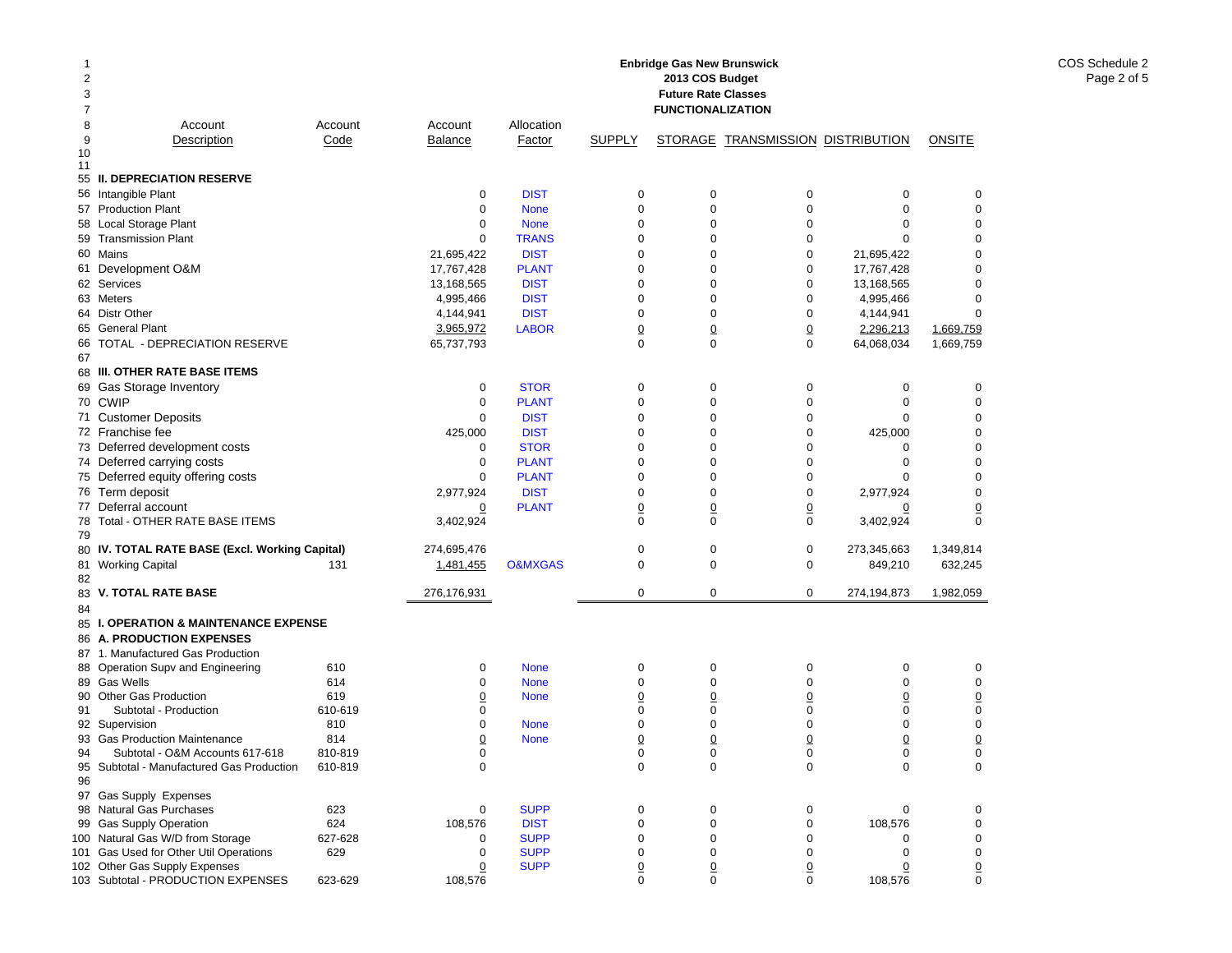|     |                                                             |         |                |                |                 | <b>Enbridge Gas New Brunswick</b> |                                   |                |               |
|-----|-------------------------------------------------------------|---------|----------------|----------------|-----------------|-----------------------------------|-----------------------------------|----------------|---------------|
| 2   |                                                             |         |                |                |                 | 2013 COS Budget                   |                                   |                |               |
| 3   |                                                             |         |                |                |                 | <b>Future Rate Classes</b>        |                                   |                |               |
| 7   |                                                             |         |                |                |                 | <b>FUNCTIONALIZATION</b>          |                                   |                |               |
| 8   | Account                                                     | Account | Account        | Allocation     |                 |                                   |                                   |                |               |
| 9   | Description                                                 | Code    | <b>Balance</b> | Factor         | <b>SUPPLY</b>   |                                   | STORAGE TRANSMISSION DISTRIBUTION |                | <b>ONSITE</b> |
| 10  |                                                             |         |                |                |                 |                                   |                                   |                |               |
| 11  |                                                             |         |                |                |                 |                                   |                                   |                |               |
| 104 |                                                             |         |                |                |                 |                                   |                                   |                |               |
| 105 | <b>B. NATURAL GAS STORAGE, TERMINALING &amp; PROCESSIES</b> |         |                |                |                 |                                   |                                   |                |               |
|     | 106 Storage Operation & Maintenance                         | 640-859 | $\mathbf 0$    | <b>SUPP</b>    | 0               | $\mathbf 0$                       | $\mathbf 0$                       | $\mathbf 0$    | $\mathbf 0$   |
| 107 | Subtotal - NATURAL GAS STORAGE                              | 640-859 | $\mathbf 0$    |                | $\mathbf 0$     | $\mathbf 0$                       | $\mathbf 0$                       | $\mathbf 0$    | $\mathbf 0$   |
| 108 |                                                             |         |                |                |                 |                                   |                                   |                |               |
| 109 | <b>C. TRANSMISSION EXPENSES</b>                             | 660-869 | 1,901,476      | <b>DIST</b>    | 0               | $\mathbf 0$                       | $\mathbf 0$                       | 1,901,476      | $\mathbf 0$   |
| 110 |                                                             |         |                |                |                 |                                   |                                   |                |               |
| 111 | <b>D. DISTRIBUTION EXPENSES</b>                             |         |                |                |                 |                                   |                                   |                |               |
|     | 112 Supervision                                             | 670-870 | 877,325        | <b>DIST</b>    | $\mathbf 0$     | $\mathbf 0$                       | $\mathbf 0$                       | 877,325        | $\mathbf 0$   |
| 113 | <b>Load Dispatching</b>                                     | 671     | 0              | <b>DIST</b>    | $\mathbf 0$     | 0                                 | $\mathbf 0$                       | 0              | $\mathbf 0$   |
|     | 114 Meter and Regulator Work                                | 673-878 | $\mathbf 0$    | <b>DIST</b>    | $\mathbf 0$     | 0                                 | $\mathbf 0$                       | $\mathbf 0$    | $\mathbf 0$   |
| 115 | Service Work                                                | 674     | 0              | <b>DIST</b>    | $\mathbf 0$     | 0                                 | $\mathbf 0$                       | $\Omega$       | $\Omega$      |
|     | 116 Mains and Services                                      | 675-875 | 231,498        | <b>DIST</b>    | $\mathbf 0$     | 0                                 | $\mathbf 0$                       | 231,498        | $\Omega$      |
| 117 | <b>Compressor Equipment</b>                                 | 676-876 | 0              | <b>DIST</b>    | $\Omega$        | 0                                 | $\mathbf 0$                       | $\Omega$       | $\Omega$      |
|     | 118 Measuring and Regulation                                | 677-877 | 1,134,729      | <b>DIST</b>    | $\mathbf 0$     | 0                                 | $\mathbf 0$                       | 1,134,729      | $\mathbf 0$   |
|     | 119 Other Distribution Equipment                            | 679-879 | $\mathbf 0$    | <b>DIST</b>    | $\mathbf 0$     | 0                                 | $\mathbf 0$                       | $\mathbf 0$    | $\Omega$      |
| 120 | Structures and Improvements                                 | 872     | $\mathbf 0$    | <b>DIST PT</b> | $\mathbf 0$     | 0                                 | $\mathbf 0$                       | $\mathbf 0$    | $\Omega$      |
| 121 | <b>General Maintenance</b>                                  | 884-889 | 3,445,102      | <b>LABOR</b>   | $\underline{0}$ | $\overline{0}$                    | $\underline{0}$                   | 1,994,640      | 1,450,462     |
|     | 122 Subtotal - DISTRIBUTION EXPENSES                        | 670-889 | 5,688,654      |                | $\mathbf 0$     | 0                                 | $\mathsf 0$                       | 4,238,192      | 1,450,462     |
|     | 123 Total - OPERATION & MAINTENANCE EXPENSES                |         | 7,590,131      |                | $\Omega$        | $\overline{0}$                    | $\mathbf 0$                       | 6,139,669      | 1,450,462     |
| 124 |                                                             |         |                |                |                 |                                   |                                   |                |               |
|     | 125 II. SALES & MARKETING                                   |         |                |                |                 |                                   |                                   |                |               |
|     | 126 Supervision                                             | 700     | 1,194,337      | <b>ONSITE</b>  | $\pmb{0}$       | 0                                 | $\mathbf 0$                       | $\mathbf 0$    | 1,194,337     |
|     | 127 Advertising - Natural Gas Promotion                     | 701     | 411,982        | <b>ONSITE</b>  | $\Omega$        | 0                                 | $\Omega$                          | $\mathbf 0$    | 411,982       |
| 128 | Demonstration and Selling Exp                               | 702     | 84,963         | <b>ONSITE</b>  | $\Omega$        | $\Omega$                          | $\Omega$                          | $\mathbf 0$    | 84,963        |
| 129 | Revenue from Merchandising                                  | 703     | 0              | <b>ONSITE</b>  | $\mathbf 0$     | 0                                 | $\mathbf 0$                       | $\Omega$       | 0             |
| 130 | <b>Expense of Merchandising</b>                             | 704     | $\mathbf 0$    | <b>ONSITE</b>  | $\Omega$        | 0                                 | $\Omega$                          | $\mathbf 0$    | $\Omega$      |
|     | 131 Advertising - Other                                     | 705     | 72,404         | <b>ONSITE</b>  | $\mathbf 0$     | 0                                 | $\Omega$                          | 0              | 72,404        |
|     | 132 Other Sales Promotion                                   | 709     | 0              | <b>ONSITE</b>  | $\overline{0}$  | $\overline{0}$                    | $\overline{0}$                    | $\overline{0}$ | 0             |
|     | 133 Total - CUSTOMER ACCOUNTS EXPENSES                      |         | 1,763,686      |                | $\Omega$        | $\Omega$                          | $\Omega$                          | $\Omega$       | 1,763,686     |
| 134 |                                                             |         |                |                |                 |                                   |                                   |                |               |
|     | 135 III. CUSTOMER SERVICE & INFORMATIONAL EXPENSES          |         |                |                |                 |                                   |                                   |                |               |
| 136 | <b>Operatin Supervision</b>                                 | 710     | 349,187        | <b>ONSITE</b>  | $\mathbf 0$     | $\mathbf 0$                       | $\mathbf 0$                       | $\mathbf 0$    | 349,187       |
|     | 137 Customers' Contracts and Orders                         | 711     | $\mathbf 0$    | <b>ONSITE</b>  | $\mathbf 0$     | 0                                 | $\mathbf 0$                       | $\mathbf 0$    | 0             |
|     | 138 Meter Reading                                           | 712     | 45,684         | <b>ONSITE</b>  | $\mathbf 0$     | 0                                 | $\Omega$                          | $\mathbf 0$    | 45,684        |
| 139 | Customers' Billing and Accounting                           | 713     | 934,578        | <b>ONSITE</b>  | $\mathbf 0$     | 0                                 | $\mathbf 0$                       | $\mathbf 0$    | 934,578       |
|     | 140 Credit and Collection                                   | 714     | 0              | <b>ONSITE</b>  | $\Omega$        | 0                                 | $\Omega$                          | $\Omega$       | $\mathbf 0$   |
| 141 | <b>Uncollectable Accounts</b>                               | 718     | 231,390        | <b>ONSITE</b>  | $\mathbf 0$     | 0                                 | $\mathbf 0$                       | $\mathbf 0$    | 231,390       |
|     | 142 Other Customer Accounting                               | 719     | $\Omega$       | <b>ONSITE</b>  | $\mathbf 0$     | 0                                 | $\mathbf 0$                       | $\Omega$       | $\Omega$      |
| 143 | Total - CUSTOMER SERVICE & INFORMATIONAL EXP.               |         | 1,560,839      |                | $\mathbf 0$     | 0                                 | $\mathbf 0$                       | 0              | 1,560,839     |
| 144 |                                                             |         |                |                |                 |                                   |                                   |                |               |
| 145 | Total - CUSTOMER ACCOUNTS, SERVICES & SALES EXPI            |         | 3,324,525      |                | $\Omega$        | $\mathbf 0$                       | $\mathbf 0$                       | $\mathbf 0$    | 3,324,525     |
| 146 |                                                             |         |                |                |                 |                                   |                                   |                |               |

COS Schedule 2 Page 3 of 5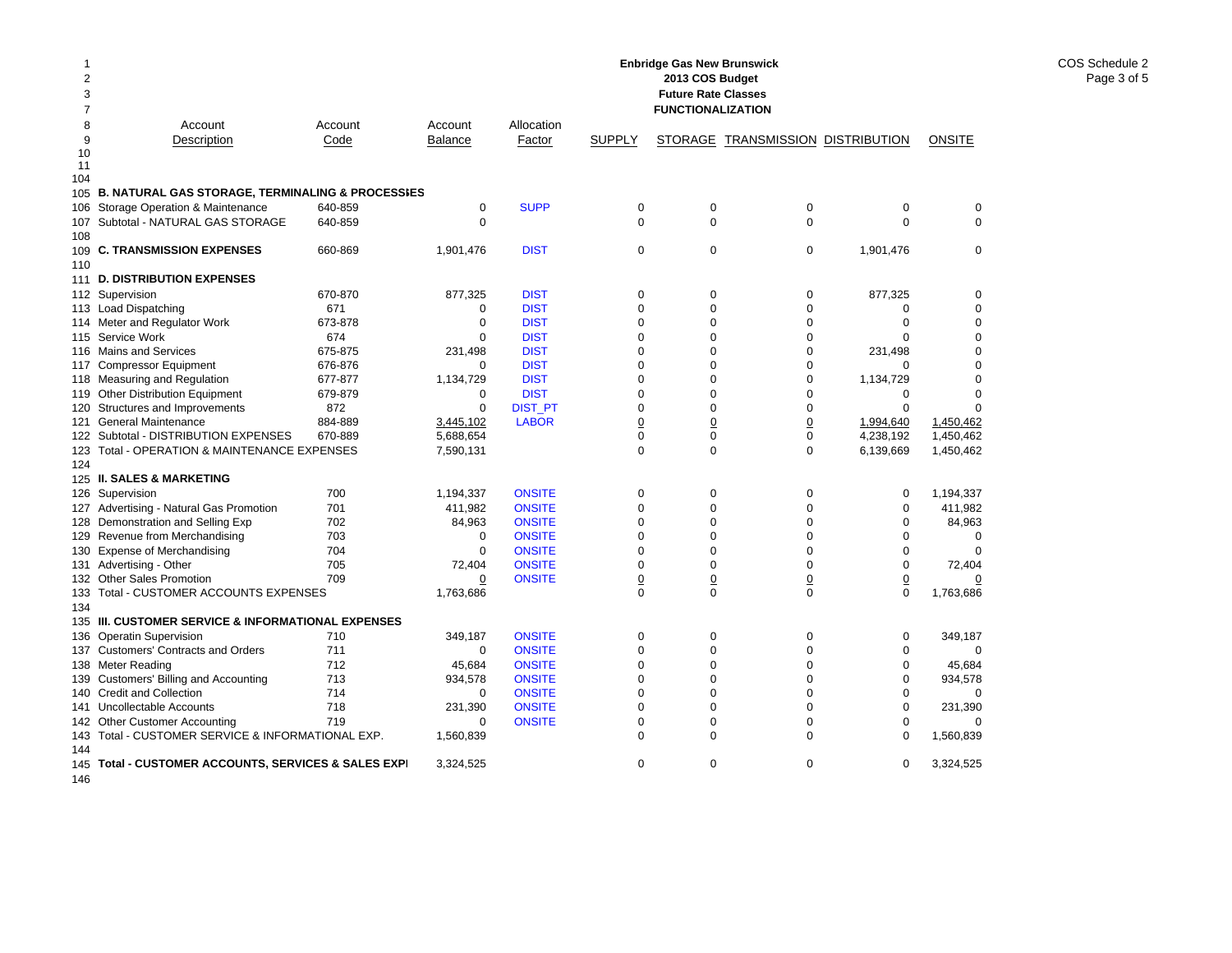| $\mathbf 1$<br>$\overline{2}$<br>3 |                                                    |         |                |                  |                                | <b>Enbridge Gas New Brunswick</b><br>2013 COS Budget<br><b>Future Rate Classes</b> |                                   |                |                |
|------------------------------------|----------------------------------------------------|---------|----------------|------------------|--------------------------------|------------------------------------------------------------------------------------|-----------------------------------|----------------|----------------|
| $\overline{7}$                     |                                                    |         |                |                  |                                | <b>FUNCTIONALIZATION</b>                                                           |                                   |                |                |
| 8                                  | Account                                            | Account | Account        | Allocation       |                                |                                                                                    |                                   |                |                |
| 9<br>10                            | Description                                        | Code    | <b>Balance</b> | Factor           | <b>SUPPLY</b>                  |                                                                                    | STORAGE TRANSMISSION DISTRIBUTION |                | <b>ONSITE</b>  |
| 11                                 | IV. ADMINISTRATIVE & GENERAL EXPENSES              |         |                |                  |                                |                                                                                    |                                   |                |                |
| 147<br>148                         |                                                    |         |                |                  |                                |                                                                                    |                                   |                |                |
| 149                                | Administrative & General                           | 721     | 7,300          | <b>LABOR</b>     | 0                              | 0                                                                                  | 0                                 | 4,227          | 3,073          |
| 150                                | <b>Special Services</b>                            | 722     | 1,196,700      | <b>LABOR</b>     | $\mathbf 0$                    | 0                                                                                  | $\mathbf 0$                       | 692,864        | 503,836        |
|                                    | 151 Insurance                                      | 723     | 344,011        | <b>PLANT</b>     | 0                              | 0                                                                                  | $\mathbf 0$                       | 344,011        | $\mathbf 0$    |
|                                    | 152 Injuries & Damages                             | 724     | $\mathbf 0$    | <b>LABOR</b>     | $\mathbf 0$                    | $\mathbf 0$                                                                        | $\mathbf 0$                       | 0              | $\Omega$       |
|                                    | 153 Employee Pensions and Benefits                 | 725     | 2,749,552      | <b>LABOR</b>     | $\mathbf 0$                    | $\mathbf 0$                                                                        | $\mathsf 0$                       | 1,591,932      | 1,157,621      |
|                                    | 154 Other Admin & Gen Expenses                     | 728     | 4,080,667      | <b>LABOR</b>     | $\Omega$                       | $\Omega$                                                                           | $\mathbf 0$                       | 2,362,619      | 1,718,048      |
| 155                                | Admin & Gen Expenses Transferred                   | 729     | (5, 177, 461)  | <b>LABOR</b>     | $\overline{0}$                 | $\overline{0}$                                                                     | $\overline{0}$                    | (2,997,639)    | (2, 179, 822)  |
| 157                                | 156 Subtotal - O&M Accounts 721-729                |         | 3,200,770      |                  | $\mathbf 0$                    | $\mathbf 0$                                                                        | $\mathbf 0$                       | 1,998,014      | 1,202,757      |
| 158<br>159                         | TOTAL - OPERATING EXPENSES (Excl Depr, Tax and Gas |         | 14,115,426     |                  | $\mathbf 0$                    | $\mathbf 0$                                                                        | $\mathbf 0$                       | 8,137,682      | 5,977,743      |
|                                    | 160 VI. DEPRECIATION EXPENSE                       |         |                |                  |                                |                                                                                    |                                   |                |                |
|                                    |                                                    | 403.10  |                |                  | $\mathbf 0$                    |                                                                                    |                                   |                |                |
|                                    | 161 Intangible Plant                               |         | 0              | <b>INTANG_PT</b> |                                | 0                                                                                  | 0                                 | 0              | 0              |
|                                    | 162 Production Plant                               | 403.20  | $\mathbf 0$    | <b>None</b>      | $\mathbf 0$                    | $\mathbf 0$                                                                        | $\mathbf 0$                       | $\mathbf 0$    | $\mathbf 0$    |
| 163                                | Local Storage Plant                                | 403.30  | 0              | <b>None</b>      | $\mathbf 0$                    | $\mathbf 0$                                                                        | 0                                 | $\mathbf 0$    | $\mathbf 0$    |
|                                    | 164 Transmission Plant                             | 403.40  | $\mathbf 0$    | <b>TRANS</b>     | 0                              | 0                                                                                  | 0                                 | $\Omega$       | $\Omega$       |
|                                    | 165 Mains                                          | 403.51  | 2,938,237      | <b>DIST</b>      | $\mathbf 0$                    | 0                                                                                  | $\mathsf 0$                       | 2,938,237      | $\Omega$       |
|                                    | 166 Development O&M                                | 403.52  | 2,802,463      | <b>PLANT</b>     | $\mathbf 0$                    | $\mathbf 0$                                                                        | 0                                 | 2,802,463      | $\Omega$       |
|                                    | 167 Services                                       | 403.53  | 2,174,332      | <b>DIST</b>      | $\mathbf 0$                    | $\Omega$                                                                           | $\mathsf 0$                       | 2,174,332      | $\Omega$       |
|                                    | 168 Meters                                         | 403.54  | 825,233        | <b>DIST</b>      | $\Omega$                       | $\Omega$                                                                           | $\mathbf 0$                       | 825,233        | $\Omega$       |
|                                    | 169 Distr Other                                    | 403.55  | 502,786        | <b>DIST</b>      | $\mathbf 0$                    | $\Omega$                                                                           | $\mathsf 0$                       | 502,786        | $\Omega$       |
|                                    | 170 General Plant                                  | 403.60  | 1,025,278      | <b>LABOR</b>     | 0                              | $\Omega$                                                                           | $\mathbf 0$                       | 593,614        | 431,664        |
| 171                                | Amort Ltd-Term Elect/Gas Plant                     | 404.00  | 105,846        | <b>PLANT</b>     | $\mathbf 0$                    | 0                                                                                  | $\pmb{0}$                         | 105,846        | $\Omega$       |
|                                    | 172 Adjustment                                     |         | $\overline{0}$ | <b>PLANT</b>     | $\overline{0}$                 | $\overline{0}$                                                                     | $\underline{0}$                   | 0              | 0              |
|                                    | 173 Total - DEPRECIATION EXPENSE                   | 403-404 | 10,374,175     |                  | $\Omega$                       | $\Omega$                                                                           | $\Omega$                          | 9,942,510      | 431,664        |
| 174                                |                                                    |         |                |                  |                                |                                                                                    |                                   |                |                |
|                                    | 175 VII. TAXES OTHER THAN INCOME TAXES             |         |                |                  |                                |                                                                                    |                                   |                |                |
|                                    | 176 A. General Taxes                               |         |                |                  |                                |                                                                                    |                                   |                |                |
|                                    | 177 Property Tax- Plant                            |         | 1,195,256      | <b>DIST</b>      | $\mathbf 0$                    | $\mathbf 0$                                                                        | $\mathsf 0$                       | 1,195,256      | $\mathbf 0$    |
|                                    | 178 Distribution Tax                               |         | 0              | <b>PLANT</b>     | $\mathbf 0$                    | 0                                                                                  | $\mathbf 0$                       | $\mathbf 0$    | $\mathbf 0$    |
|                                    | 179 Payroll related                                |         | 0              | <b>LABOR</b>     | $\Omega$                       | $\Omega$                                                                           | $\Omega$                          | $\Omega$       | $\Omega$       |
|                                    | 180 Other taxes                                    |         | 0              | <b>PLANT</b>     | 0                              | 0                                                                                  | $\mathbf 0$                       | $\mathbf 0$    | $\mathbf 0$    |
|                                    |                                                    |         | $\overline{0}$ | <b>STOR</b>      |                                | $\overline{0}$                                                                     |                                   |                |                |
| 181                                | Property Tax- Gas                                  |         |                |                  | $\underline{0}$<br>$\mathbf 0$ |                                                                                    | $\underline{0}$                   | $\Omega$       | $\overline{0}$ |
|                                    | 182 Total Taxes Other Than Income Taxes            | 408     | 1,195,256      |                  |                                | 0                                                                                  | $\mathbf 0$                       | 1,195,256      | $\mathbf 0$    |
| 183                                |                                                    |         |                |                  |                                |                                                                                    |                                   |                |                |
|                                    | 184 B. Franchise and Revenue Taxes                 |         |                |                  |                                |                                                                                    |                                   |                |                |
|                                    | 185 Gross Receipts Tax                             |         | 0              | <b>REVENUE</b>   | $\pmb{0}$                      | 0                                                                                  | 0                                 | $\mathbf 0$    | 0              |
|                                    | 186 GRT- Uncoll Rider                              |         | $\overline{0}$ | <b>None</b>      | $\underline{0}$                | $\overline{0}$                                                                     | $\overline{0}$                    | $\overline{0}$ | $\overline{0}$ |
|                                    | 187 Subtotal- Franchise and Gross Receipts Tax     |         | $\Omega$       |                  | $\Omega$                       | $\Omega$                                                                           | $\Omega$                          | $\Omega$       | $\Omega$       |
| 188                                |                                                    |         |                |                  |                                |                                                                                    |                                   |                |                |
|                                    | 189 C. Income Tax Expense                          |         |                |                  |                                |                                                                                    |                                   |                |                |
|                                    | 190 State Income Tax expense                       |         | $\mathbf 0$    | Pre-Tax          | 0                              | 0                                                                                  | $\mathbf 0$                       | $\mathbf 0$    | $\mathbf 0$    |
|                                    | 191 Federal Income Tax expense                     |         | $\overline{0}$ | Pre-Tax          | $\underline{0}$                | $\overline{0}$                                                                     | $\overline{0}$                    | $\overline{0}$ | $\overline{0}$ |
|                                    | 192 Subtotal- Income tax expense                   |         | 0              |                  | 0                              | 0                                                                                  | 0                                 | $\mathbf 0$    | 0              |
|                                    | 193 Total- TAX EXPENSE                             |         | 1,195,256      |                  | $\mathbf 0$                    | $\mathbf 0$                                                                        | 0                                 | 1,195,256      | 0              |
| 194                                |                                                    |         |                |                  |                                |                                                                                    |                                   |                |                |
|                                    | 195 TOTAL EXPENSES                                 |         | 25.793.432     |                  | $\Omega$                       | $\Omega$                                                                           | 0                                 | 19.384.025     | 6.409.407      |

196

COS Schedule 2 Page 4 of 5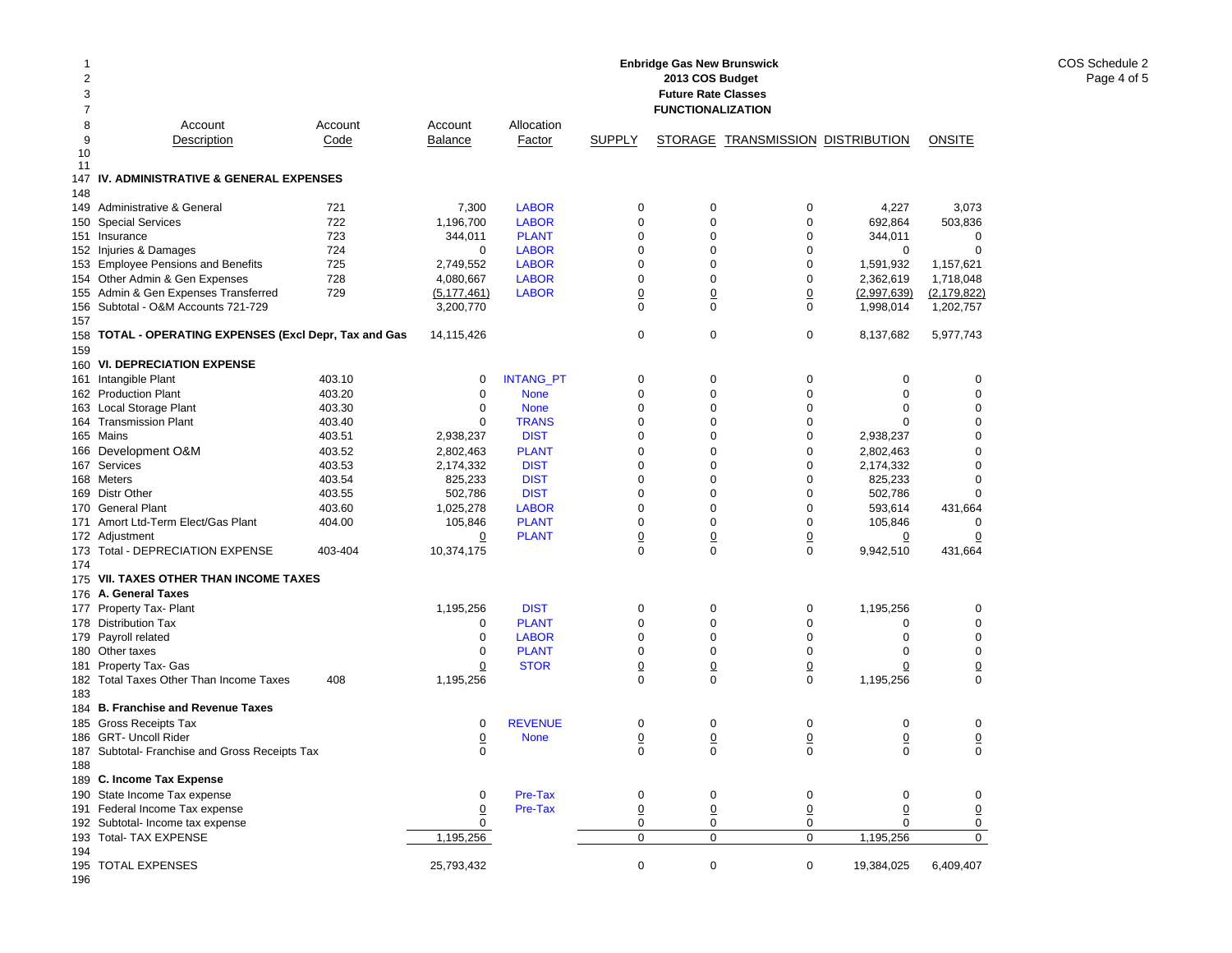|     |                                     |         |                |                   |                | <b>Enbridge Gas New Brunswick</b><br>2013 COS Budget<br><b>Future Rate Classes</b><br><b>FUNCTIONALIZATION</b> |                                  |            |               |  |
|-----|-------------------------------------|---------|----------------|-------------------|----------------|----------------------------------------------------------------------------------------------------------------|----------------------------------|------------|---------------|--|
| 8   | Account                             | Account | Account        | Allocation        |                |                                                                                                                |                                  |            |               |  |
| 9   | Description                         | Code    | <b>Balance</b> | <b>Factor</b>     | <b>SUPPLY</b>  | <b>STORAGE</b>                                                                                                 | <b>TRANSMISSION DISTRIBUTION</b> |            | <b>ONSITE</b> |  |
| 10  |                                     |         |                |                   |                |                                                                                                                |                                  |            |               |  |
| 11  |                                     |         |                |                   |                |                                                                                                                |                                  |            |               |  |
| 197 | V. REVENUES at Present Rates        |         |                |                   |                |                                                                                                                |                                  |            |               |  |
|     | 198 Retail Revenue                  | 520     | 42,545,323     | <b>RevRegxGas</b> | $\Omega$       | O                                                                                                              | 0                                | 36,677,512 | 5,867,812     |  |
| 199 | <b>Commercial Sales</b>             | 521     | 0              | <b>RevRegxGas</b> | $\Omega$       |                                                                                                                | O                                | O          |               |  |
|     | 200 Industrial Sales                | 522     | 0              | <b>RevRegxGas</b> |                |                                                                                                                |                                  |            |               |  |
| 201 | <b>Other Sales</b>                  | 529     | 168,783        | <b>RevRegxGas</b> |                |                                                                                                                |                                  | 145,504    | 23,278        |  |
|     | 202 Late Payment Penalties          | 560     | 0              | <b>RevRegxGas</b> |                |                                                                                                                |                                  | O          |               |  |
|     | 203 Revenue from Service Work       | 561     | 169,549        | <b>RevRegxGas</b> |                |                                                                                                                |                                  | 146,165    | 23,384        |  |
|     | 204 Transportation Revenue          | 570     | $\Omega$       | <b>RevReqxGas</b> |                |                                                                                                                |                                  |            |               |  |
|     | 205 Miscellaneous Operating Revenue | 579     | $\Omega$       | <b>RevRegxGas</b> | O              |                                                                                                                |                                  | o          |               |  |
|     | 206 Other Revenue                   |         | 42,189         | <b>RevRegxGas</b> |                | O                                                                                                              |                                  | 36,371     | 5,819         |  |
|     | 207 Rent from Gas Ppty / Other Rev  |         | 5,956          | <b>DIST_PT</b>    | $\overline{0}$ | $\overline{0}$                                                                                                 |                                  | 5,956      |               |  |
| 208 | Subtotal Gas Revenues, net          |         | 42,931,801     |                   | $\Omega$       | $\Omega$                                                                                                       | $\Omega$                         | 37,011,508 | 5,920,293     |  |
| 209 |                                     |         |                |                   |                |                                                                                                                |                                  |            |               |  |
|     | 210 Non-Operating Income            |         | 0              | <b>None</b>       | 0              | 0                                                                                                              | 0                                | 0          | 0             |  |
| 211 | Non-Operating Income                |         | <u>0</u>       | <b>None</b>       | $\overline{0}$ | <u>0</u>                                                                                                       | $\overline{0}$                   | <u>0</u>   | <u>0</u>      |  |
|     | 212 Total Non-Oper Income           |         |                |                   | $\Omega$       | $\Omega$                                                                                                       | $\Omega$                         | U          |               |  |
| 213 |                                     |         |                |                   |                |                                                                                                                |                                  |            |               |  |
| 214 | <b>Total Revenue</b>                |         | 42,931,801     |                   | 0              | $\mathbf 0$                                                                                                    | 0                                | 37,011,508 | 5,920,293     |  |
| 215 |                                     |         |                |                   |                |                                                                                                                |                                  |            |               |  |
| 216 | <b>Total Expenses</b>               |         | 25,793,432     |                   | 0              | 0                                                                                                              | 0                                | 19,384,025 | 6,409,407     |  |
| 217 |                                     |         |                |                   |                |                                                                                                                |                                  |            |               |  |
|     | 218 NET INCOME at Present Rates     |         | 17,138,369     |                   | 0              | 0                                                                                                              | 0                                | 17.627.483 | (489.115)     |  |

COS Schedule 2 Page 5 of 5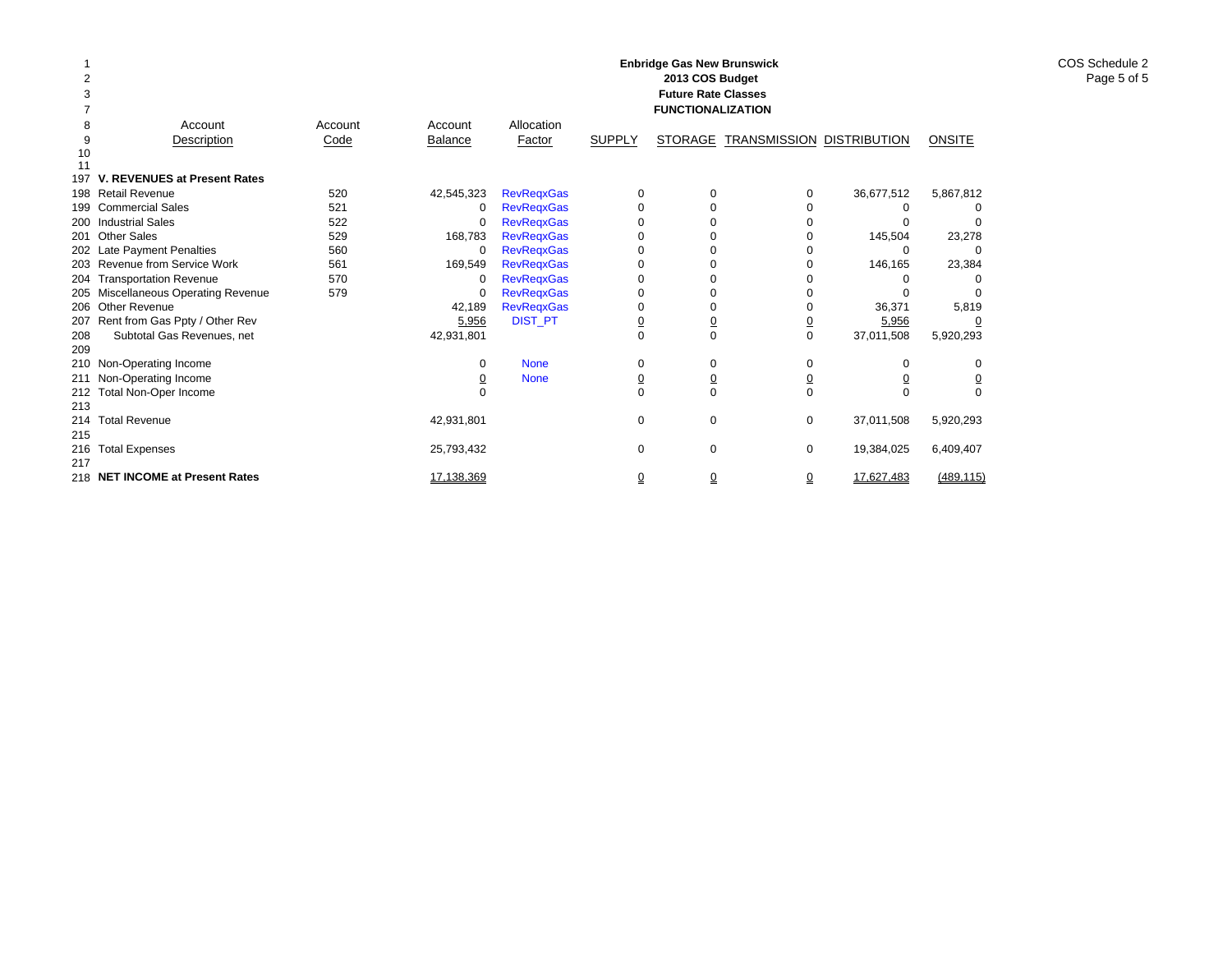#### Account Account Description Code 13 Franchises & Consents 401 14 Other Intangible Plant 402 Subtotal - INTANGIBLE ASSETS 401-402 17 B. PRODUCTION PLANT 18 Production Plant 403-419 Subtotal - PRODUCTION PLANT 403-419 21 C. STORAGE PLANT 22 Storage Plant 440-459 23 Subtotal - STORAGE PLANT 440-459 25 D. TRANSMISSION PLANT 460-469 27 E. DISTRIBUTION PLANT 28 Land and Land Rights 470 29 Structures and Improvements 472 Services 473 Regulators and Meter Installations 474 Mains 475 Compressor Equipment 476 34 Meas. & Reg. Stat. Equip. - General 477 Meters 478 Other Distribution Equipment 479 Development O&M 479 Subtotal - DISTRIBUTION PLANT 470-479 40 F. GENERAL PLANT 41 Land and Land Rights 480 42 Structures and Improvements 482 43 Office Furniture and Equipment 483 44 Transportation Equipment 484 45 Heavy Work Equipment 485 46 Tools & Work Equipment 486 47 Equipment on Customers' Premises 487 48 Communication Structures & Equip 488 49 Computer Hardware & Software  $490$ Other General Equipment 489 51 Subtotal - GENERAL PLANT 480-490 **2013 COS Budget Future Rate Classes**ClassificationDISTRIBUTION Allocation DISTRIBUTION**Dollars** Factor Demand Commodity Customer 0**CUST** T 0 0 0 0 DEMANDD 0 0 0 0 0000**None** e 0 0 0 0 000 $\overline{0}$ 0 None 0 0 0 0 0000 None 000 531,176 DEMAND 531,176 0 0 0 DEMANDD 0 0 0 58,429,239 CUST 0 0 58,429,239  $\Omega$  DEMANDD 0 0 0 122,531,321 MAINS 68,207,075 0 54,324,247  $\Omega$  DEMANDD 0 0 0 11.316,914 DEMAND 11.316,914 0 0 0 22,147,945 CUST 0 0 22,147,945  $\Omega$  DEMANDD 0 0 0 114,901,733 DISTPT 42,792,254 0 72,109,479 329,858,328 122,847,419 0 207,010,909 0 DISTLABORR 0 0 0 (10,585) DISTLABOR (7,300) 0 (3,285) 280,628 DISTLABOR 193,547 0 87,081 983.253 DISTLABOR 678.141 0 305.112 0**DISTLABOR** R 0 0 0 509,186 DISTLABOR 351,181 0 158,005  $\Omega$  DISTLABORR 0 0 0 0**DISTLABOR** R 0 0 0 2,389,963 DISTLABOR 1,648,336 0 741,626 0**DISTLABOR** R 0 0 0 4,152,444 2,863,904 0 1,288,540

**Enbridge Gas New Brunswick** 

334,010,773 125,711,324 0 208,299,449

53TOTAL UTILITY PLANT

54

50

52

9

1011

15

16

19

20

24

26

30

31

32

33

35

36

37

38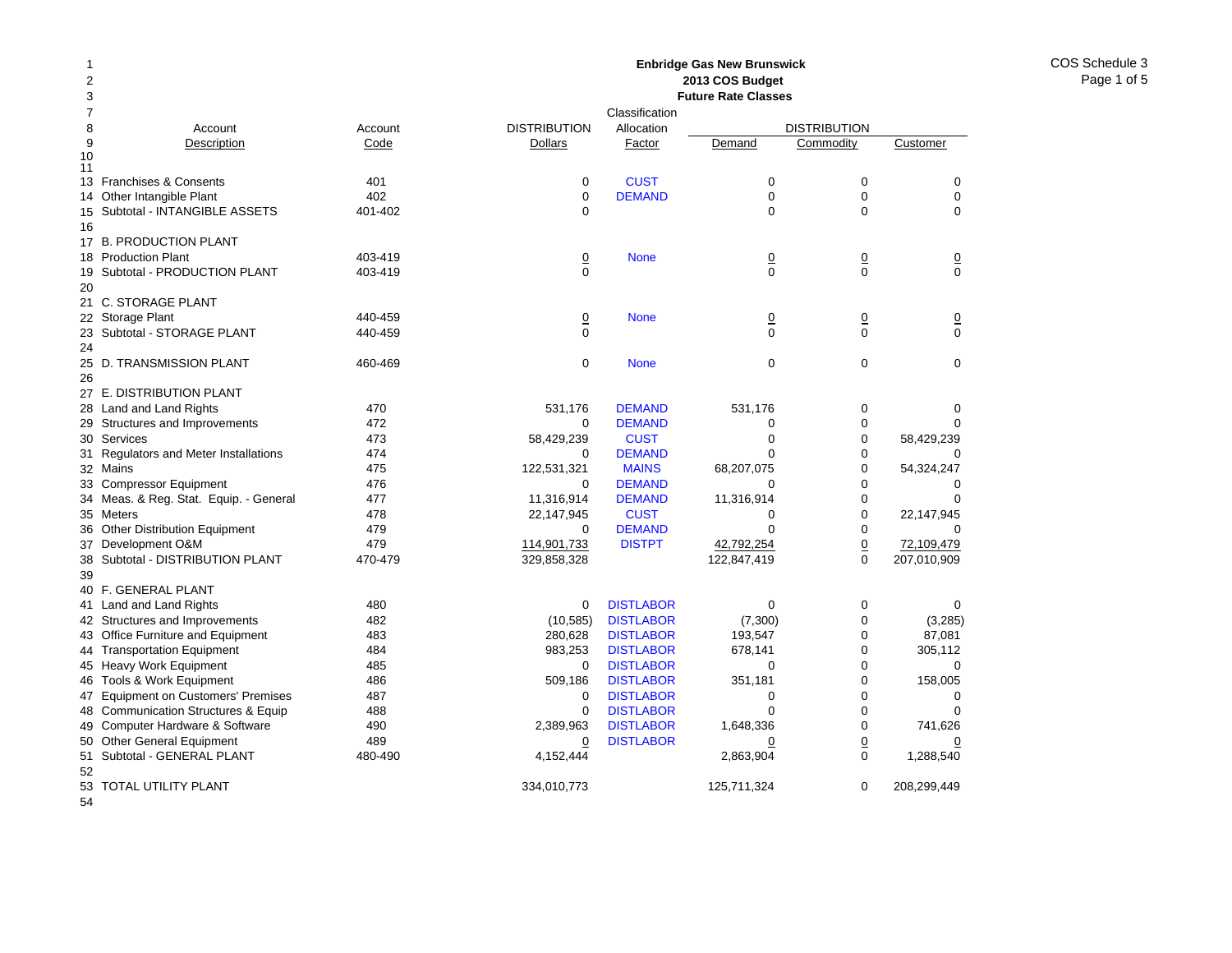## **Enbridge Gas New Brunswick 2013 COS Budget**

| 2  |                                           |         |                     |                   | 2013 COS Budget            |                     |                 |
|----|-------------------------------------------|---------|---------------------|-------------------|----------------------------|---------------------|-----------------|
| 3  |                                           |         |                     |                   | <b>Future Rate Classes</b> |                     |                 |
| 7  |                                           |         |                     | Classification    |                            |                     |                 |
| 8  | Account                                   | Account | <b>DISTRIBUTION</b> | Allocation        |                            | <b>DISTRIBUTION</b> |                 |
| 9  | Description                               | Code    | Dollars             | Factor            | Demand                     | Commodity           | Customer        |
| 10 |                                           |         |                     |                   |                            |                     |                 |
| 11 | 55 II. DEPRECIATION RESERVE               |         |                     |                   |                            |                     |                 |
|    | 56 Intangible Plant                       |         | 0                   | <b>DISTPT_INT</b> | 0                          | 0                   | 0               |
|    | 57 Production Plant                       |         | $\mathbf 0$         | <b>None</b>       | $\Omega$                   | $\mathbf 0$         | $\mathbf 0$     |
|    | 58 Local Storage Plant                    |         | 0                   | <b>None</b>       | $\Omega$                   | $\mathbf 0$         | $\Omega$        |
|    | 59 Transmission Plant                     |         | $\Omega$            | <b>None</b>       | $\Omega$                   | $\mathbf 0$         | $\Omega$        |
|    | 60 Mains                                  |         | 21,695,422          | <b>MAINS</b>      | 12,076,759                 | $\Omega$            | 9,618,663       |
|    |                                           |         |                     | <b>DISTPT</b>     |                            | 0                   | 11,150,397      |
|    | 61 Development O&M                        |         | 17,767,428          |                   | 6,617,031                  | $\mathbf 0$         |                 |
|    | 62 Services                               |         | 13,168,565          | <b>CUST</b>       | 0                          |                     | 13,168,565      |
|    | 63 Meters                                 |         | 4,995,466           | <b>CUST</b>       | $\mathbf 0$                | $\mathbf 0$         | 4,995,466       |
|    | 64 Distr Other                            |         | 4,144,941           | <b>DISTOnlyPT</b> | 1,537,235                  | $\mathbf 0$         | 2,607,706       |
|    | 65 General Plant                          |         | 2,296,213           | <b>DISTLABOR</b>  | 1,583,678                  | $\overline{0}$      | 712,535         |
| 66 | TOTAL - DEPRECIATION RESERVE              |         | 64,068,034          |                   | 21,814,703                 | $\mathbf 0$         | 42,253,331      |
| 67 |                                           |         |                     |                   |                            |                     |                 |
|    | 68 III. OTHER RATE BASE ITEMS             |         |                     |                   |                            |                     |                 |
|    | 69 Gas Storage Inventory                  |         | $\mathbf 0$         | <b>COMMODITY</b>  | 0                          | 0                   | 0               |
|    | 70 CWIP                                   |         | 0                   | <b>DISTOnlyPT</b> | $\Omega$                   | $\mathbf 0$         | $\mathbf 0$     |
|    | 71 Customer Deposits                      |         | $\mathbf 0$         | <b>CUST</b>       | $\Omega$                   | $\mathbf 0$         | $\Omega$        |
|    | 72 Franchise fee                          |         | 425,000             | <b>DISTOnlyPT</b> | 157,620                    | $\mathbf 0$         | 267,380         |
|    | 73 Deferred development costs             |         | 0                   | <b>COMMODITY</b>  | 0                          | 0                   | 0               |
|    | 74 Deferred carrying costs                |         | 0                   | <b>DISTPT</b>     | $\Omega$                   | $\mathbf 0$         | $\Omega$        |
|    | 75 Deferred equity offering costs         |         | $\mathbf 0$         | <b>DISTOnlyPT</b> | $\Omega$                   | $\mathbf 0$         | $\Omega$        |
|    | 76 Term deposit                           |         | 2,977,924           | <b>DISTOnlyPT</b> | 1,104,423                  | 0                   | 1,873,501       |
|    | 77 Deferral account                       |         | $\overline{0}$      | <b>DISTPT</b>     | $\overline{0}$             | $\overline{0}$      | $\overline{0}$  |
|    | 78 Total - OTHER RATE BASE ITEMS          |         | 3,402,924           |                   | 1,262,043                  | $\mathbf 0$         | 2,140,881       |
| 79 |                                           |         |                     |                   |                            |                     |                 |
|    | 80 IV. TOTAL RATE BASE (Excl. Working Cap |         | 273,345,663         |                   | 105,158,664                | $\mathbf 0$         | 168,186,999     |
|    | 81 Working Capital                        | 131     | 849,210             | <b>DISTPT</b>     | 316,267                    | $\mathbf 0$         | 532,943         |
| 82 |                                           |         |                     |                   |                            |                     |                 |
| 83 | V. TOTAL RATE BASE                        |         | 274,194,873         |                   | 105,474,931                | 0                   | 168,719,942     |
| 84 |                                           |         |                     |                   |                            |                     |                 |
|    | 85 I. OPERATION & MAINTENANCE EXPENS      |         |                     |                   |                            |                     |                 |
|    | 86 A. PRODUCTION EXPENSES                 |         |                     |                   |                            |                     |                 |
|    | 87 1. Manufactured Gas Production         |         |                     |                   |                            |                     |                 |
|    | 88 Operation Supv and Engineering         | 610     | 0                   | <b>None</b>       | 0                          | 0                   | 0               |
|    | 89 Gas Wells                              | 614     | $\Omega$            | <b>None</b>       | $\Omega$                   | $\Omega$            | $\mathbf 0$     |
|    | 90 Other Gas Production                   | 619     | <u>0</u>            | <b>None</b>       | $\overline{0}$             | $\underline{0}$     | $\underline{0}$ |
| 91 | Subtotal - Production                     | 610-619 | 0                   |                   | $\mathbf 0$                | 0                   | $\pmb{0}$       |
|    | 92 Supervision                            | 810     | 0                   | <b>None</b>       | 0                          | 0                   | $\pmb{0}$       |
|    | 93 Gas Production Maintenance             | 814     | <u>0</u>            | <b>None</b>       | $\overline{0}$             | $\overline{0}$      | $\underline{0}$ |
| 94 | Subtotal - O&M Accounts 617-618           | 810-819 | 0                   |                   | 0                          | 0                   | $\mathbf 0$     |
| 95 | Subtotal - Manufactured Gas Production    | 610-819 | $\Omega$            |                   | $\Omega$                   | $\Omega$            | $\Omega$        |
| 96 |                                           |         |                     |                   |                            |                     |                 |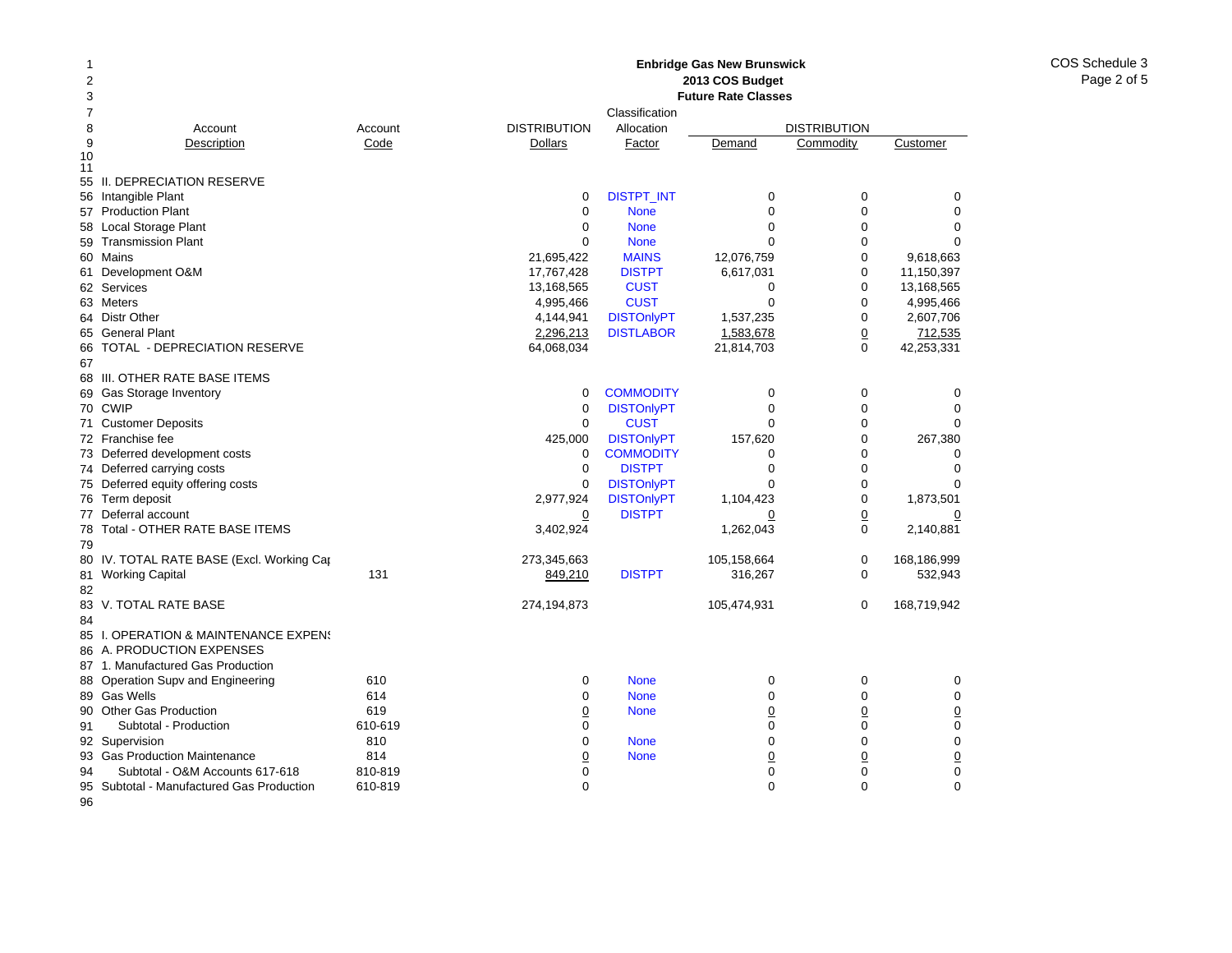#### 12378 Account Account 9Description Code 10 1197 Gas Supply Expenses 98Natural Gas Purchases 623 99Gas Supply Operation 624 100Natural Gas W/D from Storage 627-628 101Gas Used for Other Util Operations 629 102 Other Gas Supply Expenses 103Subtotal - PRODUCTION EXPENSES 623-629 104105 B. NATURAL GAS STORAGE, TERMINAL 106 Storage Operation & Maintenance 640-859 107Subtotal - NATURAL GAS STORAGE 640-859 108109C. TRANSMISSION EXPENSES 660-869 110111 D. DISTRIBUTION EXPENSES 112 Supervision 670-870 113Load Dispatching 671 114 Meter and Regulator Work 673-878 115Service Work 674 116Mains and Services 675-875 117Compressor Equipment 676-876 118 Measuring and Regulation 677-877 119Other Distribution Equipment 679-879 120Structures and Improvements 672 121General Maintenance 884-889 122 Subtotal - DISTRIBUTION EXPENSES 670-889 123 Total - OPERATION & MAINTENANCE EX 124125 II. SALES & MARKETING126Supervision 700 127 Advertising - Natural Gas Promotion 701 128Demonstration and Selling Exp 702 129Revenue from Merchandising 703 130Expense of Merchandising T04 131 Advertising - Other 705 132Other Sales Promotion **709** 133 Total - CUSTOMER ACCOUNTS EXPENS 134135 III. CUSTOMER SERVICE & INFORMATIO136Operatin Supervision 710 137 Customers' Contracts and Orders 711 138 Meter Reading 712 139 Customers' Billing and Accounting 713 140 Credit and Collection 714 141 Uncollectable Accounts 718 142Other Customer Accounting T19 **Enbridge Gas New Brunswick 2013 COS Budget Future Rate Classes**ClassificationDISTRIBUTION Allocation DISTRIBUTION**Dollars** Factor Demand Commodity Customer 0 None 000 108,576 DISTPT 40,436 0 68,140 0 None 000 0 None 000 0**None** e 0 0 0 108,576 40,436 0 68,140 0 None 000 0 0001,901,476 DEMAND 1,901,476 0 0 877,325 DISTOnlyPT 325,374 0 551,952 0 MAINS5 0 0 0 0 MAIN&SERVICEE 0 0 0  $\Omega$  DEMANDD 0 0 0 231,498 MAIN&SERVICE 87,255 0 144,242 0 DEMANDD 0 0 0 1.134.729 **DEMAND** 1.134.729 0 0  $\Omega$  DEMANDD 0 0 0 0DISTONIVPT 0 0 0 0 1,994,640 DISTLABOR 1,375,686 0 618,954 4,238,192 2,923,044 0 1,315,148 6,139,669 4,824,521 0 1,315,148 0 None 000 0 None 000 0 None 000 0**CUST** T 0 0 0 0**CUST** T 0 0 0 0 None 000 0**None** e 0 0 0 0 0000**CUST** T 0 0 0 0**CUST** T 0 0 0 0**CUST** T 0 0 0 0**CUST** T 0 0 0 0**CUST** T 0 0 0 0**CUST** T 0 0 0 0**CUST** T 0 0 0

0 000

143 Total - CUSTOMER SERVICE & INFORMA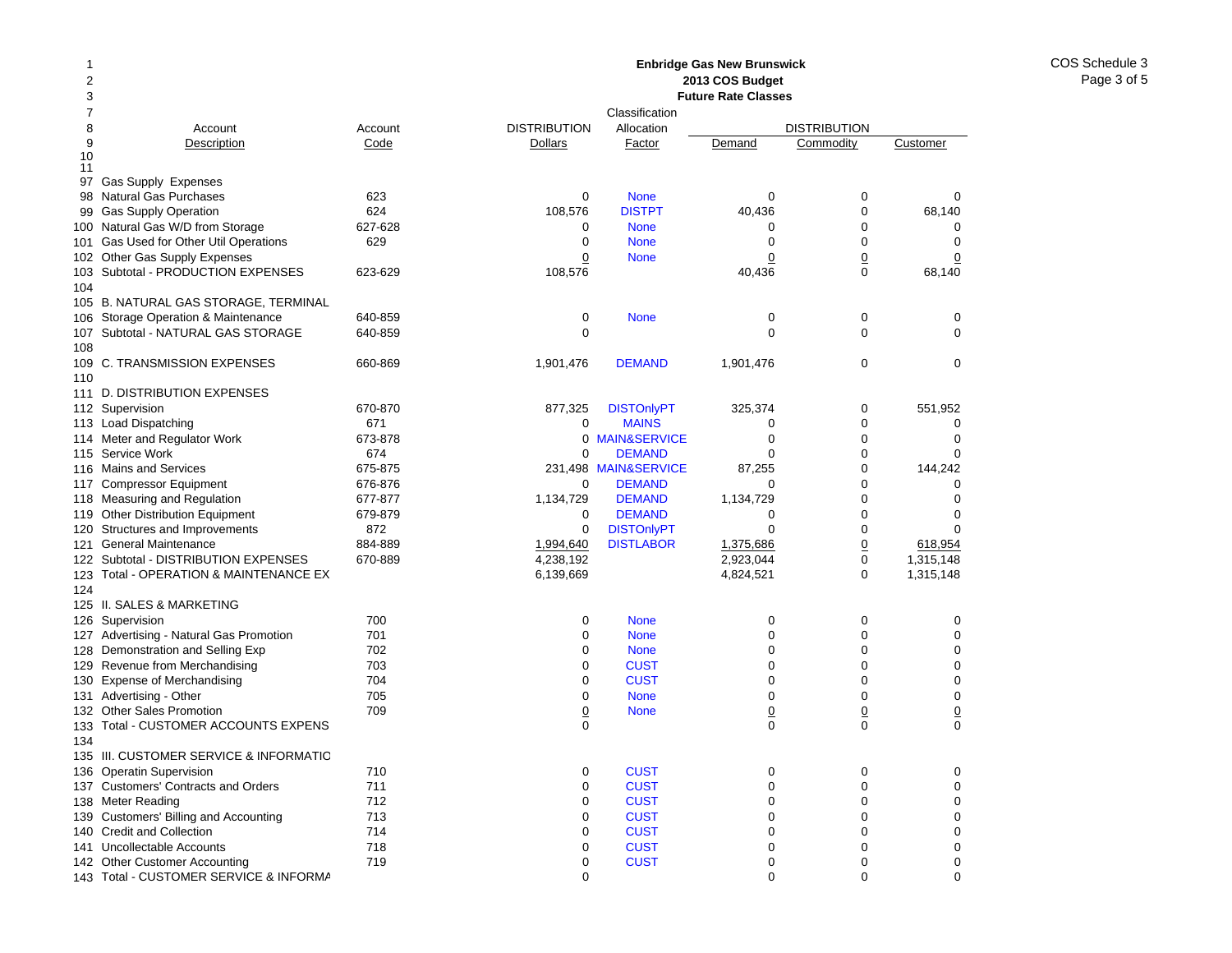#### 2 378 Account Account 9Description Code 10 11 144145 Total - CUSTOMER ACCOUNTS, SERVIC 146147IV. ADMINISTRATIVE & GENERAL EXPEN 148149Administrative & General 721 150Special Services 722 151 Insurance 723 152 Injuries & Damages 724 153 Employee Pensions and Benefits 725 154 Other Admin & Gen Expenses 728 155Admin & Gen Expenses Transferred 729 156 Subtotal - O&M Accounts 721-729 157158 TOTAL - OPERATING EXPENSES (Excl D 159160 VI. DEPRECIATION EXPENSE 161 Intangible Plant 161 and 162 and 163 and 163 and 163 and 163 and 163 and 163 and 163 and 163 and 164 and 1 162Production Plant 403 163Local Storage Plant 403 164Transmission Plant 403 165Mains 404 166 Development O&M 404 167 Services 404 168 Meters 404 169 Distr Other **404** 170 General Plant 404 171 Amort Ltd-Term Elect/Gas Plant 404 172 Adjustment 173Total - DEPRECIATION EXPENSE 403-404 174175 VII. TAXES OTHER THAN INCOME TAXES 176 A. General Taxes 177 Property Tax- Plant 178 Distribution Tax 179 Payroll related 180 Other taxes 181 Property Tax- Gas 182 Total Taxes Other Than Income Taxes  $\hspace{1.6cm}$  408 183184 B. Franchise and Revenue Taxes 185 Gross Receipts Tax 186 GRT- Uncoll Rider 187 Subtotal- Franchise and Gross Receipts Ta **Enbridge Gas New Brunswick 2013 COS Budget Future Rate Classes**ClassificationDISTRIBUTION Allocation DISTRIBUTION**Dollars** Factor Demand Commodity Customer 0 0004,227 DISTLABOR 2,915 0 1,312 692,864 DISTLABOR 477,862 0 215,002 344,011 DISTPT 128,118 0 215,893 0**DISTLABOR** R 0 0 0 1,591,932 DISTLABOR 1,097,942 0 493,990 2,362,619 DISTLABOR 1,629,478 0 733,141 (2,997,639) DISTLABOR (2,067,445) 0 (930,194) 1,998,014 1,268,869 0 729,144 8,137,682 6,093,390 0 2,044,292 0DISTPT\_INT 0 0 0 0 0 None 000 0 None 000 0 None 000 2,938,237 MAINS 1,635,570 0 1,302,667 2,802,463 DISTPT 1,043,707 0 1,758,756 2,174,332 CUST 0 0 2,174,332 825,233 CUST 0 0 825,233 502,786 DISTPT 187,250 0 315,536 593.614 **DISTLABOR** 409.411 0 184.204 105,846 DISTPT 39,420 0 66,426 0 DISTPT 0 0 0 9,942,510 3,315,357 0 6,627,153 1,195,256 PropertyTax 712,061 0 483,194  $\Omega$ **DISTPT** T 0 0 0 0**DISTLABOR** R 0 0 0 0 DISTPTT 0 0 0 0**COMMODITY**  0 0 0 1,195,256 712,061 0 483,194 0**CUST** T 0 0 0 0**CUST**  0 0 0 0 000

188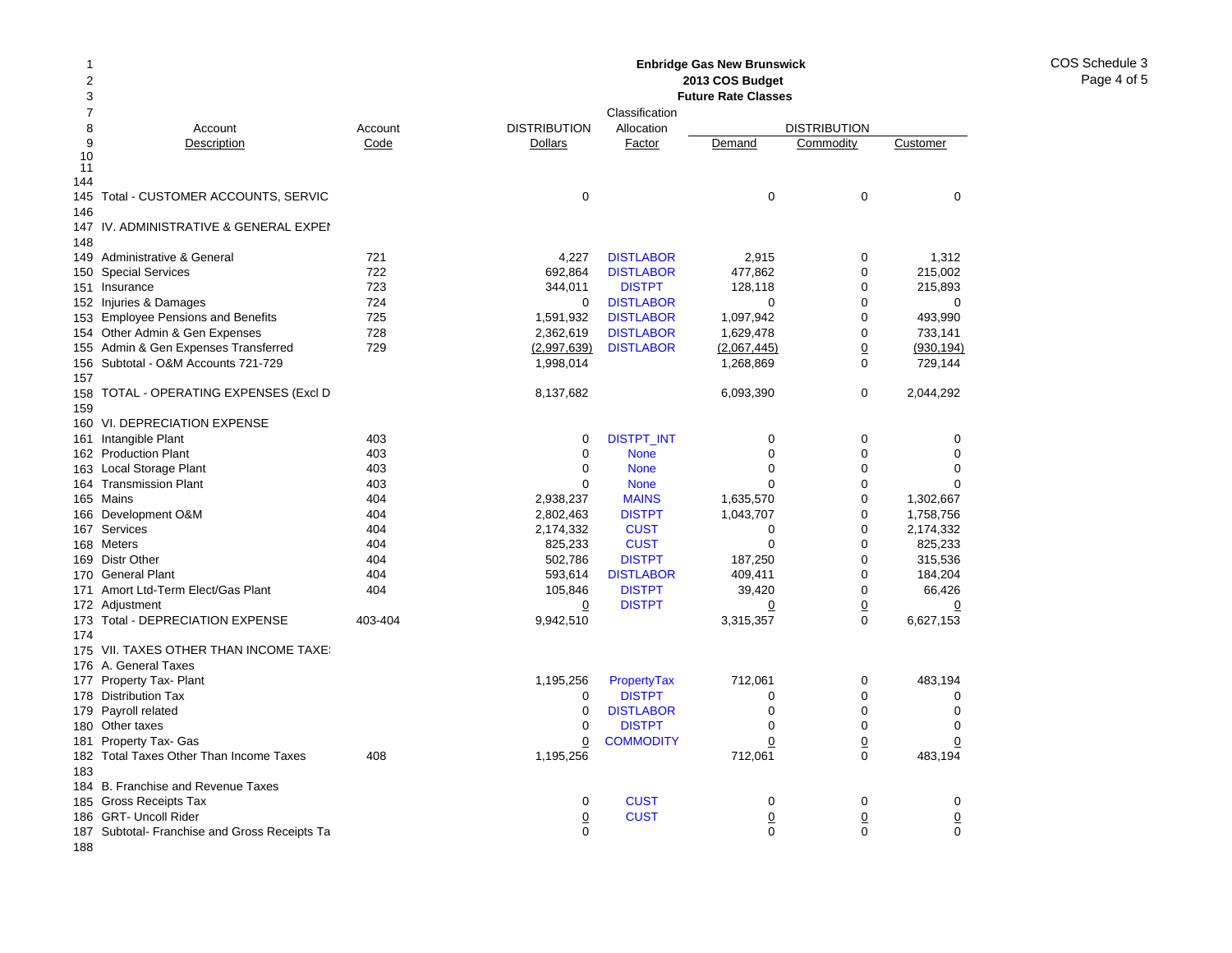| 1              |                                     |                 |                     |                    | <b>Enbridge Gas New Brunswick</b> |                     |                |  |  |  |  |
|----------------|-------------------------------------|-----------------|---------------------|--------------------|-----------------------------------|---------------------|----------------|--|--|--|--|
| $\overline{2}$ |                                     | 2013 COS Budget |                     |                    |                                   |                     |                |  |  |  |  |
| 3              |                                     |                 |                     |                    | <b>Future Rate Classes</b>        |                     |                |  |  |  |  |
| 7              |                                     |                 |                     | Classification     |                                   |                     |                |  |  |  |  |
| 8              | Account                             | Account         | <b>DISTRIBUTION</b> | Allocation         |                                   | <b>DISTRIBUTION</b> |                |  |  |  |  |
| 9              | Description                         | Code            | Dollars             | Factor             | Demand                            | Commodity           | Customer       |  |  |  |  |
| 10             |                                     |                 |                     |                    |                                   |                     |                |  |  |  |  |
| 11             |                                     |                 |                     |                    |                                   |                     |                |  |  |  |  |
|                | 189 C. Income Tax Expense           |                 |                     |                    |                                   |                     |                |  |  |  |  |
| 190            | State Income Tax expense            |                 | 0                   | PreTax-DIST        | 0                                 | $\mathbf 0$         | 0              |  |  |  |  |
| 191            | Federal Income Tax expense          |                 | $\overline{0}$      | PreTax-DIST        | $\overline{0}$                    | $\overline{0}$      | $\overline{0}$ |  |  |  |  |
|                | 192 Subtotal- Income tax expense    |                 | $\Omega$            |                    | $\Omega$                          | $\mathbf 0$         | $\mathbf 0$    |  |  |  |  |
| 193            | <b>Total- TAX EXPENSE</b>           |                 | 1,195,256           |                    | 712,061                           | $\mathbf 0$         | 483,194        |  |  |  |  |
| 194            |                                     |                 |                     |                    |                                   |                     |                |  |  |  |  |
|                | 195 TOTAL EXPENSES                  |                 | 19,384,025          |                    | 10,161,245                        | $\mathbf 0$         | 9,222,780      |  |  |  |  |
| 196            |                                     |                 |                     |                    |                                   |                     |                |  |  |  |  |
|                | 197 V. REVENUES at Present Rates    |                 |                     |                    |                                   |                     |                |  |  |  |  |
| 198            | <b>Retail Revenue</b>               | 520             | 36,677,512          | <b>RevReq_Dist</b> | 16,519,282                        | 0                   | 20,158,229     |  |  |  |  |
|                | 199 Commercial Sales                | 521             | 0                   | <b>RevReq_Dist</b> | 0                                 | $\mathbf 0$         | 0              |  |  |  |  |
| 200            | <b>Industrial Sales</b>             | 522             | 0                   | <b>RevReg Dist</b> | $\Omega$                          | $\mathbf 0$         | $\Omega$       |  |  |  |  |
| 201            | <b>Other Sales</b>                  | 529             | 145,504             | <b>RevReq_Dist</b> | 65,534                            | 0                   | 79,970         |  |  |  |  |
|                | 202 Late Payment Penalties          | 560             | 0                   | <b>RevReg Dist</b> | 0                                 | 0                   | 0              |  |  |  |  |
| 203            | Revenue from Service Work           | 561             | 146,165             | <b>RevReg Dist</b> | 65,832                            | 0                   | 80,333         |  |  |  |  |
| 204            | <b>Transportation Revenue</b>       | 570             | 0                   | <b>RevReq_Dist</b> | 0                                 | 0                   | 0              |  |  |  |  |
|                | 205 Miscellaneous Operating Revenue | 579             | 0                   | <b>RevReg Dist</b> | $\Omega$                          | 0                   | $\Omega$       |  |  |  |  |
|                | 206 Other Revenue                   |                 | 36,371              | RevReq_Dist        | 16,381                            | 0                   | 19,990         |  |  |  |  |
| 207            | Rent from Gas Ppty / Other Rev      |                 | 5,956               | <b>DISTPT</b>      | 2,218                             | $\pmb{0}$           | 3,738          |  |  |  |  |
| 208            | Subtotal Gas Revenues, net          |                 | 37,011,508          |                    | 16,669,247                        | 0                   | 20,342,260     |  |  |  |  |
| 209            |                                     |                 |                     |                    |                                   |                     |                |  |  |  |  |
|                | 210 Non-Operating Income            |                 | 0                   | <b>None</b>        | 0                                 | 0                   | 0              |  |  |  |  |
| 211            | Non-Operating Income                |                 | $\overline{0}$      | <b>None</b>        | $\underline{0}$                   | $\underline{0}$     | $\overline{0}$ |  |  |  |  |
| 212            | Total Non-Oper Income               |                 | $\mathbf 0$         |                    | $\overline{0}$                    | $\mathbf 0$         | $\Omega$       |  |  |  |  |
| 213            |                                     |                 |                     |                    |                                   |                     |                |  |  |  |  |
| 214            | <b>Total Revenue</b>                |                 | 37,011,508          |                    | 16,669,247                        | 0                   | 20,342,260     |  |  |  |  |
| 215            |                                     |                 |                     |                    |                                   |                     |                |  |  |  |  |
| 216            | <b>Total Expenses</b>               |                 | 19,384,025          |                    | 10,161,245                        | 0                   | 9,222,780      |  |  |  |  |
| 217            |                                     |                 |                     |                    |                                   |                     |                |  |  |  |  |
|                | 218 NET INCOME at Present Rates     |                 | 17,627,483          |                    | 6,508,003                         |                     | 11,119,481     |  |  |  |  |
|                |                                     |                 |                     |                    |                                   | <u>0</u>            |                |  |  |  |  |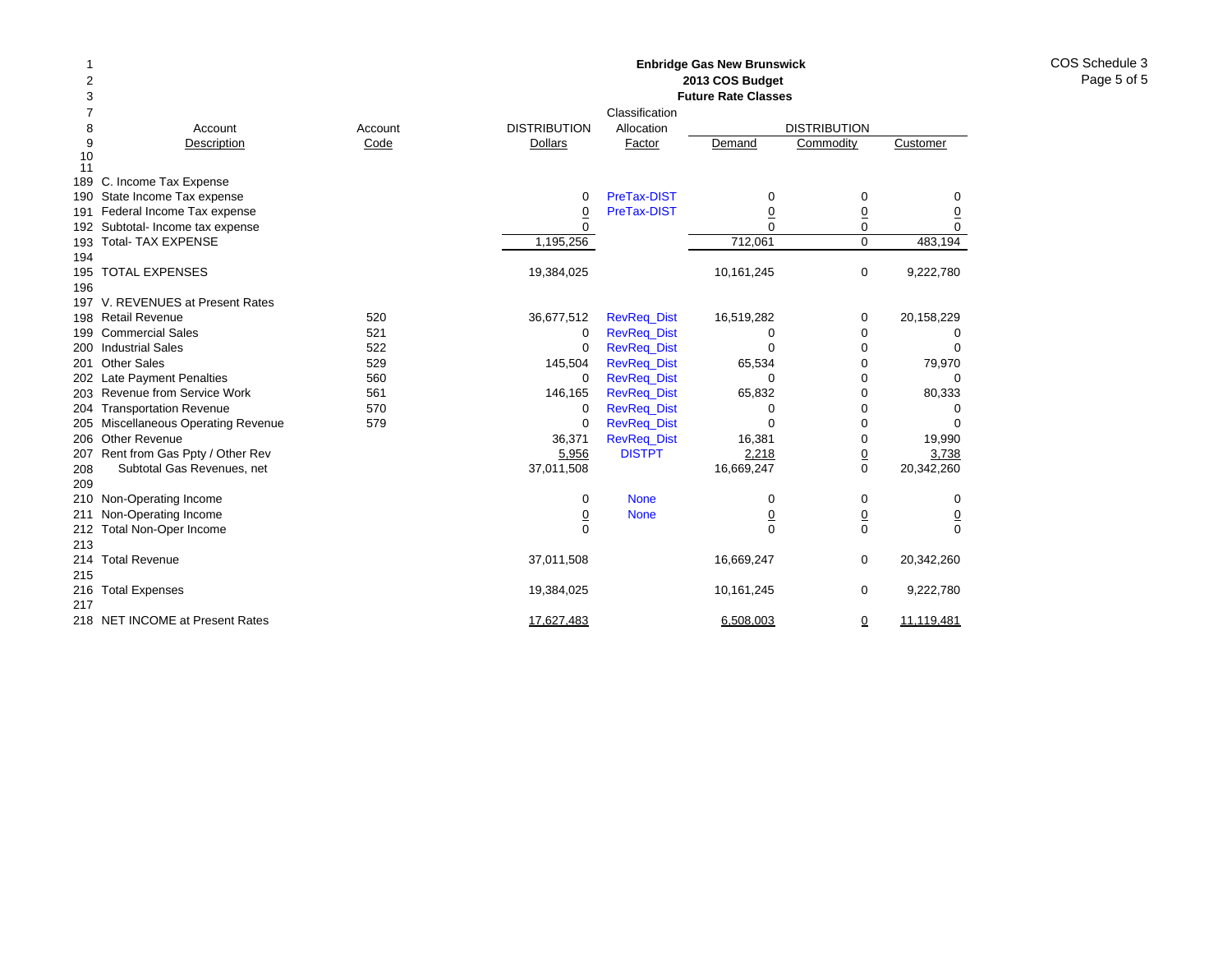|          |                                        |             |                         |                    | <b>Enbridge Gas New Brunswick</b> |                |                                                        |                |                        |                 |
|----------|----------------------------------------|-------------|-------------------------|--------------------|-----------------------------------|----------------|--------------------------------------------------------|----------------|------------------------|-----------------|
| 2        |                                        |             |                         |                    | 2013 COS Budget                   |                |                                                        |                |                        |                 |
| 3        |                                        |             |                         |                    | <b>Future Rate Classes</b>        |                |                                                        |                |                        |                 |
| 7        |                                        |             | DISTRIBUTION Allocation |                    |                                   |                | DISTRIBUTION DEMAND Class Allocation                   |                |                        |                 |
| 8        | Account                                | Account     | <b>DEMAND</b>           | Allocation         | Small General                     |                | Large General                                          | Contract       | Industrial<br>Contract | <b>OPS</b>      |
| 9        | Description                            | <b>Code</b> | <b>Dollars</b>          | Factor             |                                   | Mid General    |                                                        | General        | General                |                 |
| 10       |                                        |             |                         | Embedded           |                                   |                |                                                        |                |                        |                 |
| 11       |                                        |             |                         |                    | 3                                 | 4              | 5                                                      | 6              | 7                      | 8               |
|          | 12 I. GAS PLANT IN SERVICE             |             |                         |                    |                                   |                |                                                        |                |                        |                 |
|          | 13 Franchises & Consents               | 401         | 0                       | <b>None</b>        | 0                                 | $\mathbf 0$    | 0                                                      | 0              | 0                      | 0               |
|          | 14 Other Intangible Plant              | 402         | 0                       | Peak               | 0                                 | $\mathbf 0$    | 0                                                      | 0              | $\mathbf 0$            | $\mathbf 0$     |
|          | 15 Subtotal - INTANGIBLE ASSETS        | 401-402     | 0                       |                    | 0                                 | $\mathbf 0$    | 0                                                      | 0              | $\mathbf 0$            | $\mathbf 0$     |
| 16       |                                        |             |                         |                    |                                   |                |                                                        |                |                        |                 |
|          | 17 B. PRODUCTION PLANT                 |             |                         |                    |                                   |                |                                                        |                |                        |                 |
|          | 18 Production Plant                    | 403-419     | $\overline{0}$          | <b>None</b>        | $\overline{0}$                    | $\overline{0}$ | $\overline{0}$                                         | $\overline{0}$ | $\overline{0}$         | $\overline{0}$  |
|          | 19 Subtotal - PRODUCTION PLANT         | 403-419     | 0                       |                    | $\Omega$                          | $\mathbf 0$    | $\Omega$                                               | $\mathbf 0$    | $\mathbf 0$            | $\mathbf 0$     |
| 20       |                                        |             |                         |                    |                                   |                |                                                        |                |                        |                 |
|          | 21 C. STORAGE PLANT                    |             |                         |                    |                                   |                |                                                        |                |                        |                 |
|          | 22 Storage Plant                       | 440-459     | $\overline{0}$          | <b>None</b>        | $\overline{0}$                    | $\overline{0}$ | $\overline{0}$                                         | $\overline{0}$ | $\overline{0}$         | $\overline{0}$  |
|          | 23 Subtotal - STORAGE PLANT            | 440-459     | $\Omega$                |                    | $\Omega$                          | $\mathbf 0$    | $\Omega$                                               | $\mathbf 0$    | $\mathbf 0$            | $\mathbf 0$     |
| 24       |                                        |             |                         |                    |                                   |                |                                                        |                |                        |                 |
| 25<br>26 | D. TRANSMISSION PLANT                  | 460-469     | 0                       | <b>None</b>        | 0                                 | 0              | 0                                                      | 0              | $\mathbf 0$            | $\mathbf 0$     |
|          | 27 E. DISTRIBUTION PLANT               |             |                         |                    |                                   |                |                                                        |                |                        |                 |
|          | 28 Land and Land Rights                | 470         | 531,176                 | Peak               | 83,971                            | 95,022         | 107,615                                                | 89,276         | 155,292                | 0               |
|          | 29 Structures and Improvements         | 472         | 0                       | Peak               | 0                                 | 0              | 0                                                      | 0              | 0                      | $\mathbf 0$     |
|          | 30 Services                            | 473         | $\Omega$                | Peak               | 0                                 | 0              | 0                                                      | 0              | $\Omega$               | $\mathbf 0$     |
|          | 31 Regulators and Meter Installations  | 474         |                         | Peak               | $\Omega$                          | $\Omega$       |                                                        | 0              | 0                      | $\mathbf 0$     |
|          | 32 Mains                               | 475         | 68,207,075              | <b>MainsDemand</b> | 10,782,559                        | 12,201,552     | 13,818,565                                             | 11,463,668     | 19,940,731             | $\mathbf 0$     |
|          | 33 Compressor Equipment                | 476         | 0                       | Peak               | 0                                 | 0              | 0                                                      | 0              | 0                      | $\mathbf 0$     |
|          | 34 Meas. & Reg. Stat. Equip. - General | 477         | 11,316,914              | Peak               | 1,789,042                         | 2,024,481      | 2,292,776                                              | 1,902,051      | 3,308,565              | $\mathbf 0$     |
|          | 35 Meters                              | 478         | 0                       | Peak               | 0                                 | 0              | 0                                                      | 0              | 0                      | $\mathbf 0$     |
|          | 36 Other Distribution Equipment        | 479         | 0                       | Peak               | $\Omega$                          | $\mathbf 0$    | $\Omega$                                               | $\mathbf 0$    | $\Omega$               | $\mathbf 0$     |
|          | 37 Development O&M                     | 479         | 42,792,254              | <b>DISTPT-D</b>    | 6,764,841                         | 7,655,099      | 8,669,593                                              | 7,192,160      | 12,510,562             | $\underline{0}$ |
|          | 38 Subtotal - DISTRIBUTION PLANT       | 470-479     | 122,847,419             |                    | 19,420,413                        | 21,976,154     | 24,888,548                                             | 20,647,154     | 35,915,151             | $\Omega$        |
| 39       |                                        |             |                         |                    |                                   |                |                                                        |                |                        |                 |
|          | 40 F. GENERAL PLANT                    |             |                         |                    |                                   |                |                                                        |                |                        |                 |
|          | 41 Land and Land Rights                | 480         | 0                       | <b>DISTLABOR-D</b> | 0                                 | 0              | 0                                                      | 0              | 0                      | 0               |
|          | 42 Structures and Improvements         | 482         | (7,300)                 | <b>DISTLABOR-D</b> | (1, 154)                          | (1,306)        | (1, 479)                                               | (1,227)        | (2, 134)               | 0               |
|          | 43 Office Furniture and Equipment      | 483         | 193,547                 | <b>DISTLABOR-D</b> | 30,597                            | 34,624         | 39,212                                                 | 32,530         | 56,585                 | 0               |
|          | 44 Transportation Equipment            | 484         | 678,141                 | <b>DISTLABOR-D</b> | 107,204                           | 121,312        | 137,389                                                | 113,976        | 198,258                | $\mathbf 0$     |
|          | 45 Heavy Work Equipment                | 485         | 0                       | <b>DISTLABOR-D</b> | 0                                 | 0              | 0                                                      | $\mathbf 0$    | 0                      | 0               |
|          | 46 Tools & Work Equipment              | 486         | 351,181                 | <b>DISTLABOR-D</b> | 55,517                            | 62,823         | 71,148                                                 | 59,024         | 102,670                | $\mathbf 0$     |
|          | 47 Equipment on Customers' Premises    | 487         | 0                       | <b>DISTLABOR-D</b> | 0                                 | 0              | 0                                                      | 0              | 0                      | $\mathbf 0$     |
|          | 48 Communication Structures & Equip    | 488         | 0                       | <b>DISTLABOR-D</b> | 0                                 | 0              | 0                                                      | 0              | $\Omega$               | 0               |
|          | 49 Computer Hardware & Software        | 490         | 1,648,336               | <b>DISTLABOR-D</b> | 260,578                           | 294,871        | 333,948                                                | 277,038        | 481,901                | 0               |
|          | 50 Other General Equipment             | 489         | 0                       | <b>DISTLABOR-D</b> | $\overline{0}$                    | $\overline{0}$ | $\overline{0}$                                         | $\overline{0}$ | <u>0</u>               | $\underline{0}$ |
|          | 51 Subtotal - GENERAL PLANT            | 480-490     | 2,863,904               |                    | 452,742                           | 512,323        | 580,219                                                | 481,341        | 837,279                | $\pmb{0}$       |
| 52       |                                        |             |                         |                    |                                   |                |                                                        |                |                        |                 |
|          | 53 TOTAL UTILITY PLANT                 |             | 125,711,324             |                    |                                   |                | 19,873,155 22,488,477 25,468,767 21,128,495 36,752,430 |                |                        | 0               |
| 54       |                                        |             |                         |                    |                                   |                |                                                        |                |                        |                 |
|          | 55 II. DEPRECIATION RESERVE            |             |                         |                    |                                   |                |                                                        |                |                        |                 |
|          | 56 Intangible Plant                    |             | 0                       | DISTPT-D_INT       | 0                                 | 0              | 0                                                      | 0              | 0                      | 0               |

COS Schedule 4Page 1 of 18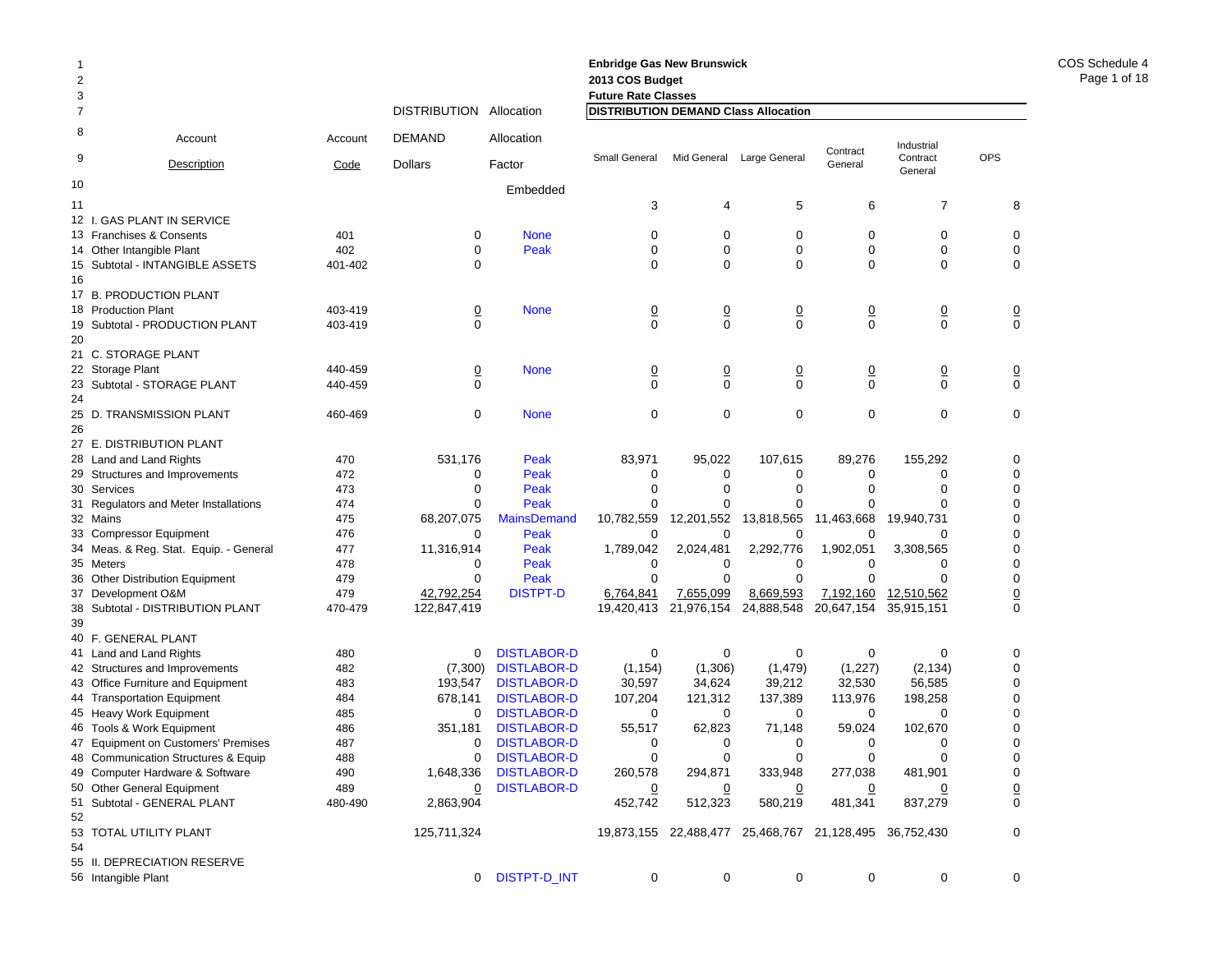| 2<br>3 |                                           |         |                         |                       | <b>Enbridge Gas New Brunswick</b><br>2013 COS Budget<br><b>Future Rate Classes</b> |                |                                  |                 |                     |                 |
|--------|-------------------------------------------|---------|-------------------------|-----------------------|------------------------------------------------------------------------------------|----------------|----------------------------------|-----------------|---------------------|-----------------|
| 7      |                                           |         | DISTRIBUTION Allocation |                       | <b>DISTRIBUTION DEMAND Class Allocation</b>                                        |                |                                  |                 |                     |                 |
| 8      | Account                                   | Account | <b>DEMAND</b>           | Allocation            |                                                                                    |                |                                  | Contract        | Industrial          |                 |
| 9      | <b>Description</b>                        | Code    | <b>Dollars</b>          | Factor                | Small General                                                                      | Mid General    | Large General                    | General         | Contract<br>General | <b>OPS</b>      |
| 10     |                                           |         |                         | Embedded              |                                                                                    |                |                                  |                 |                     |                 |
| 11     |                                           |         |                         |                       | 3                                                                                  | 4              | 5                                | 6               | 7                   | 8               |
|        | 57 Production Plant                       |         | 0                       | <b>None</b>           | $\Omega$                                                                           | $\Omega$       | $\Omega$                         | $\Omega$        | 0                   | 0               |
| 58     | <b>Local Storage Plant</b>                |         | 0                       | <b>None</b>           | $\mathbf 0$                                                                        | $\mathbf 0$    | $\mathbf 0$                      | 0               | $\mathbf 0$         | 0               |
| 59     | <b>Transmission Plant</b>                 |         | $\Omega$                | <b>None</b>           | $\Omega$                                                                           | $\mathbf 0$    | 0                                | 0               | $\Omega$            | 0               |
|        | 60 Mains                                  |         | 12,076,759              | <b>MainsDemand</b>    | 1,909,162                                                                          | 2,160,409      | 2,446,718                        | 2,029,759       | 3,530,710           | 0               |
|        | 61 Development O&M                        |         | 6,617,031               | <b>DISTPT-D</b>       | 1,046,058                                                                          | 1,183,719      | 1,340,592                        | 1,112,134       | 1,934,527           | 0               |
|        | 62 Services                               |         | 0                       | <b>None</b>           | 0                                                                                  | 0              | 0                                | 0               | 0                   | 0               |
|        | 63 Meters                                 |         | 0                       | <b>None</b>           | $\mathbf 0$                                                                        | 0              | $\mathbf 0$                      | 0               | $\mathbf 0$         | 0               |
|        | 64 Distr Other                            |         | 1,537,235               | <b>DISTPT-D</b>       | 243,015                                                                            | 274,996        | 311,440                          | 258,365         | 449,419             | 0               |
|        | 65 General Plant                          |         | 1,583,678               | <b>DISTLABOR-D</b>    | 250,357                                                                            | 283,304        | 320,849                          | 266,171         | 462,997             | $\underline{0}$ |
| 67     | 66 TOTAL - DEPRECIATION RESERVE           |         | 21,814,703              |                       | 3,448,591                                                                          | 3,902,428      | 4,419,599                        | 3,666,430       | 6,377,654           | 0               |
|        | 68 III. OTHER RATE BASE ITEMS             |         |                         |                       |                                                                                    |                |                                  |                 |                     |                 |
| 69     | Gas Storage Inventory                     |         | 0                       | <b>Gas_Deliveries</b> | $\mathbf 0$                                                                        | 0              | 0                                | 0               | 0                   | 0               |
|        | 70 CWIP                                   |         | $\mathbf 0$             | <b>DISTPT-D</b>       | $\Omega$                                                                           | $\mathbf 0$    | $\Omega$                         | $\Omega$        | $\Omega$            | $\mathbf 0$     |
|        | 71 Customer Deposits                      |         | $\mathbf 0$             | <b>None</b>           | $\mathbf 0$                                                                        | $\mathbf 0$    | 0                                | 0               | $\Omega$            | 0               |
|        | 72 Franchise fee                          |         | 157,620                 | <b>DISTPT-D</b>       | 24,917                                                                             | 28,197         | 31,933                           | 26,491          | 46,081              | 0               |
|        | 73 Deferred development costs             |         | 0                       | <b>Gas_Deliveries</b> | 0                                                                                  | 0              | 0                                | 0               | 0                   | 0               |
|        | 74 Deferred carrying costs                |         | $\mathbf 0$             | <b>DISTPT-D</b>       | $\mathbf 0$                                                                        | $\mathbf 0$    | 0                                | 0               | $\mathbf 0$         | 0               |
|        | 75 Deferred equity offering costs         |         | $\Omega$                | <b>DISTPT-D</b>       | $\Omega$                                                                           | 0              | $\Omega$                         | $\Omega$        | $\Omega$            | $\mathbf 0$     |
|        | 76 Term deposit                           |         | 1,104,423               | <b>DISTPT-D</b>       | 174,593                                                                            | 197,570        | 223,753                          | 185,622         | 322,884             | 0               |
|        | 77 Deferral account                       |         | 0                       | <b>DISTPT-D</b>       | $\overline{0}$                                                                     | $\Omega$       | $\overline{0}$                   | $\Omega$        | <u>0</u>            | $\underline{0}$ |
|        | 78 Total - OTHER RATE BASE ITEMS          |         | 1,262,043               |                       | 199,511                                                                            | 225,767        | 255,686                          | 212,113         | 368,965             | $\mathbf 0$     |
| 79     |                                           |         |                         |                       |                                                                                    |                |                                  |                 |                     |                 |
|        | 80 IV. TOTAL RATE BASE (Excl. Working Ca  |         | 105,158,664             |                       | 16,624,075                                                                         | 18,811,815     | 21,304,855                       | 17,674,178      | 30,743,741          | $\underline{0}$ |
|        | 81 Working Capital                        | 131     |                         | 316,267 DISTO&MXGAS-D | 49,997                                                                             | 56,577         | 64,075                           | 53,155          | 92,462              | $\mathsf 0$     |
| 82     |                                           |         |                         |                       |                                                                                    |                |                                  |                 |                     |                 |
|        | 83 V. TOTAL RATE BASE                     |         | 105,474,931             |                       | 16,674,072                                                                         |                | 18,868,392 21,368,930 17,727,333 |                 | 30,836,204          | 0               |
| 84     |                                           |         |                         |                       |                                                                                    |                |                                  |                 |                     |                 |
|        | 85 I. OPERATION & MAINTENANCE EXPEN       |         |                         |                       |                                                                                    |                |                                  |                 |                     |                 |
|        | 86 A. PRODUCTION EXPENSES                 |         |                         |                       |                                                                                    |                |                                  |                 |                     |                 |
|        | 87 1. Manufactured Gas Production         |         |                         |                       |                                                                                    |                |                                  |                 |                     |                 |
|        | 88 Operation Supv and Engineering         | 610     | 0                       | <b>None</b>           | 0                                                                                  | 0              | 0                                | 0               | 0                   | 0               |
|        | 89 Gas Wells                              | 614     | $\mathbf 0$             | <b>None</b>           | $\mathbf 0$                                                                        | $\mathbf 0$    | 0                                | 0               | 0                   | 0               |
|        | 90 Other Gas Production                   | 619     | $\overline{0}$          | <b>None</b>           | $\overline{0}$                                                                     | $\overline{0}$ | $\overline{0}$                   | $\overline{0}$  | $\overline{0}$      | $\pmb{0}$       |
| 91     | Subtotal - Production                     | 610-619 | 0                       |                       | $\mathbf 0$                                                                        | $\mathbf 0$    | 0                                | 0               | 0                   | 0               |
|        | 92 Supervision                            | 810     | $\mathbf 0$             | <b>None</b>           | $\mathbf 0$                                                                        | $\Omega$       | $\Omega$                         | $\Omega$        | $\mathbf 0$         | 0               |
|        | 93 Gas Production Maintenance             | 814     | $\frac{0}{0}$           | <b>None</b>           | $\frac{0}{0}$                                                                      | $\frac{0}{0}$  | $\underline{0}$                  | $\underline{0}$ | $\frac{0}{0}$       | $\frac{0}{0}$   |
| 94     | Subtotal - O&M Accounts 617-618           | 810-819 |                         | <b>None</b>           |                                                                                    |                | $\mathbf 0$                      | $\overline{0}$  |                     |                 |
|        | 95 Subtotal - Manufactured Gas Production | 610-819 | $\mathbf 0$             |                       | $\mathbf 0$                                                                        | $\Omega$       | 0                                | 0               | $\mathbf 0$         |                 |
| 96     |                                           |         |                         |                       |                                                                                    |                |                                  |                 |                     |                 |
|        | 97 Gas Supply Expenses                    |         |                         |                       |                                                                                    |                |                                  |                 |                     |                 |
|        | 98 Natural Gas Purchases                  | 623     | 0                       | <b>None</b>           | 0                                                                                  | 0              | 0                                | 0               | 0                   | 0               |
|        | 99 Gas Supply Operation                   | 624     | 40,436                  | Peak                  | 6,392                                                                              | 7,234          | 8,192                            | 6,796           | 11,822              | 0               |
|        | 100 Natural Gas W/D from Storage          | 627-628 | 0                       | <b>None</b>           | 0                                                                                  | 0              | 0                                | 0               | 0                   | 0               |
|        | 101 Gas Used for Other Util Operations    | 629     | $\mathbf 0$             | <b>None</b>           | $\mathbf 0$                                                                        | 0              | 0                                | 0               | $\mathbf 0$         | 0               |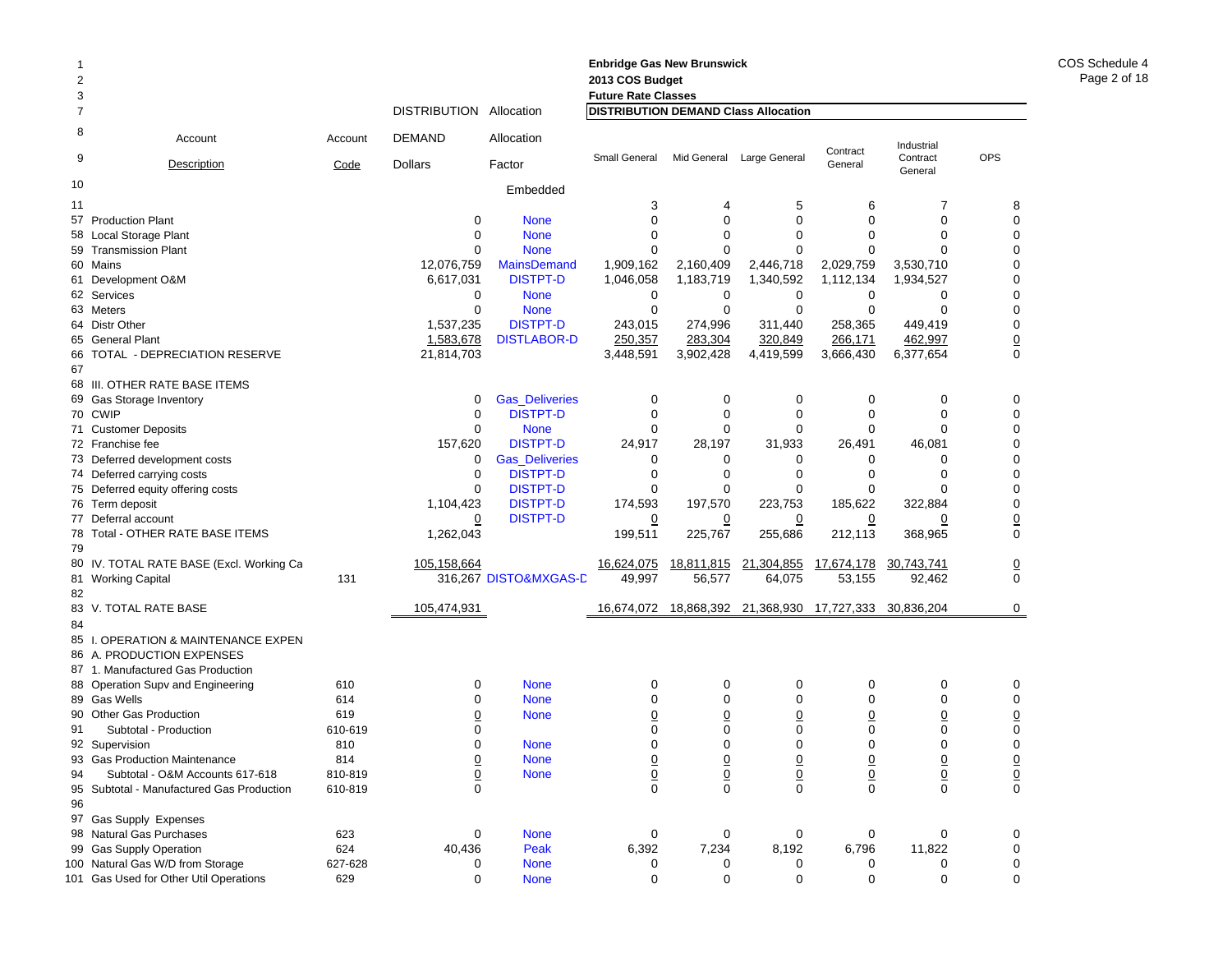| 2<br>3         |                                                             |                |                                |                       | <b>Enbridge Gas New Brunswick</b><br>2013 COS Budget<br><b>Future Rate Classes</b> |                 |                           |             |                        |                 |
|----------------|-------------------------------------------------------------|----------------|--------------------------------|-----------------------|------------------------------------------------------------------------------------|-----------------|---------------------------|-------------|------------------------|-----------------|
| $\overline{7}$ |                                                             |                | <b>DISTRIBUTION Allocation</b> |                       | <b>DISTRIBUTION DEMAND Class Allocation</b>                                        |                 |                           |             |                        |                 |
| 8<br>9         | Account                                                     | Account        | <b>DEMAND</b>                  | Allocation            | Small General                                                                      |                 | Mid General Large General | Contract    | Industrial<br>Contract | OPS             |
|                | Description                                                 | Code           | <b>Dollars</b>                 | Factor                |                                                                                    |                 |                           | General     | General                |                 |
| 10             |                                                             |                |                                | Embedded              |                                                                                    |                 |                           |             |                        |                 |
| 11             |                                                             |                |                                |                       | 3                                                                                  | 4               | 5                         | 6           | $\overline{7}$         | 8               |
| 102            | Other Gas Supply Expenses                                   |                | 0                              | <b>None</b>           | 0                                                                                  | 0               | 0                         | 0           | 0                      | $\underline{0}$ |
| 103            | Subtotal - PRODUCTION EXPENSES                              | 623-629        | 40.436                         |                       | 6,392                                                                              | 7,234           | 8,192                     | 6,796       | 11,822                 | $\mathbf 0$     |
| 104            |                                                             |                |                                |                       |                                                                                    |                 |                           |             |                        |                 |
|                | 105 B. NATURAL GAS STORAGE, TERMINAL                        |                |                                |                       |                                                                                    |                 |                           |             |                        |                 |
| 106            | Storage Operation & Maintenance                             | 640-859        | $\mathbf 0$                    | <b>None</b>           | 0                                                                                  | 0               | 0                         | 0           | 0                      | $\mathbf 0$     |
| 107            | Subtotal - NATURAL GAS STORAGE                              | 640-859        | $\mathbf 0$                    |                       | $\mathbf 0$                                                                        | $\mathbf 0$     | $\mathbf 0$               | $\mathbf 0$ | $\Omega$               | $\mathbf 0$     |
| 108            |                                                             |                |                                |                       |                                                                                    |                 |                           |             |                        |                 |
| 109            | C. TRANSMISSION EXPENSES                                    | 660-869        | 1,901,476                      | Peak                  | 300,596                                                                            | 340,155         | 385,234                   | 319,584     | 555,908                | $\mathbf 0$     |
| 110            |                                                             |                |                                |                       |                                                                                    |                 |                           |             |                        |                 |
|                | 111 D. DISTRIBUTION EXPENSES                                | 670-870        |                                | <b>DISTPT-D</b>       | 51,437                                                                             |                 | 65,920                    |             |                        | $\mathbf 0$     |
|                | 112 Supervision                                             | 671            | 325,374<br>$\mathbf 0$         | Peak                  | 0                                                                                  | 58,206<br>0     | 0                         | 54,686<br>0 | 95,125<br>$\Omega$     | $\mathbf 0$     |
|                | 113 Load Dispatching                                        |                | $\mathbf 0$                    |                       |                                                                                    | $\mathbf 0$     | 0                         | 0           | $\Omega$               | $\mathbf 0$     |
|                | 114 Meter and Regulator Work<br>115 Service Work            | 673-878<br>674 | $\Omega$                       | Peak<br>Peak          | 0<br>$\Omega$                                                                      | $\Omega$        | $\Omega$                  | $\Omega$    | $\Omega$               | $\mathbf 0$     |
|                | 116 Mains and Services                                      | 675-875        |                                | 87,255 STMAIN-SERVICE | 13,794                                                                             | 15,609          | 17,678                    | 14,665      | 25,510                 | $\mathbf 0$     |
| 117            |                                                             | 676-876        | 0                              | Peak                  | 0                                                                                  | $\mathbf 0$     | $\mathbf 0$               | 0           | $\Omega$               | $\mathbf 0$     |
|                | <b>Compressor Equipment</b><br>118 Measuring and Regulation | 677-877        | 1,134,729                      | Peak                  | 179,384                                                                            | 202,991         | 229,893                   | 190,716     | 331,745                | $\mathbf 0$     |
|                | 119 Other Distribution Equipment                            | 679-879        | 0                              | Peak                  | 0                                                                                  | 0               | 0                         | 0           | $\Omega$               | $\mathbf 0$     |
|                | 120 Structures and Improvements                             | 872            | $\mathbf 0$                    | Peak                  | $\mathbf 0$                                                                        | $\mathbf 0$     | $\mathbf 0$               | $\mathbf 0$ | $\Omega$               | $\mathbf 0$     |
| 121            | <b>General Maintenance</b>                                  | 884-889        | 1,375,686                      | <b>DISTLABOR-D</b>    | 217,476                                                                            | 246,096         | 278,710                   | 231,214     | 402,190                | $\underline{0}$ |
|                | 122 Subtotal - DISTRIBUTION EXPENSES                        | 670-889        | 2,923,044                      |                       | 462,091                                                                            | 522,903         | 592,201                   | 491,281     | 854,569                | $\underline{0}$ |
|                | 123 Total - OPERATION & MAINTENANCE E>                      |                | 4,824,521                      |                       | 762,687                                                                            | 863,058         | 977,435                   | 810,865     | 1,410,476              | $\underline{0}$ |
| 124            |                                                             |                |                                |                       |                                                                                    |                 |                           |             |                        |                 |
|                | 125 II. SALES & MARKETING                                   |                |                                |                       |                                                                                    |                 |                           |             |                        |                 |
|                | 126 Supervision                                             | 700            | 0                              | <b>None</b>           | 0                                                                                  | 0               | 0                         | 0           | 0                      | $\mathbf 0$     |
|                | 127 Advertising - Natural Gas Promotion                     | 701            | $\mathbf{0}$                   | <b>None</b>           | $\Omega$                                                                           | $\Omega$        | $\Omega$                  | $\Omega$    | $\Omega$               | $\Omega$        |
|                | 128 Demonstration and Selling Exp                           | 702            | 0                              | <b>None</b>           | $\mathbf 0$                                                                        | $\mathbf 0$     | $\mathbf 0$               | 0           | $\Omega$               | $\mathbf 0$     |
|                | 129 Revenue from Merchandising                              | 703            | 0                              | <b>None</b>           | $\overline{0}$                                                                     | $\overline{0}$  | $\mathbf 0$               | $\mathbf 0$ | $\Omega$               | $\mathbf 0$     |
| 130            | <b>Expense of Merchandising</b>                             | 704            | 0                              | <b>None</b>           | $\Omega$                                                                           | $\Omega$        | $\Omega$                  | $\Omega$    | $\Omega$               | $\mathbf 0$     |
|                | 131 Advertising - Other                                     | 705            | 0                              | <b>None</b>           | $\mathbf 0$                                                                        | $\mathbf 0$     | $\mathbf 0$               | 0           | $\mathbf 0$            | $\mathbf 0$     |
|                | 132 Other Sales Promotion                                   | 709            | $\overline{0}$                 | <b>None</b>           | $\underline{0}$                                                                    | $\underline{0}$ | $\underline{0}$           | 0           | $\overline{0}$         | $\underline{0}$ |
| 133            | Total - CUSTOMER ACCOUNTS EXPENS                            |                | $\mathbf 0$                    |                       | $\Omega$                                                                           | $\Omega$        | $\mathbf 0$               | 0           | $\mathbf 0$            | $\mathbf 0$     |
| 134            |                                                             |                |                                |                       |                                                                                    |                 |                           |             |                        |                 |
|                | 135 III. CUSTOMER SERVICE & INFORMATIO                      |                |                                |                       |                                                                                    |                 |                           |             |                        |                 |
|                | 136 Operatin Supervision                                    | 710            | 0                              | <b>None</b>           | 0                                                                                  | 0               | 0                         | 0           | 0                      | 0               |
|                | 137 Customers' Contracts and Orders                         | 711            | $\mathbf{0}$                   | <b>None</b>           | $\Omega$                                                                           | $\Omega$        | $\Omega$                  | $\Omega$    | $\Omega$               | $\Omega$        |
|                | 138 Meter Reading                                           | 712            | 0                              | <b>None</b>           | $\mathbf 0$                                                                        | $\mathbf 0$     | $\mathbf 0$               | 0           | $\Omega$               | $\mathbf 0$     |
|                | 139 Customers' Billing and Accounting                       | 713            | 0                              | <b>None</b>           | $\mathbf 0$                                                                        | $\overline{0}$  | $\mathbf 0$               | 0           | $\mathbf 0$            | $\mathbf 0$     |
|                | 140 Credit and Collection                                   | 714            | 0                              | <b>None</b>           | $\Omega$                                                                           | $\Omega$        | $\Omega$                  | $\Omega$    | $\Omega$               | $\mathbf 0$     |
| 141            | Uncollectable Accounts                                      | 718            | 0                              | <b>None</b>           | $\mathbf 0$                                                                        | $\mathbf 0$     | $\mathbf 0$               | 0           | $\Omega$               | $\mathbf 0$     |
| 142            | <b>Other Customer Accounting</b>                            | 719            | 0                              | <b>None</b>           | 0                                                                                  | $\Omega$        | $\mathbf 0$               | $\Omega$    | $\Omega$               | $\mathbf 0$     |
| 143            | Total - CUSTOMER SERVICE & INFORM.                          |                | 0                              |                       | $\mathbf 0$                                                                        | $\mathbf 0$     | $\mathbf 0$               | $\Omega$    | $\Omega$               | $\mathbf 0$     |
| 144            | 145 Total - CUSTOMER ACCOUNTS, SERVIC                       |                | $\mathbf{0}$                   |                       | $\Omega$                                                                           | $\Omega$        | $\Omega$                  | $\Omega$    | $\Omega$               | $\Omega$        |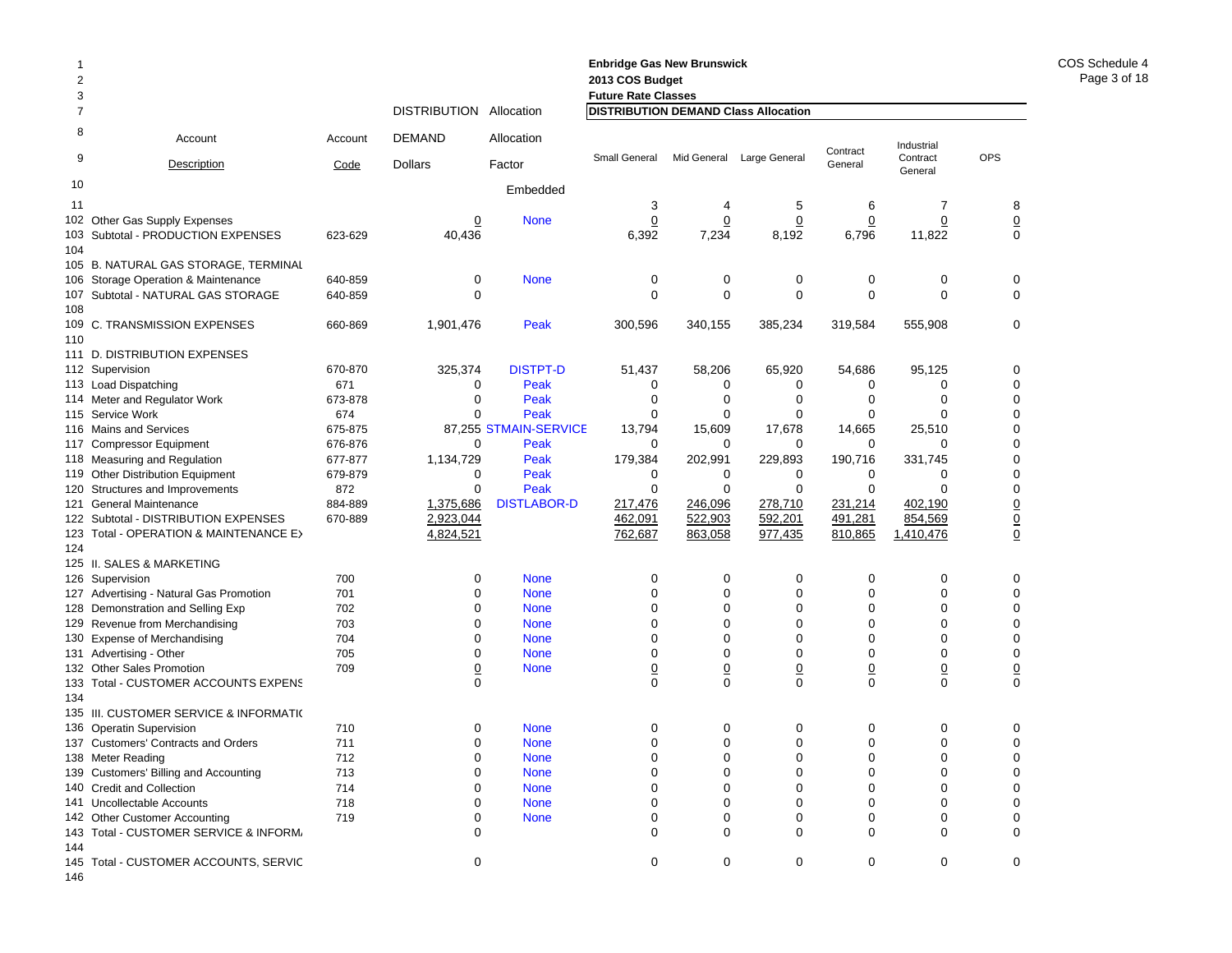| $\overline{2}$<br>3 |                                                                      |             |                         |                                          | <b>Enbridge Gas New Brunswick</b><br>2013 COS Budget<br><b>Future Rate Classes</b> |                    |                                             |                    |                        |                              |
|---------------------|----------------------------------------------------------------------|-------------|-------------------------|------------------------------------------|------------------------------------------------------------------------------------|--------------------|---------------------------------------------|--------------------|------------------------|------------------------------|
| $\overline{7}$      |                                                                      |             | DISTRIBUTION Allocation |                                          |                                                                                    |                    | <b>DISTRIBUTION DEMAND Class Allocation</b> |                    |                        |                              |
| 8                   | Account                                                              | Account     | <b>DEMAND</b>           | Allocation                               |                                                                                    |                    |                                             | Contract           | Industrial             |                              |
| 9                   | Description                                                          | <b>Code</b> | <b>Dollars</b>          | Factor                                   | Small General                                                                      | Mid General        | Large General                               | General            | Contract<br>General    | <b>OPS</b>                   |
| 10                  |                                                                      |             |                         | Embedded                                 |                                                                                    |                    |                                             |                    |                        |                              |
| 11                  |                                                                      |             |                         |                                          | 3                                                                                  | 4                  | 5                                           | 6                  | $\overline{7}$         | 8                            |
| 147                 | IV. ADMINISTRATIVE & GENERAL EXPE                                    |             |                         |                                          |                                                                                    |                    |                                             |                    |                        |                              |
| 148                 |                                                                      |             |                         |                                          |                                                                                    |                    |                                             |                    |                        |                              |
| 149                 | Administrative & General                                             | 721         | 2,915                   | <b>DISTLABOR-D</b>                       | 461                                                                                | 521                | 591                                         | 490                | 852                    | 0                            |
|                     | 150 Special Services                                                 | 722         | 477,862                 | <b>DISTLABOR-D</b>                       | 75,543                                                                             | 85,485             | 96,814                                      | 80,315             | 139,706                | $\Omega$                     |
|                     | 151 Insurance                                                        | 723         | 128,118                 | <b>DISTPT-D</b>                          | 20,254                                                                             | 22,919             | 25,956                                      | 21,533             | 37,456                 | 0                            |
|                     | 152 Injuries & Damages                                               | 724         | 0                       | <b>DISTLABOR-D</b>                       | 0                                                                                  | 0                  | 0                                           | 0                  | $\mathbf 0$<br>320,990 | 0<br>$\mathbf 0$             |
|                     | 153 Employee Pensions and Benefits<br>154 Other Admin & Gen Expenses | 725<br>728  | 1,097,942<br>1,629,478  | <b>DISTLABOR-D</b><br><b>DISTLABOR-D</b> | 173,569<br>257,597                                                                 | 196,411<br>291,497 | 222,440<br>330,128                          | 184,533<br>273,869 | 476,387                | $\mathbf 0$                  |
|                     | 155 Admin & Gen Expenses Transferred                                 | 729         |                         | (2,067,445) IST-TRANSFER-I               | (326, 833)                                                                         | (369, 845)         | (418, 859)                                  | (347, 479)         | (604, 430)             |                              |
|                     | 156 Subtotal - O&M Accounts 721-729                                  |             | 1,268,869               |                                          | 200,590                                                                            | 226,988            | 257,069                                     | 213,261            | 370,961                | $\underline{0}$<br>$\pmb{0}$ |
| 157                 |                                                                      |             |                         |                                          |                                                                                    |                    |                                             |                    |                        |                              |
|                     | 158 TOTAL - OPERATING EXPENSES (Excl [                               |             | 6,093,390               |                                          | 963,277                                                                            | 1,090,045          | 1,234,504                                   | 1,024,125          | 1,781,438              | $\mathbf 0$                  |
| 159                 |                                                                      |             |                         |                                          |                                                                                    |                    |                                             |                    |                        |                              |
|                     | 160 VI. DEPRECIATION EXPENSE                                         |             |                         |                                          |                                                                                    |                    |                                             |                    |                        |                              |
|                     | 161 Intangible Plant                                                 | 403         | 0                       | <b>DISTPT-D_INT</b>                      | 0                                                                                  | 0                  | 0                                           | 0                  | 0                      | 0                            |
|                     | 162 Production Plant                                                 | 403         | $\mathbf 0$             | <b>None</b>                              | $\Omega$                                                                           | $\mathbf 0$        | 0                                           | $\mathbf 0$        | $\Omega$               | $\mathbf 0$                  |
|                     | 163 Local Storage Plant                                              | 403         | $\mathbf 0$             | <b>None</b>                              | $\Omega$                                                                           | 0                  | 0                                           | $\mathbf 0$        | $\mathbf 0$            | $\mathbf 0$                  |
|                     | 164 Transmission Plant                                               | 403         | $\Omega$                | <b>None</b>                              | 0                                                                                  | $\mathbf 0$        | 0                                           | $\mathbf 0$        | $\Omega$               | $\mathbf 0$                  |
|                     | 165 Mains                                                            | 404         | 1,635,570               | <b>MainsDemand</b>                       | 258,560                                                                            | 292,587            | 331,362                                     | 274,893            | 478,168                | $\mathbf 0$                  |
|                     | 166 Development O&M                                                  | 404         | 1,043,707               | <b>DISTPT-D</b>                          | 164,995                                                                            | 186,708            | 211,452                                     | 175,417            | 305,134                | $\mathbf 0$                  |
|                     | 167 Services                                                         | 404         | 0                       | <b>None</b>                              | 0                                                                                  | 0                  | 0                                           | 0                  | $\mathbf 0$            | 0                            |
|                     | 168 Meters                                                           | 404         | $\mathbf 0$             | <b>None</b>                              | 0                                                                                  | 0                  | 0                                           | $\mathbf 0$        | $\mathbf 0$            | $\mathbf 0$                  |
|                     | 169 Distr Other                                                      | 404         | 187,250                 | <b>DISTPT-D</b>                          | 29,602                                                                             | 33,497             | 37,936                                      | 31,471             | 54,744                 | $\mathbf 0$                  |
|                     | 170 General Plant                                                    | 404         | 409,411                 | <b>DISTLABOR-D</b>                       | 64,722                                                                             | 73,239             | 82,945                                      | 68,810             | 119,694                | $\mathbf 0$                  |
|                     | 171 Amort Ltd-Term Elect/Gas Plant                                   | 404         | 39,420                  | <b>DISTPT-D</b>                          | 6,232                                                                              | 7,052              | 7,986                                       | 6,625              | 11,525                 | $\pmb{0}$                    |
|                     | 172 Adjustment                                                       |             | 0                       | <b>DISTPT-D</b>                          | $\overline{0}$                                                                     | $\overline{0}$     | $\overline{0}$                              | 0                  | 0                      | $\underline{0}$              |
|                     | 173 Total - DEPRECIATION EXPENSE                                     | 403-404     | 3,315,357               |                                          | 524,110                                                                            | 593,084            | 671,682                                     | 557,217            | 969,264                | $\mathbf 0$                  |
| 174                 |                                                                      |             |                         |                                          |                                                                                    |                    |                                             |                    |                        |                              |
| 176                 | 175 VII. TAXES OTHER THAN INCOME TAXE                                |             |                         |                                          |                                                                                    |                    |                                             |                    |                        |                              |
|                     | 177 Property Tax- Plant                                              |             | 712,061                 | <b>PropertyTax-D</b>                     | 112,567                                                                            | 127,381            | 144,262                                     | 119.677            | 208,175                | 0                            |
|                     | 178 Distribution Tax                                                 |             | $\mathbf 0$             | <b>RATEBASE</b>                          | 0                                                                                  | 0                  | 0                                           | 0                  | 0                      | $\mathbf 0$                  |
| 179                 | Payroll related                                                      |             | 0                       | <b>DISTLABOR-D</b>                       | 0                                                                                  | 0                  | 0                                           | 0                  | 0                      | $\mathbf 0$                  |
|                     | 180 Other taxes                                                      |             | $\Omega$                | <b>DISTPT-D</b>                          | 0                                                                                  | $\mathbf 0$        | $\Omega$                                    | $\Omega$           | 0                      | $\mathbf 0$                  |
|                     | 181 Property Tax- Gas                                                |             | 0                       | <b>Gas_Deliveries</b>                    | 0                                                                                  | $\overline{0}$     | $\overline{0}$                              | $\overline{0}$     | 0                      | $\underline{0}$              |
|                     | 182 Total Taxes Other Than Income Taxes                              | 408         | 712,061                 |                                          | 112,567                                                                            | 127,381            | 144,262                                     | 119,677            | 208.175                | $\mathbf 0$                  |
| 183                 |                                                                      |             |                         |                                          |                                                                                    |                    |                                             |                    |                        |                              |
|                     | 184 B. Franchise and Revenue Taxes                                   |             |                         |                                          |                                                                                    |                    |                                             |                    |                        |                              |
|                     | 185 Gross Receipts Tax                                               |             | 0                       | <b>None</b>                              | 0                                                                                  | 0                  | 0                                           | 0                  | 0                      | 0                            |
|                     | 186 GRT- Uncoll Rider                                                |             | $\underline{0}$         | <b>None</b>                              | <u>0</u>                                                                           | $\underline{0}$    | $\underline{0}$                             | $\underline{0}$    | 0                      | $\underline{0}$              |
|                     | 187 Subtotal- Franchise and Gross Receipts Ta                        |             | $\mathbf 0$             |                                          | $\mathbf 0$                                                                        | $\mathbf 0$        | 0                                           | $\boldsymbol{0}$   | $\mathbf 0$            | $\mathbf 0$                  |
| 188                 | 189 C. Income Tax Expense                                            |             |                         |                                          |                                                                                    |                    |                                             |                    |                        |                              |
|                     | 190 State Income Tax expense                                         |             | 0                       | PreTax-Dist-D                            | 0                                                                                  | 0                  | 0                                           | 0                  | 0                      | 0                            |
|                     | 191 Federal Income Tax expense                                       |             | $\underline{0}$         | PreTax-Dist-D                            | <u>0</u>                                                                           | $\overline{0}$     | $\underline{0}$                             | $\overline{0}$     | $\overline{0}$         |                              |
|                     | 192 Subtotal- Income tax expense                                     |             | $\mathbf 0$             |                                          | 0                                                                                  | $\mathbf 0$        | 0                                           | $\mathbf 0$        | 0                      | $\frac{0}{0}$                |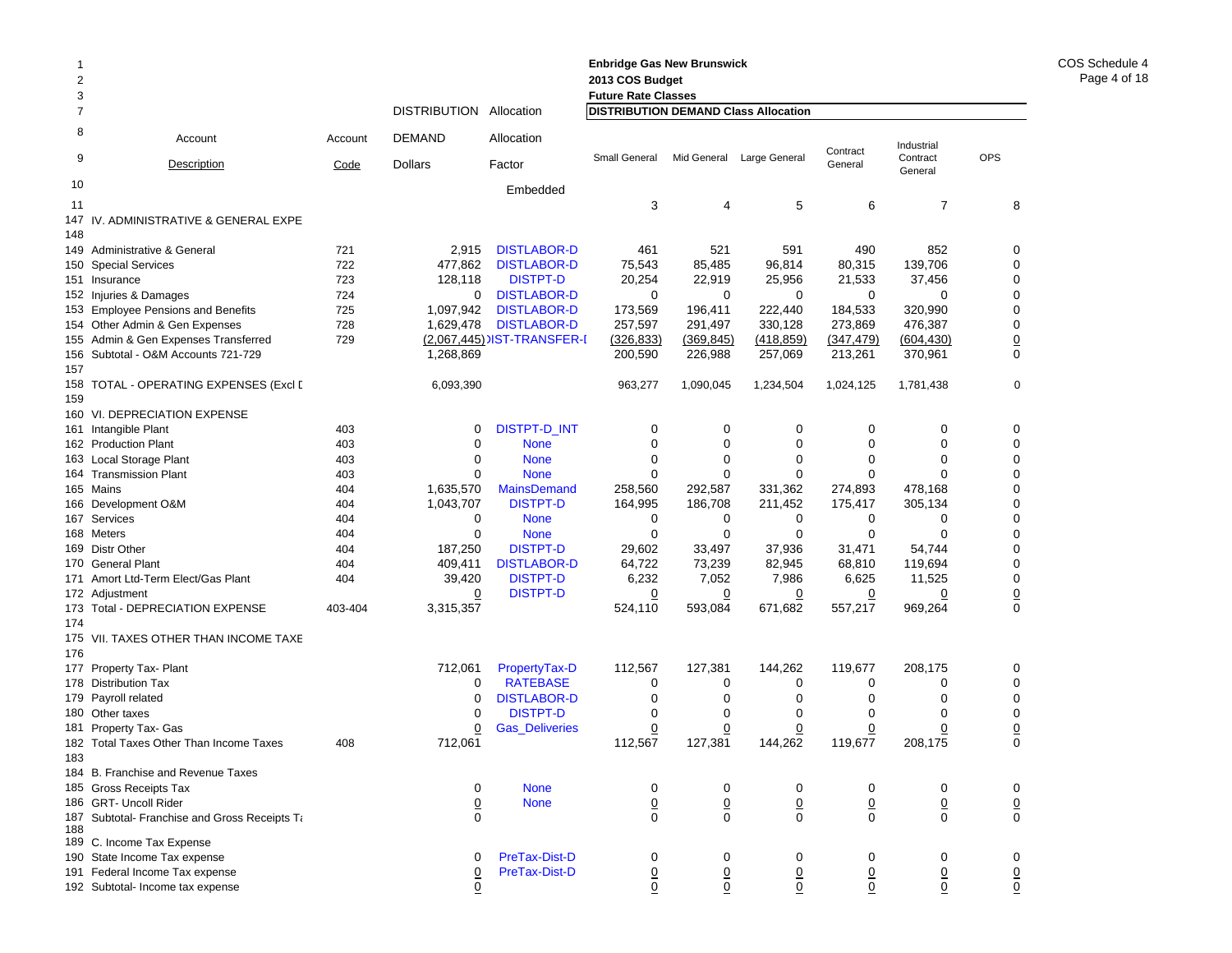| 2<br>2013 COS Budget<br>3<br><b>Future Rate Classes</b><br>DISTRIBUTION Allocation<br><b>DISTRIBUTION DEMAND Class Allocation</b><br>$\overline{7}$<br>8<br>DEMAND<br>Allocation<br>Account<br>Account<br>9<br>Small General<br>Mid General Large General<br><b>Dollars</b><br>Code<br>Factor<br><b>Description</b><br>10<br>Embedded<br>3<br>5<br>11<br>4<br>712,061<br>112,567<br>127,381<br>144,262<br>193<br><b>Total- TAX EXPENSE</b><br>194<br>195 TOTAL EXPENSES<br>10,161,245<br>1,606,347<br>1,817,743<br>2,058,640<br>196<br>197 V. REVENUES at Present Rates<br>198 Retail Revenue<br>520<br>16,519,282<br>Delivery_Rev<br>4,635,055<br>4,200,905<br>2,842,412<br>521<br>Delivery_Rev<br>0<br>0<br>0<br>199 Commercial Sales<br>0<br>200 Industrial Sales<br>522<br>Delivery_Rev<br>0<br>0<br>$\Omega$<br>0<br>201 Other Sales<br>529<br>65,534<br>Delivery_Rev<br>18,388<br>16,666<br>11,276<br>202 Late Payment Penalties<br>560<br>0 ENALTY_CHARG<br>0<br>0<br>0<br>11,327<br>203 Revenue from Service Work<br>561<br>65,832<br>Delivery_Rev<br>18,471<br>16,741<br>570<br>Delivery_Rev<br>204 Transportation Revenue<br>0<br>0<br>0<br>0<br>0<br>205 Miscellaneous Operating Revenue<br>579<br>Delivery_Rev<br>0<br>$\Omega$<br>0 |                |                                   |
|--------------------------------------------------------------------------------------------------------------------------------------------------------------------------------------------------------------------------------------------------------------------------------------------------------------------------------------------------------------------------------------------------------------------------------------------------------------------------------------------------------------------------------------------------------------------------------------------------------------------------------------------------------------------------------------------------------------------------------------------------------------------------------------------------------------------------------------------------------------------------------------------------------------------------------------------------------------------------------------------------------------------------------------------------------------------------------------------------------------------------------------------------------------------------------------------------------------------------------------------------|----------------|-----------------------------------|
|                                                                                                                                                                                                                                                                                                                                                                                                                                                                                                                                                                                                                                                                                                                                                                                                                                                                                                                                                                                                                                                                                                                                                                                                                                                  |                |                                   |
|                                                                                                                                                                                                                                                                                                                                                                                                                                                                                                                                                                                                                                                                                                                                                                                                                                                                                                                                                                                                                                                                                                                                                                                                                                                  |                |                                   |
|                                                                                                                                                                                                                                                                                                                                                                                                                                                                                                                                                                                                                                                                                                                                                                                                                                                                                                                                                                                                                                                                                                                                                                                                                                                  |                |                                   |
|                                                                                                                                                                                                                                                                                                                                                                                                                                                                                                                                                                                                                                                                                                                                                                                                                                                                                                                                                                                                                                                                                                                                                                                                                                                  | Contract       | Industrial                        |
|                                                                                                                                                                                                                                                                                                                                                                                                                                                                                                                                                                                                                                                                                                                                                                                                                                                                                                                                                                                                                                                                                                                                                                                                                                                  | General        | <b>OPS</b><br>Contract<br>General |
|                                                                                                                                                                                                                                                                                                                                                                                                                                                                                                                                                                                                                                                                                                                                                                                                                                                                                                                                                                                                                                                                                                                                                                                                                                                  |                |                                   |
|                                                                                                                                                                                                                                                                                                                                                                                                                                                                                                                                                                                                                                                                                                                                                                                                                                                                                                                                                                                                                                                                                                                                                                                                                                                  | 6              | 8<br>7                            |
|                                                                                                                                                                                                                                                                                                                                                                                                                                                                                                                                                                                                                                                                                                                                                                                                                                                                                                                                                                                                                                                                                                                                                                                                                                                  | 119,677        | 208,175<br>0                      |
|                                                                                                                                                                                                                                                                                                                                                                                                                                                                                                                                                                                                                                                                                                                                                                                                                                                                                                                                                                                                                                                                                                                                                                                                                                                  | 1,707,816      | $\mathbf 0$<br>2,970,698          |
|                                                                                                                                                                                                                                                                                                                                                                                                                                                                                                                                                                                                                                                                                                                                                                                                                                                                                                                                                                                                                                                                                                                                                                                                                                                  |                |                                   |
|                                                                                                                                                                                                                                                                                                                                                                                                                                                                                                                                                                                                                                                                                                                                                                                                                                                                                                                                                                                                                                                                                                                                                                                                                                                  | 1,901,688      | 2,900,743<br>38,480               |
|                                                                                                                                                                                                                                                                                                                                                                                                                                                                                                                                                                                                                                                                                                                                                                                                                                                                                                                                                                                                                                                                                                                                                                                                                                                  | 0              | 0<br>0                            |
|                                                                                                                                                                                                                                                                                                                                                                                                                                                                                                                                                                                                                                                                                                                                                                                                                                                                                                                                                                                                                                                                                                                                                                                                                                                  | 0              | 0<br>0                            |
|                                                                                                                                                                                                                                                                                                                                                                                                                                                                                                                                                                                                                                                                                                                                                                                                                                                                                                                                                                                                                                                                                                                                                                                                                                                  | 7,544          | 11,508<br>153                     |
|                                                                                                                                                                                                                                                                                                                                                                                                                                                                                                                                                                                                                                                                                                                                                                                                                                                                                                                                                                                                                                                                                                                                                                                                                                                  | 0              | 0<br>0                            |
|                                                                                                                                                                                                                                                                                                                                                                                                                                                                                                                                                                                                                                                                                                                                                                                                                                                                                                                                                                                                                                                                                                                                                                                                                                                  | 7,579          | 11,560<br>153                     |
|                                                                                                                                                                                                                                                                                                                                                                                                                                                                                                                                                                                                                                                                                                                                                                                                                                                                                                                                                                                                                                                                                                                                                                                                                                                  | 0              | 0<br>0                            |
|                                                                                                                                                                                                                                                                                                                                                                                                                                                                                                                                                                                                                                                                                                                                                                                                                                                                                                                                                                                                                                                                                                                                                                                                                                                  | 0              | $\Omega$<br>0                     |
| 206 Other Revenue<br>16,381<br>Delivery_Rev<br>4,596<br>4,166<br>2,819                                                                                                                                                                                                                                                                                                                                                                                                                                                                                                                                                                                                                                                                                                                                                                                                                                                                                                                                                                                                                                                                                                                                                                           | 1,886          | 38<br>2,876                       |
| <b>DISTPT-D</b><br>207 Rent from Gas Ppty / Other Rev<br>2,218<br>351<br>397<br>449                                                                                                                                                                                                                                                                                                                                                                                                                                                                                                                                                                                                                                                                                                                                                                                                                                                                                                                                                                                                                                                                                                                                                              | 373            | 648<br>$\overline{0}$             |
| 4,676,861<br>4,238,874<br>2,868,283<br>208<br>Subtotal Gas Revenues, net<br>16,669,247                                                                                                                                                                                                                                                                                                                                                                                                                                                                                                                                                                                                                                                                                                                                                                                                                                                                                                                                                                                                                                                                                                                                                           | 1,919,069      | 2,927,335<br>38,825               |
| 209                                                                                                                                                                                                                                                                                                                                                                                                                                                                                                                                                                                                                                                                                                                                                                                                                                                                                                                                                                                                                                                                                                                                                                                                                                              |                |                                   |
| 0<br><b>None</b><br>0<br>0<br>0<br>210 Non-Operating Income                                                                                                                                                                                                                                                                                                                                                                                                                                                                                                                                                                                                                                                                                                                                                                                                                                                                                                                                                                                                                                                                                                                                                                                      | 0              | 0<br>0                            |
| $\overline{0}$<br>$\underline{0}$<br>$\overline{0}$<br>$\overline{0}$<br>Non-Operating Income<br><b>None</b><br>211                                                                                                                                                                                                                                                                                                                                                                                                                                                                                                                                                                                                                                                                                                                                                                                                                                                                                                                                                                                                                                                                                                                              | $\overline{0}$ | $\overline{0}$<br>$\overline{0}$  |
| $\mathbf{0}$<br>$\mathbf 0$<br>$\Omega$<br>212 Total Non-Oper Income<br>$\Omega$                                                                                                                                                                                                                                                                                                                                                                                                                                                                                                                                                                                                                                                                                                                                                                                                                                                                                                                                                                                                                                                                                                                                                                 | $\Omega$       | $\Omega$<br>0                     |
| 213                                                                                                                                                                                                                                                                                                                                                                                                                                                                                                                                                                                                                                                                                                                                                                                                                                                                                                                                                                                                                                                                                                                                                                                                                                              |                |                                   |
| 16,669,247<br>4,676,861<br>4,238,874<br>2,868,283<br>214 Total Revenue                                                                                                                                                                                                                                                                                                                                                                                                                                                                                                                                                                                                                                                                                                                                                                                                                                                                                                                                                                                                                                                                                                                                                                           | 1,919,069      | 38,825<br>2,927,335               |
| 215                                                                                                                                                                                                                                                                                                                                                                                                                                                                                                                                                                                                                                                                                                                                                                                                                                                                                                                                                                                                                                                                                                                                                                                                                                              |                |                                   |
| 10,161,245<br>1,606,347<br>1,817,743<br>2,058,640<br>216 Total Expenses                                                                                                                                                                                                                                                                                                                                                                                                                                                                                                                                                                                                                                                                                                                                                                                                                                                                                                                                                                                                                                                                                                                                                                          | 1,707,816      | 2,970,698<br>0                    |
| 217                                                                                                                                                                                                                                                                                                                                                                                                                                                                                                                                                                                                                                                                                                                                                                                                                                                                                                                                                                                                                                                                                                                                                                                                                                              |                |                                   |
| 218 NET INCOME at Present Rates<br>6,508,003<br>3,070,514<br>2,421,131<br>809,643                                                                                                                                                                                                                                                                                                                                                                                                                                                                                                                                                                                                                                                                                                                                                                                                                                                                                                                                                                                                                                                                                                                                                                | 211,253        | (43, 363)<br>38,825               |
| 219                                                                                                                                                                                                                                                                                                                                                                                                                                                                                                                                                                                                                                                                                                                                                                                                                                                                                                                                                                                                                                                                                                                                                                                                                                              |                |                                   |
| 10,027,661<br>1,569,137<br>1,783,940<br>2,035,587<br><b>Tariff Revenue Requirements</b><br>220<br>221                                                                                                                                                                                                                                                                                                                                                                                                                                                                                                                                                                                                                                                                                                                                                                                                                                                                                                                                                                                                                                                                                                                                            | 1,692,320      | 2,946,982<br>(306)                |
| 222 SUMMARY                                                                                                                                                                                                                                                                                                                                                                                                                                                                                                                                                                                                                                                                                                                                                                                                                                                                                                                                                                                                                                                                                                                                                                                                                                      |                |                                   |
| 223 Revenues                                                                                                                                                                                                                                                                                                                                                                                                                                                                                                                                                                                                                                                                                                                                                                                                                                                                                                                                                                                                                                                                                                                                                                                                                                     |                |                                   |
| 4,676,861<br>224 Gas revenues<br>16,669,247<br>4,238,874<br>2,868,283                                                                                                                                                                                                                                                                                                                                                                                                                                                                                                                                                                                                                                                                                                                                                                                                                                                                                                                                                                                                                                                                                                                                                                            | 1,919,069      | 38,825<br>2,927,335               |
| 225 Non-operating income<br>$\overline{0}$<br><u>0</u><br><u>0</u><br>$\overline{0}$                                                                                                                                                                                                                                                                                                                                                                                                                                                                                                                                                                                                                                                                                                                                                                                                                                                                                                                                                                                                                                                                                                                                                             | $\overline{0}$ | 0<br><u>0</u>                     |
| 4,238,874<br>2,868,283<br>16,669,247<br>4,676,861<br>226 Total revenues                                                                                                                                                                                                                                                                                                                                                                                                                                                                                                                                                                                                                                                                                                                                                                                                                                                                                                                                                                                                                                                                                                                                                                          | 1,919,069      | 2,927,335<br>38,825               |
| 227                                                                                                                                                                                                                                                                                                                                                                                                                                                                                                                                                                                                                                                                                                                                                                                                                                                                                                                                                                                                                                                                                                                                                                                                                                              |                |                                   |
| 228 Operating Expenses                                                                                                                                                                                                                                                                                                                                                                                                                                                                                                                                                                                                                                                                                                                                                                                                                                                                                                                                                                                                                                                                                                                                                                                                                           |                |                                   |
| 229 Production Expenses<br>40,436<br>6,392<br>7,234<br>8,192                                                                                                                                                                                                                                                                                                                                                                                                                                                                                                                                                                                                                                                                                                                                                                                                                                                                                                                                                                                                                                                                                                                                                                                     | 6,796          | 11,822                            |
| 230 Natural Gas Storage, Terminaling & Proc.<br>0<br>0<br>0<br>0                                                                                                                                                                                                                                                                                                                                                                                                                                                                                                                                                                                                                                                                                                                                                                                                                                                                                                                                                                                                                                                                                                                                                                                 |                |                                   |
| 1,901,476<br>300,596<br>340,155<br>385,234<br>231 Transmission Expenses                                                                                                                                                                                                                                                                                                                                                                                                                                                                                                                                                                                                                                                                                                                                                                                                                                                                                                                                                                                                                                                                                                                                                                          |                |                                   |
| 2,923,044<br>592,201<br>232 Distribution Expenses<br>462,091<br>522,903                                                                                                                                                                                                                                                                                                                                                                                                                                                                                                                                                                                                                                                                                                                                                                                                                                                                                                                                                                                                                                                                                                                                                                          | 0              | 0<br>0                            |
| 769,080<br>870,291<br>985,627<br>233 Total Operating Expenses<br>4,864,957                                                                                                                                                                                                                                                                                                                                                                                                                                                                                                                                                                                                                                                                                                                                                                                                                                                                                                                                                                                                                                                                                                                                                                       | 319,584        | 555,908<br>0                      |
| 234                                                                                                                                                                                                                                                                                                                                                                                                                                                                                                                                                                                                                                                                                                                                                                                                                                                                                                                                                                                                                                                                                                                                                                                                                                              | 491,281        | $\underline{0}$<br>854,569        |
| 235 Customer Accounts, Services, & Sales Exp<br>0<br>0<br>0<br>0                                                                                                                                                                                                                                                                                                                                                                                                                                                                                                                                                                                                                                                                                                                                                                                                                                                                                                                                                                                                                                                                                                                                                                                 | 817,661        | 0<br>1,422,298                    |
| 1,268,869<br>226,988<br>236 Administrative & General Expenses<br>200,590<br>257,069                                                                                                                                                                                                                                                                                                                                                                                                                                                                                                                                                                                                                                                                                                                                                                                                                                                                                                                                                                                                                                                                                                                                                              |                |                                   |
| 593,084<br>237 Depreciation Expense<br>3,315,357<br>524,110<br>671,682                                                                                                                                                                                                                                                                                                                                                                                                                                                                                                                                                                                                                                                                                                                                                                                                                                                                                                                                                                                                                                                                                                                                                                           | 0<br>213,261   | 0<br>0<br>370,961<br>0            |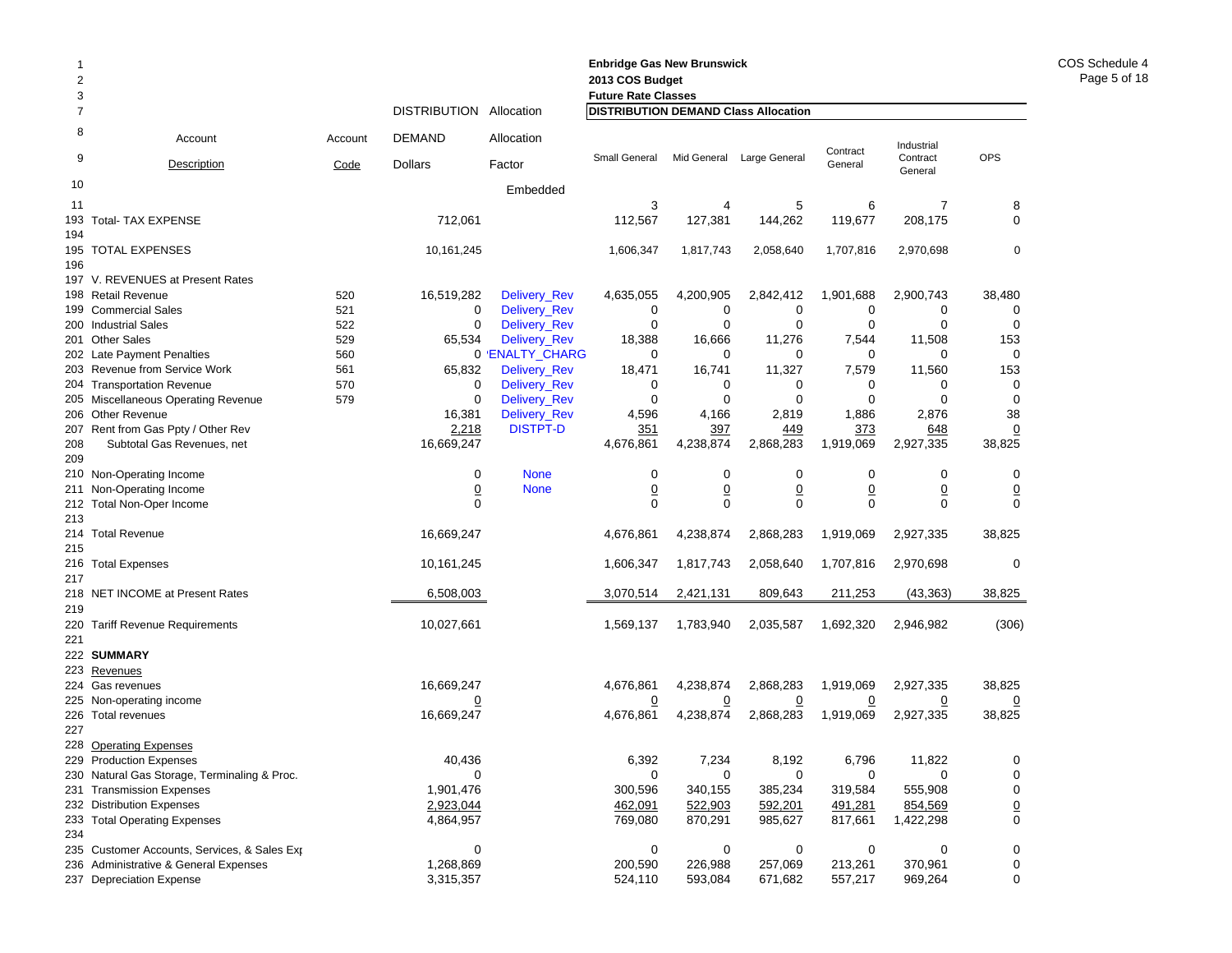| $\overline{2}$<br>3<br>$\overline{7}$ |                                                    |         | <b>DISTRIBUTION</b>    | Allocation  | <b>Enbridge Gas New Brunswick</b><br>2013 COS Budget<br><b>Future Rate Classes</b><br><b>DISTRIBUTION DEMAND Class Allocation</b> |                      |                                  |                      |                      |                 |
|---------------------------------------|----------------------------------------------------|---------|------------------------|-------------|-----------------------------------------------------------------------------------------------------------------------------------|----------------------|----------------------------------|----------------------|----------------------|-----------------|
| 8                                     | Account                                            | Account | <b>DEMAND</b>          | Allocation  |                                                                                                                                   |                      |                                  |                      | Industrial           |                 |
| 9                                     | Description                                        | Code    | <b>Dollars</b>         | Factor      | Small General                                                                                                                     |                      | Mid General Large General        | Contract<br>General  | Contract<br>General  | <b>OPS</b>      |
| 10                                    |                                                    |         |                        | Embedded    |                                                                                                                                   |                      |                                  |                      |                      |                 |
| 11                                    |                                                    |         |                        |             | 3                                                                                                                                 | 4                    | 5                                | 6                    | $\overline{7}$       | 8               |
| 238                                   | Taxes other than Income, GRT                       |         | 712,061                |             | 112,567                                                                                                                           | 127,381              | 144,262                          | 119,677              | 208,175              | $\overline{0}$  |
| 239<br>240                            | <b>Total Other Expenses</b>                        |         | 5,296,288              |             | 837,267                                                                                                                           | 947,452              | 1,073,013                        | 890,155              | 1,548,400            | $\mathbf 0$     |
|                                       | 241 Income tax expense                             |         | 0                      |             | $\mathbf 0$                                                                                                                       | 0                    | 0                                | $\mathbf 0$          | 0                    | 0               |
|                                       | 242 Gross receipts tax expense                     |         | <u>0</u>               |             | $\overline{0}$                                                                                                                    | $\overline{0}$       | $\overline{0}$                   | $\overline{0}$       | 0                    | $\overline{0}$  |
|                                       | 243 Total expenses                                 |         | 10,161,245             |             | 1,606,347                                                                                                                         | 1,817,743            | 2,058,640                        | 1,707,816            | 2,970,698            | $\Omega$        |
| 244                                   |                                                    |         |                        |             |                                                                                                                                   |                      |                                  |                      |                      |                 |
| 246                                   | 245 NET INCOME at Present Rates                    |         | 6,508,003              |             | 3,070,514                                                                                                                         | 2,421,131            | 809,643                          | 211,253              | (43, 363)            | 38,825          |
|                                       | 247 Total Rate Base                                |         | 105,474,931            |             | 16,674,072                                                                                                                        |                      | 18,868,392 21,368,930 17,727,333 |                      | 30,836,204           | $\mathbf 0$     |
| 248                                   |                                                    |         |                        |             |                                                                                                                                   |                      |                                  |                      |                      |                 |
|                                       | 249 Return at Present Rates                        |         |                        |             |                                                                                                                                   |                      |                                  |                      |                      |                 |
| 250                                   |                                                    |         |                        |             |                                                                                                                                   |                      |                                  |                      |                      |                 |
|                                       | 251 REVENUE REQUIREMENTS                           |         |                        |             |                                                                                                                                   |                      |                                  |                      |                      |                 |
| 252                                   |                                                    |         |                        |             |                                                                                                                                   |                      |                                  |                      |                      |                 |
|                                       | 253 Target ROR                                     |         | 7.94%                  |             | 7.94%                                                                                                                             | 7.94%                | 7.94%                            | 7.94%                | 7.94%                | 7.94%           |
|                                       | 254 Using Target for System                        |         |                        |             |                                                                                                                                   |                      |                                  |                      |                      |                 |
|                                       | 255 Rate Base                                      |         | 105,474,931            |             | 16,674,072                                                                                                                        |                      | 18,868,392 21,368,930            | 17,727,333           | 30,836,204           | 0               |
| 256                                   |                                                    |         |                        |             |                                                                                                                                   |                      |                                  |                      |                      |                 |
|                                       | 257 Operating expenses<br>258 Depreciation expense |         | 6,133,826<br>3,315,357 |             | 969,670<br>524,110                                                                                                                | 1,097,279<br>593,084 | 1,242,696<br>671,682             | 1,030,922<br>557,217 | 1,793,259<br>969,264 | 0<br>0          |
|                                       | 259 Additional Bad Debt expense                    |         | $\Omega$               | <b>None</b> | $\Omega$                                                                                                                          | $\Omega$             | $\Omega$                         | $\Omega$             | $\Omega$             | 0               |
|                                       | 260 Taxes other than Income, GRT                   |         | 712,061                |             | 112,567                                                                                                                           | 127,381              | 144,262                          | 119,677              | 208,175              | $\underline{0}$ |
|                                       | 261 Operating expenses to recover                  |         | 10,161,245             |             | 1,606,347                                                                                                                         | 1,817,743            | 2,058,640                        | 1,707,816            | 2,970,698            | $\Omega$        |
| 262                                   |                                                    |         |                        |             |                                                                                                                                   |                      |                                  |                      |                      |                 |
|                                       | 263 Target Return on Rate Base- After taxes        |         | 8,374,710              |             | 1,323,921                                                                                                                         | 1,498,150            | 1,696,693                        | 1,407,550            | 2,448,395            | $\mathbf 0$     |
| 264                                   |                                                    |         |                        |             |                                                                                                                                   |                      |                                  |                      |                      |                 |
|                                       | 265 Income taxes to recover                        |         | 0                      | 0.0%        | 0                                                                                                                                 | $\mathbf 0$          | $\mathbf 0$                      | $\mathbf 0$          | $\Omega$             | $\mathbf 0$     |

266 Subtotal- Rev Req before GRT 18,535,954 2,930,268 3,315,894 3,755,333 3,115,366 5,419,093 0

268 TOTAL REVENUE REQUIREMENT 18,535,954 2,930,268 3,315,894 3,755,333 3,115,366 5,419,093 0

000000

1

267 GRT needed 0

COS Schedule 4Page 6 of 18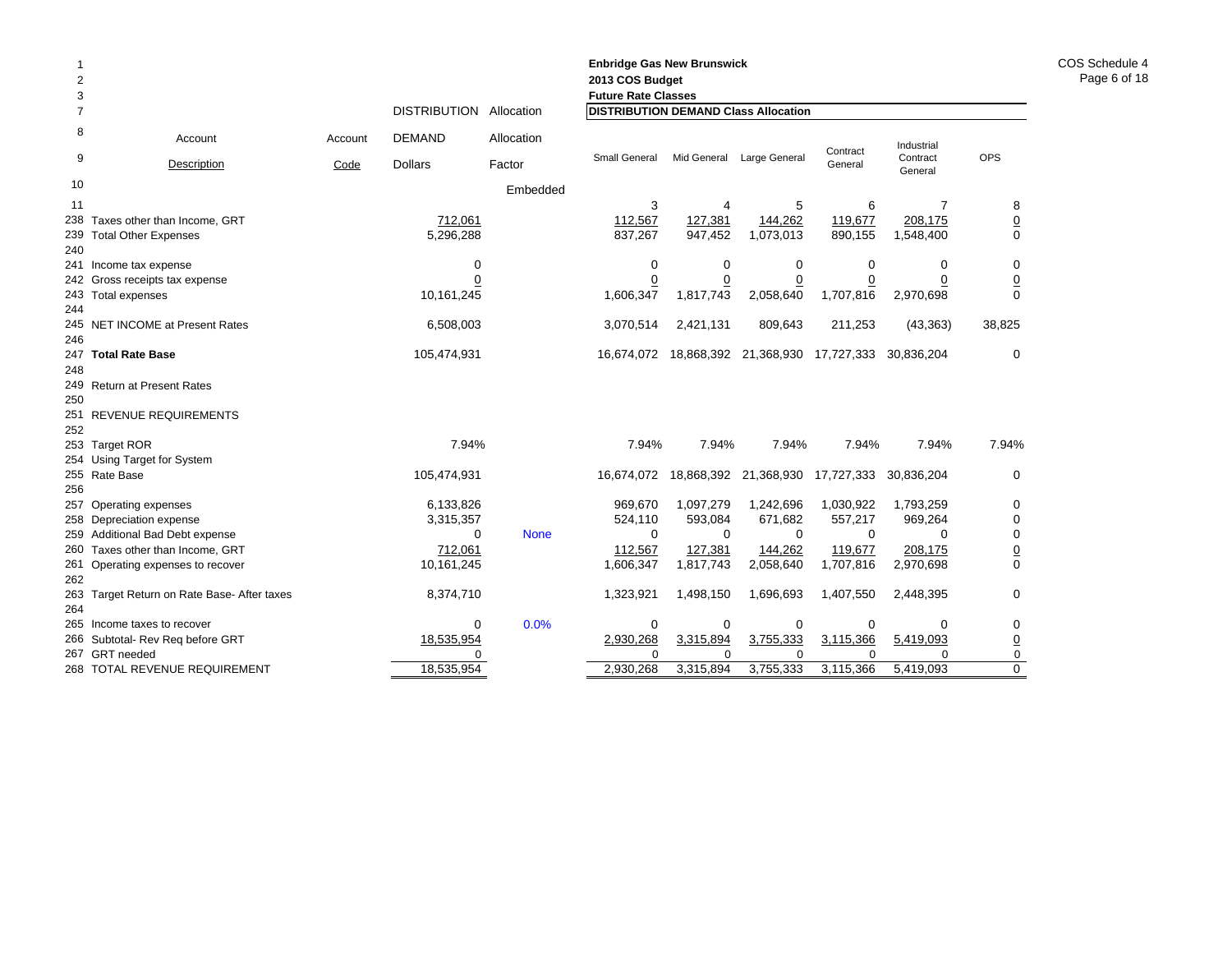| 2              |                                             |         |                                |                       | 2013 COS Budget                               |                |                |                |                     |               |
|----------------|---------------------------------------------|---------|--------------------------------|-----------------------|-----------------------------------------------|----------------|----------------|----------------|---------------------|---------------|
| 3              |                                             |         |                                |                       | <b>Future Rate Classes</b>                    |                |                |                |                     |               |
| $\overline{7}$ |                                             |         | <b>DISTRIBUTION Allocation</b> |                       | <b>DISTRIBUTION CUSTOMER Class Allocation</b> |                |                |                |                     |               |
| 8              | Account                                     | Account | <b>CUSTOMER</b>                | Allocation            |                                               |                |                | Contract       | Industrial          |               |
| 9              | Description                                 | Code    | <b>Dollars</b>                 | Factor                | <b>Small General</b>                          | Mid General    | Large General  | General        | Contract<br>General | <b>OPS</b>    |
| 10             |                                             |         |                                | Embedded              |                                               |                |                |                |                     |               |
|                | 12 I. GAS PLANT IN SERVICE                  |         |                                |                       |                                               |                |                |                |                     |               |
|                | 13 Franchises & Consents                    | 401     | 0                              | <b>TOTALPLANT</b>     | 0                                             | 0              | 0              | 0              | 0                   | 0             |
|                | 14 Other Intangible Plant                   | 402     | $\mathbf 0$                    | <b>None</b>           | 0                                             | 0              | 0              | 0              | 0                   | 0             |
|                | 15 Subtotal - INTANGIBLE ASSETS             | 401-402 | $\Omega$                       |                       | $\Omega$                                      | $\Omega$       | 0              | $\mathbf 0$    | 0                   | $\mathbf 0$   |
| 16             |                                             |         |                                |                       |                                               |                |                |                |                     |               |
|                | 17 B. PRODUCTION PLANT                      |         |                                |                       |                                               |                |                |                |                     |               |
|                | 18 Production Plant                         | 403-419 | $\overline{0}$                 | <b>None</b>           | $\overline{0}$                                | $\overline{0}$ | $\overline{0}$ | $\overline{0}$ | $\overline{0}$      | $\frac{0}{0}$ |
|                | 19 Subtotal - PRODUCTION PLANT              | 403-419 | $\mathbf 0$                    |                       | $\Omega$                                      | $\mathbf 0$    | 0              | $\mathbf 0$    | $\Omega$            |               |
| 20             |                                             |         |                                |                       |                                               |                |                |                |                     |               |
|                | 21 C. STORAGE PLANT                         |         |                                |                       |                                               |                |                |                |                     |               |
|                | 22 Storage Plant                            | 440-459 | $\overline{0}$                 | <b>None</b>           | $\frac{0}{0}$                                 | $\overline{0}$ | $\overline{0}$ | $\overline{0}$ | $\overline{0}$      | $\frac{0}{0}$ |
|                | 23 Subtotal - STORAGE PLANT                 | 440-459 | $\mathbf 0$                    |                       |                                               | $\mathbf 0$    | 0              | $\mathbf 0$    | $\mathbf 0$         |               |
| 24             |                                             |         |                                |                       |                                               |                |                |                |                     |               |
|                | 25 D. TRANSMISSION PLANT                    | 460-469 | 0                              | <b>None</b>           | 0                                             | $\mathbf 0$    | 0              | $\mathbf 0$    | 0                   | $\mathbf 0$   |
| 26             |                                             |         |                                |                       |                                               |                |                |                |                     |               |
|                | 27 E. DISTRIBUTION PLANT                    |         |                                |                       |                                               |                |                |                |                     |               |
|                | 28 Land and Land Rights                     | 470     | 0                              | <b>DISTOnlyPT-C</b>   | 0                                             | 0              | 0              | 0              | 0                   | 0             |
|                | 29 Structures and Improvements              | 472     | 0                              | <b>DISTOnlyPT-C</b>   | $\mathbf 0$                                   | $\mathbf 0$    | $\mathbf 0$    | $\mathbf 0$    | 0                   | $\Omega$      |
|                | 30 Services                                 | 473     | 58,429,239                     | <b>Service Invest</b> | 38,065,144                                    | 11,965,032     | 5,123,864      | 1,774,420      | 1,389,096           | 111,684       |
|                | 31 Regulators and Meter Installations       | 474     | 0                              | Service_Invest        | 0                                             | 0              | 0              | 0              | 0                   | 0             |
|                | 32 Mains                                    | 475     | 54,324,247                     | <b>MainsCustomer</b>  | 44,475,886                                    | 7,266,445      | 2,034,785      | 434,088        | 45,217              | 67,826        |
|                | 33 Compressor Equipment                     | 476     | 0                              | Service_Invest        | 0                                             | 0              | 0              | 0              | 0                   | 0             |
|                | 34 Meas. & Reg. Stat. Equip. - General      | 477     | 0                              | Service_Invest        | 0                                             | 0              | 0              | $\mathbf 0$    | $\Omega$            | $\mathbf 0$   |
|                | 35 Meters                                   | 478     | 22,147,945                     | Meter_Invest          | 7,696,014                                     | 8,745,962      | 3,694,223      | 1,082,600      | 847,509             | 81,636        |
|                | 36 Other Distribution Equipment             | 479     | $\Omega$                       | <b>None</b>           | $\Omega$                                      | $\Omega$       | $\Omega$       | $\Omega$       | $\Omega$            | $\Omega$      |
|                | 37 Development O&M                          | 479     | 72,109,479                     | <b>DISTPT-C</b>       | 48,234,820                                    | 14,954,908     | 5,801,236      | 1,759,211      | 1,219,713           | 139,592       |
| 38<br>39       | Subtotal - DISTRIBUTION PLANT               | 470-479 | 207,010,909                    |                       | 138,471,864                                   | 42,932,346     | 16,654,108     | 5,050,318      | 3,501,535           | 400,738       |
|                | 40 F. GENERAL PLANT                         |         |                                |                       |                                               |                |                |                |                     |               |
|                | 41 Land and Land Rights                     | 480     | 0                              | <b>DISTLABOR-C</b>    | 0                                             | 0              | 0              | 0              | 0                   | 0             |
|                | 42 Structures and Improvements              | 482     | (3,285)                        | <b>DISTLABOR-C</b>    | (2,236)                                       | (658)          | (254)          | (77)           | (53)                | (6)           |
|                | 43 Office Furniture and Equipment           | 483     | 87,081                         | <b>DISTLABOR-C</b>    | 59,287                                        | 17,455         | 6,727          | 2,045          | 1,404               | 163           |
|                | 44 Transportation Equipment                 | 484     | 305,112                        | <b>DISTLABOR-C</b>    | 207,728                                       | 61,157         | 23,570         | 7,167          | 4,919               | 571           |
|                | 45 Heavy Work Equipment                     | 485     | 0                              | <b>DISTLABOR-C</b>    | 0                                             | 0              | 0              | 0              | 0                   | 0             |
|                | 46 Tools & Work Equipment                   | 486     | 158,005                        | <b>DISTLABOR-C</b>    | 107,574                                       | 31,671         | 12,206         | 3,711          | 2,548               | 296           |
|                | 47 Equipment on Customers' Premises         | 487     | 0                              | <b>DISTLABOR-C</b>    | 0                                             | 0              | 0              | 0              | 0                   | $\mathbf 0$   |
| 48             | <b>Communication Structures &amp; Equip</b> | 488     | 0                              | <b>DISTLABOR-C</b>    | 0                                             | 0              | 0              | $\mathbf 0$    | 0                   | 0             |
|                | 49 Computer Hardware & Software             | 490     | 741,626                        | <b>DISTLABOR-C</b>    | 504,918                                       | 148,653        | 57,290         | 17,420         | 11,957              | 1,388         |
|                | 50 Other General Equipment                  | 489     | $\overline{0}$                 | <b>DISTLABOR-C</b>    | <u>0</u>                                      |                |                | <u>0</u>       | <u>0</u>            | <u>0</u>      |
|                | 51 Subtotal - GENERAL PLANT                 | 480-490 | 1,288,540                      |                       | 877,271                                       | 258,277        | 99,539         | 30,266         | 20,775              | 2,411         |
| 52             |                                             |         |                                |                       |                                               |                |                |                |                     |               |
|                | 53 TOTAL UTILITY PLANT                      |         | 208,299,449                    |                       | 139,349,135 43,190,623 16,753,647             |                |                | 5,080,584      | 3,522,311           | 403,148       |
| 54             |                                             |         |                                |                       |                                               |                |                |                |                     |               |
|                | 55 II. DEPRECIATION RESERVE                 |         |                                |                       |                                               |                |                |                |                     |               |
|                | 56 Intangible Plant                         |         | 0                              | <b>DISTPT-C_INT</b>   | 0                                             | 0              | 0              | 0              | 0                   | 0             |
|                | 57 Production Plant                         |         | 0                              | <b>None</b>           | $\mathbf 0$                                   | 0              | 0              | 0              | 0                   | 0             |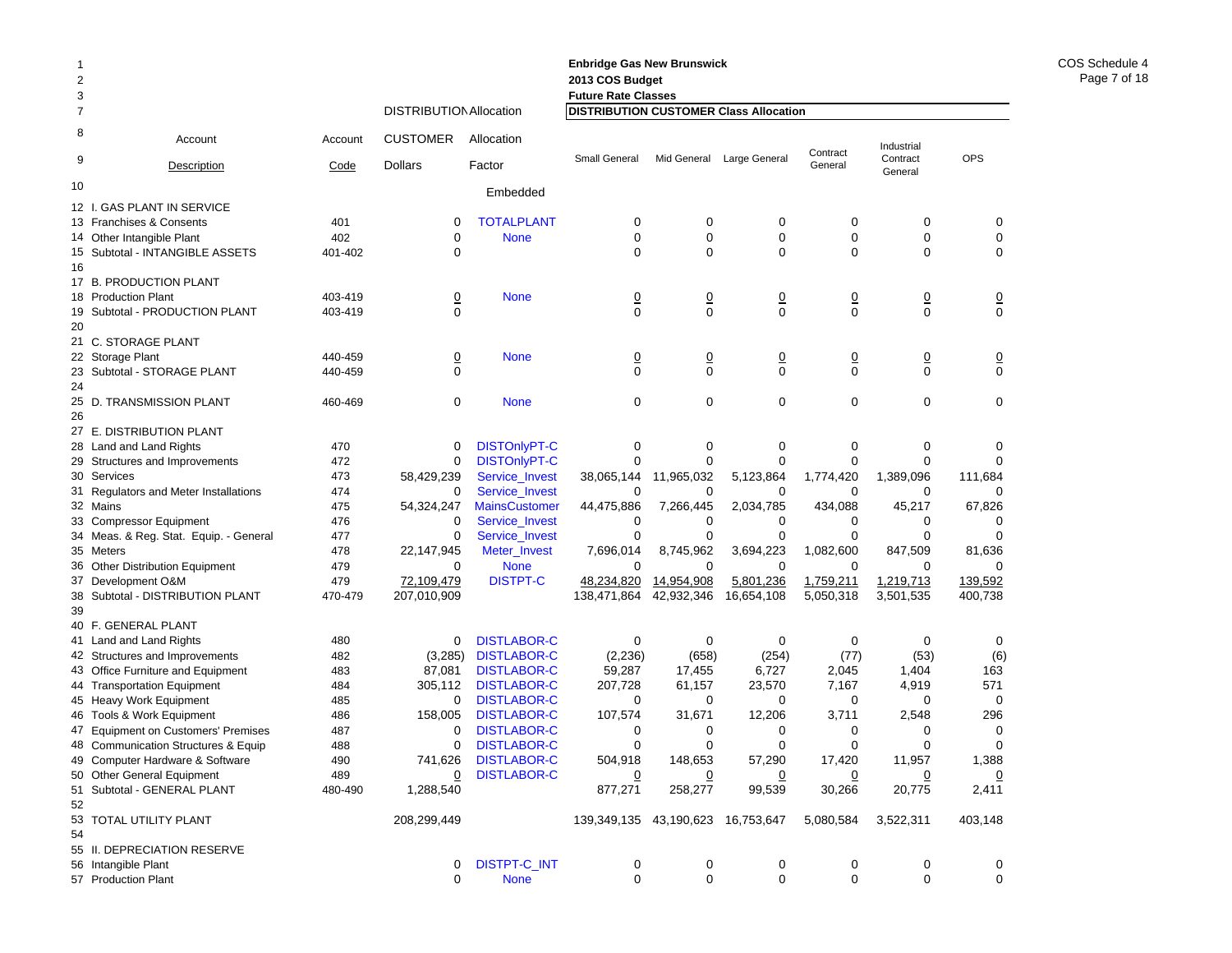| 2<br>3 |                                                   |         |                                |                                 | <b>Enbridge Gas New Brunswick</b><br>2013 COS Budget<br><b>Future Rate Classes</b> |                        |                    |                   |                     |                 |
|--------|---------------------------------------------------|---------|--------------------------------|---------------------------------|------------------------------------------------------------------------------------|------------------------|--------------------|-------------------|---------------------|-----------------|
| 7      |                                                   |         | <b>DISTRIBUTION Allocation</b> |                                 | <b>DISTRIBUTION CUSTOMER Class Allocation</b>                                      |                        |                    |                   |                     |                 |
| 8      | Account                                           | Account | <b>CUSTOMER</b>                | Allocation                      |                                                                                    |                        |                    | Contract          | Industrial          |                 |
| 9      | Description                                       | Code    | <b>Dollars</b>                 | Factor                          | Small General                                                                      | Mid General            | Large General      | General           | Contract<br>General | <b>OPS</b>      |
| 10     |                                                   |         |                                | Embedded                        |                                                                                    |                        |                    |                   |                     |                 |
|        | 58 Local Storage Plant                            |         | 0                              | <b>None</b>                     | 0                                                                                  | 0                      | 0                  | 0                 | 0                   | 0               |
| 59     | <b>Transmission Plant</b>                         |         | $\Omega$                       | <b>None</b>                     | $\mathbf 0$                                                                        | $\mathbf 0$            | $\mathbf 0$        | $\Omega$          | 0                   | $\mathbf 0$     |
|        | 60 Mains                                          |         | 9,618,663                      | <b>MainsCustomer</b>            | 7,874,910                                                                          | 1,286,598              | 360,280            | 76,860            | 8,006               | 12,009          |
|        | 61 Development O&M                                |         | 11,150,397                     | <b>DISTPT-C</b>                 | 7,458,623                                                                          | 2,312,500<br>2,696,634 | 897,054            | 272,029           | 188,606             | 21,585          |
|        | 62 Services                                       |         | 13,168,565                     | Service_Invest                  | 8,578,981                                                                          |                        | 1,154,797          | 399,912           | 313,069             | 25,171          |
|        | 63 Meters<br>64 Distr Other                       |         | 4,995,466<br>2,607,706         | Meter Invest<br><b>DISTPT-C</b> | 1,735,835<br>1,744,323                                                             | 1,972,650<br>540,817   | 833,232<br>209,791 | 244,180<br>63,619 | 191,155<br>44,109   | 18,413<br>5,048 |
|        | 65 General Plant                                  |         | 712,535                        | <b>DISTLABOR-C</b>              | 485,112                                                                            | 142,821                | 55,043             | 16,737            | 11,488              | 1,333           |
|        | 66 TOTAL - DEPRECIATION RESERVE                   |         | 42,253,331                     |                                 | 27,877,784                                                                         | 8,952,021              | 3,510,196          | 1,073,337         | 756,434             | 83,560          |
| 67     |                                                   |         |                                |                                 |                                                                                    |                        |                    |                   |                     |                 |
|        | 68 III. OTHER RATE BASE ITEMS                     |         |                                |                                 |                                                                                    |                        |                    |                   |                     |                 |
|        | 69 Gas Storage Inventory                          |         | 0                              | <b>None</b>                     | 0                                                                                  | 0                      | 0                  | 0                 | 0                   | 0               |
|        | 70 CWIP                                           |         | $\mathbf 0$                    | <b>DISTPT-C</b>                 | $\mathbf 0$                                                                        | $\mathbf 0$            | $\mathbf 0$        | $\Omega$          | $\mathbf 0$         | $\mathbf 0$     |
|        | 71 Customer Deposits                              |         | $\mathbf 0$                    | <b>DISTPT-C</b>                 | $\mathbf 0$                                                                        | $\mathbf 0$            | $\Omega$           | 0                 | 0                   | $\mathbf 0$     |
|        | 72 Franchise fee                                  |         | 267,380                        | <b>DISTPT-C</b>                 | 178,854                                                                            | 55,452                 | 21,511             | 6,523             | 4,523               | 518             |
|        | 73 Deferred development costs                     |         | 0                              | <b>DISTPT-C</b>                 | 0                                                                                  | 0                      | 0                  | 0                 | 0                   | $\mathbf 0$     |
|        | 74 Deferred carrying costs                        |         | 0                              | <b>DISTPT-C</b>                 | 0                                                                                  | 0                      | $\Omega$           | 0                 | 0                   | $\mathbf 0$     |
|        | 75 Deferred equity offering costs                 |         | 0                              | <b>DISTPT-C</b>                 | $\mathbf 0$                                                                        | $\mathbf 0$            | $\Omega$           | 0                 | 0                   | $\Omega$        |
|        | 76 Term deposit                                   |         | 1,873,501                      | <b>DISTPT-C</b>                 | 1,253,205                                                                          | 388,549                | 150,724            | 45,707            | 31,690              | 3,627           |
|        | 77 Deferral account                               |         | $\overline{0}$                 | <b>DISTPT-C</b>                 | $\overline{0}$                                                                     | $\overline{0}$         | $\overline{0}$     | $\overline{0}$    | $\overline{0}$      | $\overline{0}$  |
|        | 78 Total - OTHER RATE BASE ITEMS                  |         | 2,140,881                      |                                 | 1,432,059                                                                          | 444,001                | 172,235            | 52,230            | 36,212              | 4,144           |
| 79     |                                                   |         |                                |                                 |                                                                                    |                        |                    |                   |                     |                 |
|        | 80 IV. TOTAL RATE BASE (Excl. Working Ca          |         | 168,186,999                    |                                 | 112,903,410                                                                        | 34,682,603             | 13,415,686         | 4,059,477         | 2,802,089           | 323,733         |
|        | 81 Working Capital                                | 131     |                                | 532,943 DISTO&MXGAS-C           | 355,828                                                                            | 110,668                | 43,065             | 13,113            | 9,136               | 1,134           |
| 82     |                                                   |         |                                |                                 |                                                                                    |                        |                    |                   |                     |                 |
|        | 83 V. TOTAL RATE BASE                             |         | 168,719,942                    |                                 | 113,259,238 34,793,271                                                             |                        | 13,458,751         | 4,072,590         | 2,811,225           | 324,867         |
| 84     |                                                   |         |                                |                                 |                                                                                    |                        |                    |                   |                     |                 |
|        | 85 I. OPERATION & MAINTENANCE EXPEN               |         |                                |                                 |                                                                                    |                        |                    |                   |                     |                 |
|        | 86 A. PRODUCTION EXPENSES                         |         |                                |                                 |                                                                                    |                        |                    |                   |                     |                 |
|        | 87 1. Manufactured Gas Production                 | 610     | 0                              | <b>None</b>                     | 0                                                                                  | 0                      | 0                  | 0                 | 0                   | 0               |
|        | 88 Operation Supv and Engineering<br>89 Gas Wells | 614     | 0                              | <b>None</b>                     | 0                                                                                  | $\mathbf 0$            | $\mathbf 0$        | 0                 | 0                   | $\mathbf 0$     |
|        | 90 Other Gas Production                           | 619     | $\overline{0}$                 | <b>None</b>                     | $\underline{0}$                                                                    | $\underline{0}$        | $\overline{0}$     | $\overline{0}$    | $\overline{0}$      | $\overline{0}$  |
| 91     | Subtotal - Production                             | 610-619 | 0                              |                                 | $\mathbf 0$                                                                        | $\mathbf 0$            | $\mathbf 0$        | 0                 | $\mathbf 0$         | $\mathbf 0$     |
|        | 92 Supervision                                    | 810     | 0                              | <b>None</b>                     | 0                                                                                  | $\mathbf 0$            | $\Omega$           | 0                 | 0                   | $\mathbf 0$     |
|        | 93 Gas Production Maintenance                     | 814     | $\overline{0}$                 | <b>None</b>                     | $\underline{0}$                                                                    | $\underline{0}$        | $\overline{0}$     | $\overline{0}$    | <u>0</u>            | $\overline{0}$  |
| 94     | Subtotal - O&M Accounts 617-618                   | 810-819 | 0                              | <b>None</b>                     | 0                                                                                  | $\mathbf 0$            | $\Omega$           | 0                 | 0                   | $\overline{0}$  |
|        | 95 Subtotal - Manufactured Gas Production         | 610-819 | 0                              |                                 | 0                                                                                  | $\pmb{0}$              | 0                  | 0                 | 0                   | 0               |
| 96     |                                                   |         |                                |                                 |                                                                                    |                        |                    |                   |                     |                 |
|        | 97 Gas Supply Expenses                            |         |                                |                                 |                                                                                    |                        |                    |                   |                     |                 |
|        | 98 Natural Gas Purchases                          | 623     | 0                              | <b>None</b>                     | 0                                                                                  | 0                      | 0                  | 0                 | 0                   | 0               |
|        | 99 Gas Supply Operation                           | 624     | 68,140                         | <b>DISTPT-C</b>                 | 45,579                                                                             | 14,132                 | 5,482              | 1,662             | 1,153               | 132             |
|        | 100 Natural Gas W/D from Storage                  | 627-628 | 0                              | <b>None</b>                     | 0                                                                                  | 0                      | 0                  | 0                 | 0                   | 0               |
|        | 101 Gas Used for Other Util Operations            | 629     | 0                              | <b>None</b>                     | 0                                                                                  | 0                      | 0                  | 0                 | $\mathbf 0$         | $\mathbf 0$     |
|        | 102 Other Gas Supply Expenses                     |         | $\overline{0}$                 | <b>None</b>                     | $\overline{0}$                                                                     | $\overline{0}$         | $\overline{0}$     | <u>0</u>          | $\overline{0}$      | $\overline{0}$  |
|        | 103 Subtotal - PRODUCTION EXPENSES                | 623-629 | 68,140                         |                                 | 45,579                                                                             | 14,132                 | 5,482              | 1,662             | 1,153               | 132             |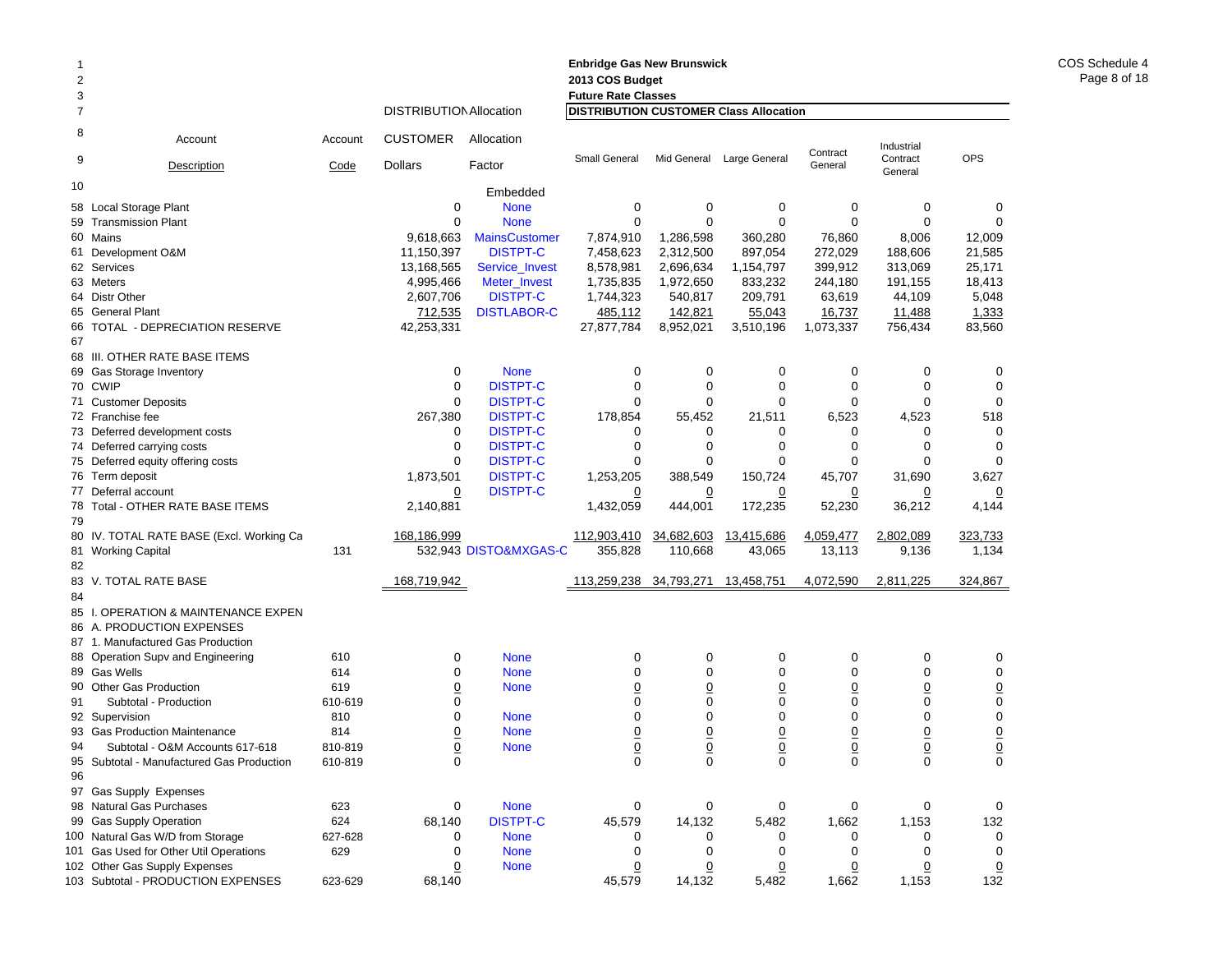| 3<br><b>Future Rate Classes</b><br><b>DISTRIBUTION Allocation</b><br><b>DISTRIBUTION CUSTOMER Class Allocation</b><br>7<br>8<br><b>CUSTOMER</b><br>Allocation<br>Account<br>Account<br>Industrial<br>Contract<br>OPS<br>9<br>Small General<br>Large General<br>Contract<br>Mid General<br><b>Dollars</b><br>Factor<br>General<br>Description<br>Code<br>General<br>10<br>Embedded<br>104<br>105 B. NATURAL GAS STORAGE, TERMINAL<br>0<br>0<br>$\mathbf 0$<br>0<br>0<br>$\mathbf 0$<br>640-859<br>0<br><b>None</b><br>106 Storage Operation & Maintenance<br>$\Omega$<br>$\Omega$<br>$\Omega$<br>$\mathbf 0$<br>0<br>$\mathbf 0$<br>107 Subtotal - NATURAL GAS STORAGE<br>640-859<br>$\mathbf 0$<br>108<br>$\mathbf 0$<br>$\mathbf 0$<br>$\mathbf 0$<br>$\mathbf 0$<br>109 C. TRANSMISSION EXPENSES<br>0<br><b>None</b><br>0<br>0<br>660-869<br>110<br>D. DISTRIBUTION EXPENSES<br>111<br><b>DISTPT-C</b><br>551,952<br>369,206<br>114,470<br>44,405<br>13,466<br>9,336<br>1,068<br>112 Supervision<br>670-870<br>671<br>0<br><b>DISTPT-C</b><br>0<br>0<br>0<br>0<br>0<br>0<br>113 Load Dispatching<br>$\mathbf 0$<br>$\mathbf 0$<br>0<br>$\mathbf 0$<br>$\mathbf 0$<br>$\mathbf 0$<br>$\mathbf 0$<br>114 Meter and Regulator Work<br>673-878<br>Meter_Invest<br>$\Omega$<br>$\Omega$<br>$\Omega$<br>$\Omega$<br>115 Service Work<br>674<br><b>None</b><br>0<br>0<br>$\Omega$<br>144,242 STMAIN-SERVICE<br>2,825<br>1,835<br>230<br>116 Mains and Services<br>675-875<br>105,592<br>24,602<br>9,158<br>$\Omega$<br>117 Compressor Equipment<br>676-876<br>0<br><b>None</b><br>$\Omega$<br>0<br>$\Omega$<br>$\Omega$<br>$\Omega$<br>$\mathbf 0$<br>0<br>$\mathbf 0$<br>$\mathbf 0$<br>0<br>$\mathbf 0$<br>0<br>118 Measuring and Regulation<br>677-877<br><b>None</b><br>$\Omega$<br>$\Omega$<br>$\Omega$<br>$\Omega$<br>$\Omega$<br>$\Omega$<br>$\Omega$<br>119 Other Distribution Equipment<br>679-879<br><b>None</b><br>$\Omega$<br><b>DISTPT-C</b><br>0<br>$\Omega$<br>$\mathbf 0$<br>Structures and Improvements<br>872<br>0<br>$\Omega$<br>0<br>120<br>884-889<br>618,954<br><b>DISTLABOR-C</b><br>421,400<br>124,064<br>47,814<br>14,538<br>9,980<br>1,158<br>121<br>General Maintenance<br>101,377<br>30,829<br>2,456<br>1,315,148<br>896,199<br>263,136<br>21,151<br>122 Subtotal - DISTRIBUTION EXPENSES<br>670-889<br>1,315,148<br>30,829<br>21,151<br>2,456<br>123 Total - OPERATION & MAINTENANCE E><br>896,199<br>263,136<br>101,377<br>124<br>125 II. SALES & MARKETING<br>$\mathbf 0$<br>$\mathbf 0$<br>0<br>$\mathbf 0$<br>0<br>0<br>$\mathbf 0$<br>700<br><b>None</b><br>126 Supervision<br>0<br>$\mathbf 0$<br>701<br>$\mathbf 0$<br><b>None</b><br>$\Omega$<br>$\mathbf 0$<br>$\mathbf 0$<br>$\mathbf 0$<br>127 Advertising - Natural Gas Promotion<br>$\mathbf 0$<br>$\mathbf 0$<br>0<br>$\mathbf 0$<br>$\mathbf 0$<br>$\mathbf 0$<br>$\mathbf 0$<br>702<br><b>None</b><br>128 Demonstration and Selling Exp<br>$\mathbf 0$<br>$\mathbf 0$<br>$\mathbf 0$<br>Delivery_Rev<br>$\Omega$<br>0<br>$\Omega$<br>$\Omega$<br>129 Revenue from Merchandising<br>703<br>$\mathbf 0$<br>$\mathbf 0$<br>0<br>$\mathbf 0$<br>$\mathbf 0$<br>$\mathbf 0$<br>$\mathbf 0$<br>704<br>Delivery_Rev<br><b>Expense of Merchandising</b><br>130<br>$\mathbf 0$<br>$\Omega$<br>$\mathbf 0$<br><b>None</b><br>$\Omega$<br>$\Omega$<br>$\Omega$<br>$\Omega$<br>131 Advertising - Other<br>705<br>$\underline{0}$<br>$\underline{0}$<br>$\underline{0}$<br>$\underline{0}$<br>$\overline{0}$<br>$\overline{0}$<br><u>0</u><br>132 Other Sales Promotion<br>709<br><b>None</b><br>$\Omega$<br>$\Omega$<br>$\Omega$<br>$\Omega$<br>$\Omega$<br>$\mathbf{0}$<br>$\Omega$<br>133 Total - CUSTOMER ACCOUNTS EXPENS<br>134<br>135 III. CUSTOMER SERVICE & INFORMATIO<br>$\mathbf 0$<br>$\mathbf 0$<br>0<br>$\mathbf 0$<br>$\mathbf 0$<br>$\mathbf 0$<br>$\mathbf 0$<br>710<br><b>None</b><br>136 Operatin Supervision<br>$\mathbf 0$<br>0<br>$\mathbf 0$<br>$\mathbf 0$<br>0<br>$\mathbf 0$<br>137 Customers' Contracts and Orders<br>711<br><b>None</b><br>0<br>$\mathbf 0$<br>$\Omega$<br>$\Omega$<br>0<br>$\mathbf 0$<br>712<br>$\Omega$<br>0<br>138 Meter Reading<br><b>None</b><br>$\mathbf 0$<br>0<br>$\Omega$<br>$\Omega$<br>$\Omega$<br>$\mathbf 0$<br>139 Customers' Billing and Accounting<br>713<br><b>None</b><br>$\Omega$<br>$\mathbf 0$<br>$\mathbf 0$<br>0<br>$\mathbf 0$<br>$\mathbf 0$<br>$\mathbf 0$<br>$\mathbf 0$<br><b>Credit and Collection</b><br>714<br><b>None</b><br>140<br>$\mathbf 0$<br>$\Omega$<br>0<br>$\Omega$<br>$\mathbf 0$<br>0<br>$\mathbf 0$<br><b>Uncollectable Accounts</b><br>718<br><b>None</b><br>141<br>$\overline{0}$<br>$\overline{0}$<br>$\mathbf 0$<br>$\mathbf 0$<br>$\mathbf 0$<br>$\mathbf 0$<br>$\mathbf 0$<br>142 Other Customer Accounting<br>719<br><b>None</b><br>$\Omega$<br>Total - CUSTOMER SERVICE & INFORM,<br>$\Omega$<br>$\Omega$<br>$\Omega$<br>$\Omega$<br>$\Omega$<br>$\Omega$<br>143<br>144<br>$\Omega$<br>$\Omega$<br>$\Omega$<br>$\Omega$<br>$\Omega$<br>$\Omega$<br>$\Omega$<br>Total - CUSTOMER ACCOUNTS, SERVIC<br>145<br>146<br>147 IV. ADMINISTRATIVE & GENERAL EXPE<br>148 | $\overline{2}$ |                              |     |       |                    | 2013 COS Budget |     |     |    |    |   |
|-------------------------------------------------------------------------------------------------------------------------------------------------------------------------------------------------------------------------------------------------------------------------------------------------------------------------------------------------------------------------------------------------------------------------------------------------------------------------------------------------------------------------------------------------------------------------------------------------------------------------------------------------------------------------------------------------------------------------------------------------------------------------------------------------------------------------------------------------------------------------------------------------------------------------------------------------------------------------------------------------------------------------------------------------------------------------------------------------------------------------------------------------------------------------------------------------------------------------------------------------------------------------------------------------------------------------------------------------------------------------------------------------------------------------------------------------------------------------------------------------------------------------------------------------------------------------------------------------------------------------------------------------------------------------------------------------------------------------------------------------------------------------------------------------------------------------------------------------------------------------------------------------------------------------------------------------------------------------------------------------------------------------------------------------------------------------------------------------------------------------------------------------------------------------------------------------------------------------------------------------------------------------------------------------------------------------------------------------------------------------------------------------------------------------------------------------------------------------------------------------------------------------------------------------------------------------------------------------------------------------------------------------------------------------------------------------------------------------------------------------------------------------------------------------------------------------------------------------------------------------------------------------------------------------------------------------------------------------------------------------------------------------------------------------------------------------------------------------------------------------------------------------------------------------------------------------------------------------------------------------------------------------------------------------------------------------------------------------------------------------------------------------------------------------------------------------------------------------------------------------------------------------------------------------------------------------------------------------------------------------------------------------------------------------------------------------------------------------------------------------------------------------------------------------------------------------------------------------------------------------------------------------------------------------------------------------------------------------------------------------------------------------------------------------------------------------------------------------------------------------------------------------------------------------------------------------------------------------------------------------------------------------------------------------------------------------------------------------------------------------------------------------------------------------------------------------------------------------------------------------------------------------------------------------------------------------------------------------------------------------------------------------------------------------------------------------------------------------------------------------------------------------------------------------------------------------------------------------------------------------------------------------------------------------------------------------------------------------------------------------------------------------------------------------------------------------------------------------------------------------------------------|----------------|------------------------------|-----|-------|--------------------|-----------------|-----|-----|----|----|---|
|                                                                                                                                                                                                                                                                                                                                                                                                                                                                                                                                                                                                                                                                                                                                                                                                                                                                                                                                                                                                                                                                                                                                                                                                                                                                                                                                                                                                                                                                                                                                                                                                                                                                                                                                                                                                                                                                                                                                                                                                                                                                                                                                                                                                                                                                                                                                                                                                                                                                                                                                                                                                                                                                                                                                                                                                                                                                                                                                                                                                                                                                                                                                                                                                                                                                                                                                                                                                                                                                                                                                                                                                                                                                                                                                                                                                                                                                                                                                                                                                                                                                                                                                                                                                                                                                                                                                                                                                                                                                                                                                                                                                                                                                                                                                                                                                                                                                                                                                                                                                                                                                                                                                           |                |                              |     |       |                    |                 |     |     |    |    |   |
|                                                                                                                                                                                                                                                                                                                                                                                                                                                                                                                                                                                                                                                                                                                                                                                                                                                                                                                                                                                                                                                                                                                                                                                                                                                                                                                                                                                                                                                                                                                                                                                                                                                                                                                                                                                                                                                                                                                                                                                                                                                                                                                                                                                                                                                                                                                                                                                                                                                                                                                                                                                                                                                                                                                                                                                                                                                                                                                                                                                                                                                                                                                                                                                                                                                                                                                                                                                                                                                                                                                                                                                                                                                                                                                                                                                                                                                                                                                                                                                                                                                                                                                                                                                                                                                                                                                                                                                                                                                                                                                                                                                                                                                                                                                                                                                                                                                                                                                                                                                                                                                                                                                                           |                |                              |     |       |                    |                 |     |     |    |    |   |
|                                                                                                                                                                                                                                                                                                                                                                                                                                                                                                                                                                                                                                                                                                                                                                                                                                                                                                                                                                                                                                                                                                                                                                                                                                                                                                                                                                                                                                                                                                                                                                                                                                                                                                                                                                                                                                                                                                                                                                                                                                                                                                                                                                                                                                                                                                                                                                                                                                                                                                                                                                                                                                                                                                                                                                                                                                                                                                                                                                                                                                                                                                                                                                                                                                                                                                                                                                                                                                                                                                                                                                                                                                                                                                                                                                                                                                                                                                                                                                                                                                                                                                                                                                                                                                                                                                                                                                                                                                                                                                                                                                                                                                                                                                                                                                                                                                                                                                                                                                                                                                                                                                                                           |                |                              |     |       |                    |                 |     |     |    |    |   |
|                                                                                                                                                                                                                                                                                                                                                                                                                                                                                                                                                                                                                                                                                                                                                                                                                                                                                                                                                                                                                                                                                                                                                                                                                                                                                                                                                                                                                                                                                                                                                                                                                                                                                                                                                                                                                                                                                                                                                                                                                                                                                                                                                                                                                                                                                                                                                                                                                                                                                                                                                                                                                                                                                                                                                                                                                                                                                                                                                                                                                                                                                                                                                                                                                                                                                                                                                                                                                                                                                                                                                                                                                                                                                                                                                                                                                                                                                                                                                                                                                                                                                                                                                                                                                                                                                                                                                                                                                                                                                                                                                                                                                                                                                                                                                                                                                                                                                                                                                                                                                                                                                                                                           |                |                              |     |       |                    |                 |     |     |    |    |   |
|                                                                                                                                                                                                                                                                                                                                                                                                                                                                                                                                                                                                                                                                                                                                                                                                                                                                                                                                                                                                                                                                                                                                                                                                                                                                                                                                                                                                                                                                                                                                                                                                                                                                                                                                                                                                                                                                                                                                                                                                                                                                                                                                                                                                                                                                                                                                                                                                                                                                                                                                                                                                                                                                                                                                                                                                                                                                                                                                                                                                                                                                                                                                                                                                                                                                                                                                                                                                                                                                                                                                                                                                                                                                                                                                                                                                                                                                                                                                                                                                                                                                                                                                                                                                                                                                                                                                                                                                                                                                                                                                                                                                                                                                                                                                                                                                                                                                                                                                                                                                                                                                                                                                           |                |                              |     |       |                    |                 |     |     |    |    |   |
|                                                                                                                                                                                                                                                                                                                                                                                                                                                                                                                                                                                                                                                                                                                                                                                                                                                                                                                                                                                                                                                                                                                                                                                                                                                                                                                                                                                                                                                                                                                                                                                                                                                                                                                                                                                                                                                                                                                                                                                                                                                                                                                                                                                                                                                                                                                                                                                                                                                                                                                                                                                                                                                                                                                                                                                                                                                                                                                                                                                                                                                                                                                                                                                                                                                                                                                                                                                                                                                                                                                                                                                                                                                                                                                                                                                                                                                                                                                                                                                                                                                                                                                                                                                                                                                                                                                                                                                                                                                                                                                                                                                                                                                                                                                                                                                                                                                                                                                                                                                                                                                                                                                                           |                |                              |     |       |                    |                 |     |     |    |    |   |
|                                                                                                                                                                                                                                                                                                                                                                                                                                                                                                                                                                                                                                                                                                                                                                                                                                                                                                                                                                                                                                                                                                                                                                                                                                                                                                                                                                                                                                                                                                                                                                                                                                                                                                                                                                                                                                                                                                                                                                                                                                                                                                                                                                                                                                                                                                                                                                                                                                                                                                                                                                                                                                                                                                                                                                                                                                                                                                                                                                                                                                                                                                                                                                                                                                                                                                                                                                                                                                                                                                                                                                                                                                                                                                                                                                                                                                                                                                                                                                                                                                                                                                                                                                                                                                                                                                                                                                                                                                                                                                                                                                                                                                                                                                                                                                                                                                                                                                                                                                                                                                                                                                                                           |                |                              |     |       |                    |                 |     |     |    |    |   |
|                                                                                                                                                                                                                                                                                                                                                                                                                                                                                                                                                                                                                                                                                                                                                                                                                                                                                                                                                                                                                                                                                                                                                                                                                                                                                                                                                                                                                                                                                                                                                                                                                                                                                                                                                                                                                                                                                                                                                                                                                                                                                                                                                                                                                                                                                                                                                                                                                                                                                                                                                                                                                                                                                                                                                                                                                                                                                                                                                                                                                                                                                                                                                                                                                                                                                                                                                                                                                                                                                                                                                                                                                                                                                                                                                                                                                                                                                                                                                                                                                                                                                                                                                                                                                                                                                                                                                                                                                                                                                                                                                                                                                                                                                                                                                                                                                                                                                                                                                                                                                                                                                                                                           |                |                              |     |       |                    |                 |     |     |    |    |   |
|                                                                                                                                                                                                                                                                                                                                                                                                                                                                                                                                                                                                                                                                                                                                                                                                                                                                                                                                                                                                                                                                                                                                                                                                                                                                                                                                                                                                                                                                                                                                                                                                                                                                                                                                                                                                                                                                                                                                                                                                                                                                                                                                                                                                                                                                                                                                                                                                                                                                                                                                                                                                                                                                                                                                                                                                                                                                                                                                                                                                                                                                                                                                                                                                                                                                                                                                                                                                                                                                                                                                                                                                                                                                                                                                                                                                                                                                                                                                                                                                                                                                                                                                                                                                                                                                                                                                                                                                                                                                                                                                                                                                                                                                                                                                                                                                                                                                                                                                                                                                                                                                                                                                           |                |                              |     |       |                    |                 |     |     |    |    |   |
|                                                                                                                                                                                                                                                                                                                                                                                                                                                                                                                                                                                                                                                                                                                                                                                                                                                                                                                                                                                                                                                                                                                                                                                                                                                                                                                                                                                                                                                                                                                                                                                                                                                                                                                                                                                                                                                                                                                                                                                                                                                                                                                                                                                                                                                                                                                                                                                                                                                                                                                                                                                                                                                                                                                                                                                                                                                                                                                                                                                                                                                                                                                                                                                                                                                                                                                                                                                                                                                                                                                                                                                                                                                                                                                                                                                                                                                                                                                                                                                                                                                                                                                                                                                                                                                                                                                                                                                                                                                                                                                                                                                                                                                                                                                                                                                                                                                                                                                                                                                                                                                                                                                                           |                |                              |     |       |                    |                 |     |     |    |    |   |
|                                                                                                                                                                                                                                                                                                                                                                                                                                                                                                                                                                                                                                                                                                                                                                                                                                                                                                                                                                                                                                                                                                                                                                                                                                                                                                                                                                                                                                                                                                                                                                                                                                                                                                                                                                                                                                                                                                                                                                                                                                                                                                                                                                                                                                                                                                                                                                                                                                                                                                                                                                                                                                                                                                                                                                                                                                                                                                                                                                                                                                                                                                                                                                                                                                                                                                                                                                                                                                                                                                                                                                                                                                                                                                                                                                                                                                                                                                                                                                                                                                                                                                                                                                                                                                                                                                                                                                                                                                                                                                                                                                                                                                                                                                                                                                                                                                                                                                                                                                                                                                                                                                                                           |                |                              |     |       |                    |                 |     |     |    |    |   |
|                                                                                                                                                                                                                                                                                                                                                                                                                                                                                                                                                                                                                                                                                                                                                                                                                                                                                                                                                                                                                                                                                                                                                                                                                                                                                                                                                                                                                                                                                                                                                                                                                                                                                                                                                                                                                                                                                                                                                                                                                                                                                                                                                                                                                                                                                                                                                                                                                                                                                                                                                                                                                                                                                                                                                                                                                                                                                                                                                                                                                                                                                                                                                                                                                                                                                                                                                                                                                                                                                                                                                                                                                                                                                                                                                                                                                                                                                                                                                                                                                                                                                                                                                                                                                                                                                                                                                                                                                                                                                                                                                                                                                                                                                                                                                                                                                                                                                                                                                                                                                                                                                                                                           |                |                              |     |       |                    |                 |     |     |    |    |   |
|                                                                                                                                                                                                                                                                                                                                                                                                                                                                                                                                                                                                                                                                                                                                                                                                                                                                                                                                                                                                                                                                                                                                                                                                                                                                                                                                                                                                                                                                                                                                                                                                                                                                                                                                                                                                                                                                                                                                                                                                                                                                                                                                                                                                                                                                                                                                                                                                                                                                                                                                                                                                                                                                                                                                                                                                                                                                                                                                                                                                                                                                                                                                                                                                                                                                                                                                                                                                                                                                                                                                                                                                                                                                                                                                                                                                                                                                                                                                                                                                                                                                                                                                                                                                                                                                                                                                                                                                                                                                                                                                                                                                                                                                                                                                                                                                                                                                                                                                                                                                                                                                                                                                           |                |                              |     |       |                    |                 |     |     |    |    |   |
|                                                                                                                                                                                                                                                                                                                                                                                                                                                                                                                                                                                                                                                                                                                                                                                                                                                                                                                                                                                                                                                                                                                                                                                                                                                                                                                                                                                                                                                                                                                                                                                                                                                                                                                                                                                                                                                                                                                                                                                                                                                                                                                                                                                                                                                                                                                                                                                                                                                                                                                                                                                                                                                                                                                                                                                                                                                                                                                                                                                                                                                                                                                                                                                                                                                                                                                                                                                                                                                                                                                                                                                                                                                                                                                                                                                                                                                                                                                                                                                                                                                                                                                                                                                                                                                                                                                                                                                                                                                                                                                                                                                                                                                                                                                                                                                                                                                                                                                                                                                                                                                                                                                                           |                |                              |     |       |                    |                 |     |     |    |    |   |
|                                                                                                                                                                                                                                                                                                                                                                                                                                                                                                                                                                                                                                                                                                                                                                                                                                                                                                                                                                                                                                                                                                                                                                                                                                                                                                                                                                                                                                                                                                                                                                                                                                                                                                                                                                                                                                                                                                                                                                                                                                                                                                                                                                                                                                                                                                                                                                                                                                                                                                                                                                                                                                                                                                                                                                                                                                                                                                                                                                                                                                                                                                                                                                                                                                                                                                                                                                                                                                                                                                                                                                                                                                                                                                                                                                                                                                                                                                                                                                                                                                                                                                                                                                                                                                                                                                                                                                                                                                                                                                                                                                                                                                                                                                                                                                                                                                                                                                                                                                                                                                                                                                                                           |                |                              |     |       |                    |                 |     |     |    |    |   |
|                                                                                                                                                                                                                                                                                                                                                                                                                                                                                                                                                                                                                                                                                                                                                                                                                                                                                                                                                                                                                                                                                                                                                                                                                                                                                                                                                                                                                                                                                                                                                                                                                                                                                                                                                                                                                                                                                                                                                                                                                                                                                                                                                                                                                                                                                                                                                                                                                                                                                                                                                                                                                                                                                                                                                                                                                                                                                                                                                                                                                                                                                                                                                                                                                                                                                                                                                                                                                                                                                                                                                                                                                                                                                                                                                                                                                                                                                                                                                                                                                                                                                                                                                                                                                                                                                                                                                                                                                                                                                                                                                                                                                                                                                                                                                                                                                                                                                                                                                                                                                                                                                                                                           |                |                              |     |       |                    |                 |     |     |    |    |   |
|                                                                                                                                                                                                                                                                                                                                                                                                                                                                                                                                                                                                                                                                                                                                                                                                                                                                                                                                                                                                                                                                                                                                                                                                                                                                                                                                                                                                                                                                                                                                                                                                                                                                                                                                                                                                                                                                                                                                                                                                                                                                                                                                                                                                                                                                                                                                                                                                                                                                                                                                                                                                                                                                                                                                                                                                                                                                                                                                                                                                                                                                                                                                                                                                                                                                                                                                                                                                                                                                                                                                                                                                                                                                                                                                                                                                                                                                                                                                                                                                                                                                                                                                                                                                                                                                                                                                                                                                                                                                                                                                                                                                                                                                                                                                                                                                                                                                                                                                                                                                                                                                                                                                           |                |                              |     |       |                    |                 |     |     |    |    |   |
|                                                                                                                                                                                                                                                                                                                                                                                                                                                                                                                                                                                                                                                                                                                                                                                                                                                                                                                                                                                                                                                                                                                                                                                                                                                                                                                                                                                                                                                                                                                                                                                                                                                                                                                                                                                                                                                                                                                                                                                                                                                                                                                                                                                                                                                                                                                                                                                                                                                                                                                                                                                                                                                                                                                                                                                                                                                                                                                                                                                                                                                                                                                                                                                                                                                                                                                                                                                                                                                                                                                                                                                                                                                                                                                                                                                                                                                                                                                                                                                                                                                                                                                                                                                                                                                                                                                                                                                                                                                                                                                                                                                                                                                                                                                                                                                                                                                                                                                                                                                                                                                                                                                                           |                |                              |     |       |                    |                 |     |     |    |    |   |
|                                                                                                                                                                                                                                                                                                                                                                                                                                                                                                                                                                                                                                                                                                                                                                                                                                                                                                                                                                                                                                                                                                                                                                                                                                                                                                                                                                                                                                                                                                                                                                                                                                                                                                                                                                                                                                                                                                                                                                                                                                                                                                                                                                                                                                                                                                                                                                                                                                                                                                                                                                                                                                                                                                                                                                                                                                                                                                                                                                                                                                                                                                                                                                                                                                                                                                                                                                                                                                                                                                                                                                                                                                                                                                                                                                                                                                                                                                                                                                                                                                                                                                                                                                                                                                                                                                                                                                                                                                                                                                                                                                                                                                                                                                                                                                                                                                                                                                                                                                                                                                                                                                                                           |                |                              |     |       |                    |                 |     |     |    |    |   |
|                                                                                                                                                                                                                                                                                                                                                                                                                                                                                                                                                                                                                                                                                                                                                                                                                                                                                                                                                                                                                                                                                                                                                                                                                                                                                                                                                                                                                                                                                                                                                                                                                                                                                                                                                                                                                                                                                                                                                                                                                                                                                                                                                                                                                                                                                                                                                                                                                                                                                                                                                                                                                                                                                                                                                                                                                                                                                                                                                                                                                                                                                                                                                                                                                                                                                                                                                                                                                                                                                                                                                                                                                                                                                                                                                                                                                                                                                                                                                                                                                                                                                                                                                                                                                                                                                                                                                                                                                                                                                                                                                                                                                                                                                                                                                                                                                                                                                                                                                                                                                                                                                                                                           |                |                              |     |       |                    |                 |     |     |    |    |   |
|                                                                                                                                                                                                                                                                                                                                                                                                                                                                                                                                                                                                                                                                                                                                                                                                                                                                                                                                                                                                                                                                                                                                                                                                                                                                                                                                                                                                                                                                                                                                                                                                                                                                                                                                                                                                                                                                                                                                                                                                                                                                                                                                                                                                                                                                                                                                                                                                                                                                                                                                                                                                                                                                                                                                                                                                                                                                                                                                                                                                                                                                                                                                                                                                                                                                                                                                                                                                                                                                                                                                                                                                                                                                                                                                                                                                                                                                                                                                                                                                                                                                                                                                                                                                                                                                                                                                                                                                                                                                                                                                                                                                                                                                                                                                                                                                                                                                                                                                                                                                                                                                                                                                           |                |                              |     |       |                    |                 |     |     |    |    |   |
|                                                                                                                                                                                                                                                                                                                                                                                                                                                                                                                                                                                                                                                                                                                                                                                                                                                                                                                                                                                                                                                                                                                                                                                                                                                                                                                                                                                                                                                                                                                                                                                                                                                                                                                                                                                                                                                                                                                                                                                                                                                                                                                                                                                                                                                                                                                                                                                                                                                                                                                                                                                                                                                                                                                                                                                                                                                                                                                                                                                                                                                                                                                                                                                                                                                                                                                                                                                                                                                                                                                                                                                                                                                                                                                                                                                                                                                                                                                                                                                                                                                                                                                                                                                                                                                                                                                                                                                                                                                                                                                                                                                                                                                                                                                                                                                                                                                                                                                                                                                                                                                                                                                                           |                |                              |     |       |                    |                 |     |     |    |    |   |
|                                                                                                                                                                                                                                                                                                                                                                                                                                                                                                                                                                                                                                                                                                                                                                                                                                                                                                                                                                                                                                                                                                                                                                                                                                                                                                                                                                                                                                                                                                                                                                                                                                                                                                                                                                                                                                                                                                                                                                                                                                                                                                                                                                                                                                                                                                                                                                                                                                                                                                                                                                                                                                                                                                                                                                                                                                                                                                                                                                                                                                                                                                                                                                                                                                                                                                                                                                                                                                                                                                                                                                                                                                                                                                                                                                                                                                                                                                                                                                                                                                                                                                                                                                                                                                                                                                                                                                                                                                                                                                                                                                                                                                                                                                                                                                                                                                                                                                                                                                                                                                                                                                                                           |                |                              |     |       |                    |                 |     |     |    |    |   |
|                                                                                                                                                                                                                                                                                                                                                                                                                                                                                                                                                                                                                                                                                                                                                                                                                                                                                                                                                                                                                                                                                                                                                                                                                                                                                                                                                                                                                                                                                                                                                                                                                                                                                                                                                                                                                                                                                                                                                                                                                                                                                                                                                                                                                                                                                                                                                                                                                                                                                                                                                                                                                                                                                                                                                                                                                                                                                                                                                                                                                                                                                                                                                                                                                                                                                                                                                                                                                                                                                                                                                                                                                                                                                                                                                                                                                                                                                                                                                                                                                                                                                                                                                                                                                                                                                                                                                                                                                                                                                                                                                                                                                                                                                                                                                                                                                                                                                                                                                                                                                                                                                                                                           |                |                              |     |       |                    |                 |     |     |    |    |   |
|                                                                                                                                                                                                                                                                                                                                                                                                                                                                                                                                                                                                                                                                                                                                                                                                                                                                                                                                                                                                                                                                                                                                                                                                                                                                                                                                                                                                                                                                                                                                                                                                                                                                                                                                                                                                                                                                                                                                                                                                                                                                                                                                                                                                                                                                                                                                                                                                                                                                                                                                                                                                                                                                                                                                                                                                                                                                                                                                                                                                                                                                                                                                                                                                                                                                                                                                                                                                                                                                                                                                                                                                                                                                                                                                                                                                                                                                                                                                                                                                                                                                                                                                                                                                                                                                                                                                                                                                                                                                                                                                                                                                                                                                                                                                                                                                                                                                                                                                                                                                                                                                                                                                           |                |                              |     |       |                    |                 |     |     |    |    |   |
|                                                                                                                                                                                                                                                                                                                                                                                                                                                                                                                                                                                                                                                                                                                                                                                                                                                                                                                                                                                                                                                                                                                                                                                                                                                                                                                                                                                                                                                                                                                                                                                                                                                                                                                                                                                                                                                                                                                                                                                                                                                                                                                                                                                                                                                                                                                                                                                                                                                                                                                                                                                                                                                                                                                                                                                                                                                                                                                                                                                                                                                                                                                                                                                                                                                                                                                                                                                                                                                                                                                                                                                                                                                                                                                                                                                                                                                                                                                                                                                                                                                                                                                                                                                                                                                                                                                                                                                                                                                                                                                                                                                                                                                                                                                                                                                                                                                                                                                                                                                                                                                                                                                                           |                |                              |     |       |                    |                 |     |     |    |    |   |
|                                                                                                                                                                                                                                                                                                                                                                                                                                                                                                                                                                                                                                                                                                                                                                                                                                                                                                                                                                                                                                                                                                                                                                                                                                                                                                                                                                                                                                                                                                                                                                                                                                                                                                                                                                                                                                                                                                                                                                                                                                                                                                                                                                                                                                                                                                                                                                                                                                                                                                                                                                                                                                                                                                                                                                                                                                                                                                                                                                                                                                                                                                                                                                                                                                                                                                                                                                                                                                                                                                                                                                                                                                                                                                                                                                                                                                                                                                                                                                                                                                                                                                                                                                                                                                                                                                                                                                                                                                                                                                                                                                                                                                                                                                                                                                                                                                                                                                                                                                                                                                                                                                                                           |                |                              |     |       |                    |                 |     |     |    |    |   |
|                                                                                                                                                                                                                                                                                                                                                                                                                                                                                                                                                                                                                                                                                                                                                                                                                                                                                                                                                                                                                                                                                                                                                                                                                                                                                                                                                                                                                                                                                                                                                                                                                                                                                                                                                                                                                                                                                                                                                                                                                                                                                                                                                                                                                                                                                                                                                                                                                                                                                                                                                                                                                                                                                                                                                                                                                                                                                                                                                                                                                                                                                                                                                                                                                                                                                                                                                                                                                                                                                                                                                                                                                                                                                                                                                                                                                                                                                                                                                                                                                                                                                                                                                                                                                                                                                                                                                                                                                                                                                                                                                                                                                                                                                                                                                                                                                                                                                                                                                                                                                                                                                                                                           |                |                              |     |       |                    |                 |     |     |    |    |   |
|                                                                                                                                                                                                                                                                                                                                                                                                                                                                                                                                                                                                                                                                                                                                                                                                                                                                                                                                                                                                                                                                                                                                                                                                                                                                                                                                                                                                                                                                                                                                                                                                                                                                                                                                                                                                                                                                                                                                                                                                                                                                                                                                                                                                                                                                                                                                                                                                                                                                                                                                                                                                                                                                                                                                                                                                                                                                                                                                                                                                                                                                                                                                                                                                                                                                                                                                                                                                                                                                                                                                                                                                                                                                                                                                                                                                                                                                                                                                                                                                                                                                                                                                                                                                                                                                                                                                                                                                                                                                                                                                                                                                                                                                                                                                                                                                                                                                                                                                                                                                                                                                                                                                           |                |                              |     |       |                    |                 |     |     |    |    |   |
|                                                                                                                                                                                                                                                                                                                                                                                                                                                                                                                                                                                                                                                                                                                                                                                                                                                                                                                                                                                                                                                                                                                                                                                                                                                                                                                                                                                                                                                                                                                                                                                                                                                                                                                                                                                                                                                                                                                                                                                                                                                                                                                                                                                                                                                                                                                                                                                                                                                                                                                                                                                                                                                                                                                                                                                                                                                                                                                                                                                                                                                                                                                                                                                                                                                                                                                                                                                                                                                                                                                                                                                                                                                                                                                                                                                                                                                                                                                                                                                                                                                                                                                                                                                                                                                                                                                                                                                                                                                                                                                                                                                                                                                                                                                                                                                                                                                                                                                                                                                                                                                                                                                                           |                |                              |     |       |                    |                 |     |     |    |    |   |
|                                                                                                                                                                                                                                                                                                                                                                                                                                                                                                                                                                                                                                                                                                                                                                                                                                                                                                                                                                                                                                                                                                                                                                                                                                                                                                                                                                                                                                                                                                                                                                                                                                                                                                                                                                                                                                                                                                                                                                                                                                                                                                                                                                                                                                                                                                                                                                                                                                                                                                                                                                                                                                                                                                                                                                                                                                                                                                                                                                                                                                                                                                                                                                                                                                                                                                                                                                                                                                                                                                                                                                                                                                                                                                                                                                                                                                                                                                                                                                                                                                                                                                                                                                                                                                                                                                                                                                                                                                                                                                                                                                                                                                                                                                                                                                                                                                                                                                                                                                                                                                                                                                                                           |                |                              |     |       |                    |                 |     |     |    |    |   |
|                                                                                                                                                                                                                                                                                                                                                                                                                                                                                                                                                                                                                                                                                                                                                                                                                                                                                                                                                                                                                                                                                                                                                                                                                                                                                                                                                                                                                                                                                                                                                                                                                                                                                                                                                                                                                                                                                                                                                                                                                                                                                                                                                                                                                                                                                                                                                                                                                                                                                                                                                                                                                                                                                                                                                                                                                                                                                                                                                                                                                                                                                                                                                                                                                                                                                                                                                                                                                                                                                                                                                                                                                                                                                                                                                                                                                                                                                                                                                                                                                                                                                                                                                                                                                                                                                                                                                                                                                                                                                                                                                                                                                                                                                                                                                                                                                                                                                                                                                                                                                                                                                                                                           |                |                              |     |       |                    |                 |     |     |    |    |   |
|                                                                                                                                                                                                                                                                                                                                                                                                                                                                                                                                                                                                                                                                                                                                                                                                                                                                                                                                                                                                                                                                                                                                                                                                                                                                                                                                                                                                                                                                                                                                                                                                                                                                                                                                                                                                                                                                                                                                                                                                                                                                                                                                                                                                                                                                                                                                                                                                                                                                                                                                                                                                                                                                                                                                                                                                                                                                                                                                                                                                                                                                                                                                                                                                                                                                                                                                                                                                                                                                                                                                                                                                                                                                                                                                                                                                                                                                                                                                                                                                                                                                                                                                                                                                                                                                                                                                                                                                                                                                                                                                                                                                                                                                                                                                                                                                                                                                                                                                                                                                                                                                                                                                           |                |                              |     |       |                    |                 |     |     |    |    |   |
|                                                                                                                                                                                                                                                                                                                                                                                                                                                                                                                                                                                                                                                                                                                                                                                                                                                                                                                                                                                                                                                                                                                                                                                                                                                                                                                                                                                                                                                                                                                                                                                                                                                                                                                                                                                                                                                                                                                                                                                                                                                                                                                                                                                                                                                                                                                                                                                                                                                                                                                                                                                                                                                                                                                                                                                                                                                                                                                                                                                                                                                                                                                                                                                                                                                                                                                                                                                                                                                                                                                                                                                                                                                                                                                                                                                                                                                                                                                                                                                                                                                                                                                                                                                                                                                                                                                                                                                                                                                                                                                                                                                                                                                                                                                                                                                                                                                                                                                                                                                                                                                                                                                                           |                |                              |     |       |                    |                 |     |     |    |    |   |
|                                                                                                                                                                                                                                                                                                                                                                                                                                                                                                                                                                                                                                                                                                                                                                                                                                                                                                                                                                                                                                                                                                                                                                                                                                                                                                                                                                                                                                                                                                                                                                                                                                                                                                                                                                                                                                                                                                                                                                                                                                                                                                                                                                                                                                                                                                                                                                                                                                                                                                                                                                                                                                                                                                                                                                                                                                                                                                                                                                                                                                                                                                                                                                                                                                                                                                                                                                                                                                                                                                                                                                                                                                                                                                                                                                                                                                                                                                                                                                                                                                                                                                                                                                                                                                                                                                                                                                                                                                                                                                                                                                                                                                                                                                                                                                                                                                                                                                                                                                                                                                                                                                                                           |                |                              |     |       |                    |                 |     |     |    |    |   |
|                                                                                                                                                                                                                                                                                                                                                                                                                                                                                                                                                                                                                                                                                                                                                                                                                                                                                                                                                                                                                                                                                                                                                                                                                                                                                                                                                                                                                                                                                                                                                                                                                                                                                                                                                                                                                                                                                                                                                                                                                                                                                                                                                                                                                                                                                                                                                                                                                                                                                                                                                                                                                                                                                                                                                                                                                                                                                                                                                                                                                                                                                                                                                                                                                                                                                                                                                                                                                                                                                                                                                                                                                                                                                                                                                                                                                                                                                                                                                                                                                                                                                                                                                                                                                                                                                                                                                                                                                                                                                                                                                                                                                                                                                                                                                                                                                                                                                                                                                                                                                                                                                                                                           |                |                              |     |       |                    |                 |     |     |    |    |   |
|                                                                                                                                                                                                                                                                                                                                                                                                                                                                                                                                                                                                                                                                                                                                                                                                                                                                                                                                                                                                                                                                                                                                                                                                                                                                                                                                                                                                                                                                                                                                                                                                                                                                                                                                                                                                                                                                                                                                                                                                                                                                                                                                                                                                                                                                                                                                                                                                                                                                                                                                                                                                                                                                                                                                                                                                                                                                                                                                                                                                                                                                                                                                                                                                                                                                                                                                                                                                                                                                                                                                                                                                                                                                                                                                                                                                                                                                                                                                                                                                                                                                                                                                                                                                                                                                                                                                                                                                                                                                                                                                                                                                                                                                                                                                                                                                                                                                                                                                                                                                                                                                                                                                           |                |                              |     |       |                    |                 |     |     |    |    |   |
|                                                                                                                                                                                                                                                                                                                                                                                                                                                                                                                                                                                                                                                                                                                                                                                                                                                                                                                                                                                                                                                                                                                                                                                                                                                                                                                                                                                                                                                                                                                                                                                                                                                                                                                                                                                                                                                                                                                                                                                                                                                                                                                                                                                                                                                                                                                                                                                                                                                                                                                                                                                                                                                                                                                                                                                                                                                                                                                                                                                                                                                                                                                                                                                                                                                                                                                                                                                                                                                                                                                                                                                                                                                                                                                                                                                                                                                                                                                                                                                                                                                                                                                                                                                                                                                                                                                                                                                                                                                                                                                                                                                                                                                                                                                                                                                                                                                                                                                                                                                                                                                                                                                                           |                |                              |     |       |                    |                 |     |     |    |    |   |
|                                                                                                                                                                                                                                                                                                                                                                                                                                                                                                                                                                                                                                                                                                                                                                                                                                                                                                                                                                                                                                                                                                                                                                                                                                                                                                                                                                                                                                                                                                                                                                                                                                                                                                                                                                                                                                                                                                                                                                                                                                                                                                                                                                                                                                                                                                                                                                                                                                                                                                                                                                                                                                                                                                                                                                                                                                                                                                                                                                                                                                                                                                                                                                                                                                                                                                                                                                                                                                                                                                                                                                                                                                                                                                                                                                                                                                                                                                                                                                                                                                                                                                                                                                                                                                                                                                                                                                                                                                                                                                                                                                                                                                                                                                                                                                                                                                                                                                                                                                                                                                                                                                                                           |                |                              |     |       |                    |                 |     |     |    |    |   |
|                                                                                                                                                                                                                                                                                                                                                                                                                                                                                                                                                                                                                                                                                                                                                                                                                                                                                                                                                                                                                                                                                                                                                                                                                                                                                                                                                                                                                                                                                                                                                                                                                                                                                                                                                                                                                                                                                                                                                                                                                                                                                                                                                                                                                                                                                                                                                                                                                                                                                                                                                                                                                                                                                                                                                                                                                                                                                                                                                                                                                                                                                                                                                                                                                                                                                                                                                                                                                                                                                                                                                                                                                                                                                                                                                                                                                                                                                                                                                                                                                                                                                                                                                                                                                                                                                                                                                                                                                                                                                                                                                                                                                                                                                                                                                                                                                                                                                                                                                                                                                                                                                                                                           |                |                              |     |       |                    |                 |     |     |    |    |   |
|                                                                                                                                                                                                                                                                                                                                                                                                                                                                                                                                                                                                                                                                                                                                                                                                                                                                                                                                                                                                                                                                                                                                                                                                                                                                                                                                                                                                                                                                                                                                                                                                                                                                                                                                                                                                                                                                                                                                                                                                                                                                                                                                                                                                                                                                                                                                                                                                                                                                                                                                                                                                                                                                                                                                                                                                                                                                                                                                                                                                                                                                                                                                                                                                                                                                                                                                                                                                                                                                                                                                                                                                                                                                                                                                                                                                                                                                                                                                                                                                                                                                                                                                                                                                                                                                                                                                                                                                                                                                                                                                                                                                                                                                                                                                                                                                                                                                                                                                                                                                                                                                                                                                           |                |                              |     |       |                    |                 |     |     |    |    |   |
|                                                                                                                                                                                                                                                                                                                                                                                                                                                                                                                                                                                                                                                                                                                                                                                                                                                                                                                                                                                                                                                                                                                                                                                                                                                                                                                                                                                                                                                                                                                                                                                                                                                                                                                                                                                                                                                                                                                                                                                                                                                                                                                                                                                                                                                                                                                                                                                                                                                                                                                                                                                                                                                                                                                                                                                                                                                                                                                                                                                                                                                                                                                                                                                                                                                                                                                                                                                                                                                                                                                                                                                                                                                                                                                                                                                                                                                                                                                                                                                                                                                                                                                                                                                                                                                                                                                                                                                                                                                                                                                                                                                                                                                                                                                                                                                                                                                                                                                                                                                                                                                                                                                                           |                |                              |     |       |                    |                 |     |     |    |    |   |
|                                                                                                                                                                                                                                                                                                                                                                                                                                                                                                                                                                                                                                                                                                                                                                                                                                                                                                                                                                                                                                                                                                                                                                                                                                                                                                                                                                                                                                                                                                                                                                                                                                                                                                                                                                                                                                                                                                                                                                                                                                                                                                                                                                                                                                                                                                                                                                                                                                                                                                                                                                                                                                                                                                                                                                                                                                                                                                                                                                                                                                                                                                                                                                                                                                                                                                                                                                                                                                                                                                                                                                                                                                                                                                                                                                                                                                                                                                                                                                                                                                                                                                                                                                                                                                                                                                                                                                                                                                                                                                                                                                                                                                                                                                                                                                                                                                                                                                                                                                                                                                                                                                                                           |                |                              |     |       |                    |                 |     |     |    |    |   |
|                                                                                                                                                                                                                                                                                                                                                                                                                                                                                                                                                                                                                                                                                                                                                                                                                                                                                                                                                                                                                                                                                                                                                                                                                                                                                                                                                                                                                                                                                                                                                                                                                                                                                                                                                                                                                                                                                                                                                                                                                                                                                                                                                                                                                                                                                                                                                                                                                                                                                                                                                                                                                                                                                                                                                                                                                                                                                                                                                                                                                                                                                                                                                                                                                                                                                                                                                                                                                                                                                                                                                                                                                                                                                                                                                                                                                                                                                                                                                                                                                                                                                                                                                                                                                                                                                                                                                                                                                                                                                                                                                                                                                                                                                                                                                                                                                                                                                                                                                                                                                                                                                                                                           |                |                              |     |       |                    |                 |     |     |    |    |   |
|                                                                                                                                                                                                                                                                                                                                                                                                                                                                                                                                                                                                                                                                                                                                                                                                                                                                                                                                                                                                                                                                                                                                                                                                                                                                                                                                                                                                                                                                                                                                                                                                                                                                                                                                                                                                                                                                                                                                                                                                                                                                                                                                                                                                                                                                                                                                                                                                                                                                                                                                                                                                                                                                                                                                                                                                                                                                                                                                                                                                                                                                                                                                                                                                                                                                                                                                                                                                                                                                                                                                                                                                                                                                                                                                                                                                                                                                                                                                                                                                                                                                                                                                                                                                                                                                                                                                                                                                                                                                                                                                                                                                                                                                                                                                                                                                                                                                                                                                                                                                                                                                                                                                           |                |                              |     |       |                    |                 |     |     |    |    |   |
|                                                                                                                                                                                                                                                                                                                                                                                                                                                                                                                                                                                                                                                                                                                                                                                                                                                                                                                                                                                                                                                                                                                                                                                                                                                                                                                                                                                                                                                                                                                                                                                                                                                                                                                                                                                                                                                                                                                                                                                                                                                                                                                                                                                                                                                                                                                                                                                                                                                                                                                                                                                                                                                                                                                                                                                                                                                                                                                                                                                                                                                                                                                                                                                                                                                                                                                                                                                                                                                                                                                                                                                                                                                                                                                                                                                                                                                                                                                                                                                                                                                                                                                                                                                                                                                                                                                                                                                                                                                                                                                                                                                                                                                                                                                                                                                                                                                                                                                                                                                                                                                                                                                                           |                | 149 Administrative & General | 721 | 1,312 | <b>DISTLABOR-C</b> | 893             | 263 | 101 | 31 | 21 | 2 |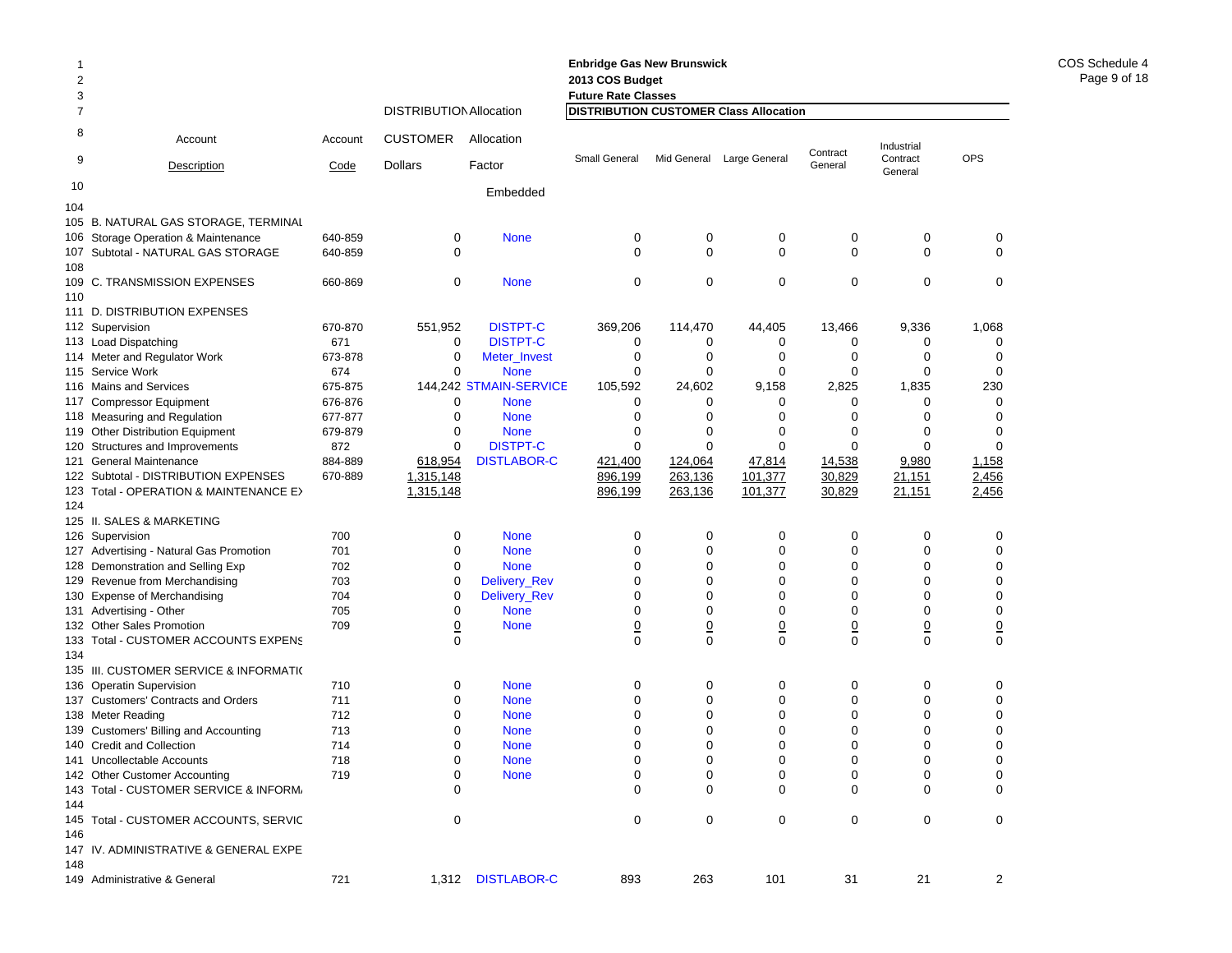| 1          |                                                 |         |                                |                            | <b>Enbridge Gas New Brunswick</b>      |                 |                 |                 |                     |                 |
|------------|-------------------------------------------------|---------|--------------------------------|----------------------------|----------------------------------------|-----------------|-----------------|-----------------|---------------------|-----------------|
| 2          |                                                 |         |                                |                            | 2013 COS Budget                        |                 |                 |                 |                     |                 |
| 3          |                                                 |         |                                |                            | <b>Future Rate Classes</b>             |                 |                 |                 |                     |                 |
| 7          |                                                 |         | <b>DISTRIBUTION Allocation</b> |                            | DISTRIBUTION CUSTOMER Class Allocation |                 |                 |                 |                     |                 |
| 8          | Account                                         | Account | <b>CUSTOMER</b>                | Allocation                 |                                        |                 |                 | Contract        | Industrial          |                 |
| 9          | Description                                     | Code    | <b>Dollars</b>                 | Factor                     | Small General                          | Mid General     | Large General   | General         | Contract<br>General | <b>OPS</b>      |
| 10         |                                                 |         |                                | Embedded                   |                                        |                 |                 |                 |                     |                 |
|            | 150 Special Services                            | 722     | 215,002                        | <b>DISTLABOR-C</b>         | 146,379                                | 43,095          | 16,609          | 5,050           | 3,467               | 402             |
| 151        | Insurance                                       | 723     | 215,893                        | <b>DISTPT-C</b>            | 144,413                                | 44,774          | 17,369          | 5,267           | 3,652               | 418             |
|            | 152 Injuries & Damages                          | 724     | 0                              | <b>DISTLABOR-C</b>         | 0                                      | 0               | 0               | 0               | 0                   | $\mathbf 0$     |
|            | 153 Employee Pensions and Benefits              | 725     | 493,990                        | <b>DISTLABOR-C</b>         | 336,322                                | 99,016          | 38,161          | 11,603          | 7,965               | 924             |
|            | 154 Other Admin & Gen Expenses                  | 728     | 733,141                        | <b>DISTLABOR-C</b>         | 499,142                                | 146,952         | 56,635          | 17,221          | 11,821              | 1,372           |
|            | 155 Admin & Gen Expenses Transferred            | 729     |                                | (930,194) IST-TRANSFER-(   | (633,938)                              | (187, 121)      | (72, 140)       | (21, 932)       | (15,063)            | $\overline{0}$  |
| 157        | 156 Subtotal - O&M Accounts 721-729             |         | 729,144                        |                            | 493,211                                | 146,979         | 56,734          | 17,240          | 11,862              | 3,119           |
| 158<br>159 | TOTAL - OPERATING EXPENSES (Excl [              |         | 2,044,292                      |                            | 1,389,410                              | 410,116         | 158,111         | 48,069          | 33,013              | 5,575           |
|            | 160 VI. DEPRECIATION EXPENSE                    |         |                                |                            |                                        |                 |                 |                 |                     |                 |
|            | 161 Intangible Plant                            | 403     | 0                              | <b>DISTPT-C_INT</b>        | 0                                      | 0               | 0               | 0               | 0                   | 0               |
|            | 162 Production Plant                            | 403     | $\mathbf 0$                    | <b>None</b>                | 0                                      | $\mathbf 0$     | $\mathbf 0$     | 0               | $\mathbf 0$         | $\mathbf 0$     |
|            | 163 Local Storage Plant                         | 403     | $\mathbf 0$                    | <b>None</b>                | $\mathbf 0$                            | $\mathbf 0$     | $\mathbf 0$     | 0               | 0                   | $\mathbf 0$     |
|            | 164 Transmission Plant                          | 403     | $\mathbf 0$                    | <b>None</b>                | $\mathbf 0$                            | $\Omega$        | $\Omega$        | 0               | 0                   | $\mathbf 0$     |
|            | 165 Mains                                       | 404     | 1,302,667                      | <b>MainsCustomer</b>       | 1,066,509                              | 174,246         | 48,793          | 10,409          | 1,084               | 1,626           |
|            | 166 Development O&M                             | 404     | 1,758,756                      | <b>DISTPT-C</b>            | 1,176,451                              | 364,751         | 141,493         | 42,907          | 29,749              | 3,405           |
|            | 167 Services                                    | 404     | 2,174,332                      | Service_Invest             | 1,416,521                              | 445,256         | 190,675         | 66,032          | 51,693              | 4,156           |
|            | 168 Meters                                      | 404     | 825,233                        | Meter_Invest               | 286,754                                | 325,875         | 137,647         | 40,338          | 31,578              | 3,042           |
|            | 169 Distr Other                                 | 404     | 315,536                        | <b>DISTPT-C</b>            | 211,066                                | 65,440          | 25,385          | 7,698           | 5,337               | 611             |
|            | 170 General Plant                               | 404     | 184,204                        | <b>DISTLABOR-C</b>         | 125,411                                | 36,922          | 14,230          | 4,327           | 2,970               | 345             |
| 171        | Amort Ltd-Term Elect/Gas Plant                  | 404     | 66,426                         | <b>DISTPT-C</b>            | 44,433                                 | 13,776          | 5,344           | 1,621           | 1,124               | 129             |
|            | 172 Adjustment                                  |         | $\Omega$                       | <b>DISTPT-C</b>            | $\overline{0}$                         | $\overline{0}$  | <u>0</u>        | <u>0</u>        | $\overline{0}$      | $\overline{0}$  |
|            | 173 Total - DEPRECIATION EXPENSE                | 403-404 | 6,627,153                      |                            | 4,327,144                              | 1,426,265       | 563,566         | 173,331         | 123,535             | 13,313          |
| 174        |                                                 |         |                                |                            |                                        |                 |                 |                 |                     |                 |
|            | 175 VII. TAXES OTHER THAN INCOME TAXE           |         |                                |                            |                                        |                 |                 |                 |                     |                 |
| 176        |                                                 |         |                                |                            |                                        |                 |                 |                 |                     |                 |
|            | 177 Property Tax- Plant                         |         | 483,194                        | PropertyTax-C              | 395,597                                | 64,632          | 18,099          | 3,861           | 402                 | 603             |
| 178        | <b>Distribution Tax</b>                         |         | 0                              | <b>RATEBASE</b>            | 0                                      | 0               | 0               | 0               | 0                   | $\mathbf 0$     |
|            | 179 Payroll related                             |         | 0                              | <b>DISTLABOR-C</b>         | $\mathbf 0$                            | $\mathbf 0$     | $\Omega$        | $\Omega$        | $\Omega$            | $\mathbf 0$     |
|            | 180 Other taxes                                 |         | 0                              | <b>DISTPT-C</b>            | 0                                      | $\mathbf 0$     | 0               | $\mathbf 0$     | 0                   | $\mathbf 0$     |
| 181        | Property Tax- Gas                               |         | 0                              | <b>None</b>                | 0                                      | $\overline{0}$  | 0               | $\overline{0}$  | $\overline{0}$      | $\overline{0}$  |
|            | 182 Total Taxes Other Than Income Taxes         | 408     | 483,194                        |                            | 395,597                                | 64,632          | 18,099          | 3,861           | 402                 | 603             |
| 183        |                                                 |         |                                |                            |                                        |                 |                 |                 |                     |                 |
|            | 184 B. Franchise and Revenue Taxes              |         |                                |                            |                                        |                 |                 |                 |                     |                 |
|            | 185 Gross Receipts Tax<br>186 GRT- Uncoll Rider |         | 0<br>0                         | <b>None</b><br><b>None</b> | 0                                      | 0<br>0          | 0               | 0               | 0                   | 0               |
|            |                                                 |         |                                |                            | $\overline{0}$                         |                 | 0               | $\overline{0}$  | $\overline{0}$      | $\overline{0}$  |
| 188        | 187 Subtotal- Franchise and Gross Receipts Ta   |         | 0                              |                            | 0                                      | 0               | 0               | 0               | 0                   | 0               |
|            | 189 C. Income Tax Expense                       |         |                                |                            |                                        |                 |                 |                 |                     |                 |
|            | 190 State Income Tax expense                    |         | 0                              | PreTax-Dist-C              | 0                                      | 0               | 0               | 0               | 0                   | 0               |
|            | 191 Federal Income Tax expense                  |         | $\overline{0}$                 | PreTax-Dist-C              | $\underline{0}$                        | $\underline{0}$ | $\underline{0}$ | $\underline{0}$ | $\underline{0}$     | $\overline{0}$  |
|            | 192 Subtotal- Income tax expense                |         | $\overline{0}$                 |                            | $\overline{0}$                         | $\underline{0}$ | $\overline{0}$  | $\underline{0}$ | $\overline{0}$      | $\underline{0}$ |
|            | 193 Total- TAX EXPENSE                          |         | 483,194                        |                            | 395,597                                | 64,632          | 18,099          | 3,861           | 402                 | 603             |
| 194        |                                                 |         |                                |                            |                                        |                 |                 |                 |                     |                 |
|            | 195 TOTAL EXPENSES                              |         | 9,222,780                      |                            | 6,157,729                              | 1,915,145       | 745,257         | 226,923         | 158,102             | 19,623          |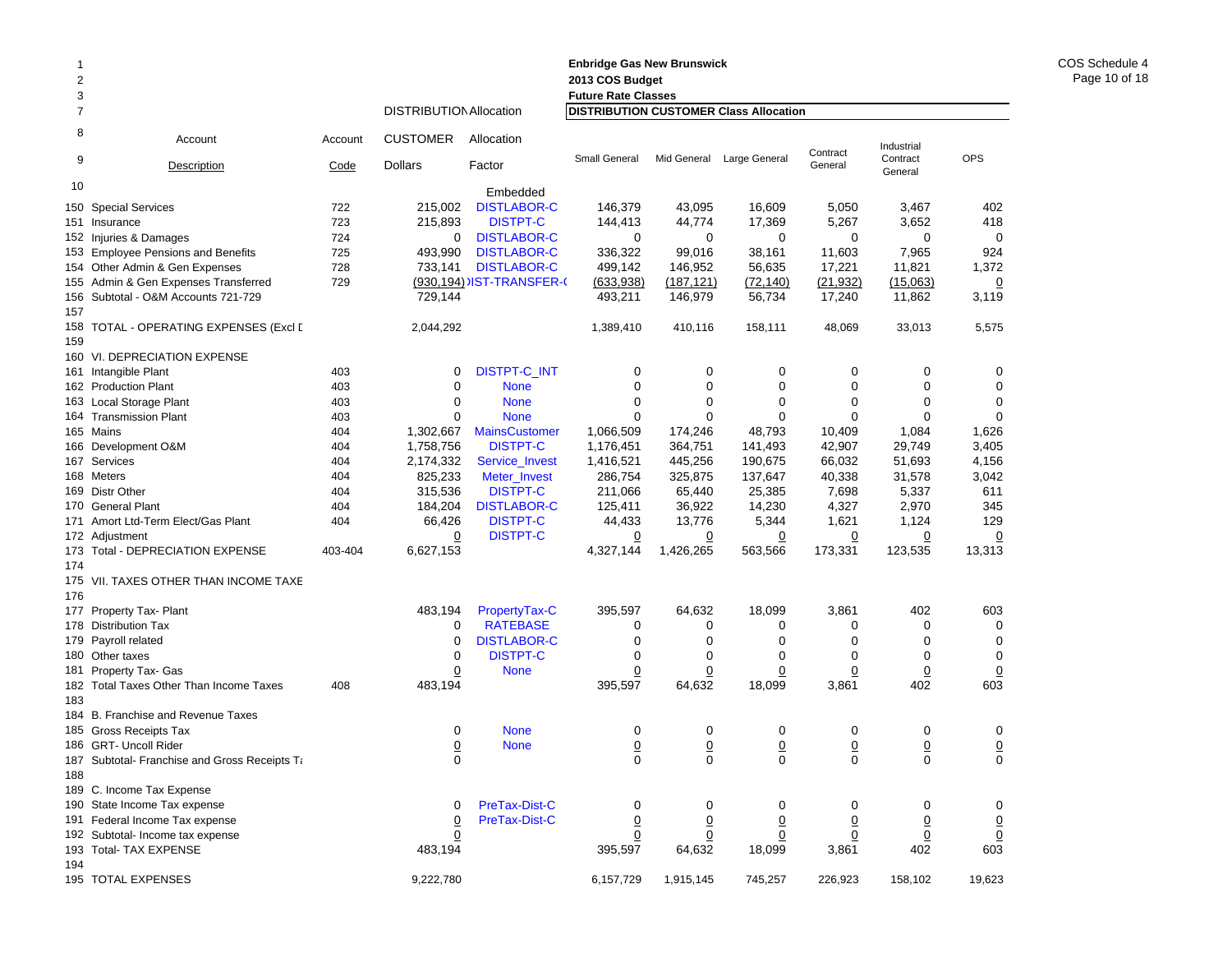| 1<br>2<br>3 |                                                                                       |         |                                |                     | <b>Enbridge Gas New Brunswick</b><br>2013 COS Budget<br><b>Future Rate Classes</b> |                |                |                |                     |                            |
|-------------|---------------------------------------------------------------------------------------|---------|--------------------------------|---------------------|------------------------------------------------------------------------------------|----------------|----------------|----------------|---------------------|----------------------------|
| 7           |                                                                                       |         | <b>DISTRIBUTION Allocation</b> |                     | DISTRIBUTION CUSTOMER Class Allocation                                             |                |                |                |                     |                            |
| 8           | Account                                                                               | Account | <b>CUSTOMER</b>                | Allocation          |                                                                                    |                |                | Contract       | Industrial          |                            |
| 9           | Description                                                                           | Code    | <b>Dollars</b>                 | Factor              | <b>Small General</b>                                                               | Mid General    | Large General  | General        | Contract<br>General | <b>OPS</b>                 |
| 10          |                                                                                       |         |                                | Embedded            |                                                                                    |                |                |                |                     |                            |
| 196         |                                                                                       |         |                                |                     |                                                                                    |                |                |                |                     |                            |
| 197         | V. REVENUES at Present Rates<br>198 Retail Revenue                                    | 520     | 20,158,229                     | Delivery_Rev        | 5,656,087                                                                          | 5,126,301      | 3,468,552      | 2,320,601      | 3,539,733           | 46,957                     |
|             | 199 Commercial Sales                                                                  | 521     | 0                              | <b>Delivery_Rev</b> | 0                                                                                  | 0              | 0              | 0              | 0                   | 0                          |
|             | 200 Industrial Sales                                                                  | 522     | 0                              | Delivery_Rev        | 0                                                                                  | 0              | $\mathbf 0$    | 0              | 0                   | 0                          |
|             | 201 Other Sales                                                                       | 529     | 79,970                         | <b>Delivery_Rev</b> | 22,438                                                                             | 20,337         | 13,760         | 9,206          | 14,043              | 186                        |
|             | 202 Late Payment Penalties                                                            | 560     |                                | 0 'ENALTY_CHARG     | 0                                                                                  | 0              | 0              | 0              | 0                   | 0                          |
|             | 203 Revenue from Service Work                                                         | 561     | 80,333                         | Delivery_Rev        | 22,540                                                                             | 20,429         | 13,823         | 9,248          | 14,106              | 187                        |
|             | 204 Transportation Revenue                                                            | 570     | 0                              | Delivery_Rev        | 0                                                                                  | 0              | 0              | 0              | 0                   | 0                          |
|             | 205 Miscellaneous Operating Revenue                                                   | 579     | 0                              | Delivery_Rev        | $\mathbf 0$                                                                        | 0              | $\mathbf 0$    | 0              | 0                   | 0                          |
|             | 206 Other Revenue                                                                     |         | 19,990                         | Delivery_Rev        | 5,609                                                                              | 5,083          | 3,440          | 2,301          | 3,510               | 47                         |
|             | 207 Rent from Gas Ppty / Other Rev                                                    |         | 3,738                          | <b>DISTPT-C</b>     | 2,500                                                                              | 775            | 301            | 91             | 63                  | $\overline{1}$             |
| 208         | Subtotal Gas Revenues, net                                                            |         | 20,342,260                     |                     | 5,709,174                                                                          | 5,172,925      | 3,499,875      | 2,341,447      | 3,571,455           | 47,384                     |
| 209         |                                                                                       |         | 0                              | <b>RATEBASE</b>     | 0                                                                                  | $\mathbf 0$    | $\mathbf 0$    | $\mathbf 0$    | 0                   | 0                          |
| 211         | 210 Non-Operating Income<br>Non-Operating Income                                      |         | $\underline{0}$                | <b>RATEBASE</b>     | $\overline{0}$                                                                     | $\overline{0}$ | $\overline{0}$ | <u>0</u>       | $\underline{0}$     |                            |
| 212         | <b>Total Non-Oper Income</b>                                                          |         | 0                              |                     | $\mathbf 0$                                                                        | $\mathbf 0$    | $\mathbf 0$    | $\mathbf 0$    | $\mathbf 0$         | $\overline{0}$<br>$\Omega$ |
| 213         |                                                                                       |         |                                |                     |                                                                                    |                |                |                |                     |                            |
| 214         | <b>Total Revenue</b>                                                                  |         | 20,342,260                     |                     | 5,709,174                                                                          | 5,172,925      | 3,499,875      | 2,341,447      | 3,571,455           | 47,384                     |
| 215         |                                                                                       |         |                                |                     |                                                                                    |                |                |                |                     |                            |
|             | 216 Total Expenses                                                                    |         | 9,222,780                      |                     | 6,157,729                                                                          | 1,915,145      | 745,257        | 226,923        | 158,102             | 19,623                     |
| 217         |                                                                                       |         |                                |                     |                                                                                    |                |                |                |                     |                            |
|             | 218 NET INCOME at Present Rates                                                       |         | 11,119,481                     |                     | (448,555)                                                                          | 3,257,780      | 2,754,618      | 2,114,524      | 3,413,353           | 27,761                     |
| 219         |                                                                                       |         |                                |                     |                                                                                    |                |                |                |                     |                            |
| 220         | <b>Tariff Revenue Requirements</b>                                                    |         | 9,058,738                      |                     | 6,110,250                                                                          | 1,873,604      | 717,373        | 208,378        | 129,890             | 19,242                     |
| 221         |                                                                                       |         |                                |                     |                                                                                    |                |                |                |                     |                            |
| 223         | 222 SUMMARY<br>Revenues                                                               |         |                                |                     |                                                                                    |                |                |                |                     |                            |
|             | 224 Gas revenues                                                                      |         | 20,342,260                     |                     | 5,709,174                                                                          | 5,172,925      | 3,499,875      | 2,341,447      | 3,571,455           | 47,384                     |
|             | 225 Non-operating income                                                              |         | <u>0</u>                       |                     | <u>0</u>                                                                           | $\overline{0}$ | $\overline{0}$ | $\overline{0}$ | <u>0</u>            |                            |
|             | 226 Total revenues                                                                    |         | 20,342,260                     |                     | 5,709,174                                                                          | 5,172,925      | 3,499,875      | 2,341,447      | 3,571,455           | 47,384                     |
| 227         |                                                                                       |         |                                |                     |                                                                                    |                |                |                |                     |                            |
|             | 228 Operating Expenses                                                                |         |                                |                     |                                                                                    |                |                |                |                     |                            |
|             | 229 Production Expenses                                                               |         | 68,140                         |                     | 45,579                                                                             | 14,132         | 5,482          | 1,662          | 1,153               | 132                        |
|             | 230 Natural Gas Storage, Terminaling & Proc.                                          |         | 0                              |                     | 0                                                                                  | 0              | 0              | 0              | 0                   | 0                          |
| 231         | <b>Transmission Expenses</b>                                                          |         | 0                              |                     | 0                                                                                  | 0              | 0              | 0              | 0                   | 0                          |
|             | 232 Distribution Expenses                                                             |         | 1,315,148                      |                     | 896,199                                                                            | 263,136        | 101,377        | 30,829         | 21,151              | 2,456                      |
|             | 233 Total Operating Expenses                                                          |         | 1,383,288                      |                     | 941,778                                                                            | 277,268        | 106,858        | 32,492         | 22,303              | 2,588                      |
| 234         |                                                                                       |         |                                |                     |                                                                                    |                |                |                |                     |                            |
|             | 235 Customer Accounts, Services, & Sales Exp<br>236 Administrative & General Expenses |         | 0<br>729,144                   |                     | $\mathbf 0$<br>493,211                                                             | 0<br>146,979   | 0<br>56,734    | 0<br>17,240    | 0<br>11,862         | 0<br>3,119                 |
|             | 237 Depreciation Expense                                                              |         | 6,627,153                      |                     | 4,327,144                                                                          | 1,426,265      | 563,566        | 173,331        | 123,535             | 13,313                     |
|             | 238 Taxes other than Income, GRT                                                      |         | 483,194                        |                     | 395,597                                                                            | 64,632         | 18,099         | 3,861          | 402                 | 603                        |
|             | 239 Total Other Expenses                                                              |         | 7,839,492                      |                     | 5,215,951                                                                          | 1,637,877      | 638,399        | 194,432        | 135,799             | 17,035                     |
| 240         |                                                                                       |         |                                |                     |                                                                                    |                |                |                |                     |                            |
|             | 241 Income tax expense                                                                |         | 0                              |                     | 0                                                                                  | 0              | 0              | 0              | 0                   | 0                          |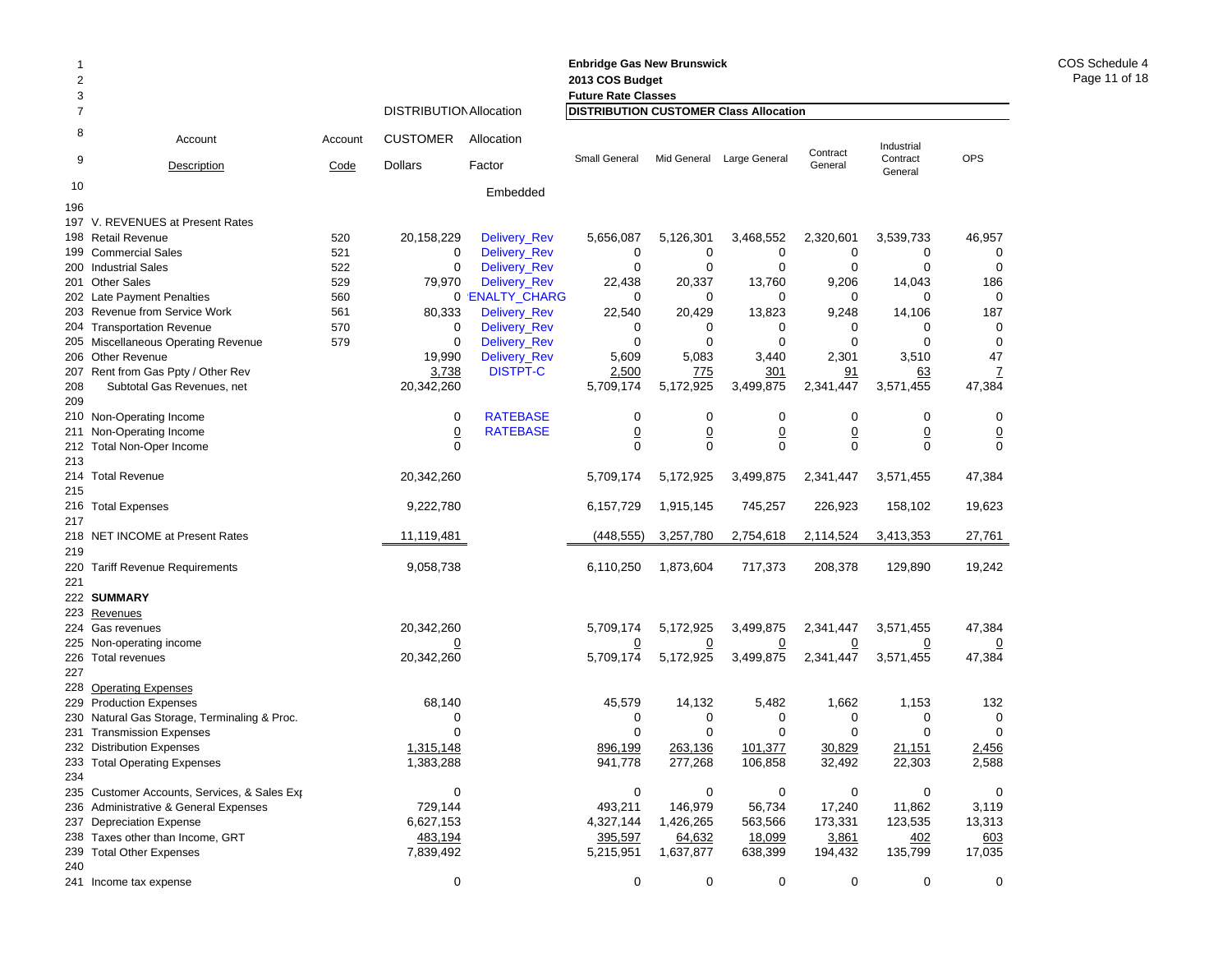| $\overline{2}$<br>3 |                                                      |         |                                |             | <b>Enbridge Gas New Brunswick</b><br>2013 COS Budget<br><b>Future Rate Classes</b> |                             |                           |                           |                     |                          |
|---------------------|------------------------------------------------------|---------|--------------------------------|-------------|------------------------------------------------------------------------------------|-----------------------------|---------------------------|---------------------------|---------------------|--------------------------|
| $\overline{7}$      |                                                      |         | <b>DISTRIBUTION Allocation</b> |             | <b>DISTRIBUTION CUSTOMER Class Allocation</b>                                      |                             |                           |                           |                     |                          |
| 8                   | Account                                              | Account | <b>CUSTOMER</b>                | Allocation  |                                                                                    |                             |                           | Contract                  | Industrial          |                          |
| 9                   | Description                                          | Code    | <b>Dollars</b>                 | Factor      | Small General                                                                      |                             | Mid General Large General | General                   | Contract<br>General | <b>OPS</b>               |
| 10                  |                                                      |         |                                | Embedded    |                                                                                    |                             |                           |                           |                     |                          |
| 244                 | 242 Gross receipts tax expense<br>243 Total expenses |         | <u>0</u><br>9,222,780          |             | $\overline{0}$<br>6,157,729                                                        | $\overline{0}$<br>1,915,145 | $\overline{0}$<br>745,257 | $\overline{0}$<br>226,923 | <u>0</u><br>158,102 | $\overline{0}$<br>19,623 |
| 246                 | 245 NET INCOME at Present Rates                      |         | 11,119,481                     |             | (448, 555)                                                                         | 3,257,780                   | 2,754,618                 | 2,114,524                 | 3,413,353           | 27,761                   |
| 248                 | 247 Total Rate Base                                  |         | 168,719,942                    |             | 113,259,238                                                                        | 34,793,271                  | 13,458,751                | 4,072,590                 | 2,811,225           | 324,867                  |
| 250                 | 249 Return at Present Rates                          |         |                                |             |                                                                                    |                             |                           |                           |                     |                          |
| 252                 | 251 REVENUE REQUIREMENTS                             |         |                                |             |                                                                                    |                             |                           |                           |                     |                          |
|                     | 253 Target ROR<br>254 Using Target for System        |         | 7.94%                          |             | 7.94%                                                                              | 7.94%                       | 7.94%                     | 7.94%                     | 7.94%               | 7.94%                    |
| 256                 | 255 Rate Base                                        | 391,531 | 168,719,942                    |             | 113,259,238                                                                        | 34,793,271                  | 13,458,751                | 4,072,590                 | 2,811,225           | 324,867                  |
|                     | 257 Operating expenses                               | 156,757 | 2,112,432                      |             | 1,434,989                                                                          | 424.247                     | 163,592                   | 49,731                    | 34,165              | 5,707                    |
|                     | 258 Depreciation expense                             | 22,095  | 6,627,153                      |             | 4,327,144                                                                          | 1,426,265                   | 563,566                   | 173,331                   | 123,535             | 13,313                   |
|                     | 259 Additional Bad Debt expense                      |         | $\Omega$                       | <b>None</b> | $\Omega$                                                                           | 0                           | $\Omega$                  | $\Omega$                  | 0                   | 0                        |
|                     | 260 Taxes other than Income, GRT                     | 19,364  | 483,194                        |             | 395,597                                                                            | 64,632                      | 18,099                    | 3,861                     | 402                 | 603                      |
| 262                 | 261 Operating expenses to recover                    | 198,216 | 9,222,780                      |             | 6,157,729                                                                          | 1,915,145                   | 745,257                   | 226,923                   | 158,102             | 19,623                   |
| 264                 | 263 Target Return on Rate Base- After taxes          | 35,915  | 13,396,363                     |             | 8,992,784                                                                          | 2,762,586                   | 1,068,625                 | 323,364                   | 223,211             | 25,794                   |
|                     | 265 Income taxes to recover                          | 13,559  | $\mathbf 0$                    | 0.0%        | $\mathbf 0$                                                                        | 0                           | 0                         | 0                         | 0                   | 0                        |
|                     | 266 Subtotal- Rev Reg before GRT                     | 247,690 | 22,619,143                     |             | 15,150,513                                                                         | 4,677,731                   | 1,813,882                 | 550,287                   | 381,314             | 45,417                   |
|                     | 267 GRT needed                                       | 11,474  | $\Omega$                       |             | $\Omega$                                                                           | $\Omega$                    | $\Omega$                  | $\Omega$                  | $\Omega$            | 0                        |
|                     | 268 TOTAL REVENUE REQUIREMENT                        | 259,165 | 22,619,143                     |             | 15,150,513                                                                         | 4,677,731                   | 1,813,882                 | 550,287                   | 381,314             | 45,417                   |

COS Schedule 4 Page 12 of 18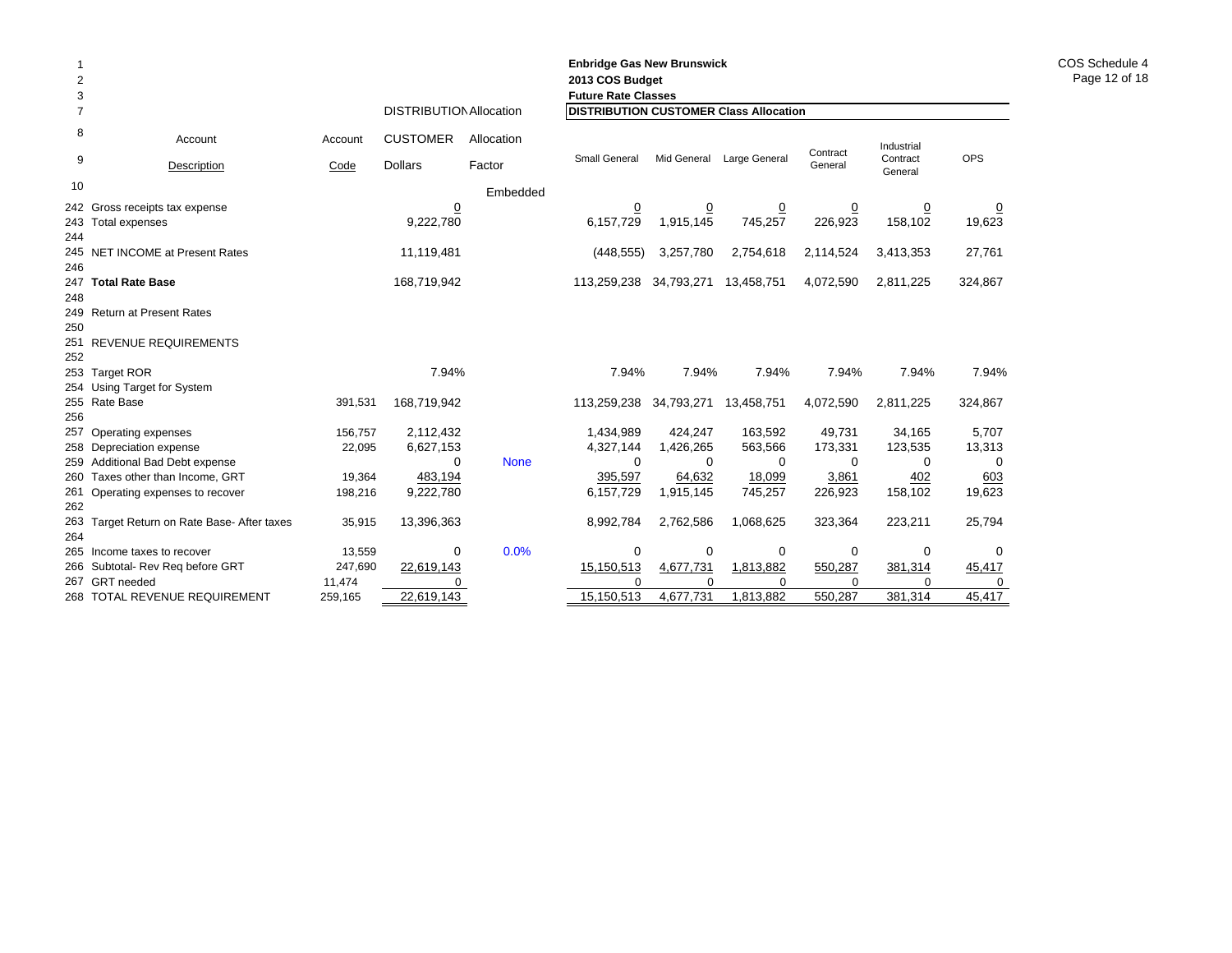|                |                                         |         |                 |                         | <b>Enbridge Gas New Brunswick</b>       |                |                           |                 |                     |                |
|----------------|-----------------------------------------|---------|-----------------|-------------------------|-----------------------------------------|----------------|---------------------------|-----------------|---------------------|----------------|
| $\overline{c}$ |                                         |         |                 |                         | 2013 COS Budget                         |                |                           |                 |                     |                |
| 3              |                                         |         |                 |                         | <b>Future Rate Classes</b>              |                |                           |                 |                     |                |
| 7              |                                         |         | <b>ONSITE</b>   | Allocation              | <b>ONSITE CUSTOMER Class Allocation</b> |                |                           |                 |                     |                |
| 8              | Account                                 | Account | <b>CUSTOMER</b> | Allocation              |                                         |                |                           | Contract        | Industrial          |                |
| 9              | Description                             | Code    | <b>Dollars</b>  | Factor                  | Small General                           |                | Mid General Large General | General         | Contract<br>General | <b>OPS</b>     |
| 10             |                                         |         |                 | Embedded                |                                         |                |                           |                 |                     |                |
|                | 12 I. GAS PLANT IN SERVICE              |         |                 |                         |                                         |                |                           |                 |                     |                |
|                | 13 Franchises & Consents                | 401     | 0               | <b>None</b>             | 0                                       | 0              | 0                         | 0               | 0                   | 0              |
|                | 14 Other Intangible Plant               | 402     | 0               | <b>None</b>             | $\mathbf 0$                             | 0              | 0                         | 0               | 0                   | $\pmb{0}$      |
|                | 15 Subtotal - INTANGIBLE ASSETS         | 401-402 | 0               |                         | $\Omega$                                | $\Omega$       | 0                         | $\mathbf 0$     | $\Omega$            | 0              |
| 16             |                                         |         |                 |                         |                                         |                |                           |                 |                     |                |
|                | 17 B. PRODUCTION PLANT                  |         |                 |                         |                                         |                |                           |                 |                     |                |
|                | 18 Production Plant                     | 403-419 | $\overline{0}$  | <b>None</b>             | $\overline{0}$                          | $\overline{0}$ | <u>0</u>                  | $\overline{0}$  | $\underline{0}$     | $\overline{0}$ |
| 19             | Subtotal - PRODUCTION PLANT             | 403-419 | $\mathbf 0$     |                         | $\mathbf 0$                             | $\mathbf 0$    | 0                         | $\mathbf 0$     | 0                   | $\mathbf 0$    |
| 20             |                                         |         |                 |                         |                                         |                |                           |                 |                     |                |
|                | 21 C. STORAGE PLANT                     |         |                 |                         |                                         |                |                           |                 |                     |                |
|                | 22 Storage Plant                        | 440-459 | $\overline{0}$  | <b>None</b>             | $\overline{0}$                          | $\overline{0}$ | <u>0</u>                  | $\overline{0}$  | $\overline{0}$      | $\overline{0}$ |
| 23             | Subtotal - STORAGE PLANT                | 440-459 | 0               |                         | $\mathbf 0$                             | $\mathbf 0$    | $\mathbf 0$               | $\mathbf 0$     | $\mathbf 0$         | $\mathbf 0$    |
| 24             |                                         |         |                 |                         |                                         |                |                           |                 |                     |                |
|                | 25 D. TRANSMISSION PLANT                | 460-469 | $\mathbf 0$     | <b>None</b>             | $\mathbf 0$                             | $\mathbf 0$    | 0                         | $\mathbf 0$     | $\mathbf 0$         | $\mathbf 0$    |
| 26             |                                         |         |                 |                         |                                         |                |                           |                 |                     |                |
|                | 27 E. DISTRIBUTION PLANT                |         |                 |                         |                                         |                |                           |                 |                     |                |
|                | 28 Land and Land Rights                 | 470     | 0               | <b>None</b>             | 0                                       | 0              | 0                         | $\mathbf 0$     | 0                   | 0              |
|                | 29 Structures and Improvements          | 472     | 0               | <b>None</b>             | $\mathbf 0$                             | 0              | 0                         | $\mathbf 0$     | 0                   | 0              |
|                | 30 Services                             | 473     | 0               | <b>None</b>             | 0                                       | 0              | 0                         | $\mathbf 0$     | $\mathbf 0$         | 0              |
|                | 31 Regulators and Meter Installations   | 474     | 0               | <b>None</b>             | $\mathbf 0$                             | 0              | 0                         | 0               | 0                   | 0              |
|                | 32 Mains                                | 475     | 0               | <b>None</b>             | $\mathbf 0$                             | 0              | 0                         | $\mathbf 0$     | $\mathbf 0$         | $\mathbf 0$    |
|                | 33 Compressor Equipment                 | 476     | 0               | <b>None</b>             | $\mathbf 0$                             | 0              | 0                         | $\mathbf 0$     | $\mathbf 0$         | 0              |
|                | 34 Meas. & Reg. Stat. Equip. - General  | 477     | 0               | Meter_Invest            | $\mathbf 0$                             | 0              | 0                         | $\mathbf 0$     | $\mathbf 0$         | 0              |
|                | 35 Meters                               | 478     | 0               | Meter_Invest_Res        | 0                                       | 0              | 0                         | $\mathbf 0$     | $\mathbf 0$         | 0              |
|                | 36 Other Distribution Equipment         | 479     | 0               | <b>None</b>             | $\mathbf 0$                             | 0              | 0                         | $\mathbf 0$     | 0                   | 0              |
| 37             | Development O&M                         | 479     | $\overline{0}$  | <b>None</b>             | $\underline{0}$                         | $\overline{0}$ | $\overline{0}$            | $\underline{0}$ | $\overline{0}$      | $\frac{0}{0}$  |
| 38             | Subtotal - DISTRIBUTION PLANT           | 470-479 | $\Omega$        |                         | $\mathbf 0$                             | $\Omega$       | $\mathbf{0}$              | $\Omega$        | $\Omega$            |                |
| 39             |                                         |         |                 |                         |                                         |                |                           |                 |                     |                |
|                | 40 F. GENERAL PLANT                     |         |                 |                         |                                         |                |                           |                 |                     |                |
|                | 41 Land and Land Rights                 | 480     |                 | 0 ONSITELABOR-C         | $\mathbf 0$                             | 0              | 0                         | 0               | $\mathbf 0$         | 0              |
|                | 42 Structures and Improvements          | 482     |                 | (7,697) ONSITELABOR-C   | (4,647)                                 | (1,280)        | (671)                     | (522)           | (544)               | (34)           |
|                | 43 Office Furniture and Equipment       | 483     |                 | 204,067 ONSITELABOR-C   | 123,199                                 | 33,925         | 17,796                    | 13,835          | 14,418              | 894            |
|                | 44 Transportation Equipment             | 484     |                 | 715,001 ONSITELABOR-C   | 431,658                                 | 118,865        | 62,354                    | 48,476          | 50,517              | 3,132          |
|                | 45 Heavy Work Equipment                 | 485     |                 | 0 ONSITELABOR-C         | 0                                       | 0              | 0                         | 0               | 0                   | 0              |
|                | 46 Tools & Work Equipment               | 486     |                 | 370,270 ONSITELABOR-C   | 223,538                                 | 61,555         | 32,291                    | 25,103          | 26,161              | 1,622          |
| 47             | <b>Equipment on Customers' Premises</b> | 487     |                 | 0 ONSITELABOR-C         | 0                                       | 0              | 0                         | 0               | 0                   | 0              |
|                | 48 Communication Structures & Equip     | 488     |                 | 0 ONSITELABOR-C         | $\mathbf 0$                             | 0              | 0                         | $\mathbf 0$     | $\mathbf 0$         | 0              |
|                | 49 Computer Hardware & Software         | 490     |                 | 1,737,932 ONSITELABOR-C | 1,049,218                               | 288,921        | 151,562                   | 117,828         | 122.790             | 7,613          |
|                | 50 Other General Equipment              | 489     |                 | 0 ONSITELABOR-C         | 0                                       | $\overline{0}$ | $\overline{0}$            | $\mathbf 0$     | 0                   |                |
|                | 51 Subtotal - GENERAL PLANT             | 480-490 | 3,019,573       |                         | 1,822,965                               | 501,986        | 263,332                   | 204,720         | 213,342             | 13,228         |
| 52             |                                         |         |                 |                         |                                         |                |                           |                 |                     |                |
|                | 53 TOTAL UTILITY PLANT                  |         | 3,019,573       |                         | 1,822,965                               | 501,986        | 263,332                   | 204,720         | 213,342             | 13,228         |
| 54             |                                         |         |                 |                         |                                         |                |                           |                 |                     |                |
|                | 55 II. DEPRECIATION RESERVE             |         |                 |                         |                                         |                |                           |                 |                     |                |
|                | 56 Intangible Plant                     |         |                 | 0 ONSITEPT-C_INT        | 0                                       | 0              | 0                         | 0               | 0                   | 0              |
|                | 57 Production Plant                     |         | 0               | <b>None</b>             | 0                                       | 0              | 0                         | 0               | 0                   | 0              |
|                | 58 Local Storage Plant                  |         | 0               | <b>None</b>             | $\mathbf 0$                             | 0              | 0                         | $\mathbf 0$     | 0                   | 0              |

COS Schedule 4 Page 13 of 18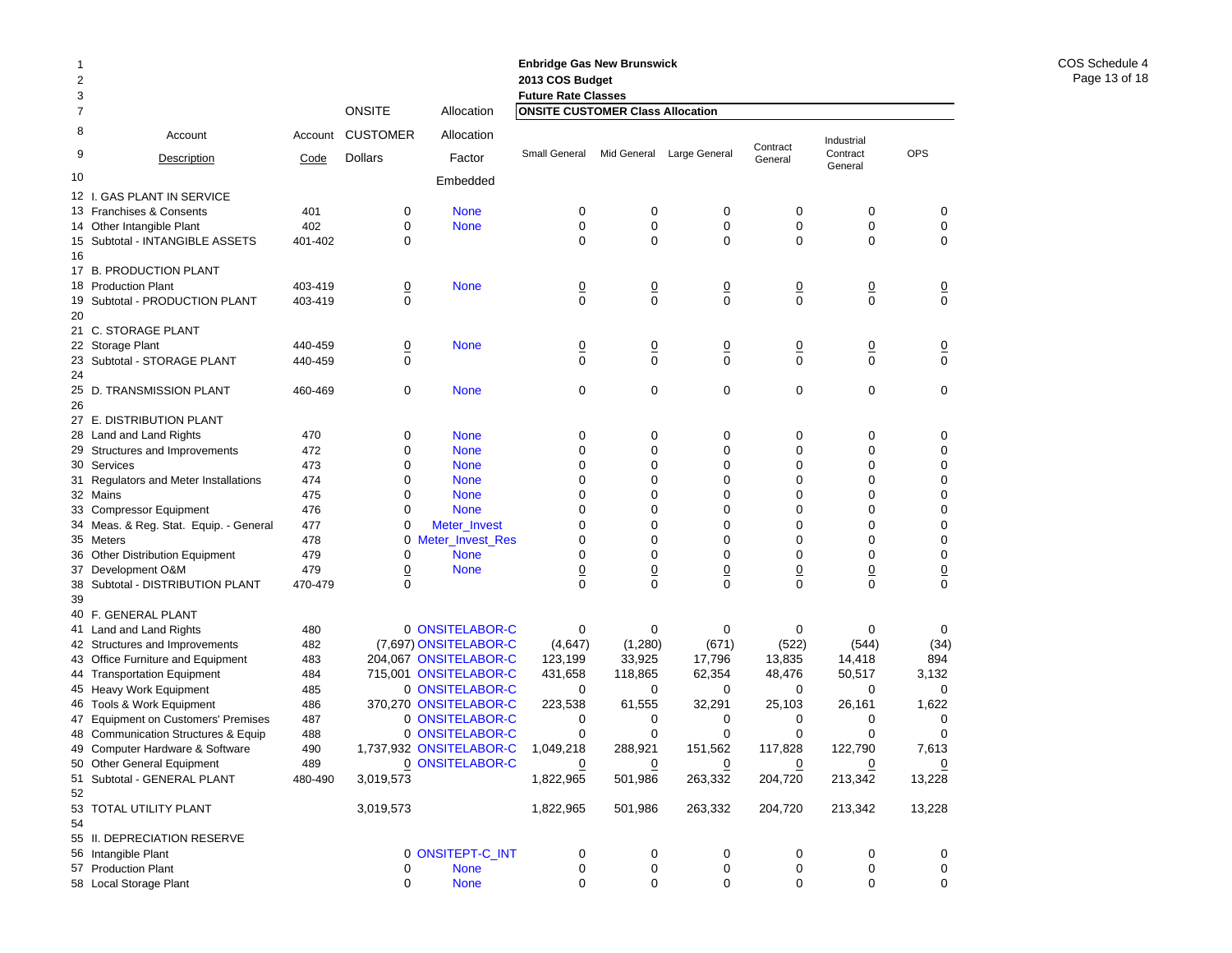| 1              |                                                                |         |                 |                       | <b>Enbridge Gas New Brunswick</b>       |                 |                 |                 |                     |                 |
|----------------|----------------------------------------------------------------|---------|-----------------|-----------------------|-----------------------------------------|-----------------|-----------------|-----------------|---------------------|-----------------|
| $\overline{c}$ |                                                                |         |                 |                       | 2013 COS Budget                         |                 |                 |                 |                     |                 |
| 3              |                                                                |         |                 |                       | <b>Future Rate Classes</b>              |                 |                 |                 |                     |                 |
| 7              |                                                                |         | <b>ONSITE</b>   | Allocation            | <b>ONSITE CUSTOMER Class Allocation</b> |                 |                 |                 |                     |                 |
| 8              | Account                                                        | Account | <b>CUSTOMER</b> | Allocation            |                                         |                 |                 | Contract        | Industrial          |                 |
| 9              | Description                                                    | Code    | <b>Dollars</b>  | Factor                | Small General                           | Mid General     | Large General   | General         | Contract<br>General | <b>OPS</b>      |
| 10             |                                                                |         |                 | Embedded              |                                         |                 |                 |                 |                     |                 |
| 59             | <b>Transmission Plant</b>                                      |         | 0               | <b>None</b>           | 0                                       | 0               | 0               | $\mathbf 0$     | 0                   | 0               |
| 60             | Mains                                                          |         | $\Omega$        | <b>None</b>           | 0                                       | 0               | 0               | $\Omega$        | $\mathbf 0$         | $\mathbf 0$     |
| 61             | Development O&M                                                |         | 0               | <b>None</b>           | 0                                       | 0               | 0               | 0               | 0                   | $\mathbf 0$     |
|                | 62 Services                                                    |         | $\Omega$        | <b>None</b>           | $\Omega$                                | 0               | 0               | $\Omega$        | 0                   | $\mathbf 0$     |
|                | 63 Meters                                                      |         | 0               | Meter_Invest          | $\mathbf 0$                             | 0               | $\mathbf 0$     | $\mathbf 0$     | 0                   | $\mathbf 0$     |
| 64             | <b>Distr Other</b>                                             |         | 0               | <b>ONSITE-CxMSM</b>   | $\mathbf 0$                             | 0               | 0               | $\mathbf 0$     | $\Omega$            | $\mathbf 0$     |
|                | 65 General Plant                                               |         | 1,669,759       | <b>ONSITELABOR-C</b>  | 1,008,061                               | 277,588         | 145,617         | 113,206         | 117,974             | 7,315           |
| 66<br>67       | TOTAL - DEPRECIATION RESERVE                                   |         | 1,669,759       |                       | 1,008,061                               | 277,588         | 145,617         | 113,206         | 117,974             | 7,315           |
|                | 68 III. OTHER RATE BASE ITEMS                                  |         |                 |                       |                                         |                 |                 |                 |                     |                 |
| 69             | Gas Storage Inventory                                          |         | 0               | <b>None</b>           | 0                                       | 0               | 0               | 0               | 0                   | 0               |
|                | 70 CWIP                                                        |         | 0               | <b>ONSITEPT-C</b>     | 0                                       | 0               | 0               | $\mathbf 0$     | 0                   | $\mathbf 0$     |
| 71             | <b>Customer Deposits</b>                                       |         | 0               | <b>ONSITEPT-C</b>     | 0                                       | 0               | 0               | 0               | 0                   | $\pmb{0}$       |
|                | 72 Franchise fee                                               |         | 0               | <b>ONSITEPT-C</b>     | 0                                       | 0               | 0               | 0               | 0                   | $\mathbf 0$     |
|                | 73 Deferred development costs                                  |         | 0               | <b>ONSITEPT-C</b>     | 0                                       | 0               | 0               | $\mathbf 0$     | $\mathbf 0$         | $\mathbf 0$     |
| 74             | Deferred carrying costs                                        |         | 0               | <b>ONSITEPT-C</b>     | 0                                       | 0               | 0               | $\mathbf 0$     | 0                   | $\pmb{0}$       |
|                | 75 Deferred equity offering costs                              |         | 0               | <b>ONSITEPT-C</b>     | $\Omega$                                | $\Omega$        | 0               | $\Omega$        | $\Omega$            | $\mathbf 0$     |
|                | 76 Term deposit                                                |         | 0               | <b>ONSITEPT-C</b>     | 0                                       | 0               | 0               | 0               | $\mathbf 0$         | $\pmb{0}$       |
| 77             | Deferral account                                               |         | 0               | <b>ONSITELABOR-C</b>  | $\overline{0}$                          | $\overline{0}$  | $\overline{0}$  | $\overline{0}$  | $\overline{0}$      | $\underline{0}$ |
|                | 78 Total - OTHER RATE BASE ITEMS                               |         | 0               |                       | $\Omega$                                | $\Omega$        | $\Omega$        | $\Omega$        | $\Omega$            | $\Omega$        |
| 79             |                                                                |         |                 |                       |                                         |                 |                 |                 |                     |                 |
| 80             | IV. TOTAL RATE BASE (Excl. Working                             |         | 1,349,814       |                       | 814,904                                 | 224,399         | 117,715         | 91,514          | 95,368              | 5,913           |
| 81             | <b>Working Capital</b>                                         | 131     |                 | 632,245 NSITEO&MXGAS- | 375,679                                 | 106,532         | 56,460          | 43,587          | 46,323              | 3,664           |
| 82             |                                                                |         |                 |                       |                                         |                 |                 |                 |                     |                 |
|                | 83 V. TOTAL RATE BASE                                          |         | 1,982,059       |                       | 1,190,583                               | 330,930         | 174,175         | 135,101         | 141,692             | 9,577           |
| 84             |                                                                |         |                 |                       |                                         |                 |                 |                 |                     |                 |
|                |                                                                |         |                 |                       |                                         |                 |                 |                 |                     |                 |
|                | 85 I. OPERATION & MAINTENANCE EXI<br>86 A. PRODUCTION EXPENSES |         |                 |                       |                                         |                 |                 |                 |                     |                 |
| 87             | 1. Manufactured Gas Production                                 |         |                 |                       |                                         |                 |                 |                 |                     |                 |
| 88             | Operation Supv and Engineering                                 | 610     | 0               | <b>None</b>           | $\mathbf 0$                             | 0               | 0               | 0               | 0                   | 0               |
|                | 89 Gas Wells                                                   | 614     | 0               | <b>None</b>           | $\mathbf 0$                             | 0               | 0               | 0               | 0                   | 0               |
| 90             | <b>Other Gas Production</b>                                    | 619     | $\overline{0}$  | <b>None</b>           | <u>0</u>                                | $\overline{0}$  | <u>0</u>        | $\overline{0}$  | $\underline{0}$     | $\underline{0}$ |
| 91             | Subtotal - Production                                          | 610-619 | 0               |                       | $\mathbf 0$                             | $\mathbf 0$     | $\mathbf 0$     | 0               | 0                   | $\pmb{0}$       |
|                | 92 Supervision                                                 | 810     | 0               | <b>None</b>           | 0                                       | 0               | 0               | $\mathbf 0$     | 0                   | $\pmb{0}$       |
|                | 93 Gas Production Maintenance                                  | 814     | 0               | <b>None</b>           | $\overline{0}$                          | $\overline{0}$  | $\underline{0}$ | $\overline{0}$  | $\underline{0}$     | $\frac{0}{0}$   |
| 94             | Subtotal - O&M Accounts 617-618                                | 810-819 | <u>0</u>        | <b>None</b>           | $\underline{0}$                         | $\frac{0}{0}$   | $\underline{0}$ | $\overline{0}$  | $\frac{0}{0}$       |                 |
| 95             | Subtotal - Manufactured Gas Productic 610-819                  |         | 0               |                       | $\overline{0}$                          |                 | $\overline{O}$  | $\overline{0}$  |                     |                 |
| 96             |                                                                |         |                 |                       |                                         |                 |                 |                 |                     |                 |
|                | 97 Gas Supply Expenses                                         |         |                 |                       |                                         |                 |                 |                 |                     |                 |
|                | 98 Natural Gas Purchases                                       | 623     | 0               | <b>None</b>           | 0                                       | 0               | 0               | 0               | 0                   | 0               |
|                | 99 Gas Supply Operation                                        | 624     | 0               | <b>None</b>           | $\mathbf 0$                             | 0               | 0               | 0               | 0                   | 0               |
|                | 100 Natural Gas W/D from Storage                               | 627-628 | 0               | <b>None</b>           | $\mathbf 0$                             | 0               | 0               | 0               | 0                   | 0               |
|                | 101 Gas Used for Other Util Operations                         | 629     | 0               | <b>None</b>           | $\mathbf 0$                             | 0               | 0               | 0               | 0                   | 0               |
|                | 102 Other Gas Supply Expenses                                  |         | $\overline{0}$  | <b>None</b>           | $\underline{0}$                         | $\underline{0}$ | $\overline{0}$  | $\underline{0}$ | $\underline{0}$     | $\underline{0}$ |
|                | 103 Subtotal - PRODUCTION EXPENSES                             | 623-629 | $\Omega$        |                       | $\mathbf 0$                             | $\mathbf 0$     | $\mathbf 0$     | 0               | 0                   | 0               |
| 104            |                                                                |         |                 |                       |                                         |                 |                 |                 |                     |                 |

105 B. NATURAL GAS STORAGE, TERMI

### COS Schedule 4Page 14 of 18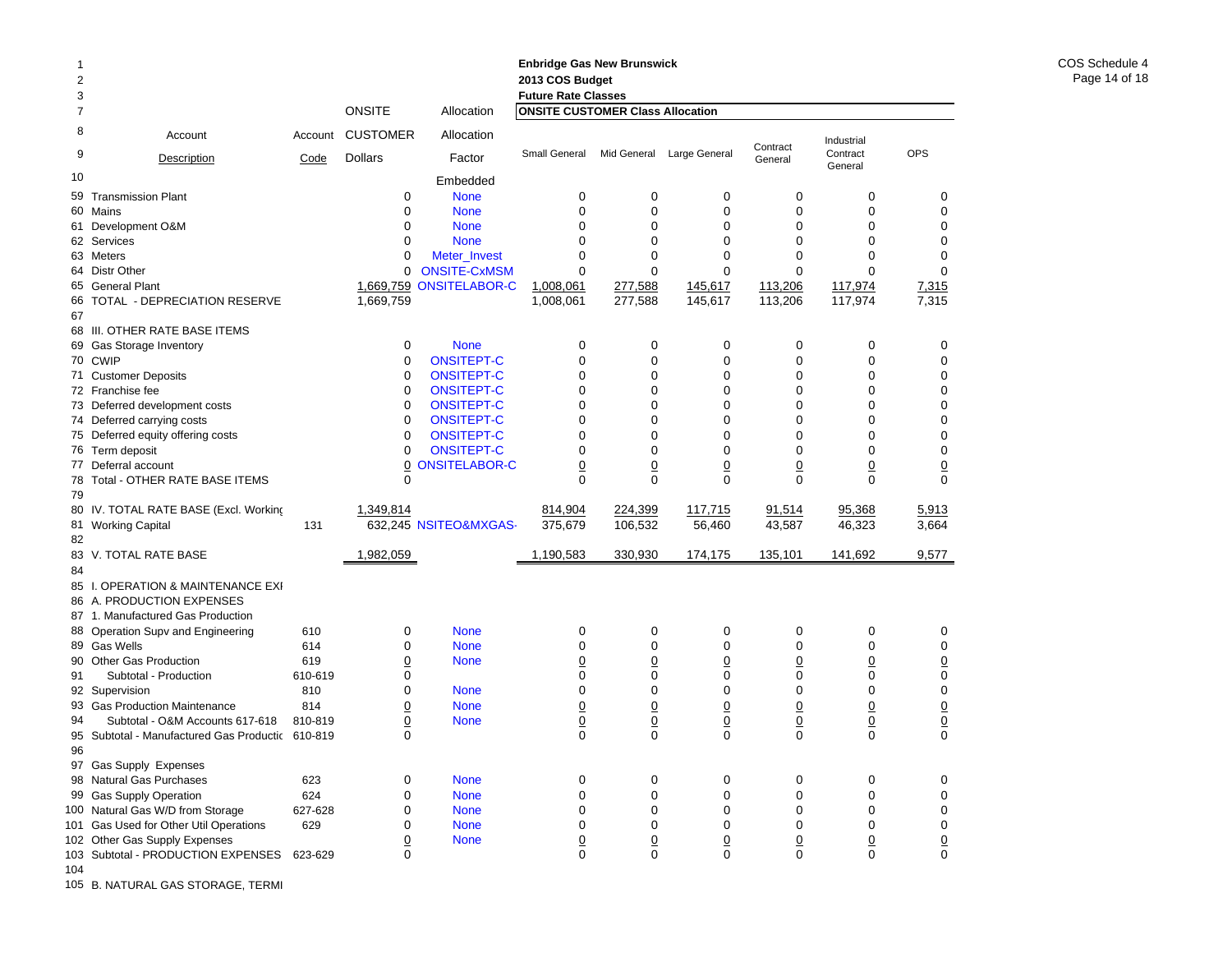| 1<br>$\overline{2}$ |                                                           |                    |                  |                                   | <b>Enbridge Gas New Brunswick</b><br>2013 COS Budget                  |                  |                            |                            |                     |                            |
|---------------------|-----------------------------------------------------------|--------------------|------------------|-----------------------------------|-----------------------------------------------------------------------|------------------|----------------------------|----------------------------|---------------------|----------------------------|
| 3<br>$\overline{7}$ |                                                           |                    | <b>ONSITE</b>    | Allocation                        | <b>Future Rate Classes</b><br><b>ONSITE CUSTOMER Class Allocation</b> |                  |                            |                            |                     |                            |
| 8                   |                                                           |                    |                  |                                   |                                                                       |                  |                            |                            |                     |                            |
|                     | Account                                                   | Account            | <b>CUSTOMER</b>  | Allocation                        |                                                                       |                  |                            | Contract                   | Industrial          |                            |
| 9                   | Description                                               | Code               | <b>Dollars</b>   | Factor                            | Small General                                                         |                  | Mid General Large General  | General                    | Contract<br>General | <b>OPS</b>                 |
| 10                  |                                                           |                    |                  | Embedded                          |                                                                       |                  |                            |                            |                     |                            |
| 106                 | Storage Operation & Maintenance                           | 640-859            | 0                | <b>None</b>                       | $\mathbf 0$                                                           | 0                | 0                          | 0                          | 0                   | 0                          |
| 107                 | Subtotal - NATURAL GAS STORAGE                            | 640-859            | 0                |                                   | $\mathbf 0$                                                           | $\mathbf 0$      | $\mathbf 0$                | $\mathbf 0$                | $\mathbf 0$         | $\mathbf 0$                |
| 108                 |                                                           |                    |                  |                                   |                                                                       |                  |                            |                            |                     |                            |
| 109                 | C. TRANSMISSION EXPENSES                                  | 660-869            | 0                | <b>None</b>                       | $\mathbf 0$                                                           | 0                | 0                          | 0                          | 0                   | $\mathbf 0$                |
| 110                 |                                                           |                    |                  |                                   |                                                                       |                  |                            |                            |                     |                            |
|                     | 111 D. DISTRIBUTION EXPENSES                              |                    |                  |                                   |                                                                       |                  |                            |                            |                     |                            |
|                     | 112 Supervision                                           | 670-870            | 0                | <b>ONSITEDistPT-C</b>             | 0                                                                     | 0                | 0                          | 0                          | 0                   | 0                          |
| 113                 | <b>Load Dispatching</b>                                   | 671                | 0<br>$\mathbf 0$ | <b>None</b>                       | $\mathbf 0$<br>$\mathbf 0$                                            | 0<br>$\mathbf 0$ | $\mathbf 0$<br>$\mathbf 0$ | $\mathbf 0$<br>$\mathbf 0$ | 0                   | $\mathbf 0$                |
| 114                 | Meter and Regulator Work                                  | 673-878            |                  | <b>None</b>                       | $\Omega$                                                              |                  | $\Omega$                   | $\Omega$                   | 0<br>$\Omega$       | $\mathbf 0$<br>$\mathbf 0$ |
| 115                 | Service Work                                              | 674                | 0                | <b>None</b>                       |                                                                       | 0                |                            |                            |                     |                            |
| 116                 | <b>Mains and Services</b>                                 | 675-875            | 0<br>0           | <b>None</b>                       | $\mathbf 0$<br>$\Omega$                                               | 0<br>$\mathbf 0$ | 0<br>0                     | 0<br>$\mathbf 0$           | 0<br>0              | $\mathbf 0$<br>$\mathbf 0$ |
| 117                 | <b>Compressor Equipment</b>                               | 676-876<br>677-877 | $\mathbf 0$      | <b>None</b>                       | $\mathbf 0$                                                           | $\mathbf 0$      | $\mathbf 0$                | $\mathbf 0$                | $\mathbf 0$         | $\mathbf 0$                |
| 118                 | <b>Measuring and Regulation</b>                           |                    | $\mathbf 0$      | Meter_Invest                      | $\mathbf 0$                                                           | $\mathbf 0$      | $\mathbf 0$                | $\mathbf 0$                | $\mathbf 0$         | $\mathbf 0$                |
| 119<br>120          | <b>Other Distribution Equipment</b>                       | 679-879<br>872     | 0                | Meter_Invest<br><b>ONSITEPT-C</b> | $\Omega$                                                              | $\Omega$         | $\Omega$                   | $\Omega$                   | $\Omega$            | $\Omega$                   |
| 121                 | Structures and Improvements<br><b>General Maintenance</b> | 884-889            |                  | 1,450,462 ONSITELABOR-C           | 875,667                                                               | 241,131          | 126,492                    | 98,338                     | 102,480             | 6,354                      |
| 122                 | Subtotal - DISTRIBUTION EXPENSES                          | 670-889            | 1,450,462        |                                   | 875,667                                                               | 241,131          | 126,492                    | 98,338                     | 102.480             | 6,354                      |
| 123                 | Total - OPERATION & MAINTENANCI                           |                    | 1,450,462        |                                   | 875,667                                                               | 241,131          | 126,492                    | 98,338                     | 102,480             | 6,354                      |
| 124                 |                                                           |                    |                  |                                   |                                                                       |                  |                            |                            |                     |                            |
|                     | 125 II. SALES & MARKETING                                 |                    |                  |                                   |                                                                       |                  |                            |                            |                     |                            |
| 126                 | Supervision                                               | 700                | 1,194,337        | <b>TOTALPLANT</b>                 | 571,689                                                               | 235.018          | 150,416                    | 93.044                     | 142,718             | 1,451                      |
| 127                 | Advertising - Natural Gas Promotion                       | 701                | 411,982          | <b>TOTALPLANT</b>                 | 197,202                                                               | 81,069           | 51,885                     | 32,095                     | 49,230              | 501                        |
| 128                 | Demonstration and Selling Exp                             | 702                | 84,963           | <b>TOTALPLANT</b>                 | 40,669                                                                | 16,719           | 10,700                     | 6,619                      | 10,153              | 103                        |
| 129                 | Revenue from Merchandising                                | 703                | 0                | <b>TOTALPLANT</b>                 | 0                                                                     | 0                | 0                          | 0                          | 0                   | 0                          |
| 130                 | <b>Expense of Merchandising</b>                           | 704                | 0                | <b>TOTALPLANT</b>                 | 0                                                                     | 0                | 0                          | $\Omega$                   | $\Omega$            | $\Omega$                   |
| 131                 | Advertising - Other                                       | 705                | 72,404           | <b>TOTALPLANT</b>                 | 34,657                                                                | 14,247           | 9,119                      | 5,641                      | 8,652               | 88                         |
| 132                 | <b>Other Sales Promotion</b>                              | 709                | $\Omega$         | <b>Incentives</b>                 | $\overline{0}$                                                        | <u>0</u>         | <u>0</u>                   | $\overline{0}$             | $\overline{0}$      | $\overline{0}$             |
| 133                 | Total - CUSTOMER ACCOUNTS EXP                             |                    | 1,763,686        |                                   | 844,218                                                               | 347,053          | 222,120                    | 137,399                    | 210,753             | 2,143                      |
| 134                 |                                                           |                    |                  |                                   |                                                                       |                  |                            |                            |                     |                            |
| 135                 | III. CUSTOMER SERVICE & INFORM.                           |                    |                  |                                   |                                                                       |                  |                            |                            |                     |                            |
| 136                 | <b>Operatin Supervision</b>                               | 710                | 349,187          | <b>Bills_All</b>                  | 285,883                                                               | 46,707           | 13,079                     | 2,790                      | 291                 | 436                        |
| 137                 | <b>Customers' Contracts and Orders</b>                    | 711                | 0                | <b>Bills All</b>                  | 0                                                                     | 0                | 0                          | 0                          | 0                   | 0                          |
| 138                 | Meter Reading                                             | 712                | 45,684           | <b>MetersRead</b>                 | 35,716                                                                | 5,835            | 2,451                      | 1,046                      | 363                 | 272                        |
| 139                 | Customers' Billing and Accounting                         | 713                | 934,578          | <b>Billing</b>                    | 701,558                                                               | 114,620          | 32,096                     | 68,472                     | 7,133               | 10,699                     |
| 140                 | <b>Credit and Collection</b>                              | 714                |                  | 0 'ENALTY_CHARG                   | 0                                                                     | 0                | 0                          | 0                          | 0                   | 0                          |
| 141                 | Uncollectable Accounts                                    | 718                | 231,390          | <b>Write-offs</b>                 | 64,116                                                                | 60,359           | 39.643                     | 26,572                     | 40,173              | 528                        |
| 142                 | <b>Other Customer Accounting</b>                          | 719                | 0                | Bills_All                         | 0                                                                     | 0                | 0                          | 0                          | 0                   | 0                          |
|                     | 143 Total - CUSTOMER SERVICE & INFO                       |                    | 1.560.839        |                                   | 1,087,274                                                             | 227,521          | 87,270                     | 98,880                     | 47,959              | 11,935                     |
| 144                 |                                                           |                    |                  |                                   |                                                                       |                  |                            |                            |                     |                            |
|                     | 145 Total - CUSTOMER ACCOUNTS, SEF                        |                    | 3,324,525        |                                   | 1,931,492                                                             | 574,574          | 309,390                    | 236,279                    | 258,712             | 14,077                     |
| 146                 |                                                           |                    |                  |                                   |                                                                       |                  |                            |                            |                     |                            |
|                     | 147 IV. ADMINISTRATIVE & GENERAL EX                       |                    |                  |                                   |                                                                       |                  |                            |                            |                     |                            |
| 148                 |                                                           |                    |                  |                                   |                                                                       |                  |                            |                            |                     |                            |
|                     | 149 Administrative & General                              | 721                |                  | 3,073 ONSITELABOR-C               | 1,855                                                                 | 511              | 268                        | 208                        | 217                 | 13                         |
|                     | 150 Special Services                                      | 722                |                  | 503,836 ONSITELABOR-C             | 304,174                                                               | 83,760           | 43,939                     | 34,159                     | 35,598              | 2,207                      |
|                     | 151 Insurance                                             | 723                | 0                | <b>ONSITEPT-C</b>                 | 0                                                                     | 0                | 0                          | 0                          | 0                   | 0                          |
|                     | 152 Injuries & Damages                                    | 724                |                  | 0 ONSITELABOR-C                   | $\pmb{0}$                                                             | 0                | 0                          | 0                          | $\pmb{0}$           | 0                          |

### COS Schedule 4 Page 15 of 18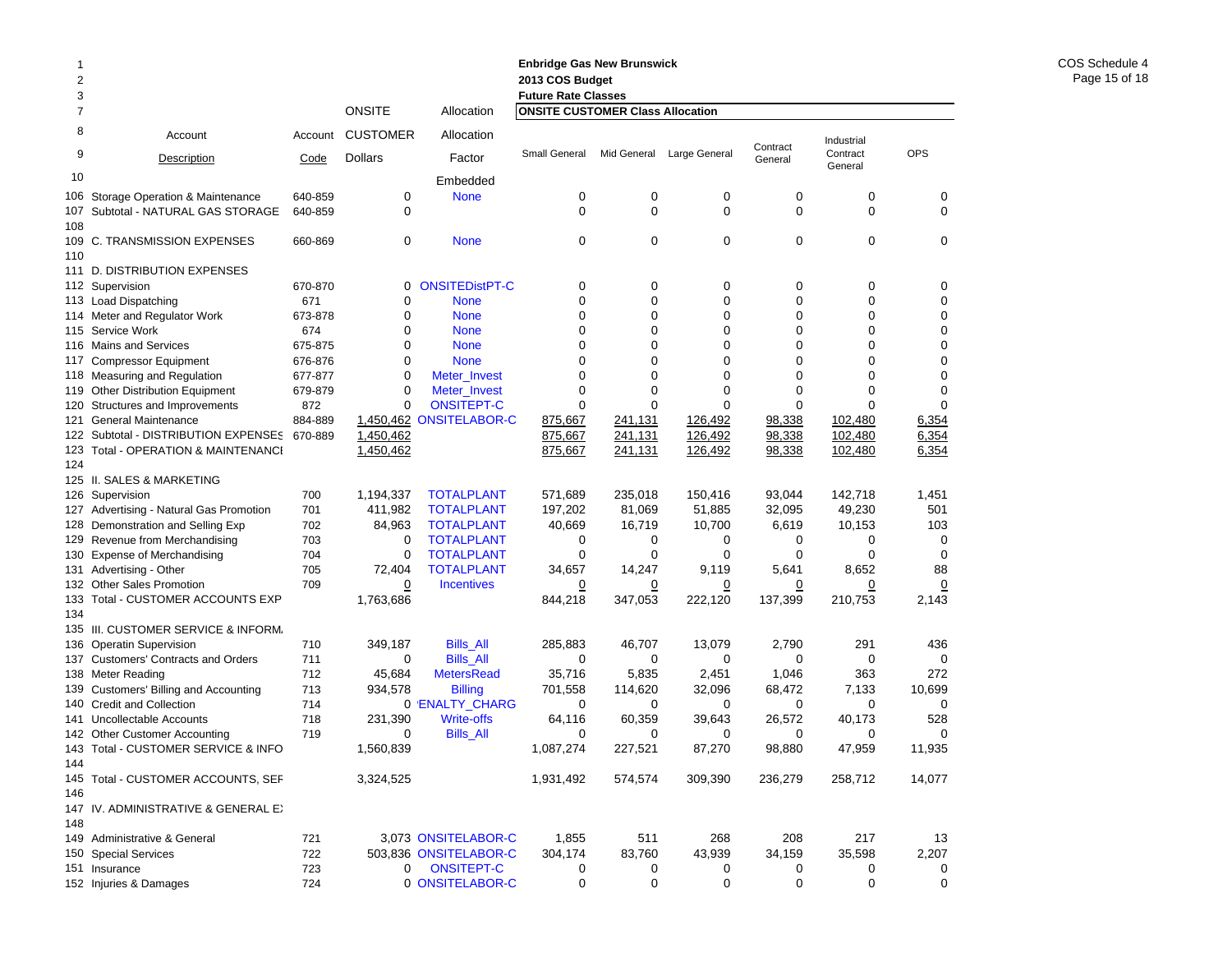| 1<br>2<br>3 |                                           |         |                 | <b>Enbridge Gas New Brunswick</b><br>2013 COS Budget<br><b>Future Rate Classes</b> |                                         |                                  |                               |                               |                               |                 |  |
|-------------|-------------------------------------------|---------|-----------------|------------------------------------------------------------------------------------|-----------------------------------------|----------------------------------|-------------------------------|-------------------------------|-------------------------------|-----------------|--|
| 7           |                                           |         | <b>ONSITE</b>   | Allocation                                                                         | <b>ONSITE CUSTOMER Class Allocation</b> |                                  |                               |                               |                               |                 |  |
| 8           | Account                                   | Account | <b>CUSTOMER</b> | Allocation                                                                         |                                         |                                  |                               |                               | Industrial                    |                 |  |
| 9           | Description                               | Code    | Dollars         | Factor                                                                             | Small General                           |                                  | Mid General Large General     | Contract<br>General           | Contract<br>General           | <b>OPS</b>      |  |
| 10          |                                           |         |                 | Embedded                                                                           |                                         |                                  |                               |                               |                               |                 |  |
|             | 153 Employee Pensions and Benefits        | 725     |                 | 1,157,621 ONSITELABOR-C                                                            | 698,874                                 | 192,448                          | 100,954                       | 78,484                        | 81,789                        | 5,071           |  |
|             | 154 Other Admin & Gen Expenses            | 728     |                 | 1,718,048 ONSITELABOR-C                                                            | 1,037,214                               | 285,615                          | 149,828                       | 116,480                       | 121,385                       | 7,526           |  |
|             | 155 Admin & Gen Expenses Transferred      | 729     |                 | (2,179,822) ISITE-TRANSFER (1,301,422)                                             |                                         | (369, 830)                       | (196, 147)                    | (151, 349)                    | (161, 073)                    | $\overline{0}$  |  |
|             | 156 Subtotal - O&M Accounts 721-729       |         | 1,202,757       |                                                                                    | 740,696                                 | 192,504                          | 98,842                        | 77,982                        | 77,916                        | 14,818          |  |
| 157         |                                           |         |                 |                                                                                    |                                         |                                  |                               |                               |                               |                 |  |
| 159         | 158 TOTAL - OPERATING EXPENSES (E:        |         | 5,977,743       |                                                                                    | 3,547,855                               | 1,008,208                        | 534,724                       | 412,599                       | 439,108                       | 35,249          |  |
|             | 160 VI. DEPRECIATION EXPENSE              |         |                 |                                                                                    |                                         |                                  |                               |                               |                               |                 |  |
|             | 161 Intangible Plant                      | 403     |                 | 0 ONSITEPT-C_INT                                                                   | 0                                       | 0                                | 0                             | 0                             | 0                             | 0               |  |
|             | 162 Production Plant                      | 403     | 0               | <b>None</b>                                                                        | 0                                       | 0                                | $\mathbf 0$                   | 0                             | 0                             | 0               |  |
|             | 163 Local Storage Plant                   | 403     | 0               | <b>None</b>                                                                        | 0                                       | 0                                | 0                             | 0                             | 0                             | 0               |  |
|             | 164 Transmission Plant                    | 403     | 0               | <b>None</b>                                                                        | 0                                       | 0                                | 0                             | 0                             | 0                             | 0               |  |
|             | 165 Mains                                 | 404     | 0               | <b>None</b>                                                                        | 0                                       | 0                                | 0                             | 0                             | 0                             | 0               |  |
|             | 166 Development O&M                       | 404     | 0               | <b>None</b>                                                                        | 0                                       | 0                                | 0                             | 0                             | 0                             | 0               |  |
|             | 167 Services                              | 404     | 0               | <b>None</b>                                                                        | 0                                       | 0                                | 0                             | 0                             | 0                             | 0               |  |
|             | 168 Meters                                | 404     | 0               | Meter_Invest                                                                       | 0                                       | 0                                | 0                             | 0                             | 0                             | 0               |  |
| 169         | <b>Distr Other</b>                        | 404     | 0               | <b>ONSITE-CxMSM</b>                                                                | 0                                       | 0                                | 0                             | $\mathbf 0$                   | $\mathbf 0$                   | $\Omega$        |  |
|             | 170 General Plant                         | 404     |                 | 431,664 ONSITELABOR-C                                                              | 260,603                                 | 71,762                           | 37,645                        | 29,266                        | 30,498                        | 1,891           |  |
|             | 171 Amort Ltd-Term Elect/Gas Plant        | 404     | 0               | <b>ONSITEPT-C</b>                                                                  | 0                                       | 0                                | 0                             | 0                             | 0                             | 0               |  |
|             | 172 Adjustment                            |         | $\mathbf 0$     | <b>ONSITEPT-C</b>                                                                  | $\overline{0}$                          | $\overline{0}$                   | $\overline{0}$                | $\overline{0}$                | $\overline{0}$                | $\overline{0}$  |  |
| 174         | 173 Total - DEPRECIATION EXPENSE          | 403-404 | 431,664         |                                                                                    | 260,603                                 | 71,762                           | 37,645                        | 29,266                        | 30,498                        | 1,891           |  |
|             | 175 VII. TAXES OTHER THAN INCOME T.       |         |                 |                                                                                    |                                         |                                  |                               |                               |                               |                 |  |
| 176         |                                           |         | 0               |                                                                                    |                                         |                                  |                               |                               |                               |                 |  |
|             | 177 Property Tax- Plant                   |         |                 | <b>ONSITEPT-C</b><br><b>RATEBASE</b>                                               | 0<br>0                                  | 0                                | 0<br>0                        | 0                             | 0                             | 0               |  |
|             | 178 Distribution Tax                      |         | 0               | 0 ONSITELABOR-C                                                                    | 0                                       | 0<br>0                           | 0                             | 0<br>$\mathbf 0$              | 0<br>0                        | 0<br>0          |  |
| 179         | Payroll related<br>180 Other taxes        |         | 0               | <b>ONSITEPT-C</b>                                                                  | 0                                       | 0                                | 0                             | 0                             | 0                             | 0               |  |
| 181         | Property Tax- Gas                         |         | $\overline{0}$  | <b>None</b>                                                                        |                                         |                                  |                               |                               |                               | $\overline{0}$  |  |
|             | 182 Total Taxes Other Than Income Taxes   | 408     | $\mathbf 0$     |                                                                                    | $\overline{0}$<br>$\mathbf 0$           | $\overline{0}$<br>$\overline{0}$ | $\overline{0}$<br>$\mathbf 0$ | $\overline{0}$<br>$\mathbf 0$ | $\overline{0}$<br>$\mathbf 0$ | $\mathbf 0$     |  |
| 183         |                                           |         |                 |                                                                                    |                                         |                                  |                               |                               |                               |                 |  |
|             | 184 B. Franchise and Revenue Taxes        |         |                 |                                                                                    |                                         |                                  |                               |                               |                               |                 |  |
|             | 185 Gross Receipts Tax                    |         |                 | 0 NSITE-C_Rev_GR                                                                   | 0                                       | 0                                | 0                             | 0                             | 0                             | 0               |  |
|             | 186 GRT- Uncoll Rider                     |         | $\overline{0}$  | <b>None</b>                                                                        | $\overline{0}$                          | $\overline{0}$                   | $\overline{0}$                | $\underline{0}$               | $\underline{0}$               | $\overline{0}$  |  |
|             | 187 Subtotal- Franchise and Gross Receipt |         | $\mathbf 0$     |                                                                                    | $\mathbf 0$                             | $\Omega$                         | $\Omega$                      | $\Omega$                      | $\mathbf 0$                   | $\Omega$        |  |
| 188         |                                           |         |                 |                                                                                    |                                         |                                  |                               |                               |                               |                 |  |
|             | 189 C. Income Tax Expense                 |         |                 |                                                                                    |                                         |                                  |                               |                               |                               |                 |  |
|             | 190 State Income Tax expense              |         | 0               | PreTax-OnSi-C                                                                      | 0                                       | 0                                | 0                             | 0                             | 0                             | 0               |  |
|             | 191 Federal Income Tax expense            |         | $\overline{0}$  | PreTax-OnSi-C                                                                      | $\frac{0}{0}$                           | $\frac{0}{0}$                    | $\frac{0}{0}$                 | $\frac{0}{0}$                 | $\frac{0}{0}$                 | $\overline{0}$  |  |
|             | 192 Subtotal- Income tax expense          |         | $\underline{0}$ |                                                                                    |                                         |                                  |                               |                               |                               | $\underline{0}$ |  |
|             | 193 Total- TAX EXPENSE                    |         | $\mathbf 0$     |                                                                                    | $\mathbf 0$                             | 0                                | $\mathbf 0$                   | $\mathbf 0$                   | $\mathbf 0$                   | $\mathbf 0$     |  |
| 194         |                                           |         |                 |                                                                                    |                                         |                                  |                               |                               |                               |                 |  |
|             | 195 TOTAL EXPENSES                        |         | 6,409,407       |                                                                                    | 3,808,457                               | 1,079,970                        | 572,369                       | 441,865                       | 469,606                       | 37,140          |  |
| 196         |                                           |         |                 |                                                                                    |                                         |                                  |                               |                               |                               |                 |  |
|             | 197 V. REVENUES at Present Rates          |         |                 |                                                                                    |                                         |                                  |                               |                               |                               |                 |  |
|             | 198 Retail Revenue                        | 520     | 5,867,812       | Delivery_Rev                                                                       | 1,646,417                               | 1,492,203                        | 1,009,653                     | 675,498                       | 1,030,372                     | 13,669          |  |
|             | 199 Commercial Sales                      | 521     | 0               | Delivery_Rev                                                                       | 0                                       | 0                                | 0                             | 0                             | 0                             | 0               |  |

COS Schedule 4 Page 16 of 18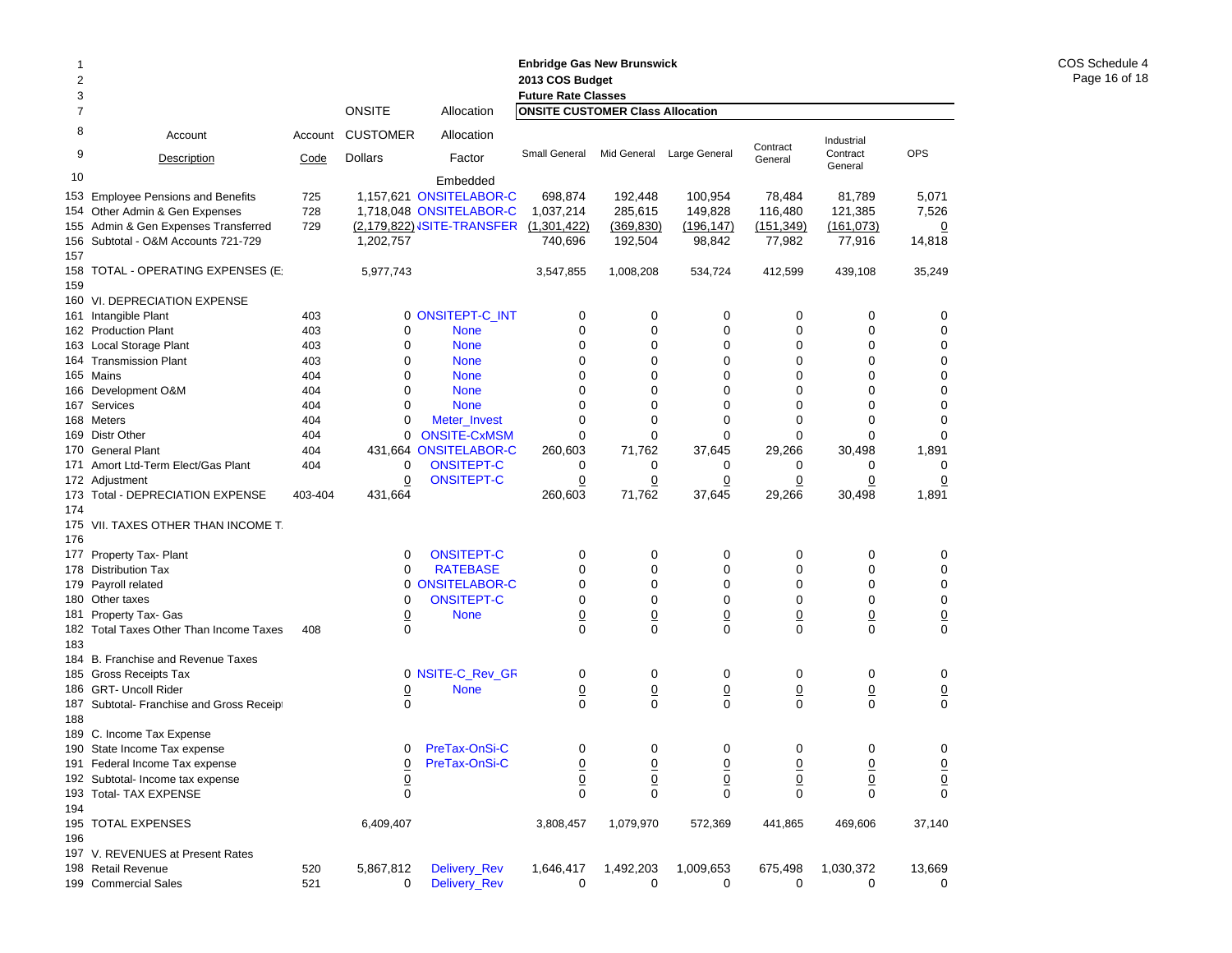| 1<br>2<br>3    |                                                             |                 | <b>ONSITE</b>                     | Allocation                             | <b>Enbridge Gas New Brunswick</b><br>2013 COS Budget<br><b>Future Rate Classes</b><br><b>ONSITE CUSTOMER Class Allocation</b> |                       |                |                           |                                   |                   |
|----------------|-------------------------------------------------------------|-----------------|-----------------------------------|----------------------------------------|-------------------------------------------------------------------------------------------------------------------------------|-----------------------|----------------|---------------------------|-----------------------------------|-------------------|
| $\overline{7}$ |                                                             |                 |                                   |                                        |                                                                                                                               |                       |                |                           |                                   |                   |
| 8<br>9         | Account<br>Description                                      | Account<br>Code | <b>CUSTOMER</b><br><b>Dollars</b> | Allocation<br>Factor                   | Small General                                                                                                                 | Mid General           | Large General  | Contract<br>General       | Industrial<br>Contract<br>General | <b>OPS</b>        |
| 10             |                                                             |                 |                                   | Embedded                               |                                                                                                                               |                       |                |                           |                                   |                   |
| 201            | 200 Industrial Sales<br><b>Other Sales</b>                  | 522<br>529      | 0<br>23,278                       | Delivery_Rev<br>Delivery_Rev           | 0<br>6,532                                                                                                                    | 0<br>5,920            | 0<br>4,005     | 0<br>2,680                | 0<br>4,088                        | 0<br>54           |
|                | 202 Late Payment Penalties<br>203 Revenue from Service Work | 560<br>561      | 23,384                            | 0 'ENALTY_CHARG<br><b>Delivery Rev</b> | 0<br>6,561                                                                                                                    | 0<br>5,947            | 0<br>4,024     | 0<br>2,692                | 0<br>4,106                        | $\mathbf 0$<br>54 |
|                | 204 Transportation Revenue                                  | 570             | 0                                 | Delivery_Rev                           | 0                                                                                                                             | 0                     | 0              | 0                         | 0                                 | 0                 |
|                | 205 Miscellaneous Operating Revenue                         | 579             | 0                                 | Delivery_Rev                           | $\mathbf 0$                                                                                                                   | 0                     | 0              | $\mathbf 0$               | 0                                 | $\mathbf 0$       |
|                | 206 Other Revenue<br>207 Rent from Gas Ppty / Other Rev     |                 | 5,819                             | Delivery_Rev<br><b>ONSITEPT-C</b>      | 1,633                                                                                                                         | 1,480                 | 1,001          | 670                       | 1,022                             | 14                |
| 208<br>209     | Subtotal Gas Revenues, net                                  |                 | 0<br>5,920,293                    |                                        | <u>0</u><br>1,661,142                                                                                                         | <u>0</u><br>1,505,549 | 0<br>1,018,683 | $\overline{0}$<br>681,540 | 0<br>1,039,588                    | 0<br>13,791       |
|                | 210 Non-Operating Income                                    |                 | 0                                 | <b>None</b>                            | 0                                                                                                                             | 0                     | 0              | 0                         | 0                                 | 0                 |
| 211            | Non-Operating Income                                        |                 | $\overline{0}$                    | <b>None</b>                            | $\overline{0}$                                                                                                                | $\overline{0}$        | $\overline{0}$ | $\overline{0}$            | <u>0</u>                          | 0                 |
|                | 212 Total Non-Oper Income                                   |                 | $\Omega$                          |                                        | $\Omega$                                                                                                                      | $\Omega$              | $\Omega$       | $\Omega$                  | $\Omega$                          | $\Omega$          |
| 213            |                                                             |                 |                                   |                                        |                                                                                                                               |                       |                |                           |                                   |                   |
| 215            | 214 Total Revenue                                           |                 | 5,920,293                         |                                        | 1,661,142                                                                                                                     | 1,505,549             | 1,018,683      | 681,540                   | 1,039,588                         | 13,791            |
| 216<br>217     | <b>Total Expenses</b>                                       |                 | 6,409,407                         |                                        | 3,808,457                                                                                                                     | 1,079,970             | 572,369        | 441,865                   | 469,606                           | 37,140            |
|                | 218 NET INCOME at Present Rates                             |                 | (489,115)                         |                                        | (2,147,315)                                                                                                                   | 425,579               | 446,314        | 239,675                   | 569,982                           | (23, 349)         |
| 219            | 220 Tariff Revenue Requirements                             |                 | 6,362,745                         |                                        | 3,795,364                                                                                                                     | 1,068,104             | 564,340        | 436,493                   | 461,412                           | 37,031            |
| 221            |                                                             |                 |                                   |                                        |                                                                                                                               |                       |                |                           |                                   |                   |
|                | 222 SUMMARY                                                 |                 |                                   |                                        |                                                                                                                               |                       |                |                           |                                   |                   |
|                | 223 Revenues<br>224 Gas revenues                            |                 | 5,920,293                         |                                        | 1,661,142                                                                                                                     | 1,505,549             | 1,018,683      | 681,540                   | 1,039,588                         | 13,791            |
|                | 225 Non-operating income                                    |                 | 0                                 |                                        | 0                                                                                                                             | $\overline{0}$        | 0              | 0                         | 0                                 | 0                 |
|                | 226 Total revenues                                          |                 | 5,920,293                         |                                        | 1,661,142                                                                                                                     | 1,505,549             | 1,018,683      | 681,540                   | 1,039,588                         | 13,791            |
| 227            |                                                             |                 |                                   |                                        |                                                                                                                               |                       |                |                           |                                   |                   |
|                | 228 Operating Expenses                                      |                 |                                   |                                        |                                                                                                                               |                       |                |                           |                                   |                   |
|                | 229 Production Expenses                                     |                 | 0                                 |                                        | 0                                                                                                                             | 0                     | 0              | 0                         | 0                                 | 0                 |
|                | 230 Natural Gas Storage, Terminaling & Pr                   |                 | 0                                 |                                        | 0                                                                                                                             | 0                     | 0              | 0                         | 0                                 | 0                 |
|                | 231 Transmission Expenses<br>232 Distribution Expenses      |                 | $\Omega$<br>1,450,462             |                                        | 0<br>875,667                                                                                                                  | 0                     | 0<br>126,492   | 0<br>98,338               | $\Omega$                          | $\Omega$          |
|                | 233 Total Operating Expenses                                |                 | 1,450,462                         |                                        | 875,667                                                                                                                       | 241,131<br>241,131    | 126,492        | 98,338                    | 102,480<br>102,480                | 6,354<br>6,354    |
| 234            |                                                             |                 |                                   |                                        |                                                                                                                               |                       |                |                           |                                   |                   |
|                | 235 Customer Accounts, Services, & Sales                    |                 | 3,324,525                         |                                        | 1,931,492                                                                                                                     | 574,574               | 309,390        | 236,279                   | 258,712                           | 14,077            |
|                | 236 Administrative & General Expenses                       |                 | 1,202,757                         |                                        | 740,696                                                                                                                       | 192,504               | 98,842         | 77,982                    | 77,916                            | 14,818            |
|                | 237 Depreciation Expense                                    |                 | 431,664                           |                                        | 260,603                                                                                                                       | 71,762                | 37,645         | 29,266                    | 30,498                            | 1,891             |
|                | 238 Taxes other than Income, GRT                            |                 | $\overline{0}$                    |                                        | $\overline{0}$                                                                                                                |                       |                |                           | $\overline{0}$                    |                   |
|                | 239 Total Other Expenses                                    |                 | 4,958,946                         |                                        | 2,932,790                                                                                                                     | 838,839               | 445,876        | 343,527                   | 367,127                           | 30,786            |
| 240            | 241 Income tax expense                                      |                 | 0                                 |                                        | 0                                                                                                                             | 0                     | 0              | 0                         | 0                                 | 0                 |
|                | 242 Gross receipts tax expense                              |                 | 0                                 |                                        | 0                                                                                                                             | $\overline{0}$        | $\overline{0}$ | $\overline{0}$            | $\overline{0}$                    |                   |
|                | 243 Total expenses                                          |                 | 6,409,407                         |                                        | 3,808,457                                                                                                                     | 1,079,970             | 572,369        | 441,865                   | 469,606                           | 37,140            |
| 244            | 245 NET INCOME at Present Rates                             |                 | (489, 115)                        |                                        | (2, 147, 315)                                                                                                                 | 425,579               | 446,314        | 239,675                   | 569,982                           | (23, 349)         |

246

COS Schedule 4 Page 17 of 18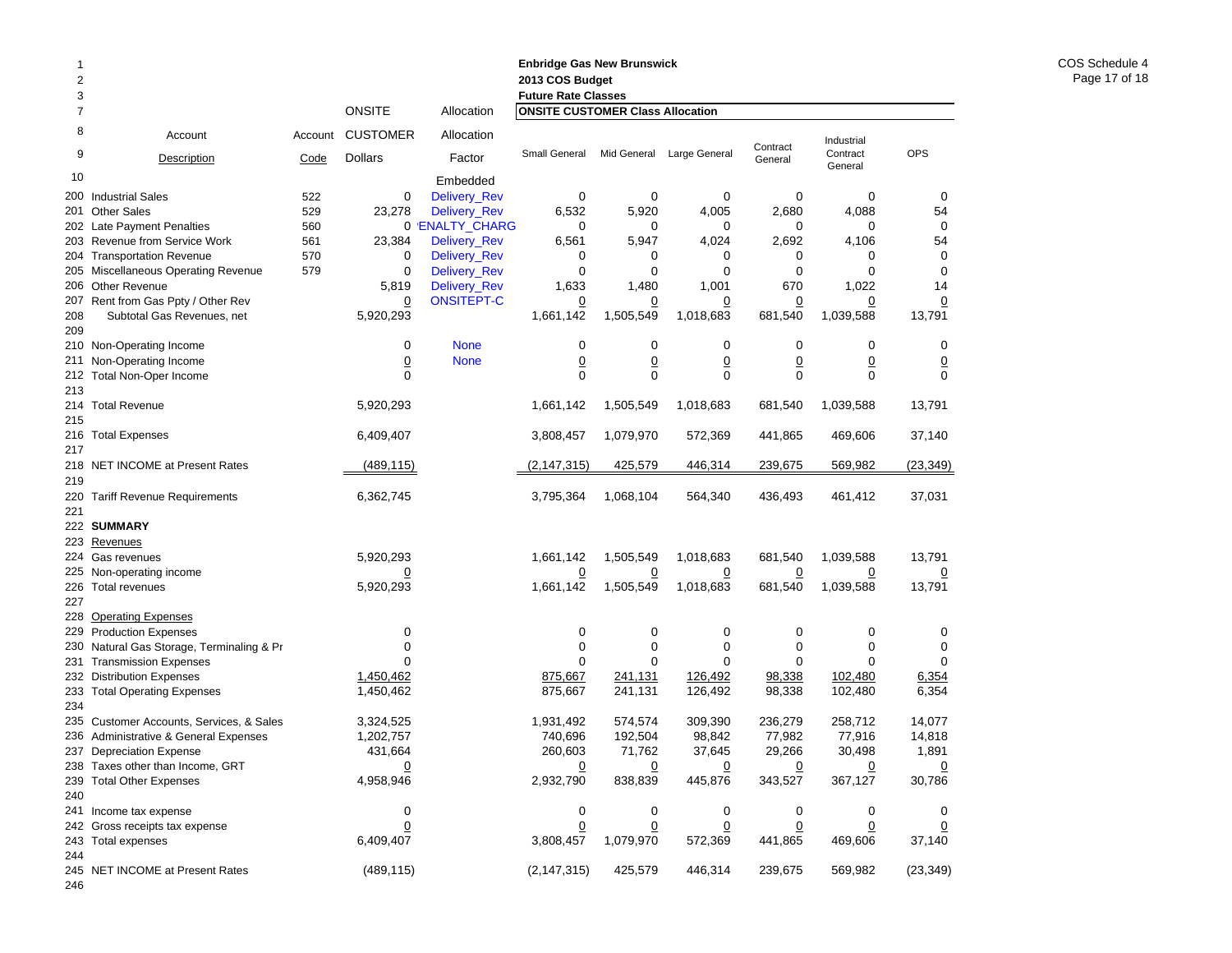|     |                                         |         |                 |             | <b>Enbridge Gas New Brunswick</b>       |             |                |          |                     |            |
|-----|-----------------------------------------|---------|-----------------|-------------|-----------------------------------------|-------------|----------------|----------|---------------------|------------|
| 2   |                                         |         |                 |             | 2013 COS Budget                         |             |                |          |                     |            |
| 3   |                                         |         |                 |             | <b>Future Rate Classes</b>              |             |                |          |                     |            |
| 7   |                                         |         | <b>ONSITE</b>   | Allocation  | <b>ONSITE CUSTOMER Class Allocation</b> |             |                |          |                     |            |
| 8   | Account                                 | Account | <b>CUSTOMER</b> | Allocation  |                                         |             |                | Contract | Industrial          |            |
| 9   | Description                             | Code    | <b>Dollars</b>  | Factor      | Small General                           | Mid General | Large General  | General  | Contract<br>General | <b>OPS</b> |
| 10  |                                         |         |                 | Embedded    |                                         |             |                |          |                     |            |
| 247 | <b>Total Rate Base</b>                  |         | 1,982,059       |             | 1,190,583                               | 330,930     | 174,175        | 135,101  | 141,692             | 9,577      |
| 248 |                                         |         |                 |             |                                         |             |                |          |                     |            |
|     | 249 Return at Present Rates             |         |                 |             |                                         |             |                |          |                     |            |
| 250 |                                         |         |                 |             |                                         |             |                |          |                     |            |
| 251 | REVENUE REQUIREMENTS                    |         |                 |             |                                         |             |                |          |                     |            |
| 252 |                                         |         |                 |             |                                         |             |                |          |                     |            |
|     | 253 Target ROR                          |         | 7.94%           |             | 7.94%                                   | 7.94%       | 7.94%          | 7.94%    | 7.94%               | 7.94%      |
| 254 | Using Target for System                 |         |                 |             |                                         |             |                |          |                     |            |
|     | 255 Rate Base                           |         | 1,982,059       |             | 1,190,583                               | 330,930     | 174,175        | 135,101  | 141,692             | 9,577      |
| 256 |                                         |         |                 |             |                                         |             |                |          |                     |            |
| 257 | Operating expenses                      |         | 5,977,743       |             | 3,547,855                               | 1,008,208   | 534,724        | 412,599  | 439,108             | 35,249     |
| 258 | Depreciation expense                    |         | 431,664         |             | 260,603                                 | 71,762      | 37,645         | 29,266   | 30,498              | 1,891      |
| 259 | Additional Bad Debt expense             |         | 0               | <b>None</b> | 0                                       | 0           | 0              | 0        | 0                   | 0          |
| 260 | Taxes other than Income, GRT            |         |                 |             | $\overline{0}$                          | <u>0</u>    | $\overline{0}$ |          |                     |            |
| 261 | Operating expenses to recover           |         | 6,409,407       |             | 3,808,457                               | 1,079,970   | 572,369        | 441,865  | 469,606             | 37,140     |
| 262 |                                         |         |                 |             |                                         |             |                |          |                     |            |
| 263 | Target Return on Rate Base- After taxes |         | 157,375         |             | 94,532                                  | 26,276      | 13,830         | 10,727   | 11,250              | 760        |
| 264 |                                         |         |                 |             |                                         |             |                |          |                     |            |
| 265 | Income taxes to recover                 |         | $\mathbf 0$     | 0.0%        | 0                                       | 0           | 0              | 0        | 0                   | 0          |
| 266 | Subtotal- Rev Reg before GRT            |         | 6,566,783       |             | 3,902,990                               | 1,106,246   | 586,198        | 452,592  | 480,857             | 37,900     |
| 267 | <b>GRT</b> needed                       |         |                 |             |                                         |             | U              | ∩        |                     |            |
| 268 | TOTAL REVENUE REQUIREMENT               |         | 6,566,783       |             | 3,902,990                               | 1,106,246   | 586,198        | 452,592  | 480,857             | 37,900     |

COS Schedule 4 Page 18 of 18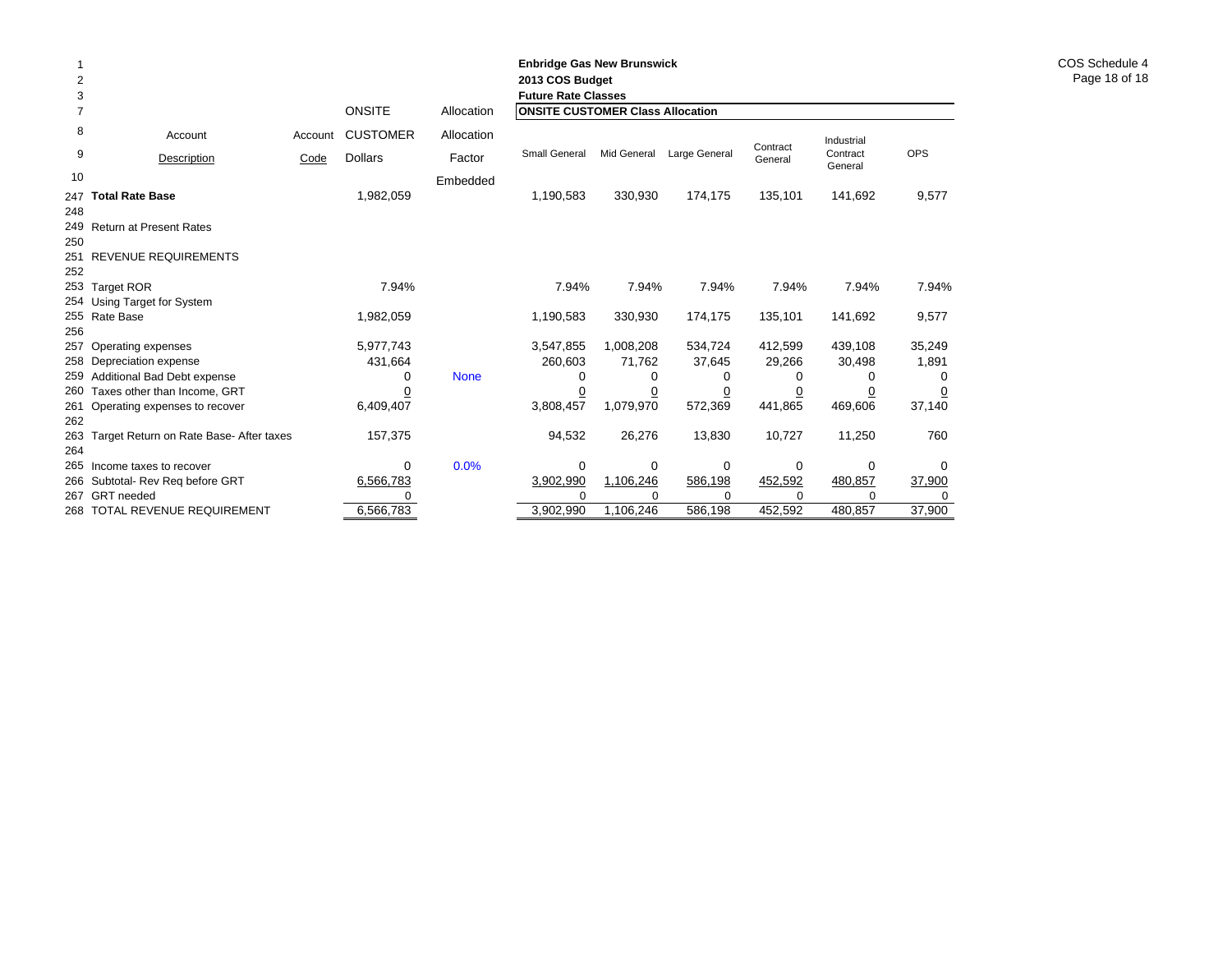### **Enbridge Gas New Brunswick 2013 COS Budget**

| $\overline{2}$ |                                             |         |                |                | 2013 COS Budget<br><b>Future Rate Classes</b> |                     |                          |                |                           |  |  |
|----------------|---------------------------------------------|---------|----------------|----------------|-----------------------------------------------|---------------------|--------------------------|----------------|---------------------------|--|--|
| 3              |                                             |         |                |                |                                               | <b>ONSITE</b>       |                          |                |                           |  |  |
| $\overline{7}$ |                                             |         |                |                |                                               | <b>DISTRIBUTION</b> |                          |                |                           |  |  |
| 8              | Account                                     |         | Total          | Functional     | Classification                                | Demand              | Commodity                | Customer       | Customer                  |  |  |
| 9              | Description                                 | Account | <b>Dollars</b> | Allocator      | Allocator                                     | Allocator           | Allocator                | Allocator      | Allocator                 |  |  |
| 10             |                                             |         |                |                |                                               |                     |                          |                |                           |  |  |
| 11             |                                             |         |                |                |                                               |                     |                          |                |                           |  |  |
|                | 12 I. GAS PLANT IN SERVICE                  |         |                |                |                                               |                     |                          |                |                           |  |  |
|                | 13 Franchises & Consents                    | 401     | $\mathbf 0$    |                |                                               |                     |                          |                |                           |  |  |
| 14             | Other Intangible Plant                      | 402     | $\mathbf 0$    |                |                                               |                     |                          |                |                           |  |  |
|                | 15 Subtotal - INTANGIBLE ASSETS             | 401-402 | $\mathbf 0$    |                |                                               |                     |                          |                |                           |  |  |
| 16             |                                             |         |                |                |                                               |                     |                          |                |                           |  |  |
|                | 17 B. PRODUCTION PLANT                      | 403-419 | $\mathbf 0$    |                |                                               |                     |                          |                |                           |  |  |
| 19             | 18 Production Plant                         |         | $\Omega$       |                |                                               |                     |                          |                |                           |  |  |
| 20             | Subtotal - PRODUCTION PLANT                 | 403-419 |                |                |                                               |                     |                          |                |                           |  |  |
|                |                                             |         |                |                |                                               |                     |                          |                |                           |  |  |
| 21             | C. STORAGE PLANT                            | 440-459 | $\pmb{0}$      |                |                                               |                     |                          |                |                           |  |  |
|                | 22 Storage Plant                            | 440-459 | $\Omega$       |                |                                               |                     |                          |                |                           |  |  |
| 24             | 23 Subtotal - STORAGE PLANT                 |         |                |                |                                               |                     |                          |                |                           |  |  |
|                | 25 D. TRANSMISSION PLANT                    | 460-469 | $\mathbf 0$    |                |                                               |                     |                          |                |                           |  |  |
| 26             |                                             |         |                |                |                                               |                     |                          |                |                           |  |  |
|                | 27 E. DISTRIBUTION PLANT                    |         |                |                |                                               |                     |                          |                |                           |  |  |
| 28             | Land and Land Rights                        | 470     | 531,176        | <b>DIST</b>    | <b>DEMAND</b>                                 | Peak                |                          |                |                           |  |  |
|                | 29 Structures and Improvements              | 472     | $\mathbf 0$    | $\overline{a}$ |                                               |                     |                          |                |                           |  |  |
| 30             | Services                                    | 473     | 58,429,239     | <b>DIST</b>    | <b>CUST</b>                                   | ÷,                  |                          | Service_Invest |                           |  |  |
|                | 31 Regulators and Meter Installations       | 474     | 0              |                |                                               |                     |                          |                |                           |  |  |
|                | 32 Mains                                    | 475     | 122,531,321    | <b>DIST</b>    | <b>MAINS</b>                                  | MainsDemand         |                          | MainsCustomer  |                           |  |  |
|                | 33 Compressor Equipment                     | 476     | $\Omega$       | $\blacksquare$ |                                               |                     |                          |                |                           |  |  |
|                | 34 Meas. & Reg. Stat. Equip. - General      | 477     | 11,316,914     | <b>DIST</b>    | <b>DEMAND</b>                                 | Peak                |                          |                |                           |  |  |
|                | 35 Meters                                   | 478     | 22,147,945     | <b>DIST</b>    | <b>CUST</b>                                   | $\overline{a}$      |                          | Meter_Invest   |                           |  |  |
|                | 36 Other Distribution Equipment             | 479     | 0              | $\sim$         |                                               |                     |                          |                |                           |  |  |
|                | 37 Development O&M                          | 479     | 114,901,733    | <b>PLANT</b>   | <b>DISTPT</b>                                 | DISTPT-D            |                          | DISTPT-C       |                           |  |  |
| 38             | Subtotal - DISTRIBUTION PLANT               | 470-479 | 329,858,328    |                |                                               |                     |                          |                |                           |  |  |
| 39             |                                             |         |                |                |                                               |                     |                          |                |                           |  |  |
|                | 40 F. GENERAL PLANT                         |         |                |                |                                               |                     |                          |                |                           |  |  |
|                | 41 Land and Land Rights                     | 480     | $\mathbf 0$    |                |                                               |                     |                          |                |                           |  |  |
|                | 42 Structures and Improvements              | 482     | (18, 282)      | <b>LABOR</b>   | <b>DISTLABOR</b>                              | DISTLABOR-D         |                          |                | DISTLABOR-C ONSITELABOR-C |  |  |
|                | 43 Office Furniture and Equipment           | 483     | 484,695        | <b>LABOR</b>   | <b>DISTLABOR</b>                              | DISTLABOR-D         | $\overline{\phantom{a}}$ |                | DISTLABOR-C ONSITELABOR-C |  |  |
|                | 44 Transportation Equipment                 | 484     | 1,698,254      | <b>LABOR</b>   | <b>DISTLABOR</b>                              | DISTLABOR-D         | $\overline{a}$           |                | DISTLABOR-C ONSITELABOR-C |  |  |
|                | 45 Heavy Work Equipment                     | 485     | $\mathbf 0$    | $\overline{a}$ |                                               |                     |                          |                |                           |  |  |
|                | 46 Tools & Work Equipment                   | 486     | 879,456        | <b>LABOR</b>   | <b>DISTLABOR</b>                              | DISTLABOR-D         |                          |                | DISTLABOR-C ONSITELABOR-C |  |  |
|                | 47 Equipment on Customers' Premises         | 487     | $\mathbf 0$    |                |                                               |                     |                          |                |                           |  |  |
| 48.            | <b>Communication Structures &amp; Equip</b> | 488     | $\mathbf 0$    | $\overline{a}$ |                                               |                     |                          |                |                           |  |  |
|                | 49 Computer Hardware & Software             | 490     | 4,127,895      | <b>LABOR</b>   | <b>DISTLABOR</b>                              | DISTLABOR-D         |                          |                | DISTLABOR-C ONSITELABOR-C |  |  |
| 50             | <b>Other General Equipment</b>              | 489     | 0              |                |                                               |                     |                          |                |                           |  |  |
|                | 51 Subtotal - GENERAL PLANT                 | 480-490 | 7,172,017      |                |                                               |                     |                          |                |                           |  |  |
| 52             |                                             |         |                |                |                                               |                     |                          |                |                           |  |  |
| 53             | TOTAL UTILITY PLANT                         |         |                |                |                                               |                     |                          |                |                           |  |  |
| 54             |                                             |         |                |                |                                               |                     |                          |                |                           |  |  |
|                | 55 II. DEPRECIATION RESERVE                 |         |                |                |                                               |                     |                          |                |                           |  |  |
|                | 56 Intangible Plant                         |         | $\mathbf 0$    |                |                                               |                     |                          |                |                           |  |  |
|                | 57 Production Plant                         |         | $\mathbf 0$    |                |                                               |                     |                          |                |                           |  |  |
|                | 58 Local Storage Plant                      |         | $\mathbf 0$    |                |                                               |                     |                          |                |                           |  |  |
|                | 59 Transmission Plant                       |         | $\Omega$       |                |                                               |                     |                          |                |                           |  |  |
|                | 60 Mains                                    |         | 21,695,422     | <b>DIST</b>    | <b>MAINS</b>                                  | MainsDemand         |                          | MainsCustomer  |                           |  |  |
|                | 61 Development O&M                          |         | 17,767,428     | <b>PLANT</b>   | <b>DISTPT</b>                                 | DISTPT-D            |                          | DISTPT-C       |                           |  |  |

**COS Schedule 5Page 1 of 4**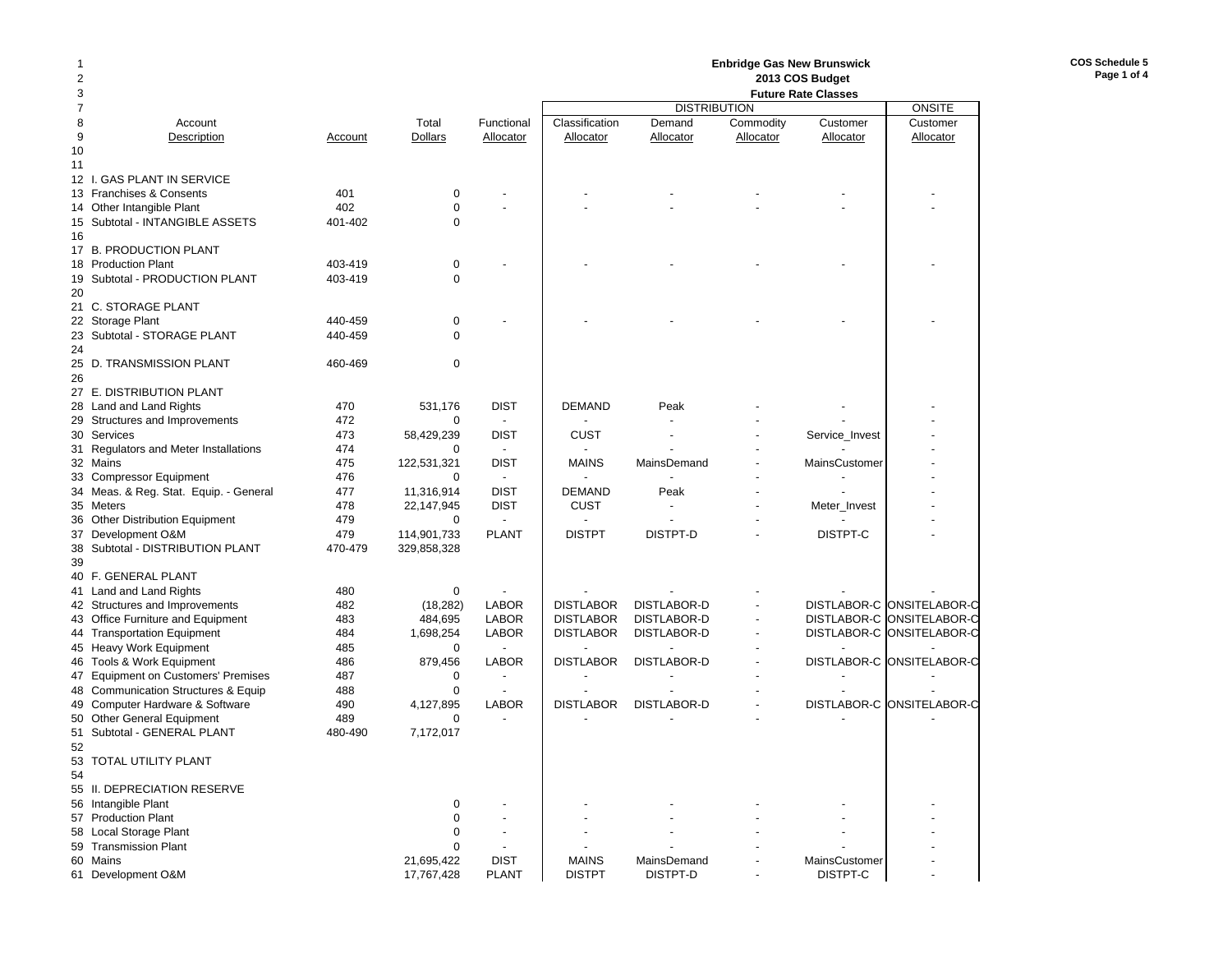|     |                                           |         |                |                          | <b>Enbridge Gas New Brunswick</b> |                          |           |                |                                           |  |  |  |
|-----|-------------------------------------------|---------|----------------|--------------------------|-----------------------------------|--------------------------|-----------|----------------|-------------------------------------------|--|--|--|
| 2   |                                           |         |                |                          | 2013 COS Budget                   |                          |           |                |                                           |  |  |  |
| 3   |                                           |         |                |                          |                                   |                          |           |                |                                           |  |  |  |
| 7   |                                           |         |                |                          |                                   | <b>DISTRIBUTION</b>      |           |                | <b>ONSITE</b>                             |  |  |  |
| 8   | Account                                   |         | Total          | Functional               | Classification                    | Demand                   | Commodity | Customer       | Customer                                  |  |  |  |
| 9   | Description                               | Account | <b>Dollars</b> | Allocator                | <b>Allocator</b>                  | Allocator                | Allocator | Allocator      | Allocator                                 |  |  |  |
| 10  |                                           |         |                |                          |                                   |                          |           |                |                                           |  |  |  |
| 62  | Services                                  |         | 13,168,565     | <b>DIST</b>              | <b>CUST</b>                       | ÷                        |           | Service_Invest |                                           |  |  |  |
| 63  | Meters                                    |         | 4,995,466      | <b>DIST</b>              | <b>CUST</b>                       |                          |           | Meter_Invest   |                                           |  |  |  |
|     | 64 Distr Other                            |         | 4,144,941      | <b>DIST</b>              | <b>DISTOnlyPT</b>                 | DISTPT-D                 |           | DISTPT-C       |                                           |  |  |  |
| 65  | <b>General Plant</b>                      |         | 3,965,972      | <b>LABOR</b>             | <b>DISTLABOR</b>                  | DISTLABOR-D              |           |                | DISTLABOR-C ONSITELABOR-C                 |  |  |  |
| 66  | TOTAL - DEPRECIATION RESERVE              |         | 65,737,793     |                          |                                   |                          |           |                |                                           |  |  |  |
| 67  |                                           |         |                |                          |                                   |                          |           |                |                                           |  |  |  |
|     | 68 III. OTHER RATE BASE ITEMS             |         |                |                          |                                   |                          |           |                |                                           |  |  |  |
|     | 69 Gas Storage Inventory                  |         | 0              |                          |                                   |                          |           |                |                                           |  |  |  |
|     | 70 CWIP                                   |         | $\mathbf 0$    | $\overline{\phantom{a}}$ |                                   |                          |           |                |                                           |  |  |  |
| 71  | <b>Customer Deposits</b>                  |         | $\mathbf 0$    | $\overline{\phantom{a}}$ |                                   |                          |           |                |                                           |  |  |  |
|     | 72 Franchise fee                          |         | 425,000        | <b>DIST</b>              | <b>DISTOnlyPT</b>                 | DISTPT-D                 |           | DISTPT-C       |                                           |  |  |  |
|     | 73 Deferred development costs             |         | 0              | $\overline{\phantom{a}}$ |                                   |                          |           |                |                                           |  |  |  |
|     | 74 Deferred carrying costs                |         | $\mathbf 0$    | $\overline{a}$           |                                   |                          |           |                |                                           |  |  |  |
|     | 75 Deferred equity offering costs         |         | $\mathbf 0$    |                          |                                   |                          |           |                |                                           |  |  |  |
|     | 76 Term deposit                           |         | 2,977,924      | <b>DIST</b>              | <b>DISTOnlyPT</b>                 | DISTPT-D                 |           | DISTPT-C       |                                           |  |  |  |
| 77  | Deferral account                          |         | 0              |                          |                                   |                          |           |                |                                           |  |  |  |
| 78  | Total - OTHER RATE BASE ITEMS             |         | 3,402,924      |                          |                                   |                          |           |                |                                           |  |  |  |
| 79  |                                           |         |                |                          |                                   |                          |           |                |                                           |  |  |  |
| 80  | IV. TOTAL RATE BASE (Excl. Working Ca     |         | 274,695,476    |                          |                                   |                          |           |                |                                           |  |  |  |
| 81  | <b>Working Capital</b>                    | 131     | 1,481,455      | O&MXGAS                  | <b>DISTPT</b>                     | <b>JISTO&amp;MXGAS-I</b> |           |                | <b>JISTO&amp;MXGAS-INSITEO&amp;MXGAS-</b> |  |  |  |
| 82  |                                           |         |                |                          |                                   |                          |           |                |                                           |  |  |  |
|     | 83 V. TOTAL RATE BASE                     |         |                |                          |                                   |                          |           |                |                                           |  |  |  |
| 84  |                                           |         |                |                          |                                   |                          |           |                |                                           |  |  |  |
|     | 85 I. OPERATION & MAINTENANCE EXPEN       |         |                |                          |                                   |                          |           |                |                                           |  |  |  |
|     | 86 A. PRODUCTION EXPENSES                 |         |                |                          |                                   |                          |           |                |                                           |  |  |  |
|     | 87 1. Manufactured Gas Production         |         |                |                          |                                   |                          |           |                |                                           |  |  |  |
|     | 88 Operation Supv and Engineering         | 610     | 0              |                          |                                   |                          |           |                |                                           |  |  |  |
|     | 89 Gas Wells                              | 614     | $\mathbf 0$    | $\overline{\phantom{a}}$ |                                   |                          |           |                |                                           |  |  |  |
|     | 90 Other Gas Production                   | 619     | $\mathbf 0$    |                          |                                   |                          |           |                |                                           |  |  |  |
| 91  | Subtotal - Production                     | 610-619 | $\mathbf 0$    |                          |                                   |                          |           |                |                                           |  |  |  |
|     | 92 Supervision                            | 810     | $\mathbf 0$    | $\overline{\phantom{a}}$ |                                   |                          |           |                |                                           |  |  |  |
|     | 93 Gas Production Maintenance             | 814     | $\mathbf 0$    | $\overline{\phantom{a}}$ |                                   |                          |           |                |                                           |  |  |  |
| 94  | Subtotal - O&M Accounts 617-618           | 810-819 | $\mathbf 0$    |                          |                                   |                          |           |                |                                           |  |  |  |
|     | 95 Subtotal - Manufactured Gas Production | 610-819 | $\Omega$       |                          |                                   |                          |           |                |                                           |  |  |  |
| 96  |                                           |         |                |                          |                                   |                          |           |                |                                           |  |  |  |
|     | 97 Gas Supply Expenses                    |         | 0              |                          |                                   |                          |           |                |                                           |  |  |  |
|     | 98 Natural Gas Purchases                  | 623     | $\mathbf 0$    |                          |                                   |                          |           |                |                                           |  |  |  |
| 99  | <b>Gas Supply Operation</b>               | 624     | 108,576        | <b>DIST</b>              | <b>DISTPT</b>                     | Peak                     |           | DISTPT-C       |                                           |  |  |  |
|     | 100 Natural Gas W/D from Storage          | 627-628 | 0              |                          |                                   |                          |           |                |                                           |  |  |  |
| 101 | Gas Used for Other Util Operations        | 629     | $\mathbf 0$    | $\overline{\phantom{a}}$ |                                   |                          |           |                |                                           |  |  |  |
| 102 | Other Gas Supply Expenses                 |         | $\Omega$       |                          |                                   |                          |           |                |                                           |  |  |  |
|     | 103 Subtotal - PRODUCTION EXPENSES        | 623-629 | 108,576        |                          |                                   |                          |           |                |                                           |  |  |  |
| 104 |                                           |         |                |                          |                                   |                          |           |                |                                           |  |  |  |
|     | 105 B. NATURAL GAS STORAGE, TERMINAL      |         |                |                          |                                   |                          |           |                |                                           |  |  |  |
|     | 106 Storage Operation & Maintenance       | 640-859 | 0              |                          |                                   |                          |           |                |                                           |  |  |  |
|     | 107 Subtotal - NATURAL GAS STORAGE        |         | 0              |                          |                                   |                          |           |                |                                           |  |  |  |
|     |                                           | 640-859 |                |                          |                                   |                          |           |                |                                           |  |  |  |
| 108 |                                           |         |                |                          |                                   |                          |           |                |                                           |  |  |  |
|     | 109 C. TRANSMISSION EXPENSES              | 660-869 | 1,901,476      |                          |                                   |                          |           |                |                                           |  |  |  |
| 110 | 111 D. DISTRIBUTION EXPENSES              |         |                |                          |                                   |                          |           |                |                                           |  |  |  |
|     | 112 Supervision                           |         |                |                          |                                   |                          |           | DISTPT-C       |                                           |  |  |  |
|     |                                           | 670-870 | 877,325        | <b>DIST</b>              | <b>DISTOnlyPT</b>                 | DISTPT-D                 |           |                |                                           |  |  |  |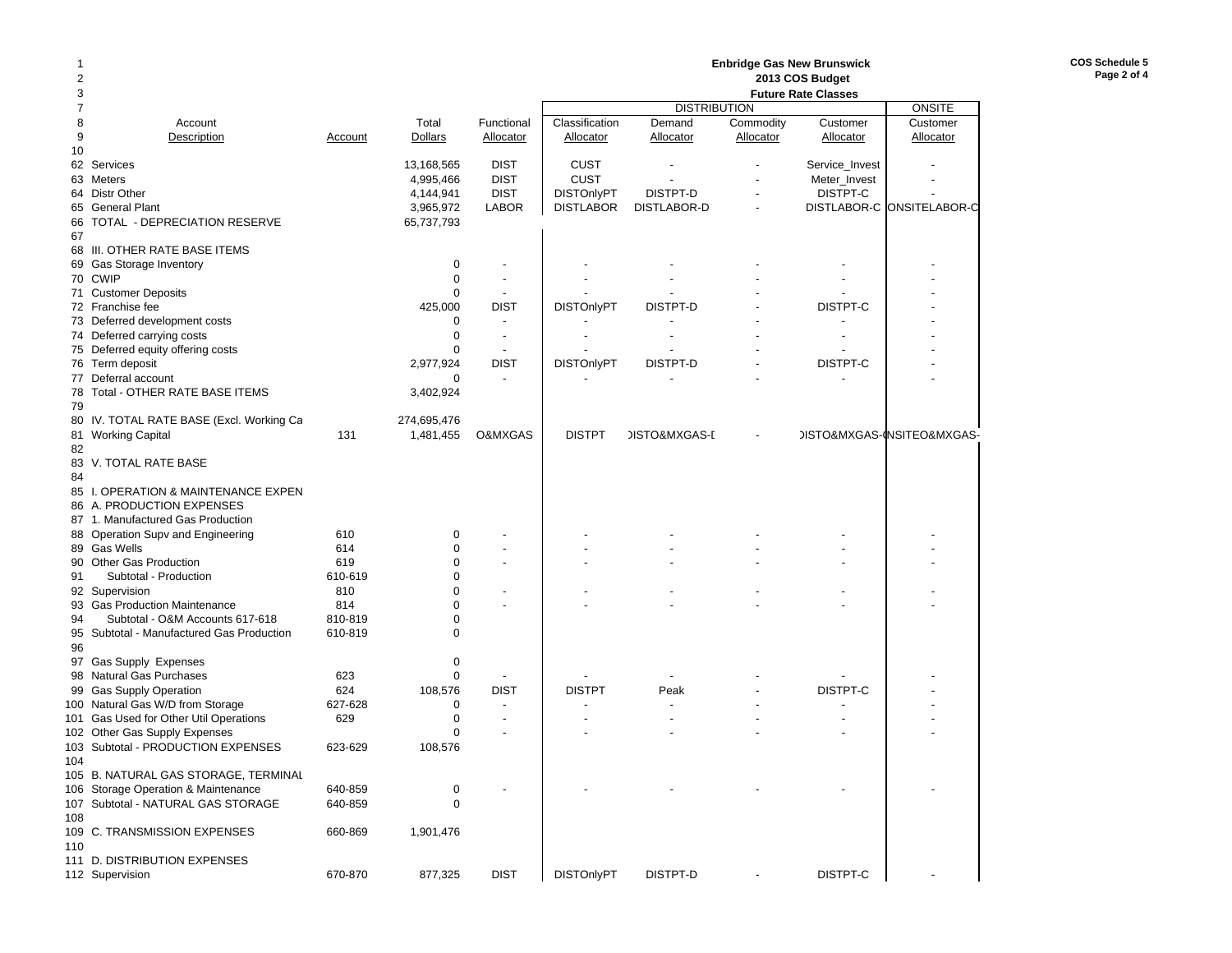**COS Schedule 5 Page 3 of 4**

| 2                   |                                                 |            |               |                          |                  |                            |                          |                            |                             |
|---------------------|-------------------------------------------------|------------|---------------|--------------------------|------------------|----------------------------|--------------------------|----------------------------|-----------------------------|
| 3<br>$\overline{7}$ |                                                 |            |               |                          |                  | <b>DISTRIBUTION</b>        |                          | <b>Future Rate Classes</b> | <b>ONSITE</b>               |
| 8                   | Account                                         |            | Total         | Functional               | Classification   | Demand                     | Commodity                | Customer                   | Customer                    |
| 9                   | Description                                     | Account    | Dollars       | Allocator                | Allocator        | Allocator                  | Allocator                | Allocator                  | Allocator                   |
| 10                  |                                                 |            |               |                          |                  |                            |                          |                            |                             |
|                     | 113 Load Dispatching                            | 671        | 0             |                          |                  |                            |                          |                            |                             |
|                     | 114 Meter and Regulator Work                    | 673-878    | $\mathbf 0$   | $\sim$                   |                  |                            |                          |                            |                             |
|                     | 115 Service Work                                | 674        | $\Omega$      |                          |                  |                            |                          |                            |                             |
|                     | 116 Mains and Services                          | 675-875    | 231,498       | <b>DIST</b>              |                  | MAIN&SERVICE3TMAIN-SERVICI |                          | <b>STMAIN-SERVICI</b>      |                             |
|                     | 117 Compressor Equipment                        | 676-876    | 0             | $\sim$                   |                  |                            |                          |                            |                             |
|                     | 118 Measuring and Regulation                    | 677-877    | 1,134,729     | <b>DIST</b>              | <b>DEMAND</b>    | Peak                       |                          |                            |                             |
|                     | 119 Other Distribution Equipment                | 679-879    | 0             |                          |                  |                            |                          |                            |                             |
|                     | 120 Structures and Improvements                 | 872        | 0             | $\overline{\phantom{a}}$ |                  |                            |                          |                            |                             |
|                     | 121 General Maintenance                         | 884-889    | 3,445,102     | <b>LABOR</b>             | <b>DISTLABOR</b> | DISTLABOR-D                |                          |                            | DISTLABOR-C ONSITELABOR-C   |
|                     | 122 Subtotal - DISTRIBUTION EXPENSES            | 670-889    | 5,688,654     |                          |                  |                            |                          |                            |                             |
|                     | 123 Total - OPERATION & MAINTENANCE E>          |            | 7,590,131     |                          |                  |                            |                          |                            |                             |
| 124                 |                                                 |            |               |                          |                  |                            |                          |                            |                             |
|                     | 125 II. SALES & MARKETING                       |            |               |                          |                  |                            |                          |                            |                             |
|                     | 126 Supervision                                 | 700        | 1,194,337     | <b>ONSITE</b>            |                  |                            |                          |                            | <b>TOTALPLANT</b>           |
|                     | 127 Advertising - Natural Gas Promotion         | 701        | 411,982       | <b>ONSITE</b>            |                  |                            |                          |                            | <b>TOTALPLANT</b>           |
|                     | 128 Demonstration and Selling Exp               | 702        | 84,963        | <b>ONSITE</b>            |                  |                            |                          |                            | <b>TOTALPLANT</b>           |
|                     | 129 Revenue from Merchandising                  | 703        | $\Omega$      | $\overline{\phantom{a}}$ |                  |                            |                          |                            |                             |
|                     | 130 Expense of Merchandising                    | 704        | $\mathbf 0$   |                          |                  |                            |                          |                            |                             |
|                     | 131 Advertising - Other                         | 705        | 72,404        | <b>ONSITE</b>            |                  |                            |                          |                            | <b>TOTALPLANT</b>           |
|                     | 132 Other Sales Promotion                       | 709        | 0             |                          |                  |                            |                          |                            |                             |
|                     | 133 Total - CUSTOMER ACCOUNTS EXPENS            |            | 1,763,686     |                          |                  |                            |                          |                            |                             |
| 134                 |                                                 |            |               |                          |                  |                            |                          |                            |                             |
|                     | 135 III. CUSTOMER SERVICE & INFORMATI(          |            |               |                          |                  |                            |                          |                            |                             |
|                     | 136 Operatin Supervision                        | 710        | 349,187       | <b>ONSITE</b>            |                  |                            |                          |                            | Bills_All                   |
|                     | 137 Customers' Contracts and Orders             | 711        | 0             |                          |                  |                            |                          |                            |                             |
|                     | 138 Meter Reading                               | 712        | 45,684        | <b>ONSITE</b>            |                  |                            |                          |                            | MetersRead                  |
|                     | 139 Customers' Billing and Accounting           | 713        | 934,578       | <b>ONSITE</b>            |                  |                            |                          |                            | <b>Billing</b>              |
|                     | 140 Credit and Collection                       | 714        | 0             |                          |                  |                            |                          |                            |                             |
|                     | 141 Uncollectable Accounts                      | 718        | 231,390       | <b>ONSITE</b>            |                  |                            |                          |                            | Write-offs                  |
|                     | 142 Other Customer Accounting                   | 719        | 0             |                          |                  |                            |                          |                            |                             |
|                     | 143 Total - CUSTOMER SERVICE & INFORM.          |            | 1,560,839     |                          |                  |                            |                          |                            |                             |
| 144                 |                                                 |            |               |                          |                  |                            |                          |                            |                             |
|                     | 145 Total - CUSTOMER ACCOUNTS, SERVIC           |            | 3,324,525     |                          |                  |                            |                          |                            |                             |
| 146                 |                                                 |            |               |                          |                  |                            |                          |                            |                             |
|                     | 147 IV. ADMINISTRATIVE & GENERAL EXPE           |            |               |                          |                  |                            |                          |                            |                             |
| 148                 |                                                 |            |               |                          |                  |                            |                          |                            |                             |
|                     | 149 Administrative & General                    | 721        | 7,300         | <b>LABOR</b>             | <b>DISTLABOR</b> | DISTLABOR-D                |                          |                            | DISTLABOR-C ONSITELABOR-C   |
|                     | 150 Special Services                            | 722        | 1,196,700     | <b>LABOR</b>             | <b>DISTLABOR</b> | DISTLABOR-D                |                          |                            | DISTLABOR-C ONSITELABOR-C   |
|                     | 151 Insurance                                   | 723        | 344,011       | <b>PLANT</b>             | <b>DISTPT</b>    | DISTPT-D                   |                          | DISTPT-C                   |                             |
|                     | 152 Injuries & Damages                          | 724        | 0             |                          |                  |                            |                          |                            |                             |
|                     | 153 Employee Pensions and Benefits              | 725        | 2,749,552     | <b>LABOR</b>             | <b>DISTLABOR</b> | DISTLABOR-D                |                          |                            | DISTLABOR-C ONSITELABOR-C   |
|                     | 154 Other Admin & Gen Expenses                  | 728        | 4,080,667     | <b>LABOR</b>             | <b>DISTLABOR</b> | DISTLABOR-D                | $\overline{\phantom{a}}$ |                            | DISTLABOR-C ONSITELABOR-C   |
|                     | 155 Admin & Gen Expenses Transferred            | 729        | (5, 177, 461) | <b>LABOR</b>             | <b>DISTLABOR</b> | IST-TRANSFER-              |                          |                            | IST-TRANSFER-ISITE-TRANSFER |
|                     | 156 Subtotal - O&M Accounts 721-729             |            | 3,200,770     |                          |                  |                            |                          |                            |                             |
| 157                 |                                                 |            |               |                          |                  |                            |                          |                            |                             |
|                     | 158 TOTAL - OPERATING EXPENSES (Excl [          |            | 14,115,426    |                          |                  |                            |                          |                            |                             |
| 159                 |                                                 |            |               |                          |                  |                            |                          |                            |                             |
|                     | 160 VI. DEPRECIATION EXPENSE                    |            |               |                          |                  |                            |                          |                            |                             |
|                     | 161 Intangible Plant                            | 403        | 0             |                          |                  |                            |                          |                            |                             |
|                     | 162 Production Plant<br>163 Local Storage Plant | 403<br>403 | 0<br>$\Omega$ |                          |                  |                            |                          |                            |                             |
|                     |                                                 |            |               |                          |                  |                            |                          |                            |                             |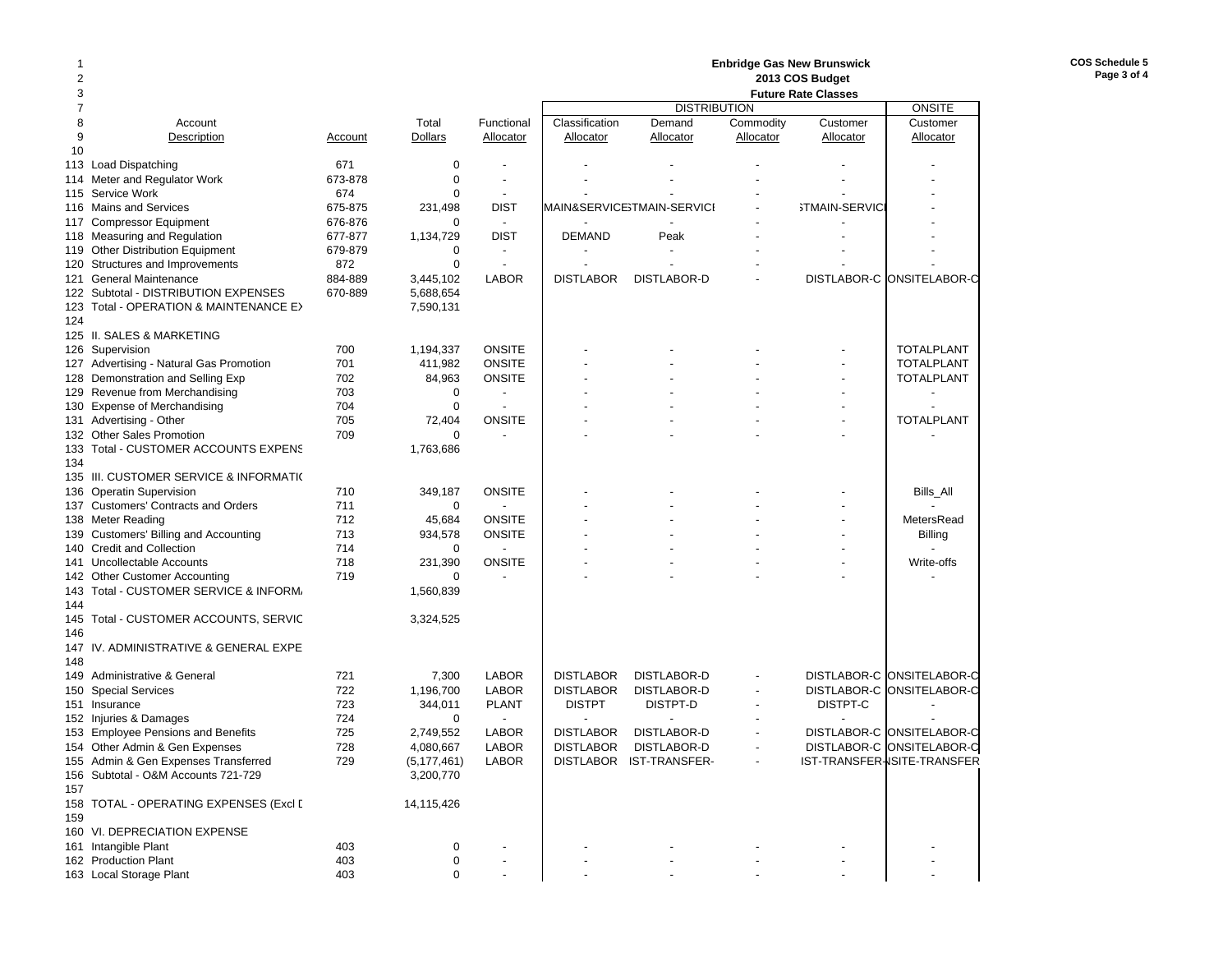| 2              |                                               |         |                |                          |                          | 2013 COS Budget          |           |                |                           |
|----------------|-----------------------------------------------|---------|----------------|--------------------------|--------------------------|--------------------------|-----------|----------------|---------------------------|
| 3              |                                               |         |                |                          |                          |                          |           |                |                           |
| $\overline{7}$ |                                               |         |                |                          |                          | <b>DISTRIBUTION</b>      |           |                | <b>ONSITE</b>             |
| 8              | Account                                       |         | Total          | Functional               | Classification           | Demand                   | Commodity | Customer       | Customer                  |
| 9              | Description                                   | Account | <b>Dollars</b> | Allocator                | Allocator                | Allocator                | Allocator | Allocator      | Allocator                 |
| 10             |                                               |         |                |                          |                          |                          |           |                |                           |
|                | 164 Transmission Plant                        | 403     | 0              | $\overline{\phantom{a}}$ | $\overline{\phantom{a}}$ | $\overline{\phantom{a}}$ |           |                |                           |
|                |                                               |         |                |                          |                          |                          |           |                |                           |
|                | 165 Mains                                     | 404     | 2,938,237      | <b>DIST</b>              | <b>MAINS</b>             | MainsDemand              |           | MainsCustomer  |                           |
|                | 166 Development O&M                           | 404     | 2,802,463      | <b>PLANT</b>             | <b>DISTPT</b>            | DISTPT-D                 |           | DISTPT-C       |                           |
|                | 167 Services                                  | 404     | 2,174,332      | <b>DIST</b>              | <b>CUST</b>              | $\sim$                   |           | Service_Invest |                           |
|                | 168 Meters                                    | 404     | 825,233        | <b>DIST</b>              | <b>CUST</b>              | $\sim$                   |           | Meter_Invest   |                           |
|                | 169 Distr Other                               | 404     | 502,786        | <b>DIST</b>              | <b>DISTPT</b>            | DISTPT-D                 |           | DISTPT-C       |                           |
|                | 170 General Plant                             | 404     | 1,025,278      | <b>LABOR</b>             | <b>DISTLABOR</b>         | <b>DISTLABOR-D</b>       |           |                | DISTLABOR-C ONSITELABOR-C |
|                | 171 Amort Ltd-Term Elect/Gas Plant            | 404     | 105,846        | <b>PLANT</b>             | <b>DISTPT</b>            | DISTPT-D                 |           | DISTPT-C       |                           |
|                | 172 Adjustment                                |         | $\mathbf 0$    | $\blacksquare$           |                          |                          |           |                |                           |
|                | 173 Total - DEPRECIATION EXPENSE              | 403-404 | 10,374,175     |                          |                          |                          |           |                |                           |
| 174            |                                               |         |                |                          |                          |                          |           |                |                           |
|                |                                               |         |                |                          |                          |                          |           |                |                           |
|                | 175 VII. TAXES OTHER THAN INCOME TAXE         |         |                |                          |                          |                          |           |                |                           |
|                | 176 A. General Taxes                          |         |                |                          |                          |                          |           |                |                           |
|                | 177 Property Tax- Plant                       |         | 1,195,256      | <b>DIST</b>              | PropertyTax              | PropertyTax-D            |           | PropertyTax-C  |                           |
|                | 178 Distribution Tax                          |         | 0              |                          |                          |                          |           |                |                           |
|                | 179 Payroll related                           |         | $\mathbf 0$    |                          |                          |                          |           |                |                           |
|                | 180 Other taxes                               |         | $\mathbf 0$    |                          |                          |                          |           |                |                           |
|                | 181 Property Tax- Gas                         |         | $\mathbf 0$    |                          |                          |                          |           |                |                           |
|                | 182 Total Taxes Other Than Income Taxes       | 408     | 1,195,256      |                          |                          |                          |           |                |                           |
| 183            |                                               |         |                |                          |                          |                          |           |                |                           |
|                | 184 B. Franchise and Revenue Taxes            |         |                |                          |                          |                          |           |                |                           |
|                | 185 Gross Receipts Tax                        |         | 0              |                          |                          |                          |           |                |                           |
|                | 186 GRT- Uncoll Rider                         |         | 0              |                          |                          |                          |           |                |                           |
|                |                                               |         |                |                          |                          |                          |           |                |                           |
|                | 187 Subtotal- Franchise and Gross Receipts Ta |         | 0              |                          |                          |                          |           |                |                           |
| 188            |                                               |         |                |                          |                          |                          |           |                |                           |
|                | 189 C. Income Tax Expense                     |         |                |                          |                          |                          |           |                |                           |
|                | 190 State Income Tax expense                  |         | 0              |                          |                          |                          |           |                |                           |
|                | 191 Federal Income Tax expense                |         | $\mathbf 0$    |                          |                          |                          |           |                |                           |
|                | 192 Subtotal- Income tax expense              |         | $\Omega$       |                          |                          |                          |           |                |                           |
|                | 193 Total- TAX EXPENSE                        |         | 1,195,256      |                          |                          |                          |           |                |                           |
| 194            |                                               |         |                |                          |                          |                          |           |                |                           |
|                | 195 TOTAL EXPENSES                            |         |                |                          |                          |                          |           |                |                           |
| 196            |                                               |         |                |                          |                          |                          |           |                |                           |
|                | 197 V. REVENUES at Present Rates              |         |                |                          |                          |                          |           |                |                           |
|                | 198 Retail Revenue                            | 520     |                |                          |                          |                          |           |                |                           |
|                |                                               |         | 42,545,323     | RevRegxGas               | RevReq_Dist              | Delivery_Rev             |           | Delivery_Rev   | Delivery_Rev              |
|                | 199 Commercial Sales                          | 521     | 0              |                          |                          |                          |           |                |                           |
|                | 200 Industrial Sales                          | 522     | $\mathbf 0$    |                          |                          |                          |           |                |                           |
|                | 201 Other Sales                               | 529     | 168,783        | RevRegxGas               | RevReq_Dist              | Delivery_Rev             |           | Delivery_Rev   | Delivery_Rev              |
|                | 202 Late Payment Penalties                    | 560     | 0              |                          |                          |                          |           |                |                           |
|                | 203 Revenue from Service Work                 | 561     | 169,549        | RevRegxGas               | RevReq_Dist              | Delivery_Rev             |           | Delivery_Rev   | Delivery_Rev              |
|                | 204 Transportation Revenue                    | 570     | $\mathbf 0$    | $\sim$                   | $\overline{a}$           | $\overline{a}$           |           | $\overline{a}$ |                           |
|                | 205 Miscellaneous Operating Revenue           | 579     | 0              |                          |                          |                          |           |                |                           |
|                | 206 Other Revenue                             |         | 42,189         | RevReqxGas               | RevReq_Dist              | Delivery_Rev             |           | Delivery_Rev   | Delivery_Rev              |
|                | 207 Rent from Gas Ppty / Other Rev            |         | 5,956          | DIST PT                  | <b>DISTPT</b>            | DISTPT-D                 |           | DISTPT-C       |                           |
| 208            | Subtotal Gas Revenues, net                    |         | 42,931,801     |                          |                          |                          |           |                |                           |
| 209            |                                               |         |                |                          |                          |                          |           |                |                           |
|                |                                               |         |                |                          |                          |                          |           |                |                           |
|                | 210 Non-Operating Income                      |         | 0              |                          |                          |                          |           |                |                           |
|                | 211 Non-Operating Income                      |         | 0              |                          |                          |                          |           |                |                           |
|                | 212 Total Non-Oper Income                     |         | $\mathbf 0$    |                          |                          |                          |           |                |                           |
|                |                                               |         |                |                          |                          |                          |           |                |                           |